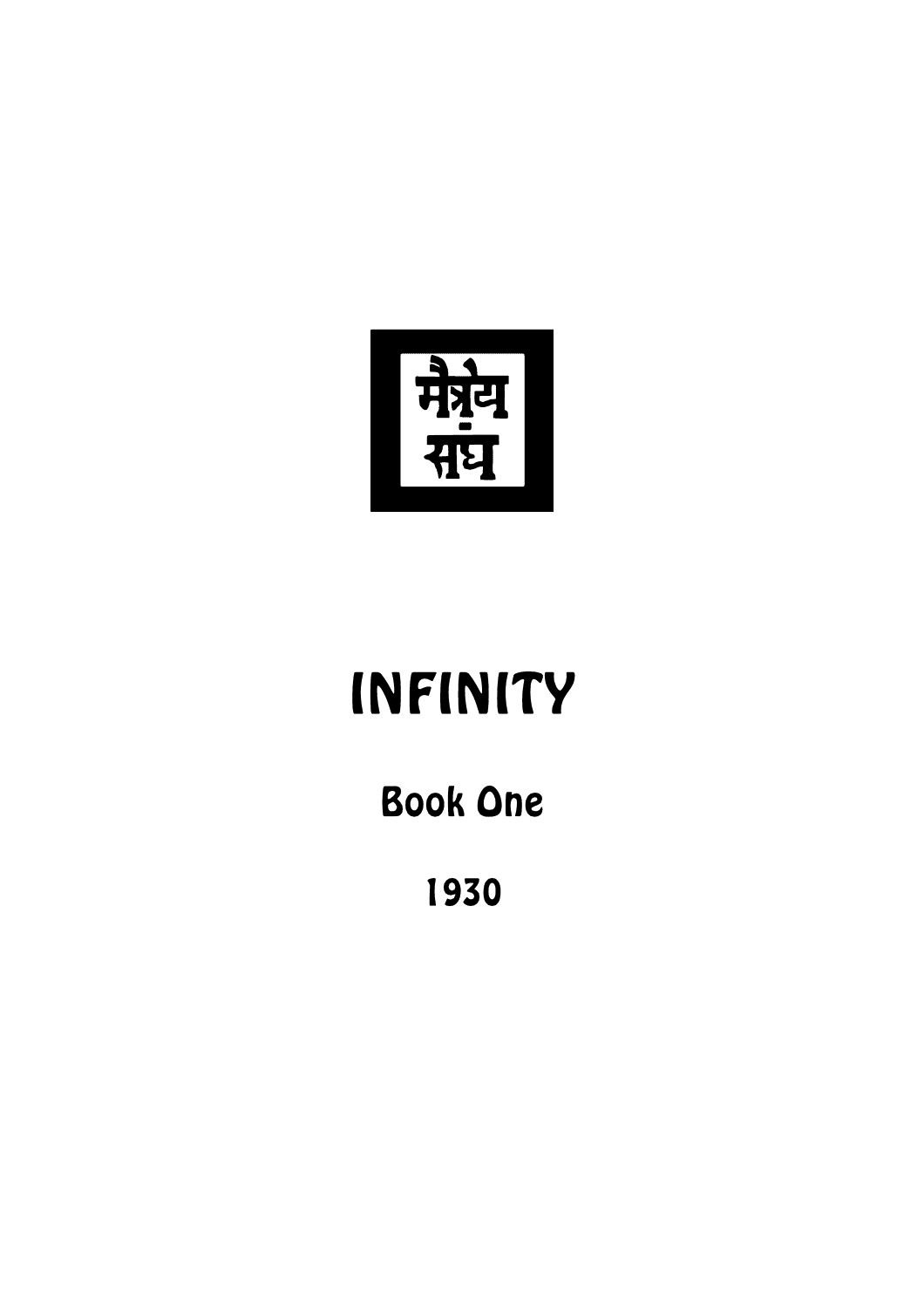*Copyright, 1956 Agni Yoga Society, Inc.*

*This book or any portion thereof may not be reproduced in English or in translation to any other language without written permission from the publisher*

*Second Printing 1980 Printed in the United States of America*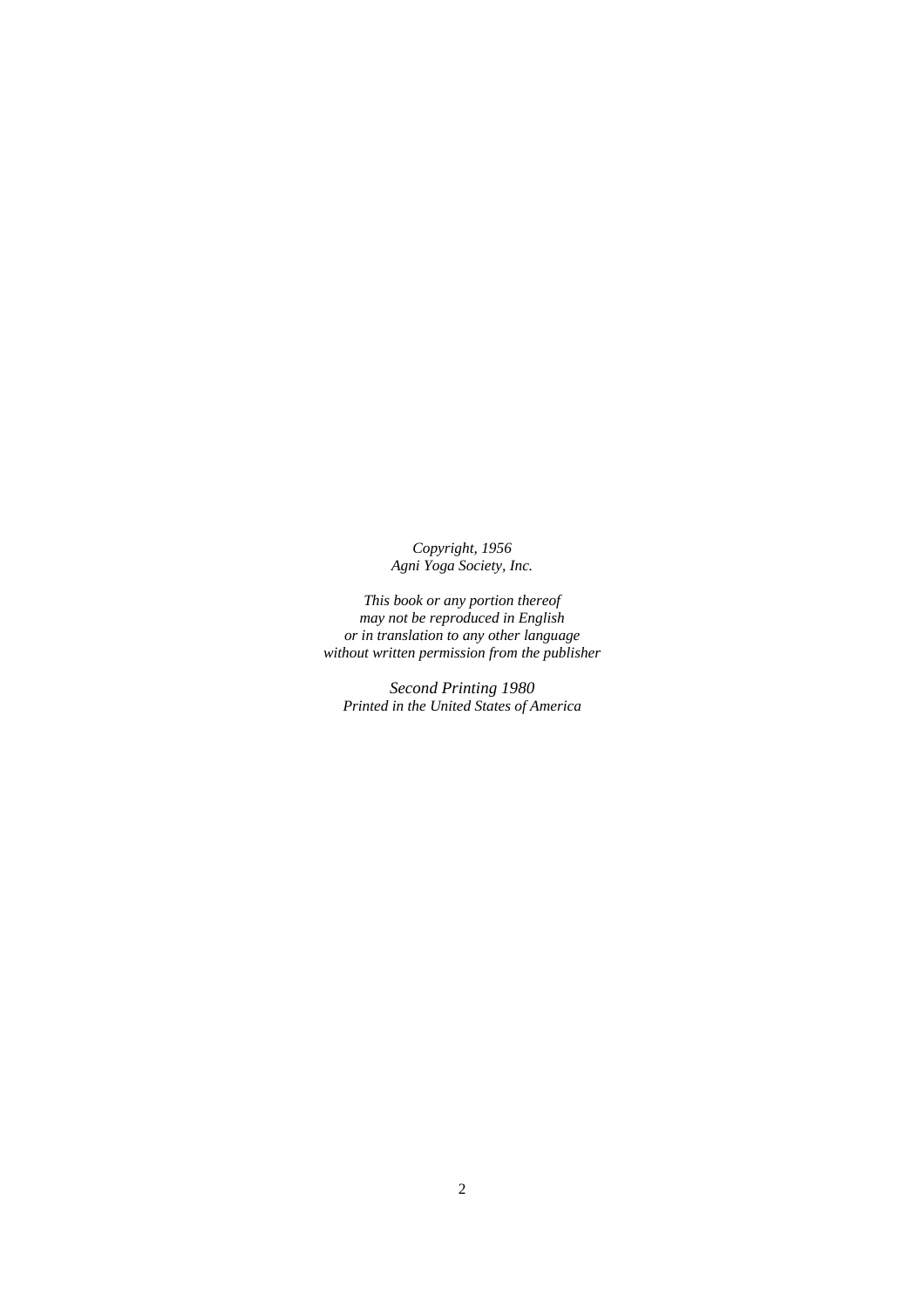## Signs of Agni Yoga

We give the book Infinity.

 Is it worth while to speak of Infinity if it is unattainable? But it does exist; and everything great, even if invisible, compels us to think about the ways to it. Thus, even now let us ponder about the ways into Infinity; for it exists, and it is terrifying if it is not cognized. But even in the earthly life one can approach and can temper the spirit toward acceptance of the unfathomable.

 A great deal remains unknown to us, yet we do overcome our ignorance. Thus, even if we do not understand the meaning of Infinity, we are able to realize it as something unavoidable and therefore meriting special attention. How else may we temper into commensurateness our thoughts and actions? Verily, by comparison with Infinity we realize the scope of our grievances and triumphs.

 Hence, the levels of thinking in many countries should be stabilized just now, since the reminder about Infinity is especially important when arguments over falsehoods are taking place.

 Therefore, we shall offer the radiance of the rays of Infinity, into which there is carried not only the spirit but even stones, in a blending, as it were, of loftiest creation with grossest matter. But in the whirlwind of Eternity the stone and the spirit are imponderable, for they are drawn into the same magnet. The very realization of the magnet increases the attraction, focusing it upon intensification of currents. These same vortices conquer space, and you do not know from what spheres the indivisible electron—nucleus of Tamas and Teros—reaches you.

 Ponder to what extent you can understand My language and express it in your tongue. Similarly understand your reciprocative feelings and express them in the language of your heart. This language of understanding and sympathy will open the first Gates to Infinity.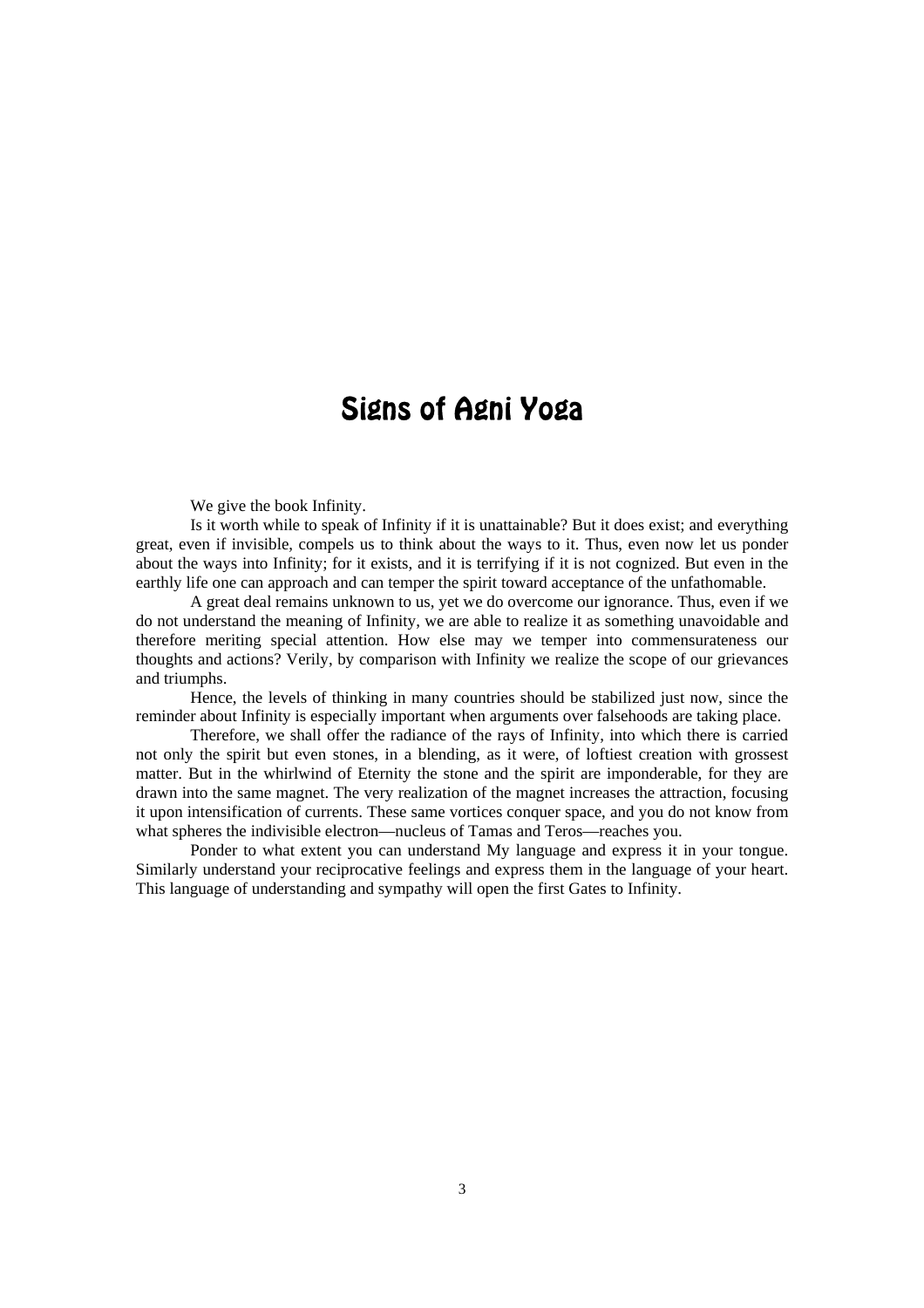## INFINITY Part One

1. Humanity is distressed because of lost currents, but its explanations of the shiftings on Earth and of the manifestations of cosmic perturbations are geological. Despite these explanations, the factual evidence, the manifestations of fiery, subterranean, and supermundane currents, reveal to the world the concept of Infinity. The rays of the supermundane spheres can penetrate the crust of Earth and induce in any part of the planet intensified magnetism evoking subterranean currents.

 Your astronomers are concerned with the measurements of the luminaries only, but how greatly the science of fiery rays and Infinity would enrich our being! Even the ray of the eye creates and smites! The preordained date begins to bring closer a new planet from Infinity. Therefore, observe the earthly perturbations. But the dimensions of the planetary bodies are not important, for the intensity of the cosmic rays from Infinity, through our relativity, together with your psychic energy and the cooperation of the spheres, can create an earthly realm equal to the spheres of the higher worlds.

2. Where the earthly crust ends for geologists it begins for Us. Impregnated with the emanations of your actions and saturated with the crystals of darkness of human thought, this crust presents a resistance harder than flint. But through the ceaseless striving of thought this dense sphere, which holds Earth tightly in its clutches, can disperse like a thin vapor. Should we not dissolve these accumulations, when we may choose between the thread into Infinity or a pile of obstructions?

 Is it so difficult for the consciousness to propel itself to that source the streams of which are endless? Can the obstacles be so resistive when the Teaching says that it is easy to lift the curtain of the future? Decide to apply this to life, so that the ability to make use of Our advices should not be limited to exclamations or assurances, and let your spirit say, "The wisdom of the Lord is the power of the far-off worlds. The Fire of Infinity and the radiation of the Star of the Mother of the World are sending to us the affirmation of our being!

 If one spatial thought can uplift the nations, and if one spatial thought fixed upon an earthly cliche can give to the planet a precious science, would those who reduce the wisdom of the ages into grains of dust deny that, while yesterday the sun shone, tomorrow the stream of its rays may be exhausted?

 Verily, My advice is that you become imbued with the realization of Infinity. Prana is saturated with power; try to extract its gifts! With one sigh one can surpass the labor of ages, but one glance of denial can erase a pattern preordained by ages.

3. A concept completely foreign to that of Cosmos exists in the human consciousness the concept of the void. How can the labor of evolution, the fiery construction of your planet, be limited by void! It is not difficult to understand that the very smallest beginning is conceived within bounds. Then why not admit that it is boundlessness that permits the manifestation of physical changes? Could one diminish this manifestation? The concept of Boundlessness does not mean complexity; simply picture the earthly undergoing transformation into a higher state. There is no limit to upward striving. It means that the idea of continuity in everything and in all dimensions is not complex. Do not limit the manifestations!

 It is difficult to realize that the thread of the Fire of Space stretches into Infinity, but beautiful is the thought of him who has adhered to this unusual concept. Humanity does not even realize what extinguishing means. But you know that each extinction of a flash of fires ignites supermundane torches. Benefit or harm-it is you, the people, who predetermine. As the sending,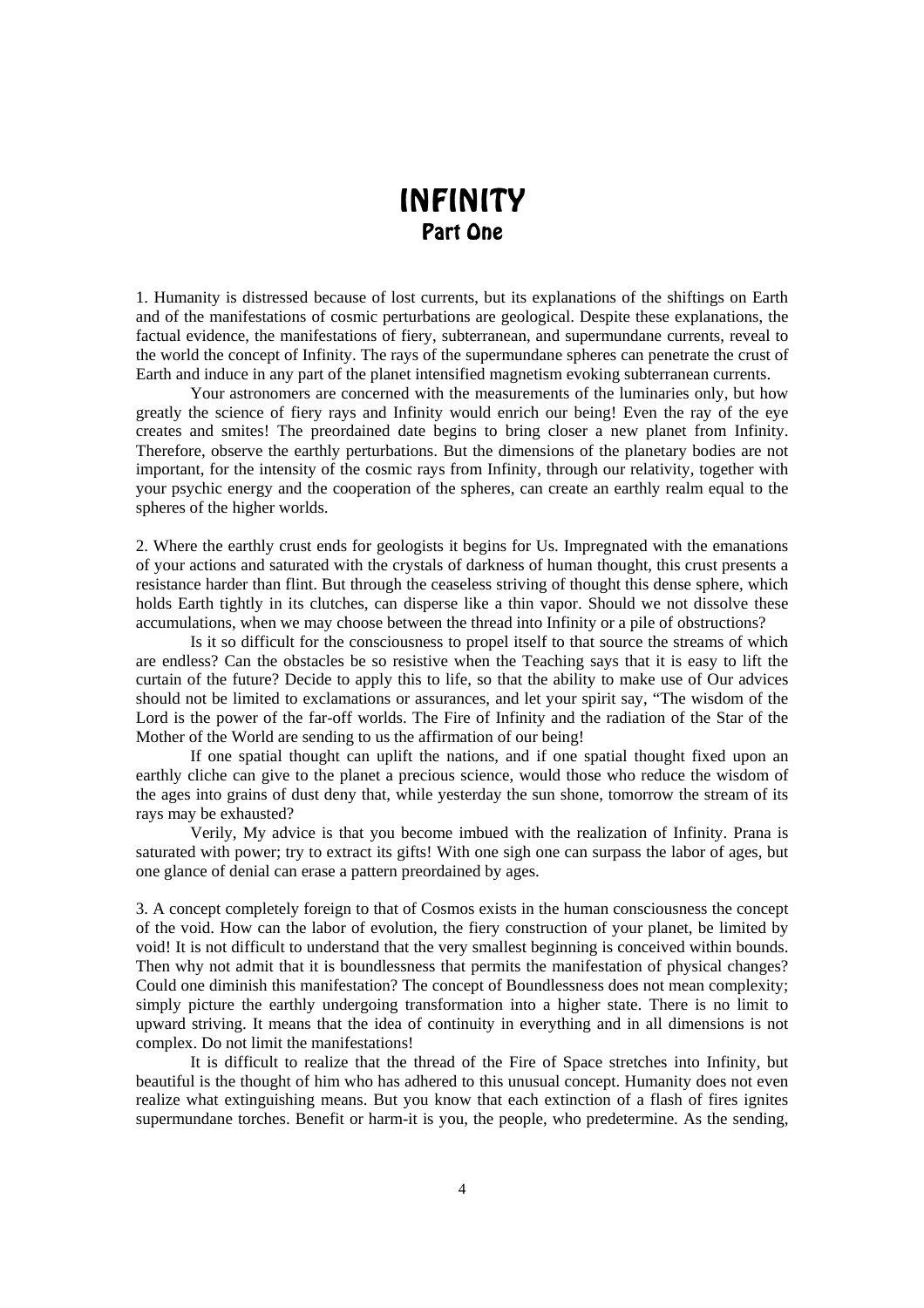so is the receiving. One may create a shower of radiant sendings, but one may also fill the space with locusts. Such is the law of cooperation between thoughts and space.

 Consider thought as a creator. Joy is the realization of the beginning of the manifestations of Our Decrees, revealed to humanity.

When we renounce ignorance we shall understand the entire beauty of Infinity!

4. Human consciousness can be directed toward the disciplining of unbridled and unconscious thoughts. But to impart too much is difficult when so many minds are creating chaos. The development of straight-knowledge will help humanity. When straight-knowledge will dictate where is chaos and where Infinity, when straight-knowledge will distinguish a cosmic manifestation from an arbitrary one, then humanity will become the possessor of the key of knowledge. We appreciate that science produced the telescope, but the telescope of straightknowledge penetrates into Infinity. Your telescope demands expenditures and exertion, but when one possesses the sensitiveness of Our apparatus one penetrates everywhere.

 The mastery over unconscious thoughts will provide the understanding of the dimensions of Infinity. Limitless is the stream of thought! Verily, I say, the possibilities flowing from the streams of luminaries are endless. The luminaries in the invisible and visible spheres battle for the affirmation of Truth. Rays can heal; rays can create; rays can protect like a shield; rays can manifest the flame of the Chalice.

 Often you hear the outcry, the moan, "Why is there leprosy, why calamity, why is the evidence of beauty obscured by a twisted smile?" Poor humanity, We regard your ailments as your own progeny. Evolution does not need so many impediments. The ladder of ascent does not need so many superfluous steps. Our Shield does not need your recognition, but you are in need of Our Shield.

5. Have you thought about the spirit-creativeness on the future planets? Is it possible that all began with you and will end with you? Does any process cease? The chain of worlds is endless; where one planet crumbles another one is born. Truth wrestles with death, and when skeptics say, "It is the end," We say, "It is the beginning!" Understanding of the manifested evolution will reveal the triumph of Truth. Shall we not share in the triumph? Shall we seal our vessels still empty? Shall we reject the transmission of the power of consciousness? When I say utilize the manifested rays, when I say fill the chalice of knowledge, when I say design the best creations through straight-knowledge, when I say strength lies in the limitlessness of knowledge-it means lend an open ear to the cosmic whirls, it means search the radiance of Fohat, it means manifest understanding of the music of the spheres.

 On your planet We have Our entrusted one, who has drained the chalice of sublime experiments. She is sent to you as a witness of cosmic manifestations, as a bearer of My missions, as your prophetess of the future. Therefore, the concept of Redeemers is so vital. Precisely the fact that the sublime experiments were undergone is convincing. Humanity should learn especially from such experience as that issuing from the higher spheres and lived through on Earth.

Verily, you have the highest and the lowest!

6. Understanding of Infinity does not detach man from Earth. The disclosure of new possibilities does not sever man from Earth. What is said about the Samyama of yogis is not just invention; it is a scientific method confirming cosmic forces.

 The broad utilization of metals in medicine, in India, is the result of contact with the Fire of Space. The consciousness of the yogis is in communion with the luminaries. One may receive in life the effects of the spheres. The human attitude toward labor, and human reluctance to change the tendency of thought, are like clutches.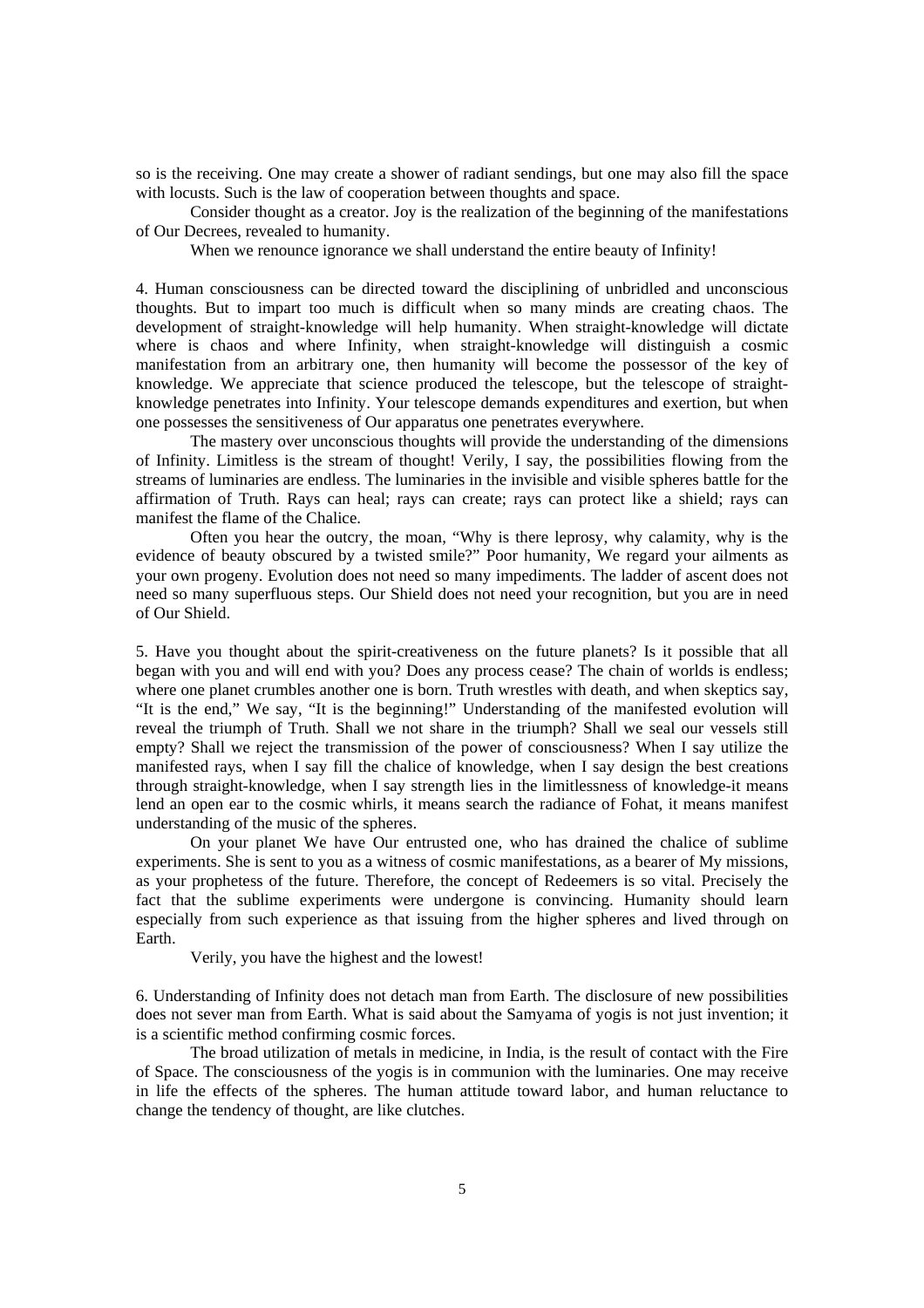Has it been ordained by the Lords that the concept of cosmos should be diminished into your human understanding of a short cycle? The span of understanding will define the outline of possibilities. Everything gains substantial nourishment from the same source, Prana, the manifested power of Cosmos. You accept the affirmation of this need quite simply; with equal simplicity accept the fact of psychic influence of the rays. When you will accept the wisdom of the ages according to Our Indications with your entire being, then the whirlwind of calamities will break against a wall of light. The scope of your possibilities depends on your acceptance or rejection of the Shield.

 Do not reject that degree of Spatial Fire which opens the way to the far-off worlds. In it is contained the shield of the future. The manifestations of clouds, winds and rain are the irrigation of the planet; but the assertion of cosmic forces cannot be conceived as being only atmospheric manifestations.

At the threshold of night no streams of light appear. Light the torches!

7. Accept in spirit the concept of Infinity. Affirm Infinity in your consciousness. Apply all thought on a broad scale. This lever of the Fire of Space is manifested everywhere. Throughout the limitless consciousness the Hand of the Lords acts; apply likewise your striving. Where does the Fire of Infinity not live? Is not the concept of the Creator affirmed by straight-knowledge in the spring of eternally flowing love? To us is manifested the symbol-the spring of love. Is there not boundless labor in Eternity and in the works of Cosmos? Is not the eternally living seed of Our striving implanted for the help to humanity?

 Eternally moving, eternally striving, eternally aspiring to the heights, eternally manifesting vigilance, affirming Truth, manifesting the radiant thread of the Mother of the World by the armor of infinite beauty, assailing the darkness of ignorance, promising to the abode of humanity the glory of the stars-thus walk, saying, "World, I wish to accept all thy gifts; I wish to fill to the brim the chalice of attainment; I wish, O Lord, to drain the chalice of the Wisdom of Thy Covenants!"

 Give Us the possibility to manifest Our power, to extend the hand of help. The law of gravity is acknowledged by all. Why not apply this simple condition in life? Joy can attract with a magnetic current the joy from space. But the thought of darkness gives birth to layers of heavy clouds. We vouch for the reality of the gravitation of thought.

When the trend of human thought is not toward spirituality, evolution is not accelerated.

8. The evolution of all that exists is not separate from the evolution of each spirit; it is as one spiral in eternal motion. The spiritual consciousness impelled to Our heights accumulates treasures and offers those gifts to Space. Through spiritual consciousness your planet is enriched. Materialism does not move evolution. Materialistic consciousness, pushing toward immobility, breeds the mosquitoes subsisting in the stagnant waters. The cause of the immobility of thought is terrifying. There is no endless rest. Therefore, do not tarry on one spot; either the shifting will swallow you or you will help the cosmic revolution. The basis of everything is the spiral, and you must understand the essence of the eternal Spatial Fire.

 Many fear to understand Eternity, but how beautiful is the realized grandeur of Eternity! Only the spirit that has contacted the Fire knows the full beauty of its radiance. A spirit deprived of the power streaming from the luminaries is deprived of the essence of the Cosmic Fire and cuts off the current manifested by Fohat. The definition of Eternity lives only in consciousness. The broader the consciousness, the more vividly glows the ray of consciousness. The more clearly, then, resounds Our call to him who has realized the beauty of evolution.

Verily, what has been said about universal thought must be applied in life.

9. People are often perplexed as to what lies beyond consciousness. Of course, in the human understanding the concept of consciousness is limited. This results from the acceptance of the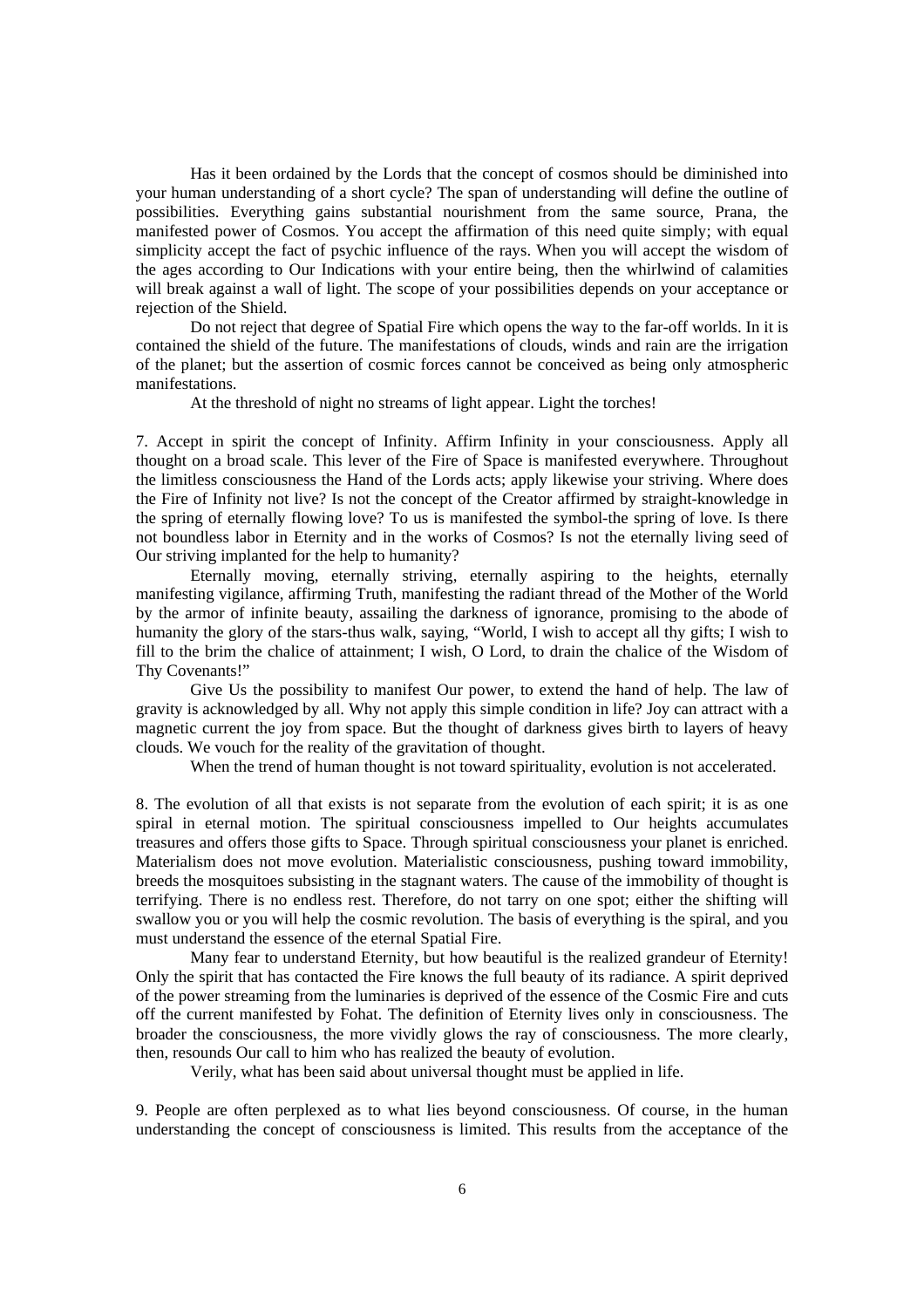visible world only. Knowledge remains confined within limits if the boundaries of visibility are not broadened. But let us look beyond the boundaries of human consciousness and knowledge; let us find a minute grain of cosmic understanding. How beautiful is the vast horizon! How powerful is the thought penetrating Space! What new ways are disclosed by communion with Infinity! Seek these treasures; in them is the guarantee of your advancement. Of what use is knowledge which brings one to closed gates marked by the sign "we know no more"? Limitation of knowledge is a grave. Therefore, fathom Infinity! The limitation of consciousness is the death of spirit.

 One must study not the customs of peoples but the substance of consciousness. When we will train ourselves to sense the current of Infinity, then people, instead of praying, will command the elements. Instead of "God working for us," we, through our own labor and psychic energy, will help ourselves.

 Why does there exist in the world the custom of worshipping the cosmic powers in the moment of distress? Why only then the attraction toward Infinity? Why just then the recognition of the so-called super-natural forces? I advise that the Name of the Mother of the World be pronounced not as a symbol but as a power-giver. I advise that the Source of Infinity be invoked not as a symbol but as a manifestation of Eternity, as an eternal Generator of beauty and the Creator of the firmament.

10. The cosmic Breath of the Mother of the World is all-pervading. Verily, all is imbued with it. From infinitesimal grains of dust to immeasurable magnitudes, life moves and breathes by this Breath. How then not to cognize the power which moves the Universe! How not to ponder upon the essence of Being! Fathom the rhythm of cosmic energy and understand the rhythm of evolution. The essence of evolution is unalterable and is measured by the manifestation of Infinity.

 You who fear the end, turn your face to the radiance of the Mother of the World and affirm yourself in the understanding of evolution. There is no limit to the sendings from the Mountains. There is no limit to the warranty of the far-off worlds. There is no limit to the natural treasures of the visible and invisible spheres.

 You who fear the end, turn to all four directions and say, "Let us realize Infinity!" The summits and the recesses of Earth are your sources. Limitless are the currents of these sources. If people would only know how to gather the eternally flowing currents of Infinity, then verily the laboratory of life would be realized.

 The Era of Fire is approaching. Find courage and wisdom to accept it. The symbol of the serpent seizing its tail represents the circle of the events of evolution. The spiral is applied to the path of ascent.

 You who fear the end, affirm yourself in the power of the spiral of Light and of the Fire of Space. Let us say, "Beautiful is the Breath of Cosmos!"

11. Those who know the future walk toward evolution. Those who fear evolution walk the pace of death. They will ask why there are ascents and descents. They will be perplexed by the course of evolution. The realization of cosmic waves will explain the course of evolution. When you realize that even from ashes may emerge a beautiful flower, you will understand that destruction is fearful only to the coward consciousness. The cosmic motion acts in waves. One should explain that the deep curves may be avoided, thus hastening evolution. Apathetic humanity does not discriminate wherein lies progress; it basks in a temporary florescence, evading the realization of that which eventually may become the destruction of our planet.

 Builders for today, realize that you build for the whirlwind of destruction! How huge are your undertakings! How useless your castles! How vast your expenditures! How revealing is your inability to advance into the chain of actions! But let us look upon those who walk straight, who affirm the beauty of Infinity. Instead of faint-heartedness, which denies the reactions of Space, we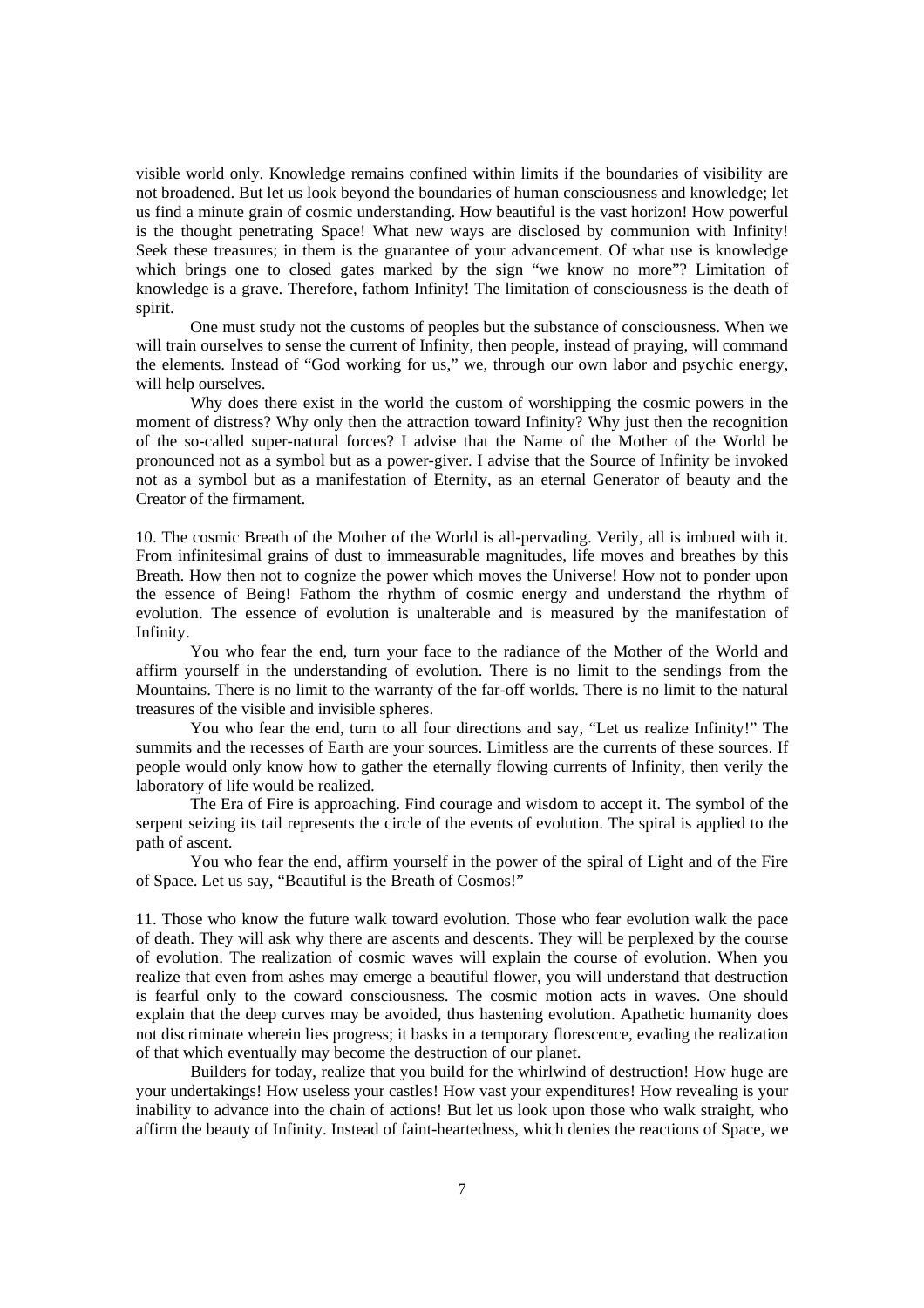shall see the keenness of attainment, the beauty of striving, and the grandeur of achievement. Therefore, let us say, "Limitless are the cosmic manifestations!"

12. To reverberate with the rhythm of the Cosmos means to realize the entire magnitude of Infinity. Three principles are affirmed by the way of evolution. Begin to show understanding of the pledge. Do not-indeed do not-manifest indifference to the Source which nurtures you and all that exists! Ponder deeply and you will see that the great Spiritual Toilers of humanity have nurtured their psychic energy by merging with the Infinite. Their striving ecstasy toward the highest beauty was limitless! Their achievement toward the manifested Ordainment was boundless! I have said that the merging with the cosmic rhythm will provide the synthesis of Allbeing, in the invisible and the visible.

 Each cult in turn has pointed out the symbols of synthesis, but with the mutilation of the concept there have remained only distortions of the ancient mysteries.

 One cannot predetermine a cosmic manifestation, but it is possible to evoke a cosmic whirlwind; it is likewise possible to evoke from space elements needed by our planet.

 You have already experienced the two sharp points piercing the region of the shoulder blades, and with the same piercing centers of the lungs may be opened. These centers control prana. Only to the higher spirits do We send these rays. To those who have not realized the beauty and power of Cosmos in its entire scope, this experience is inaccessible. Only straightknowledge is applicable in this cosmic experience. Therefore say, "Verily, I affirm the beauty of Infinity! I wish, O Lord, to sense the pulsation of the grandeur of the Cosmos!"

13. How simply people accept the immutability of the rhythm of day and night! Why do we not apply this same conception toward the foundation of our human cycle? Macrocosm and microcosm reflect one and the same manifestation. Why, then, do people try to convince themselves of an eternal night, when they await so simply the coming day? Let us accept the currents of unceasing motion. The realization of our adaptability will be affirmed as wisely as the pulsation of the Cosmos. Unfit are sorrow and grief! You must accept the true life of the Cosmos for the full contemplation of Infinity.

 You accept simply the rotation of the seasons of the year and await the fruit of the rhythm of nature. You prospect ore-beds; you build dams for electricity. Turn instead to the buried treasure of the invisible spheres, and direct yourselves toward a creation manifested beyond the limits of your comprehension. Vast is the field of labor! Therefore, perceive and enter into the rhythm of Infinity.

 And where will be the night? Where you seem to perceive its hush the hymns to the Mother of the World begin. Neither day nor night-only Her Radiance!

14. Coordination of the planetary life with the higher spheres will provide a better possibility for man. Then the rhythm of our forces will increase threefold and the reason will accept this power. Thus will the covenant of the Wise Ones be fulfilled.

 Inseparable is the blending of the higher invisible spheres with the visible. Therefore, comprehend the indivisibility of our life. The Breath of Cosmos is immutable in everything. The manifestation of planetary periods depends on cosmic waves; therefore, those who deny the link between spirit and the cosmic whirls do not walk the path of knowledge. Is it admissible to perceive only one essential point in the All-existing? Is it admissible to separate one tiny grain from the Great Whole? Can one outline the boundaries narrowly without loss of one's development? Only madness sets limits for itself. Only those who are ignorant of the manifestation of Beauty will say, "We are content with the existing."

 The assertion of cosmic and limitless forces is clear; the life-giving and eternal process goes on in all things. A spark ignites the Cosmic Fire. Verily, by the spark of desire is the torch of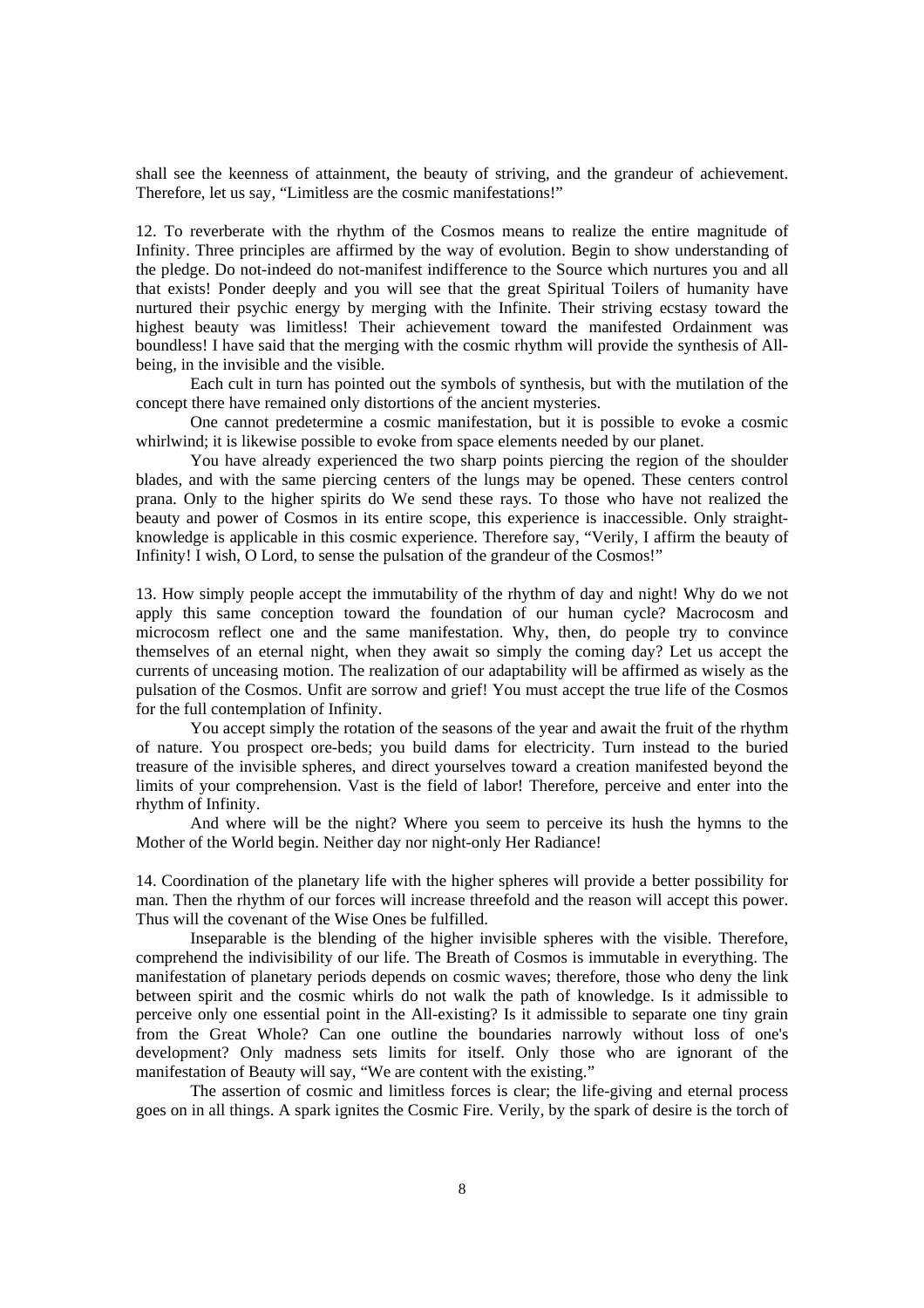knowledge kindled. But do not impede your own path. Only strive, and your being will be flooded by the radiance of Infinity.

15. One must choose between the darkness of error and the grandeur of Truth. The spirit will determine the understanding affirmed by ages. It is unbefitting to traverse by way of a very low arch, starting from a point on a low plane and returning to the same plane. Why waste the energy, if we must knock again at the lowest gates? Prepare for your spirit a beautiful garden, not in the desert waste but on the summit of attainment.

 It is ordained for each one to adorn the path of evolution. The help of the spatial thoughts is ordained for each one. The Treasury of Infinity is open for each one who penetrates into the understanding of cosmic forces.

 It is no joy to discover what saturates the strata of your planet. On one cup of the scale let us place the manifestation of all vices anger, cowardice, treason, prejudice, hypocrisy, complacency. On the other cup let us place the impelling force of psychic energy, straightknowledge, affirmation of the Covenant of the Wise Ones, inviolability of the Origins, gratitude to the Shield, attainment of knowledge, and unwaveringness on the path opened by Infinity.

 Since it was the Lord Buddha who defined the essence of the human Ego as a process, we can accept this formula of "The Lion." In your daily life accustom yourselves to the thought of eternal motion and do not tarry in the recesses of darkness. Creativeness attracts the creative power. Therefore, observe the sparks of Cosmos.

Let us choose between ignorance and the radiance of Infinity!

16. Reality and illusion will begin to appear to humanity as issuing from one source when we understand that the life-giving vessel is one. The Universe becomes devoid of all reason with the adoption of the concept of separation of the invisible world from the visible one. If we assume that our path is a casual one, with a void beyond, then our imagination is very poor indeed! Illusion is that which does not exist; and the concept of reality must be expanded. All lives and all propagates. Space carries your engenderings. Let us utilize the entire creative force of Space!

 An imaginary fixity, with a void beyond certain boundaries is termed "oasis" by Us, as it contains the spring of your wisdom. Verily, one may term most irrational the illusory concept of void!

 Picture the entire Space radiating Fire, with an unprejudiced eye. Imagine the Space containing Prana and Akasha. It is not the "Creator" nor the "Great Builder," it is Infinity! At the approach of Satya Yuga these spatial forces will be utilized. True, in the consciousness of the self-crowned ignoramuses the frigidity of the Stone Age still prevails.

17. You are right in speaking of the One Origin. Herein precisely is the core of evolution contained. In this cognition is the Arhat's highest attainment on Earth. When humanity will realize the great unity between Infinity and the particles, and know the mutual relationship between light and darkness, then may it be told of the path of the "Lion of the Desert." So much is imposed upon the cosmic fires, yet recognition is denied them. Where men see a boundary between two beginnings, the Arhat sees only one great Origin.

 The truth of relativity has been accepted in mathematics, and all former calculations have proved erroneous. A like relativity exists in the world of evolution. The concepts of light and darkness, happiness and unhappiness, labor and rest, are likewise subject to the same law of relativity. When We speak of progress in thinking, We foresee the need of accepting this relativity. Precisely, the concept of the steps of ascent is beautiful. The spirit realizes that ascent is the page of wisdom on which is traced the entire power of Cosmos and the manifestation of motion. Progress cannot be affirmed on the lowest point of the great Origin. The temples of Atlantis knew this great principle.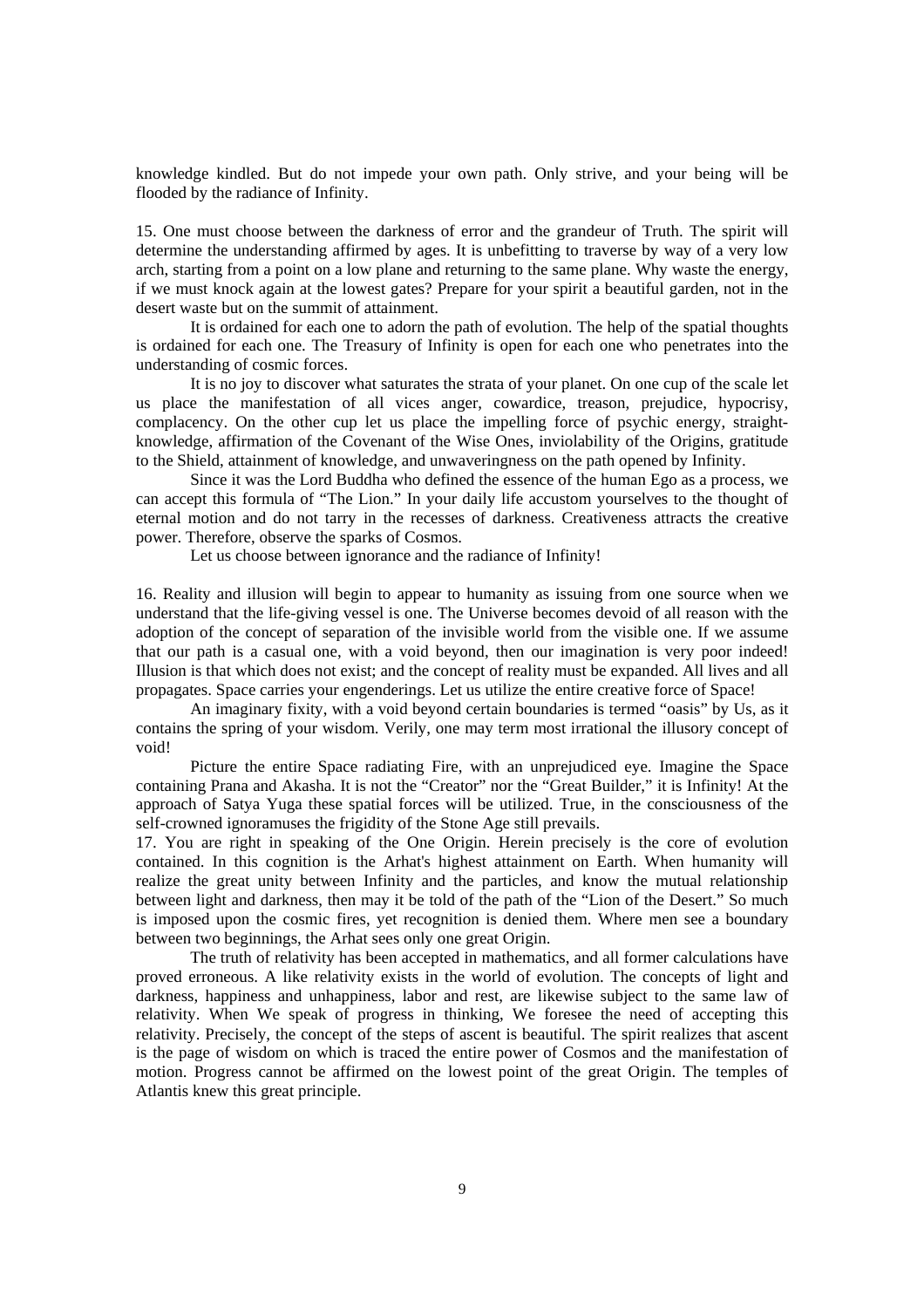18. Like an all-containing flame, the Heart of Cosmos is all-encompassing. How wondrous is this all-inclusiveness! From the small to the great, everything is refracted in this manifested crystal. Since all the cosmic possibilities provide a direction for each manifested scroll, since each beginning has its propelling currents, since one must realize the magnitude of the Cosmos, let us gather all power of the spirit that we may embrace it. There is no deviation, no renunciation, no repulsion, no negation, there is only containment. The Teacher manifests the significance of the concept of containment.

 As the creativeness of Cosmos is inexhaustible, so let the understanding of Infinity be indefeasible. The manifestation of ages in eternity, the work of transforming the oceans and the crust of Earth, may serve to illustrate the eternal motion.

 You did not realize the achievement of the difficult task; and you do not ascribe human obscurity to the prototype of your actions. There is no ground for blaming devastations upon the cosmic whirls; in this is not evil but necessity. Each manifestation of Cosmos has its application in Eternity. And, as is the devastation, so is the accumulation subject to the rhythm which is inseparable from the affirmed course of your earthly events. The difference is that Zeus, in creating a cosmic storm, fills space with ozone; whereas your earthly Zeus, creator of wrath, fills the sphere with suffocating smoke. In this, the lowest and the highest do not meet.

 Verily the beauty of striving toward limitless encompassment will provide a radiant rainbow, and we shall say, "Mother of the World, All-bestowing, All-embracing, we wish to adorn our far-off firmament!"

19. Why do people accept the images of Maya to such a great extent? Life is filled with these phantoms and deceptive manifestations. This satiety fills existence with unnecessary images. The spirit cognizant of Eternity is impelled to the great Origin, and in him is contained the seed of the understanding of Cosmos. That spirit which is receptive only to the customary is directed to the petty reality of Maya. He is attracted only by the manifestations of the ordinary life. The absence of containment does not aid him in opening the book of life.

 But there also exists a class of people whose fate is deplorable. These are the consciousnesses which do contain the seed of understanding but which, being obscured through negation, do not perceive the cycle executed by Cosmos and thus retard evolution. That which is predestined will be fulfilled, but those who retard the dates of advancement condemn themselves to regression. He who is unwilling to realize the future is like a crawfish-both walk backward. There is either the sword of achievement or an emulation of crawfish. Intentional arrogance is similar to the call of one who summons in the name of ignorance. The accumulation of cosmic fires may easily sweep away this dust. But, friends, your progress lies in your forging of the future sword. Accept these truths molded by the ages and ponder upon them!

 How may one affirm the beginning of understanding? The spirit will teach one to apply the signs of straight-knowledge, but let the treasury be filled! Only desire to enter into the rhythm of the cosmic pulsation.

20. It is customary to consider karma as the will and recompense determining the course of one's life. It is also customary to consider karma as retribution. But in its true significance, karma means labor. Do not limit the work of the laboratory of the spirit and you will see the results.

 When the spirit is seduced by Maya and by the manifestations of self-satisfaction, then a hammer and the development of straight-knowledge are required. When the spirit is dazzled by the glamor of wealth, without realizing its impermanence and considering that a bar of gold leads to happiness, then let us recall all the menaces of sickness and disaster.

 But the warrior of spirit glows as a manifestation of light; he is illumined by the rays of the fires of Infinity. The response must be understood, and one must strive to the Cosmos with all fires and all flowers.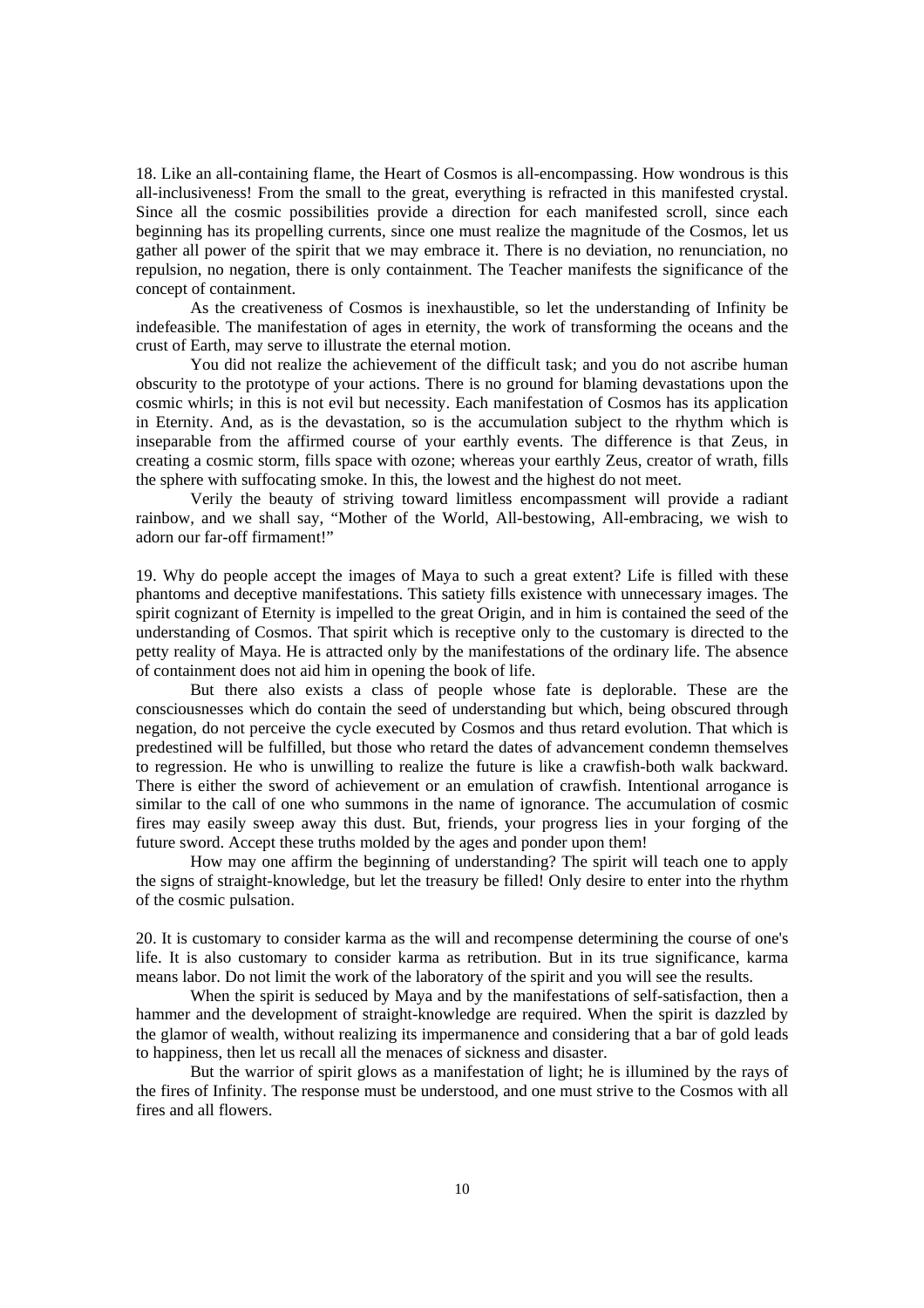Upon the summit of consciousness is affirmed the path of the Lord. On the summit of consciousness achievement and evolution resound in unison. Eternal, indefatigable is the labor of ascent! This eternal motion is your karma!

 You are right-only currents of will direct the karma. But to stop the course of karma is as perilous as to invoke eternal night. With what will you fill the Chalice of Amrita if you sink into the pool of darkness? We shall answer that the ocean of actions is verily more beautiful!

21. Perceive that the power of the law of the life principle is invincible. The tension of the spiral of the higher energy puts all elements to work. The accumulation of energy in the spheres of the world gives variety to the substance, and it calls for the manifestation of creativeness.

 Cosmos manifests no periods of lull. There is no refusal; there is only a summons to humanity to accept all the gifts of Space. Why then not apply the cosmic energy to the broadest task, to the glorious acquisition of treasures new to us? The advance of consciousness to the cognizance of will will reveal Infinity.

 There are witnesses to the cosmic manifestations in our sphere. This formula may be repeated because the course of evolution is disclosed to the fearless spirit who knows the entire mystery and all the striving toward Infinity. The kindling of the fires of the Lotus is the highest manifestation of the Cosmic Fire. Verily, when the synthesis of affirmation of the cosmic energy is manifested upon Earth, one may say, "Our planet is encircled by a spiral upon which we may also descend, but how beautiful is the spirit that ascends and transmutes life into the radiance of Infinity!" To this bearer of the supermundane scrolls is revealed the entrance into the higher spheres, and he will bring to the lower spheres the key to the realization of Infinity.

22. Spirit-knowledge is revealed in the consciousness of a true Agni Yogi. The consciousness that embraces the currents of Space and grasps the formula of psychic energy may enter the vortex of Kundalini.

 When humanity will learn to realize and coordinate world events with the complexities of Cosmos the progress of insight will be affirmed. The manifestation of the chain of events, and a full realization of that which as the heritage of the ages proceeds from one period to another, can impel the consciousness toward the understanding of Cosmic Infinity.

 Spirit, glance back! Whither hast thy past knowledge led thee? Where dost thou perceive boundaries? Where is cessation? Where is permanency? And where dost thou see the manifestation of submissiveness? It is said, "I do not see all these declarations; verily, I see that endless Domain which has created our being!"

 Thou, spirit, striving to the Creator of Cosmos, turn to the Mother of the World. Proclaim what thou seest. Space is revealed as manifesting the utmost creativeness. The immensity of Space and the inalienability of the cosmic forces enrich the kernel of our being. The levers of evolution are the finest energies which may become the possession of men.

 When you will accept the predestined, then the direct result will lead you on. When you will understand how to fly in the kernel of the spirit, then you will communicate with the higher worlds.

Learn to understand all the grandeur of flight in the kernel of the spirit!

23. Whence came the engulfing wave that obscured the consciousness? "Religare" was pronounced even in antiquity. The property of causativeness and resultantness-the law of concatenation of the Universe-applies to this same manifestation of a bond with Infinity. Humanity is bound to the Cosmos by inseverable bonds. It is not difficult to establish that immutable point where all things meet-where the earthly accumulations meet the strata of higher spheres. By the Will of Cosmos all things are attracted to each other. All strives toward mutual creation. "Religare" is bestowed on humanity in the form of a religion for unification, for the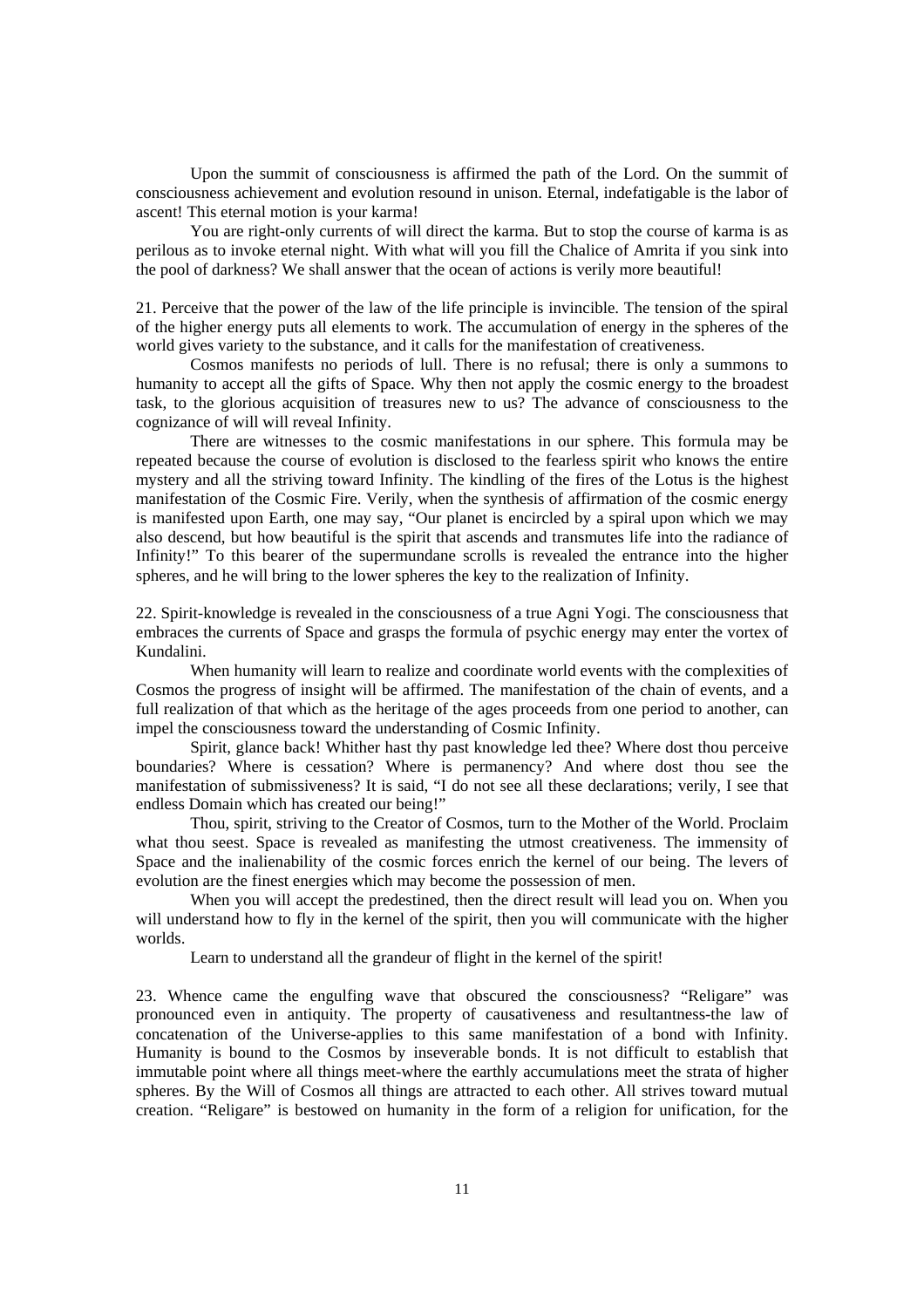development of community, for the avowal of the Primary Source, which contains all principles of Being and which creates all substances for our good.

 The concatenation of the Universe with all higher spheres should be adopted by the consciousness as a saving anchor in the advancement of the higher foundations of the future. The scientists have already found that which is most evident, but much is as yet unperceived. It is not denied to humanity to draw from Space, but the principle of prejudice is destructive. The action of Earth's magnetism upon an apple is recognized by all, but the realization of the very great Magnet of Infinity, is immerged by ignorance. The ozone of Space and the rays of far-off worlds will provide the planetary substance for the accumulation of new energies.

24. Causality is that factor which moves the Universe. It is incongruous to expect that the Lotus of Benevolence will result from an evil act. One can understand that the result of each action will be a direct reflection of the beginning. It is generally accepted that the kernel of misfortune easily resounds in the same tempo. A conceiving of ignorance gives rise to a poisoning of dormant elements. But the raging element gives growth to the rhythm of Cosmos.

 When the radiation is directed toward the conscious assimilation of all designs of cosmic waves, accept them. The unutilized energies are speeding through space like discharged cannon balls.

 Observe that first of all it is necessary to harness the ocean of the world; later the effect will determine the experiment.

 Our earthly firmament requires a great deal for the healing of the breaches. Many fountains of formulae of the Lords have been poured out. The help, through the Shield of the Teaching, was sent, but the priceless treasures of spirit were scattered as chips into space. However, space is a great collector and accumulator of all treasures unapplied by you. Nothing is wasted by Cosmos, and there serve is guarded. When you realize this, the sparks of knowledge will reveal to you all mysteries of Existence. The element of Fire is dreaded by him who knows only the decay of contemporary life. But he who sees and welcomes causativeness and the affirmation of results is the evident votary of evolution.

 The hidden manifestations of Cosmos emit light for the eye of the seeker. But bereft of any glimmer of light is the world of him who sees its expiration with his own end.

25. The renaissance of a country is always created through cosmic influences. The agglomeration of propelled thoughts attracts from space the necessary layers of manifested sending. Cliches of great discoveries float in space. Those who can intensify their psychic energy with the rhythm of cosmic energies will absorb treasures into their consciousness. The broadening of consciousness will propel toward the chain which connects all creative forces of Cosmos.

 The decline of a country that has already accumulated much from the treasure house is the result of its denial of the causality of cosmic actions. When human conceit drives the consciousness to the turning point and the Ego becomes an idol, then are the Gates closed. The personality becomes a reflection of the smile of cosmic action when it considers itself as an inseparable part of the existing, manifested Cosmos.

 Verily, man is the highest manifestation of Cosmos. Verily, he is chosen as the predestined builder and collector of all treasures of the Universe. Verily, the term "man" means the affirmation of creativeness. Long ago was the key entrusted to man, but when revelation illumined him there appeared the extinguishers of the fires.

We shall say that when our paths converge within the sun, then you will realize the entire grandeur of Cosmos. Conceive the sun as a guarantee of a new science. Accept the Fire of Infinity as an illumination, as a manifestation of Our real presence. Accept what is ordained by Us.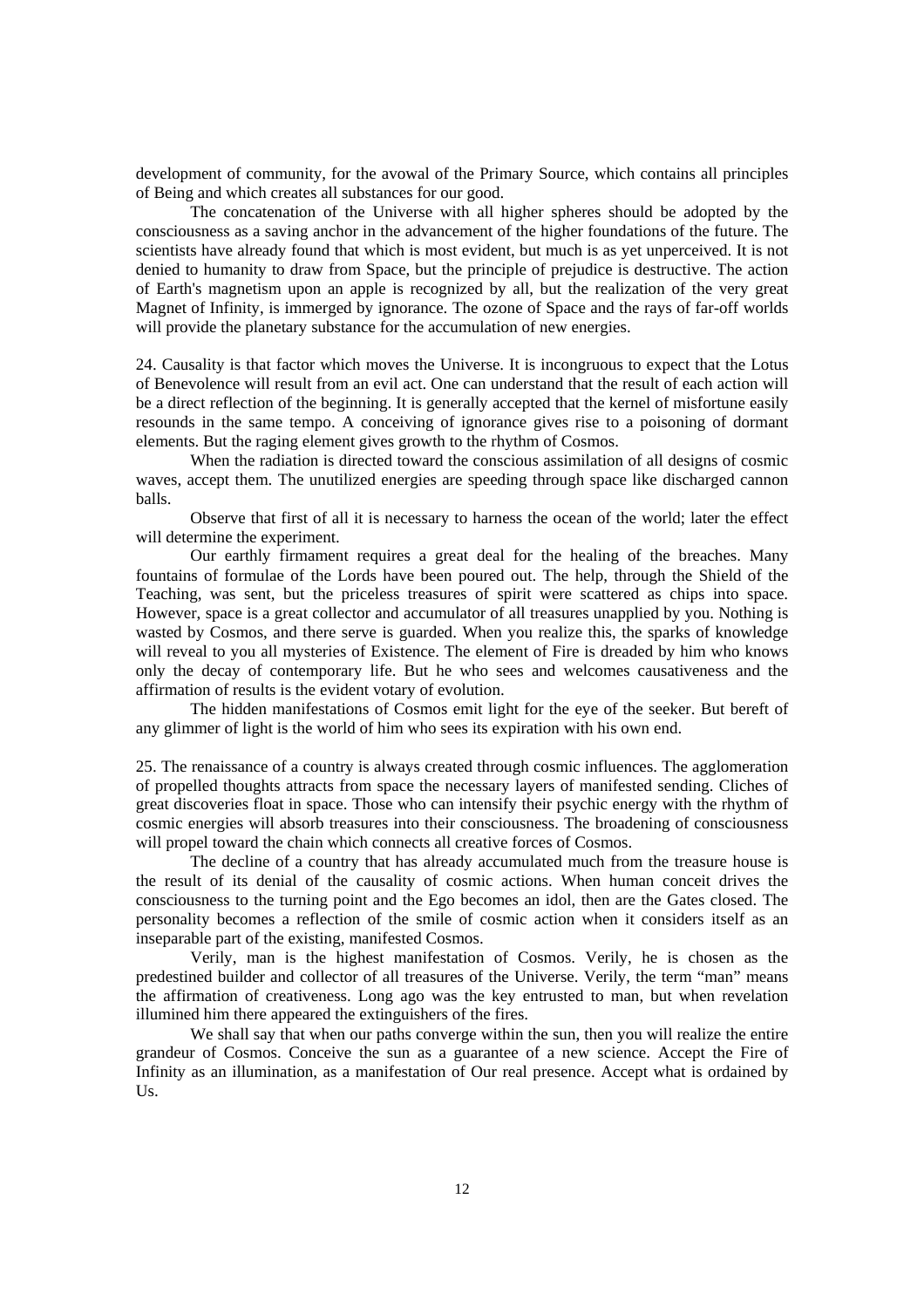26. All that contributes toward accomplishment of the task of humanity's advancement in the chain of evolution coordinates its earthly direction with Infinity. The task suggests that creative thoughts be applied toward discoveries in the realm of Space. Great is the loss when designs force the closing of that which induces the perfecting of all forms. Only when the evidence of all spatial riches will be realized will it be possible to give perfection to our earthly forms. Be-ness was affirmed before its full realization by humanity, and all forms of life were then in varying stages. There are as many stages in Infinity as there are steps of consciousness. All things are interrelated. All things are mutually attracted and everything is reflected in the depthless ocean of creativeness.

 The spirit able to assimilate the highest on the planet and cognizant of the incompleteness of one life is an eagle spirit, soaring unfettered in life, in the sun of knowledge above the desert.

It is given to the spirit to know the cosmic fires!

27. The concept of non-goalfitness is excluded from the annals of evolutionary movement. The symbolic assertion of the ancients regarding fire provides the best conception of the fact of indissolubility into void. The ancient covenants assert that fire, after consuming all fuel, is not annihilated but returns to the primary stage, to the form of invisible fire, to the stage of the highest manifestation of the Fire of Space. Thus manifested is our life.

 When the body is consumed, on the path of life, can one assert that it has dissolved into nothingness? When every chain of action is utilized by Cosmos for application, and each change draws after it a chain of other changes, how then can we not perceive all the endless chains of ascent of our spirit?

 A token is manifested by the fire, which contains all elements in its invisible higher form. The spirit departed from Earth and the spirit returning to earthly manifestation contain in themselves the assertion of all principles. The difference is only in the extent of accumulations. Thus, up to the unattainable heights of Infinity!

28. The Mind of Cosmos is omnipresent. In all Space its rule is manifest. Incalculable are all its effects and new combinations. From the chemism of the luminaries to the functions of life's manifestations, it rules the principle of Being. This question has troubled many consciousnesses. It is difficult to deny the almighty Mind of Cosmos, which suffuses all strata of the firmament with its Breath. But people usually turn away from the truth consciously. When the spirit attracted to delusive Maya strives for momentary rest, it dissipates the best light rays of Cosmos. Illumination can frighten him who does not desire enlightenment.

 You are right in asserting that the Lord Buddha had to give the concept of Nirvana to the world because there are few who are willing to labor eternally for the creation of new forms. Nirvana is only a step in the endless cosmic periods. Our disciples, accumulating the earthly inheritance, can rejoice, transporting themselves with striving consciousness toward the higher worlds. Is it not better to serve the manifestation of the great eternal re-working and transformation from the lower to the higher than to be slave to stagnation?

 Note that even insignificant dams cause decay. There are many instances when longstanding remains generated the destruction of spheres. What then will be the result of the stagnation of will and consciousness? The generator of rest can call forth the most dreaded explosion. But one flash of the fire of spirit, in unison with the Cosmos, can evoke the pacification of an entire nation. The spirit determined to labor ceaselessly draws along with him those who strive. Thus, the fiery thought kindles a bridge in space, and the magnet of spirit glows with the impulsion of Cosmos.

29. The higher world sometimes seems to people like a hallucination or delusion. Each one understands it in his own way, and each one is afraid to confess his understanding of Cosmos. From the point of view concerned with the elements to that concerned with the "Mighty Creator,"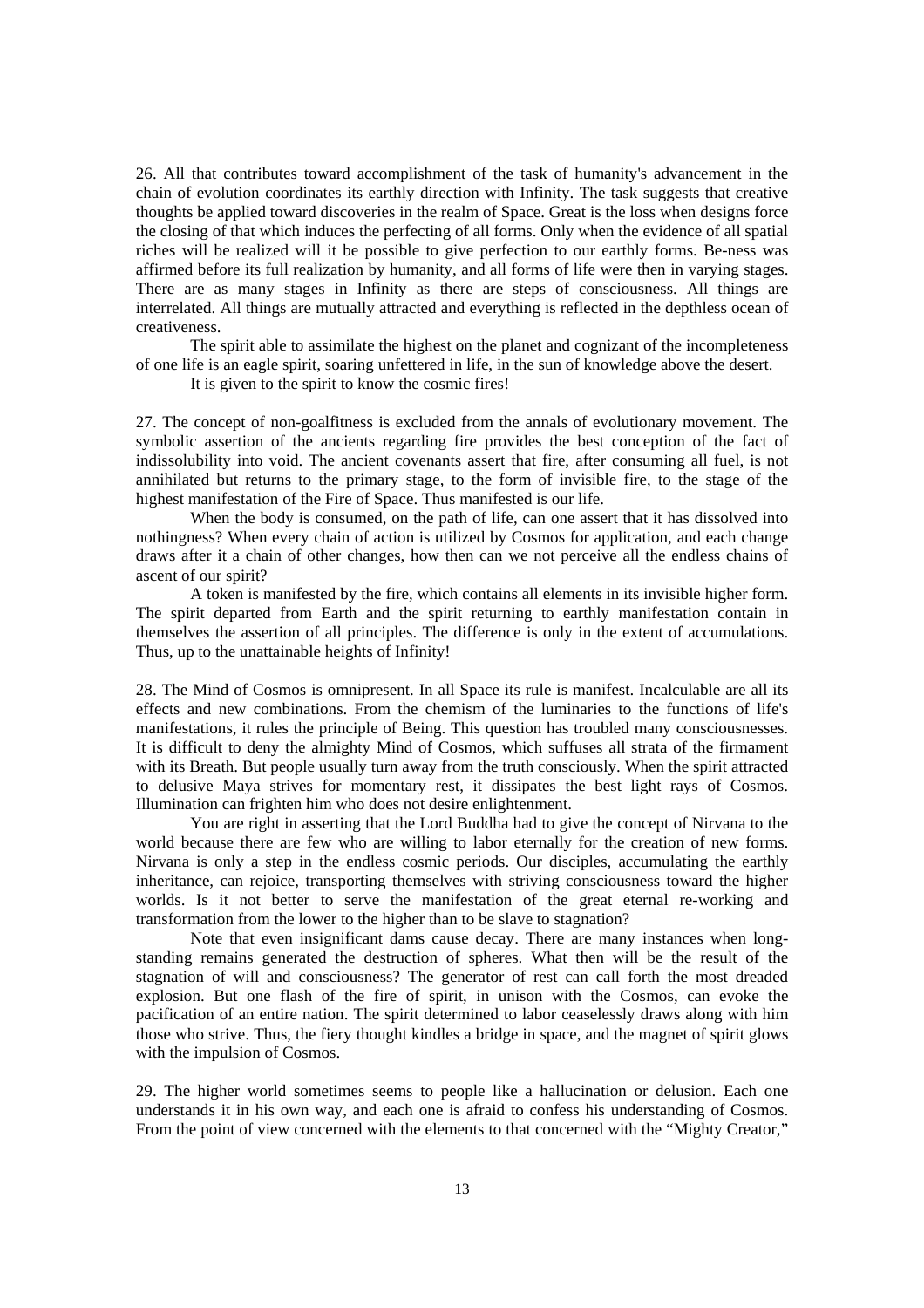man does not fear to create various phantasmagories and will not cease the creation of excess baggage. The human spirit carries many bundles, and hence comes the difficulty of ascent into the higher sphere.

 The reorganization of life by way of cosmic fires will provide the salvation, but fear overcomes people at the thought of a reorganization of life. The old outworn forms attract, and thus do traditions originate. If the concept of tradition is regarded as one that leads to a foundation, then benefit may be derived, for a broadened consciousness will lead to a covenant of wisdom. But the traditions of our contemporary life do not allow the spirit to strive toward the higher spheres. The church has it dogmas; families have walls of restrictions erected by the forefathers; nations have laws which deprive them of the affirmation of independence. Thus, deprived of the spirit of beauty, how will they perceive Infinity?

 You are right in desiring to give school children an understanding of the whole boundlessness of creative activity. Why endue with new radiance the garment of a grandfather? Try to resemble builders of new powerful bridges, and strive toward the radiance of the higher worlds. Not phantasmagoria, but life!

30. The best path to choose is not pointed out directly. Protection and the designation of an affirmed path is made manifest; but in essence it must be found by the man, and this will determine the consequences. When you hear defamation of Our Covenants, which provide endless vistas for the expressions of the spirit in its striving toward beauty, is it possible that this seems to you an achievement breathing with true beauty? When incomprehensible grimaces of spirit are manifested, is it possible that you will follow those who cannot keep pace with the rhythm of Cosmos?

 We revere the freedom of will, and endless are the paths for the application of it. Therefore, not violation but the flight of striving spirit! The mighty warrior, builder of life, proceeds straightforwardly under this banner.

31. The utilization of all manifestations of the primary formulae of the Lotus of Cosmos should guide humanity in its evolutionary development. When the spirit will make use of the manifestation of Spatial Fire, and when the breath of Truth will touch the Source of Life, then will it be possible to vouch for the shifting of consciousness. The top, revolving around its own axis, symbolizes the destiny of the man who has dissociated himself from the eternal motion. He who carries the Lotus, who is open to meet the Cosmos, and who displays the best differentiation of the lights of the centers, typifies the builder of life, co-measuring his constriction of the centers with their opening. Let us find a correct definition of the vital principle. The open Lotus embraces everything; the differentiated lights of its flaming petals rotate to cover all directions. When the sacred Fire, representing the spirit, is in touch with the All-existing, then the cosmic ring and the wheel of life move in conjunction.

 The sharp-pointed top does not correspond to a refined spirit. The spirit who prefers the cosmic waves to a smooth, slightly undulating surface, verily knows Infinity.

 Our indicated formula moves foreword, in the direction of the manifold spatial fires. When humanity will accept the affirmation of Infinity, destiny will reveal itself not as a punishment but as a cosmic expansion. The beauty of the vastness of life is measured by the consciousness of creativeness.

 We repeat about Fire for the sake of humanity. You know how much in need of a new torch is human thinking!

32. The division of the world into the existing and non-existing constricts the thinking. Rejection of that which is invisible, and denial of the whole expanse of Cosmos, results in that narrow measure of Cosmos used by humanity. A cosmic spaciousness for the path of life is ordained by Infinity.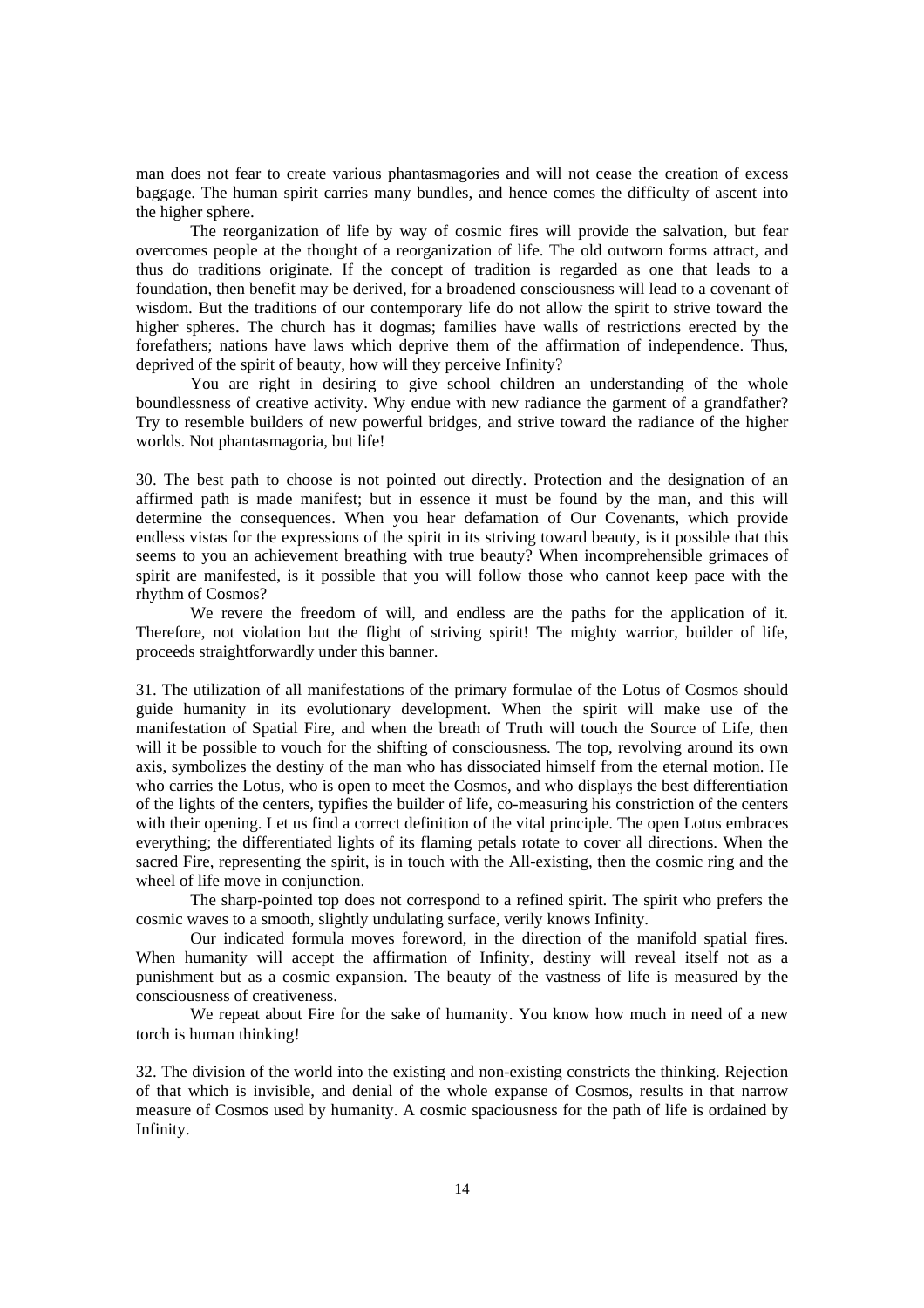In ancient times the symbols of religions were drawn from the treasury of Cosmos. The cults assigned a purpose to the "Creator" of Cosmos. The degeneration of the loftiest cosmic images is symbolized in our denials. But there where the principle of the element of Fire is still venerated the consciousness of the primeval spirit has become already affirmed. Only cognition and the rational acceptance of limitless cosmic forces will teach humanity the means of their application.

 The Teaching of Lord Gotama affirmed that Light does not fear darkness. The victorious Light engulfs everything. So, too, does the Cosmic Fire pervade all. It is omnipresent, and infinite in its power.

33. In assimilating the cosmic fires the entire organism is regenerated, and the alien elements are eliminated by its own flame. The armed spirit conquers by its own striving; therefore, the manifestation of Infinity indicates the all-pervading Fire as the ordained healing sign.

 To each one is entrusted the finding of the path to the higher sphere; but when humanity thinks that the work designated for the transmutation of the spirit and of all accumulations can proceed from without, then the lever of Cosmos will devastate the accumulation. Only by one's own hand, only by one's own will, only by one's own striving, only by one's own work can the spirit become a conscious co-worker of the Infinite. The lever will descend upon the constricted horizon, to devastate that which obscures the course of evolution. But the lever of the actions of the full life, affirmed as a union with the higher sphere, will descend as the regenerating Fire.

 The manifestation of oneness, the manifestation of indivisibility, and the realization of the kernel of the spirit as a creator, will give the best formula of the essence of Be-ness.

34. Yes, yes, yes! Cosmic dates and planetary movements can coincide. This combination provides the better formula of Existence. You are right in calling the spirit the creator of Cosmos. Subservience to the elements of nature puts man in a corner, like one in ambush awaiting an enemy. True understanding of the elements is not yet alive in the consciousness. The so-called "chastisement by the Lord" reveals itself as a vivid evidence of the great defamation of the Cosmic Fire. Sacrifices are not needed. Evolution needs only quickened steps, The unforeseen factor of unbridled elements is not a chastisement, but only an unutilized afflux of the gigantic forces of Cosmos. As in the small so in the great. Means for the lesser and greater bridlings of the elements are found. How insignificant are these checks! Still, they clearly reveal a direction. Why, then, not move in the opposite direction? The result would be valuable. The manifestation of loss will be replaced by a revealed propulsion of the consciousness. This law is immutable and is one with the universal process.

We call the consciousness to the awakening.

35. It is the uniformity of life that so strips the life-essence of beauty. How could human life garb itself in so drab and monotonous a garment, when the diversity of Cosmos is full of beauty! The combinations of Cosmos are so varied! The reverberations of Cosmos should be reflected in the life of the planet. How could so monotonous an existence take root on the crust of Earth, when each spirit is unique, when each manifestation may assume varied forms? Whence these alluviums? Macrocosm and microcosm are bound together and are one, with the power of one and the same Breath!

 Humanity knows all visible forms of Cosmos, and people utilize the manifest combinations for the fertilizing of their existence. If people would admit that Cosmos in its invisible aspect can enrich the existence incalculably, then consciousness would utilize all the endless forms of the cosmic fires. Cosmos was created and so was humanity. How could the form of Be-ness become dismembered in consciousness? When our consciousness will once more return to the acceptance of pure Fire as the origin of Be-ness, then we will understand Infinity.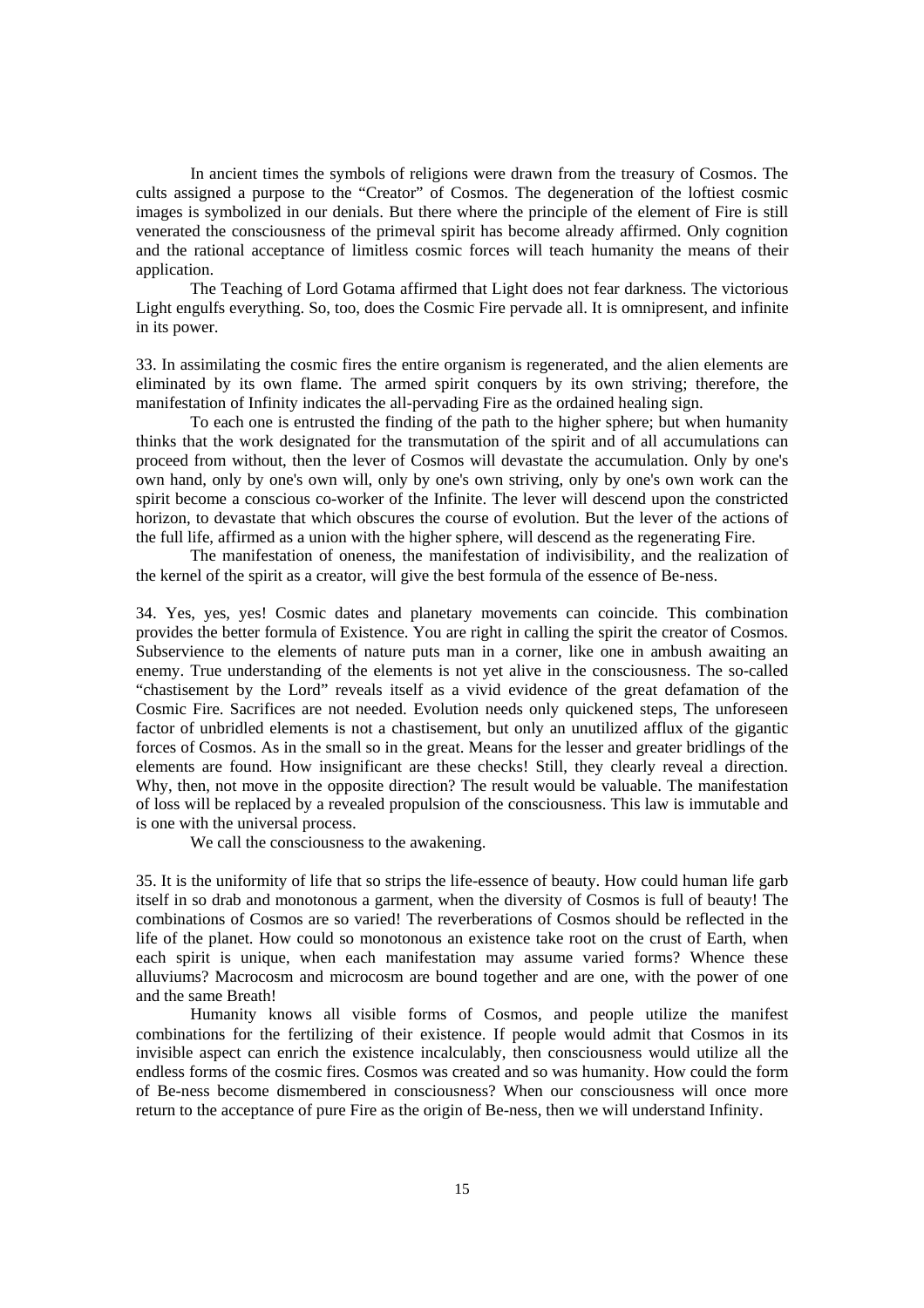Do not think of Fire as an abstract concept. Although we do not summon you to the stake, We do not detach you from daily life. Verily, We see Fire even in the most humble worker, if in his spirit lives the song of the endless joy of labor. We shall say that We value each manifestation of true labor, leading toward evolution. Search for this identity and you will become identical with the higher.

36. If we were to look upon the manifestations from an opposite viewpoint, we would be astonished at their consequences. As will those of the elements, so also will our own life manifestations lead to one conclusion-cause and effect. In the death of a man, or in the charring of a tree, or the evaporation of water-all returns to its primary seed. Therefore, search everything for its true origin. When you will exhaust the findings of psychic energy, then you may forge out of the human furnace a broad cosmic design. Consider that one may transform the most pitiful existence into one radiant with cosmic fires. If we will apply in the strong current of karma that which is given, then the signs of the manifested Infinity will rise not as phantasmagoria but as reality.

The veil of the radiance of the Mother of the World will be the crown of our striving.

 "Spirit, in thy essence thou hast revealed the beauty of sacred knowledge. Why then is thy fear so great before the derision of thy brothers? Why, in servility to the 'pretty people', dost thou conceal the sacred seed bestowed upon thee?"

 Let us look at the one who consciously strives to the veil of the Mother of the World. We shall see that, of all the inexhaustible, numberless consciousnesses, this warrior, aflame with cosmic fires, is borne there where the power of Infinity glows. But here on Earth the warrior carries a brimming chalice. Wondrous is the transposition of our conception thitherward, into our true life! Verily, only the cognizance of Infinity will unite all elements. Manifestations of cosmic life will be revealed as a formula in our conscious thought.

37. One thing gives birth to another-in the transmutation and eternal motion of the cosmic forces of our affirmed life. The spirit, despite its innumerable forms, often chains itself to but one of its manifestations. Such adhesion greatly impedes; it infringes upon the course of the circle, for irreplaceable forces are passing by. If we realize the predestined chain of cosmic lives we will apply the entire cosmic energy, and then the spirit of the manifested creator will ordain for us the revealed path. Our will is a mighty creator; as a restraining force it soars above the energies that are revealed and unassimilated by us. Evoke this vital force! Learn to strive in the direction of the cosmic waves! Learn to yearn for the spatial energies! Desire courageously! Courageously realize the unlimited number of your forms! Verily, life is transmuted by the spirit and the will! And the manifestation of energies is without end.

38. If we compare the work of Cosmos with the work of man, we may find the closest correlations on our planet. Let us see wherein cooperation with the elements has been realized. The vegetable kingdom takes what it requires for its growth. The cooperation between man and the cosmic riches is clear. From the animal kingdom we take what is necessary for our existence, accepting it as being customarily due us. When man built his dwellings upon the lake shores and hewed them out of the rocks, he subordinated the world to himself and proudly dominated it. Now the same man dominates, but, having been enriched by all manner of subtle means, he has progressed toward an understanding of the riches of Space.

 The word materialism has assumed a monstrous significance. And yet, materialism should be based upon the all-pervading substance of the power of the Infinite. Why this perversion of cosmic power? The symbol of the Mother of the World, giving form and purpose to the entire Breath of Cosmos, transforming the kernel into incalculable manifestations, crowns our Earth with beauty.

The Mother of the World is the great creative force in our being.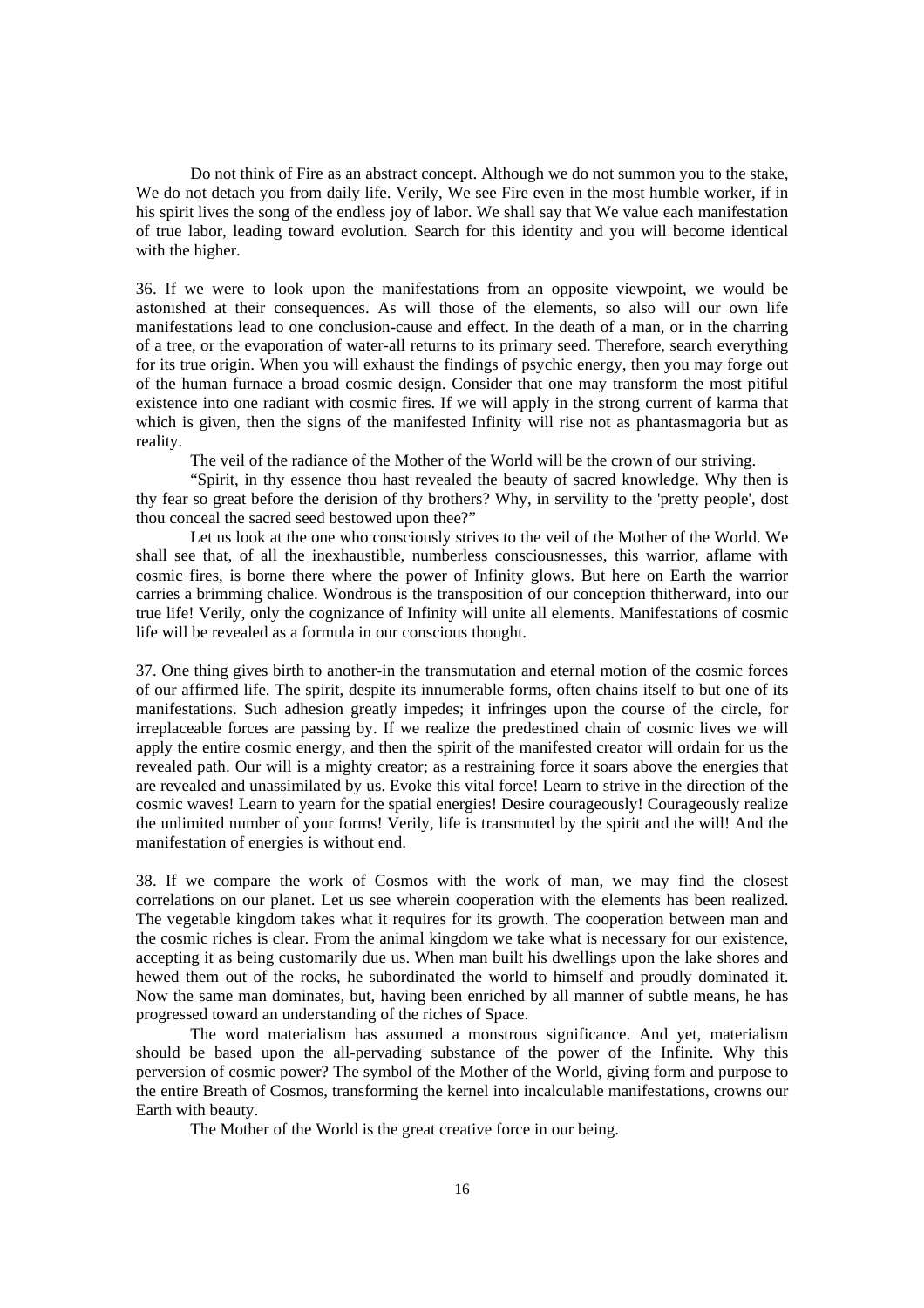"Thou hast abided in the cults of the ancients as earth, as sun, as fire, as air, as water. Thou, the All-bestowing!

Thou the All-revealing!

 Thou who hast made manifest to humanity the great and joyous realization of the Mother! Thou who hast indicated achievement and who hast veiled thy Image!

Thou who hast manifested to us the Fire of Space!

 Thou who hast taken upon thy shoulders the burden of human actions! We beseech Thee, restore to us our lost smile! Grant us mastery of the sacred Fiery

Might!"

39. When the differentiation of the elements occurred, the cosmic force did not disunite itself. The manifestation of heterogeneous cosmic fires is but one rotation on the wheel of Fohat. Fohat is in everything, and various manifestations carry its expression. Urusvati knows the myriads of sparks of Fohat when the sparks of Materia Matrix fill the space. Each spark is the essence of Beness. Each particle is the essence of various forms. Each atom breathes through Fohat. Fohat and its sparks are one; likewise one is the Universe in all its forms.

 Differentiation comes from rotation, but there is no arbitrariness. The power of rotation and attraction enriches the Cosmos with the manifestations of the action of fires. The spatial waves produce an effect which calls forth conscious creativeness. The creativeness of Cosmos and the impulse of consciousness are the propellers of energy; hence, nothing can be dissociated in Eternity. Space is perfecting construction, and great is the surplus tension of the speeding forces!

40. I have said, long ago, that in completion there is death! Only by incessant action may one advance in the direction of beauty. Even in the state of Pralaya the substance of matter continues its motion. It is impossible to conceive a point of cosmic suspension. It is impossible to put a point of suspension in the category of usual manifestations, if we include the fact of a foregoing cause. There is no such suspension of life as that of which people dream. A speedy motion cannot manifest in the slackness of suspension. A process invisible to us does not cease to be a process of the creative Fire. When people think about economizing in their reception, We may advise to move on, move on, move on! The quicker the better. A speedy reception will bring closer the reactions. Where forces are intensified the attraction is inevitable. The law is one in the entire Cosmos.

 Obstacles that generate weakness of spirit are the begetters of failure. Obstacles that summon to battle the entire fire of the spirit serve as a creative impetus. The ancient wisdom says, "Evoke the date of battle; avoid no obstacles." Where there is evasion there is no salvation but only retardment. He who is unafraid to participate in the eternal unlimited motion may verily assume the image of the warrior. Readiness and the pressure of the rhythm will carry him into the radiance of Cosmos.

Mark that fear and hesitation are dams for the spirit.

41. The acquirement of the cooperation of cosmic forces brings us closer to the source of atomic energy. Our science can reach the tension of this energy if only the explosion of consciousness will occur. Much can be derived from the complex cosmic combinations. Earthly concepts are garbed in uniform manifestations or in prejudice. Commune with the Infinite and be a part of it, part of all the beauty of cosmic energy. We shall untiringly repeat about the energy of Infinity.

 When humanity will understand the sparks of fohat and accept the countless manifestations of matter not yet in the state of cohesion, then will the new formulae be manifested. Half of the manifestations of cosmic forces await humanity in Eternity. Why not utilize all the powers of radioactivity and all radiations of the myriads of rays!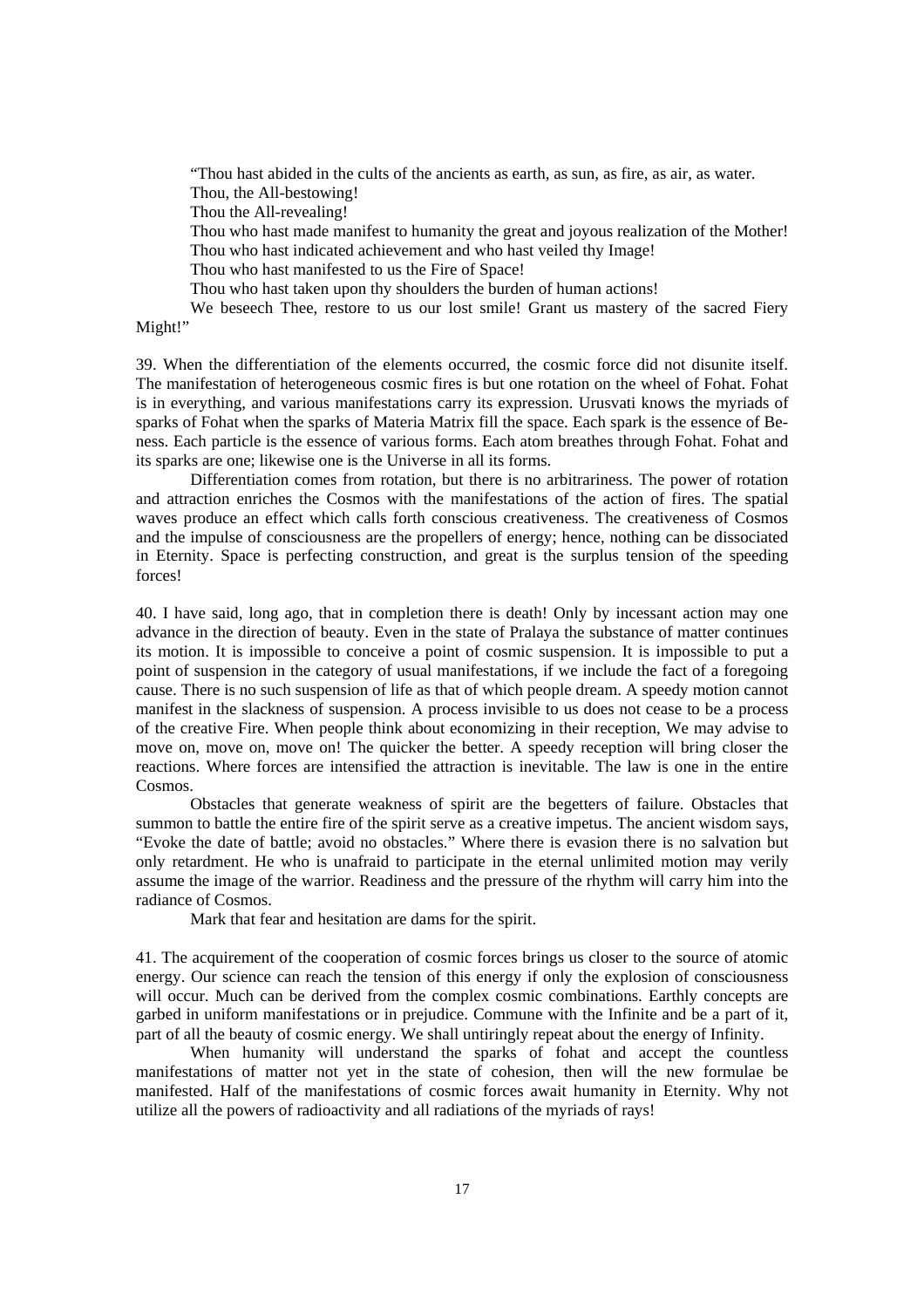What remains for our planet to extract from the Primary Source is evident through the conception of Infinity. Our planet is stratified and permeated by the properties of cosmic fires; and man, as a magician, can propel his magnetic power according to his desire. He can express his striving through the tension of his psychic energy directed into Space. Clarity of thought gives impetus to this direction. We are not speaking of magic formulae, but We wish to direct your spirit toward the limitless possibilities. The belief that all is illusion results in curtailment of one's self-expression. Cosmogony and astro-chemistry are as applicable as are geography and history. Could you but know what the Lords have seen, you would find understanding of the immensity of non-concatenated matter. Not the mystery of a temple, but the Sacrament of Infinity!

42. The assimilation of the higher energies, upon the evidence of tension, can give form to new energies. Matter and spirit grow through mutual help. When the tensed current of will flows with accelerated speed, matter is absorbed by the spirit and the functions of a spiritual creator are performed. Then the refining of forms takes place. The power of the fire of spirit is like the power of the fire that melts metals. Only through the process of melting may one form new combinations. That spirit who yearns to bring his energy into incandescence becomes the melter of matter. What forms and dimensions the spirit can melt, from all the spatial matter and from our lives!

 From times immemorial the Lords have assumed the task of melting the consciousness. Eternity is the flame wherein new combinations are wrought without end. Verily, the quests have gone on for ages. Where is the beginning? For the present, let us say it is in the eternal desire for new forms. With the same broad vision let us mold our future.

43. Hail the triumph of the prophecy of the herald! The victory is proclaimed by fires and by psychic energy. Each century brings forth its pronouncements. He who has proclaimed the victory of Infinity is the carrier of Truth. Like stones on the path lie the derisions, and persecutions grow into impenetrable thickets. We will not destroy these thickets, but the conscious spirit will cover all manifestations of ignorance with its wings. To some, Infinity will seem an impossibility. To some, the thought of death will seem beautiful. To some, the evidence of labor will seem horrible. To some, labor itself will be a terror. To some, the rhythm of endless cosmic labor will seem like an old encumbrance. But the hand of wisdom points to where there is no end; there where all is incombustible, yet where all is both destructible and indestructible; where all is visibly formless yet where all great and beautiful forms dwell.

Yes, We summon you to the affirmation of Infinity!

 The non-realization of currents, and the reluctance to accept them, greatly complicates the evolution.

44. When We summon to the far-off worlds, it is not for a detachment from life but for a discovery of new ways. Only in realizing participation in Infinity may one reach the upper spheres. If we trace the development of the human spirit from the very primitive forms, we will perceive that the variety of forms of the primary spirits branch out into corresponding manifestations. One may call the forms of the present day forms aspiring toward perfection. The forms of the future correspond to the far-off worlds. Having deprived itself of the knowledge of cosmic vistas, humanity has dissociated itself from the manifestations of Infinity and has lost the thread of unity with the beauty of life and with cosmic energy. This cleavage is cruel, and the lost thread turns into a thin cobweb of reality.

 We, the Brothers of Humanity, know that there exists a great unembellished and indestructible Reality. Affirm yourselves in the acceptance of the great beauty of Infinity!

 Let the far-off worlds live in the consciousness of men as a wondrous kingdom. This is just as indisputable and just as real as the fact that a growing seed gives birth to a flower. The faroff worlds are interpreted only as something illustrative of the concept of distance. But let us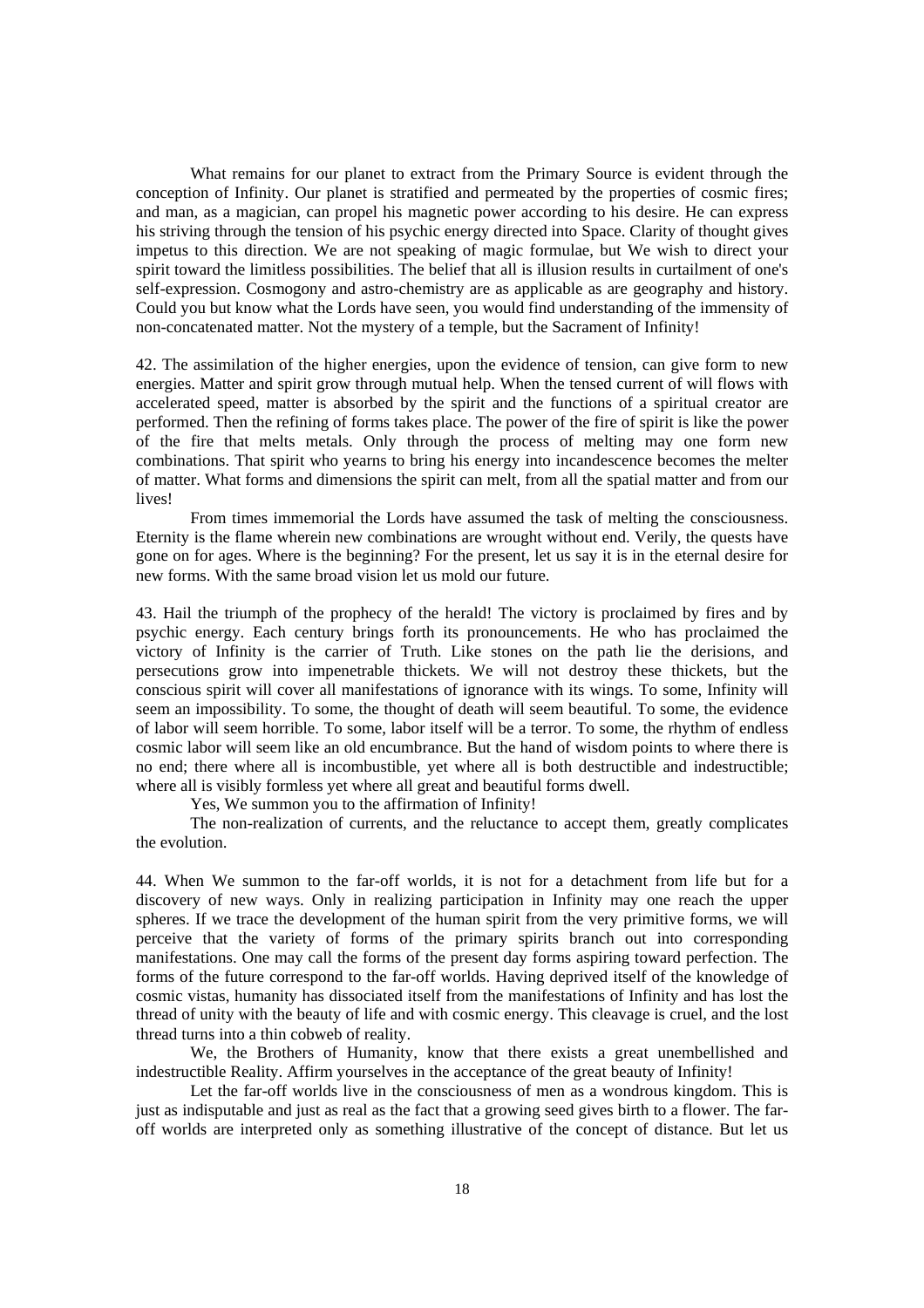regard the far-off worlds-the life there is affirmed in beauty and in striving for achievement; there are the fires of spirit; there is the fire of love; there the seeming excrescences of Earth are transformed into creations of Fire. The fires of the spirit carry knowledge that the passing of the present and the striving into the better future will be the ladder upon which we shall ascend.

We, the Brothers of Humanity, sound the summons to the far-off worlds!

45. The illusion of life is created only by the thought which limits the cosmic expressions. But the true meaning of life impels striving into Infinity. Illusion is a drug, but the basis of striving lies in the affirmation of the endlessness of our tasks. The problem of spatial fires cannot be annihilated by humanity, and in humanity's task of rousing from its stupor lies its salvation. Much is said about those who lack understanding of that which joins our beings together. Having accepted life, we must accept the power of the bond. Disunited minds differ in rays of understanding, and this disunity bears the consciousness away from the primary source. The power of the bond is affirmed as the cosmic lever, and man cannot isolate himself.

 Only after it has abolished the belief in a precipitate fall into void will the consciousness rise to the concept of Infinity.

46. The echo of Space carries the command of cosmic manifestations. And whatever humanity possesses, it draws from the treasury of Cosmos. It is necessary to have full realization of the immutability of our course of evolution. Every beginning depends on the understanding of the affirmation of cosmic evolution. Only acceptance in full faith can bestow the crown of success. The lever of faith will permit penetration into the spirit of man. Only through the lever of faith can one adhere to the Infinite. The great lever of faith will aid the spirit in finding its path. Faith indicates the striving toward the Teacher. Let us take for example the child who conceived in its spirit the love for the Teacher. Faith transformed the child into a warrior of spirit, and the path of solitude was transformed into one radiant with joy. Hope abides, and the wondrous power of Cosmos reveals itself when the spirit manifests faith.

 It is not difficult to manifest creativeness of spirit when thought seeks to picture the Universe as an unconfined domain. In the desire to alter its conception, humanity already moves forward.

 Manifest the desire for new images. Manifest the desire for new paths. Having awakened the desire toward the beauty of Infinity in everything, humanity will walk forward without glancing back. Only the grandeur of Cosmos will impel the spirit toward the Inaccessible Heights.

47. If it were possible to convey the concept of Infinity in the entire essence of cosmic understanding, humanity could attain great heights. But this achievement is possible only through broadening of consciousness. The spirit of one will be repelled from Infinity by fear; the spirit of another will be repelled because of ignorance; the wiseacre of contemporary science will remark dryly, "What have we to do with this problem? Where is our textbook? Let us verify this proclaimed Infinity." The bearer of Our Word will say, "All is being borne into the cosmic expanse and everything comes from the cosmic expanse. The threads of our lives are stretched from the depths of Infinity to the heights of Infinity. The power of Cosmos, which is invincible, is one and the same essence as our own. And just as the element of fire is unconquerable, so also is our spirit."

 The spirit peering into Infinity will say, "Our task is only of this urgent hour; our task concerns only reality; but all worlds, formed and unformed, attract us. And the task of the New World is not terrifying, since we endeavor to affirm a new spatial thought."

 The Mother of the World lives and constructs. And We proclaim not the utopia envisioned by humanity but a true striving toward endless construction.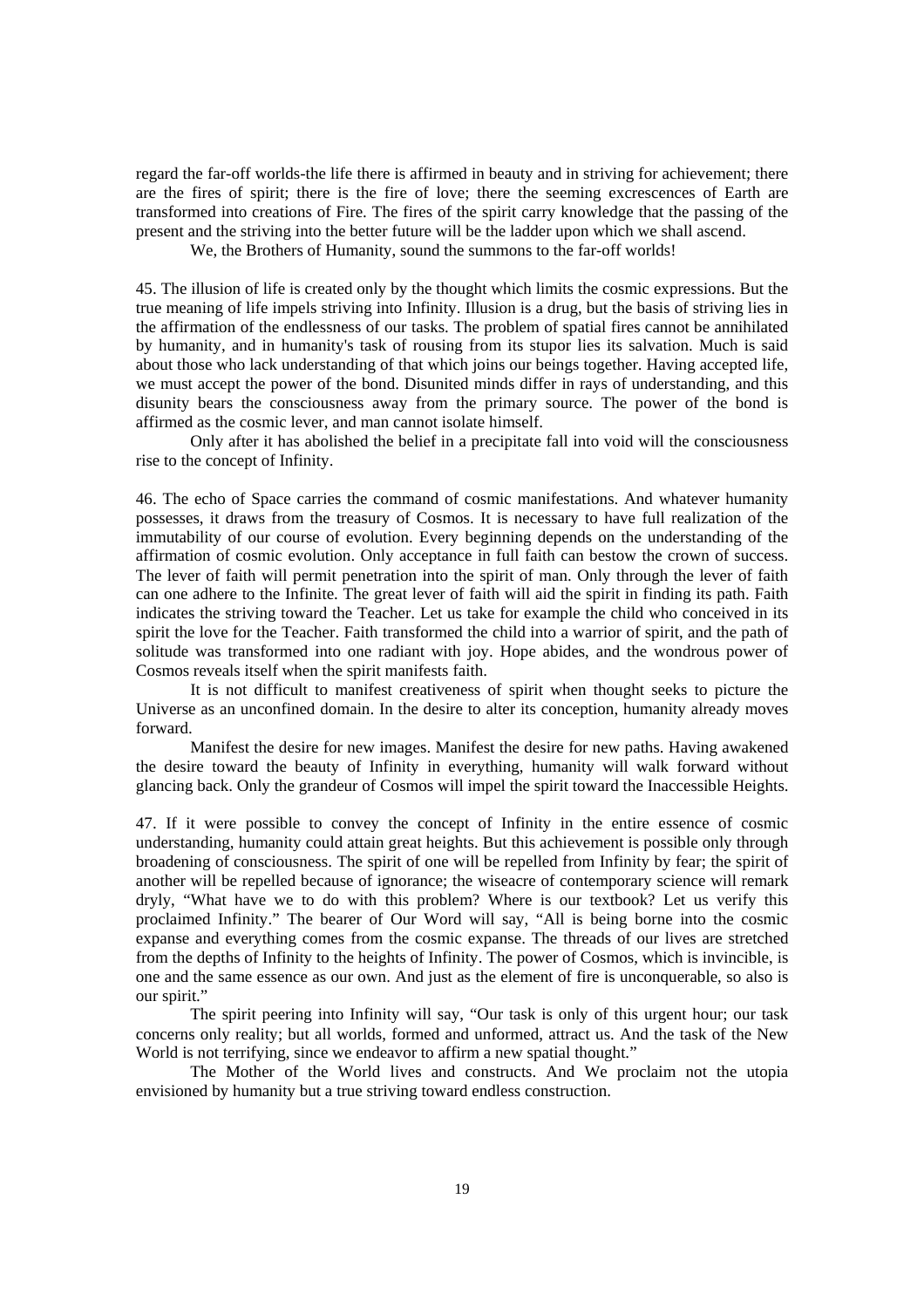48. Being saturated with wrath and blind to the light of cosmic reality expels one from the chain. It is difficult to foresee how this contagion of the spirit will spread. The sowers of contagion carry the responsibility for all humanity. The understanding of responsibility must be developed limitlessly. The human spirit, being a creator, bears the responsibility for all its actions. Let us not be afraid to meet responsibility. We are responsible not only to ourselves but to Cosmos. Of course, Cosmos sends succor, but humanity thinks of altering it to fit its own understanding.

 One cannot break the chain, but one may replace the iron links by a finer metal. All which leads to boundless development proceeds in step with Cosmos. The spatial battle runs like a thread through all that exists. In battle, possibilities are born. In battle, the forces are tempered. Manifest understanding of responsibility and of the beauty of Infinity!

49. In a epoch of division between spirit and matter, one must consider him as condemned who creates his world around non-understanding. Why build with hustle and bustle? Wherefore all dreams and privations, when your constructions crumble and the tide of human property may not be prolonged? Where the condemned one has marked out a small circle for himself, all space will be measured for him by the same radius. When the clear consciousness will say, "One may profit eternally by the fruits of one's own labor," then verily will glow the spirit's glaive which points to Infinity.

 Spirit itself-the ruler-will affirm the choice of the path. And why obscure the path when one may manifest the predestined bridge between the stronghold and Infinity!

 Condemned one, why does your heart not whisper to you wherein lies the truth? In every action is comprised an energy identical in substance with the energy of Cosmos. Every atom moves in accordance with exact calculation, and energy gathers from each convulsion of spirit. Let each one understand that he is doomed not because of karmic cruelty but by self-indictment. Cosmic Justice is aware of the design of evolution, and the plan is executed in accordance with the design of one and the same law of the Fire of the Mother of the World.

Let the Fiery Flame illumine mankind!"

50. The life impulse lives within man and in everything outside of him. The life-essence of Cosmos binds all that exists. And all subdivisions into conscious and unconscious must be verified. Thus far, the concept of consciousness is understood only relatively, and it is customary to define as subconscious and unconscious those manifestations of the cosmic fires which humanity has simply failed to understand.

 When manifesting elements are accepted as the roar of Cosmos, and people are unable to discover a further explanation, then blindness must be removed, for mental reclusion is far from the realization of Infinity. The inceptions are always accompanied by engenderings of that life impulse which moves the hand of a creator, or by the rush of the wind that bears the seed of life which, on finding a fitting soil, can evince the sprout of creativeness.

 He who is burdened by the problems of life's construction must accept with his spirit the boundlessness of the life impulse.

51. The yearning for communion with the far-off worlds provides the possibility for adherence to the course of Cosmos. The date predestined to humanity for the realization of Infinity pierces already the strata of cosmic fires. People have sought the approach to Truth in varied ways. Various manifestations impelled them to fasts, flagellations, tortures of their bodies and benumbing of their spirit. Manifold searches are inscribed in the book of striving. But progress of the spirit cannot be achieved without the realization of the endlessness of the battle. Progress of spirit is there where the spirit develops its protective net through unlimited striving. But the one who tries to find his protective net in leisure retreats into the mist of non-understanding.

Let the Fiery Flame illumine the people!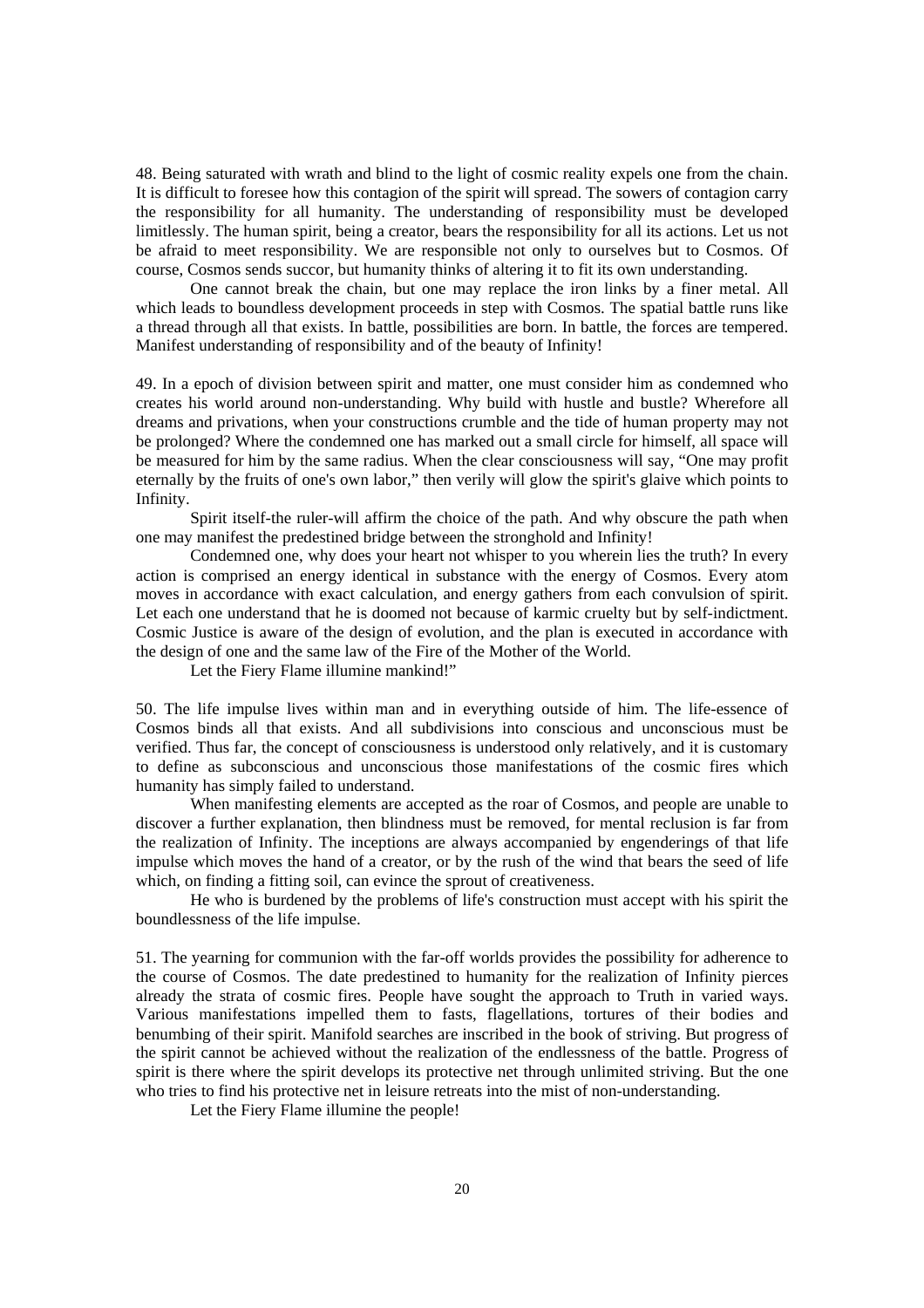52. That which is created by the one, the universal, law of Cosmos is not sundered by the ordinance of cosmic energy. Unity is manifest through all Space, and this law is reflected in all manifestations of life. The multiple forms of Infinity reflect all cosmic fires. Man alone, separating himself from the infinite energy of the manifestation of Cosmos, is precisely eluding Truth. Does Cosmos ordain the annihilation of that which is held together by the one creative and life-imparting impulse?

 A limited development clouds the understanding of the Fire of Space. Group consciousness is destroyed by the lack of understanding of reverence of the Origins. The destruction wrought by humanity is great and causes regression. Non-understanding of the purpose, and the excessive expenditure of energy in the erection of mirage-all because of ignorance-is the greatest incommensurability of the spirit!

 Cosmos creates for Infinity. Cosmos builds with co-measurement. Communion is imperative, and Materia Lucida is the consciousness of the cosmic rays. You are right in terming Materia Lucida the great Mother of the World. You are right in calling Materia Lucida Cosmic Love. Verily, the Universe is woven with the yarn of Lucida and the lever of Love. Poor humanity alone has clothed itself in isolation, with the veil of dark denial.

53. The spatial fires of Cosmos and the elements of nature set atremor the spheres, calling to life all that exists. The Cosmic Fire ignites one manifestation of life and combines it with others in the chain of processes. He who cannot surround himself with the realization of the grandeur of the eternal, limitless labor of Cosmos deprives himself of the greatest comprehension of life. The one to whom the spatial possibilities are accessible perceives how limited the planet is and sees that it is manifested only as a shield for those who regard reality as just the narrow path of earthly life. When the spirit is able to fly to the heights of the spheres and contemplate the life of the planet as a beautiful stage, and not one bound by a curved line, then one may vouch that this spirit will cross the way of fiery evolution.

 Verily, one may find in the ray of Space the true expression of cosmic energies, and thus may the life of humanity be adorned.

The affirmation of Infinity approaches!

54. The theory which affirms that life is not moved by a conscious vital impulse, and that it is but a certain combination, reveals the loss of the most precious meaning. With the meaning lost, and deprived of consciousness, the life process becomes void of spirit and its creativeness. Since it is a process of growing energy that creates, one cannot offer mere symbolization by asserting that life is but the manifestation of the creativeness of the Infinite. The spark can exist anywhere in the whole of cosmic spaciousness. How, then, to explain that Reason which lives in this whole immeasurable expanse, in all manifestations of Cosmos? Denying the conscious vital impulse to Be-ness, humanity destroys the very seed of existence. The motion and breath of Cosmos must not be deprived of its spirit! Otherwise, Be-ness will be fixed within boundaries of annihilability.

Let us say that Life and Infinity weave the infinite life.

55. A limited consciousness attracts only imperfect currents. The power of creativeness responds to the call of the spirit, and the scope of consciousness corresponds to the surrounding conditions created by the spirit itself. The law of reaction is the most recti-lineal. Cosmic energy as a propelled creative impulse will provide a culminating life there where striving is manifest. If man would comprehend the great mutual attraction, he would more often propel his energy toward cosmic creativeness. The call is affirmed as a great magnet. The belief that the evocation "Aum" is effective, when consciously made by the spirit, is based on wisdom. But the spirit invoked by an irresponsible spirit can only smite. All causes and effects are contained in the call.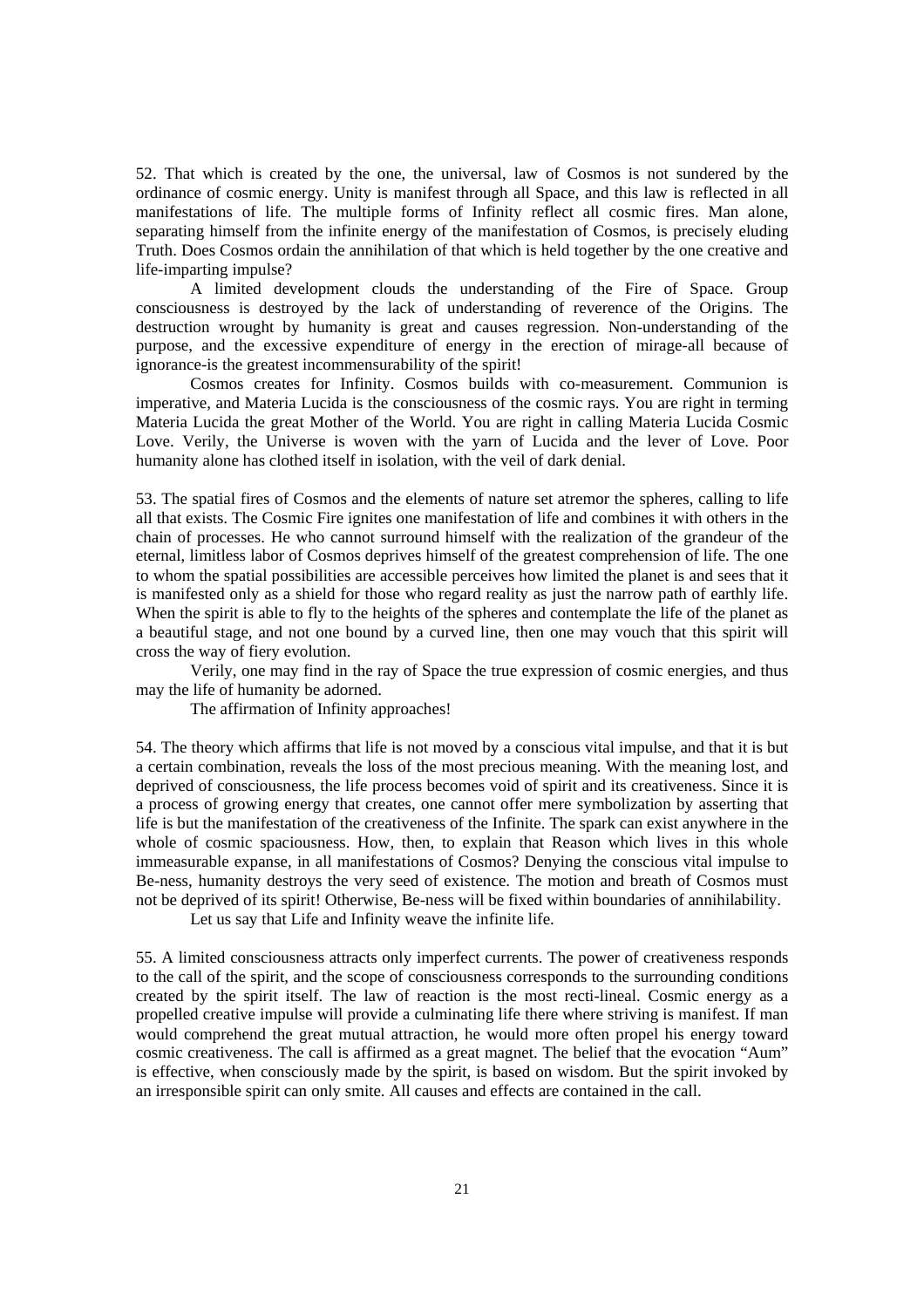The spirit of the one who invokes arouses and summons the cosmic power. The spirit who calls Infinity to the aid of humanity becomes the helper of evolution. The spirit who knows not the call will not utilize the manifest forces of Infinity.

56. The achievement of drawing near the manifestation of Fire brings humanity closer to Infinity. Since Be-ness is Flame, all dissolves in the flaming manifestations. Since Be-ness is Fire, all is permeated with it. Since Be-ness is Fiery Expanse, our life is filled with Cosmic energy.

 Foreseen in the cosmic fiery energy are all the manifestations which give life, which bear a new combination in each atom, and which bring the planetary life nearer to the construction of higher forms.

 Observations of the primary forms of the glacial period and succeeding epochs demonstrate to what an extent the form of a solid body gave evidence of the density of spirit. Therefore, Fire may be accepted as the creator of the higher forms. The Fire of Space is the pledge of the future evolution of Fire. Evolution cannot pursue its course by way of densification; only subtle understanding and the refined cognition of Infinity will indicate the path of humanity.

57. Realizing that the path into Infinity is that shoreline toward which the highest spatial energy is impelled for fusion with the essence of everything that exists, one may affirm that Cosmos creates the consciousness of Be-ness.

 The particles of matter needed for the vital breath are gathered in the supermundane spheres. The realization that in space there are a multitude of particles waiting anxiously to be awakened, will give impetus to the thought of affording to each particle the possibility of manifesting life. Wherever it turns, the mind will find the immutable shield of the Truth of Infinity.

 How is it possible to annihilate the power of motion, and how can one not acknowledge this wise and eternal cause of the entire Cosmic Fire! The evidence of the Cosmic Fire permeates every corner of the human dwelling, but as an extraneous manifestation. Man has detached himself from the best part of the creative impulse. The finding of Materia Lucida on the earthly sphere is possible only in spiritual consciousness. Clumsy hands may not touch the veil of the Mother of the World. A crude consciousness may not formulate the manifestation of cosmic energy. Only the yearning to perceive provides the access to higher matter.

 We say, "Proceed irrevocably from the lower sphere to the far-off worlds. Strive unalterably toward the ascent into Infinity." And We add, "Strive without end.

58. Space contains the threads which bind souls and induce attraction. But men have grown extremely limited and hardened, and they easily lose the threads in the vortex of life. The hardened soul, steeped in matter, will not answer the call of Space. The manifestation of creative joy dwells in the consciousness of the higher spheres and in the spirit of higher tension on the planet.

59. Evolution needs the guidance of our consciousness. Intensified forces are needed. Readiness and fiery action are needed. The pushing on toward extinction is already a detachment from Infinity. Urusvati is correct in saying that the Teaching of the Blessed One is a fiery torrent. It is verily a torrent which carries all strivings into Infinity. Let us regard an extinct crater, choked with grey, petrified lava. What can the process of extinction convert into life, when to humanity there is manifested a rushing Fire! The force bestowed for creation must not be dissipated.

 One should comprehend the entire Cosmic Law and the Teaching of the Blessed One and of the Lords as an imperative summons to Infinity.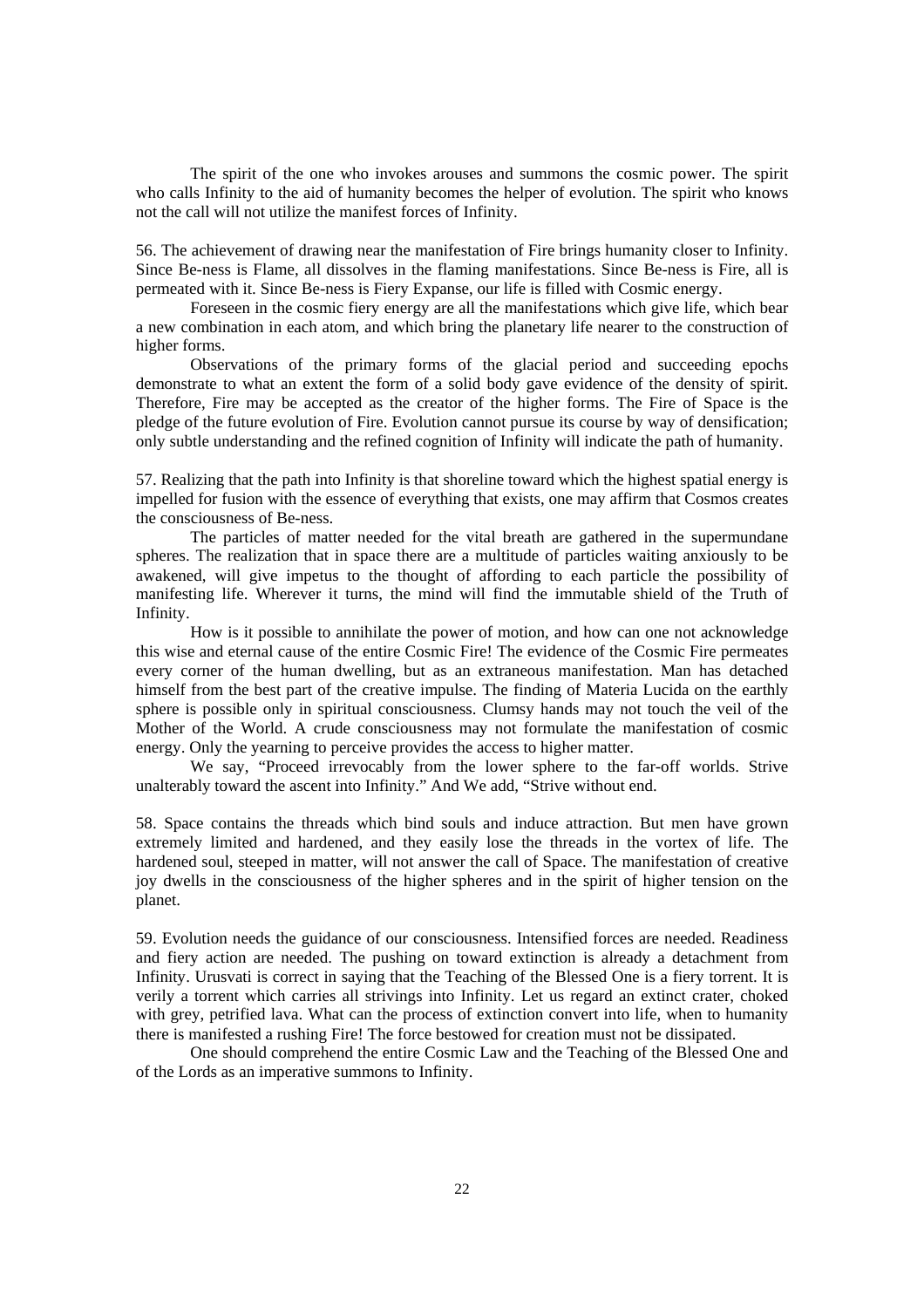60. Each one must find the key to the Teaching in his heart. Understanding of the universal Teaching can unfold the creativeness of the spirit. The Image of the Teacher can provide an illumined path into the cosmic expanse.

 The Brothers of Humanity are a moving force, but it is difficult for humanity to accept that which is unapparent to a crude sight. When the time will come for affirming the fact that straight-knowledge has more power than the eye, then will the consciousness, the intuition, and the subtlety of the human spirit be aroused.

61. He who considers himself condemned to eternal labor bars spiritually his path to Infinity. Only he who realizes the beauty of the chosen path can acquire the Spatial Fire. The formula of keeping pace with Cosmos in accelerated rhythm will afford the best understanding of life.

 Cosmos and our will symbolize the assertion of Be-ness. And the freedom of will is but a great possibility for the manifestation of the human spirit. When the Fire of Space directs the consciousness to the Infinite, then the rushing stream of energy is intensified. When isolation will cease, then the fusion will direct toward Infinity. In all Space there is one pulse, and the Law of Cosmos is one for all that exists. Creation is designated for all affirmed lives and for all Space.

 The far-off worlds are our manifested path. The far-off worlds are our enlightenment. The far-off worlds are our vistas of the mighty vision of the Mother of the World. The human spirit seeking expansion finds the manifested far-off worlds. Let us say that the unattainable may become attainable and that privation may become wealth. Therefore, let us direct our will to Infinity, in all its beauty.

62. The world of form is unlimited, and a developed receptivity and imagination can add multifold manifestations to Be-ness. If we accept the concept of a whole arc of ascent through all directions of Space, we will be able to attain understanding of the far-off worlds. Why not enrich life by admitting into the consciousness the fact that beyond its earthly dwelling the spirit has treasures toward which to aspire? Those who deny the life on the far-off worlds deprive themselves of their own obvious wealth. Why not accept the thought that the worlds cleave to a chain which leads from conception to unending evolution? Creation, which expands in an ascending arc, proceeds just as the Cosmic Fire. Why should one limit the Cosmos to Earth alone, in the belief that Cosmos provided only the one refuge to man? Let us rise upon the ascending arc in cooperation with the far-off worlds. The spirit knows that creativeness, for the fruits of the next step, must be intensified.

 Let us look at our planet from the far-off worlds. "How stifling it is!" wails the human spirit on the crust. Let us look at the far-off worlds from our planet. "The vista of Infinity!" rejoices the spirit. Accept the profound and preordained sacred paths!

63. The creation and its creator represent one and the same great spatial force and are mutually attracted through the creative impulse. That spirit which enriches the space with his creations prepares companions for himself, and they mark that boundary of life beyond which he can begin a new step. Activity is our eternal and most faithful companion, and we cannot hide from it because of the preordainment of our karma. The creator and his creations are manifested as perpetual achievements in the Cosmos.

 It is regrettable if the spirit who has lived through his cycle of life arrives at the same point from which he started. It is regrettable if the spirit prescribes for himself a repeat term; for his issue, the faithful companion, will await him at the threshold. A straight line ties man to his companion. But the creator who sets his pace by the cosmic current is its conscious companion, and he strives not to the threshold of a dwelling but to the far-off worlds.

 Break the chains and reject the karma of being just an offspring. Choose the manifest path of response to the call of Infinity.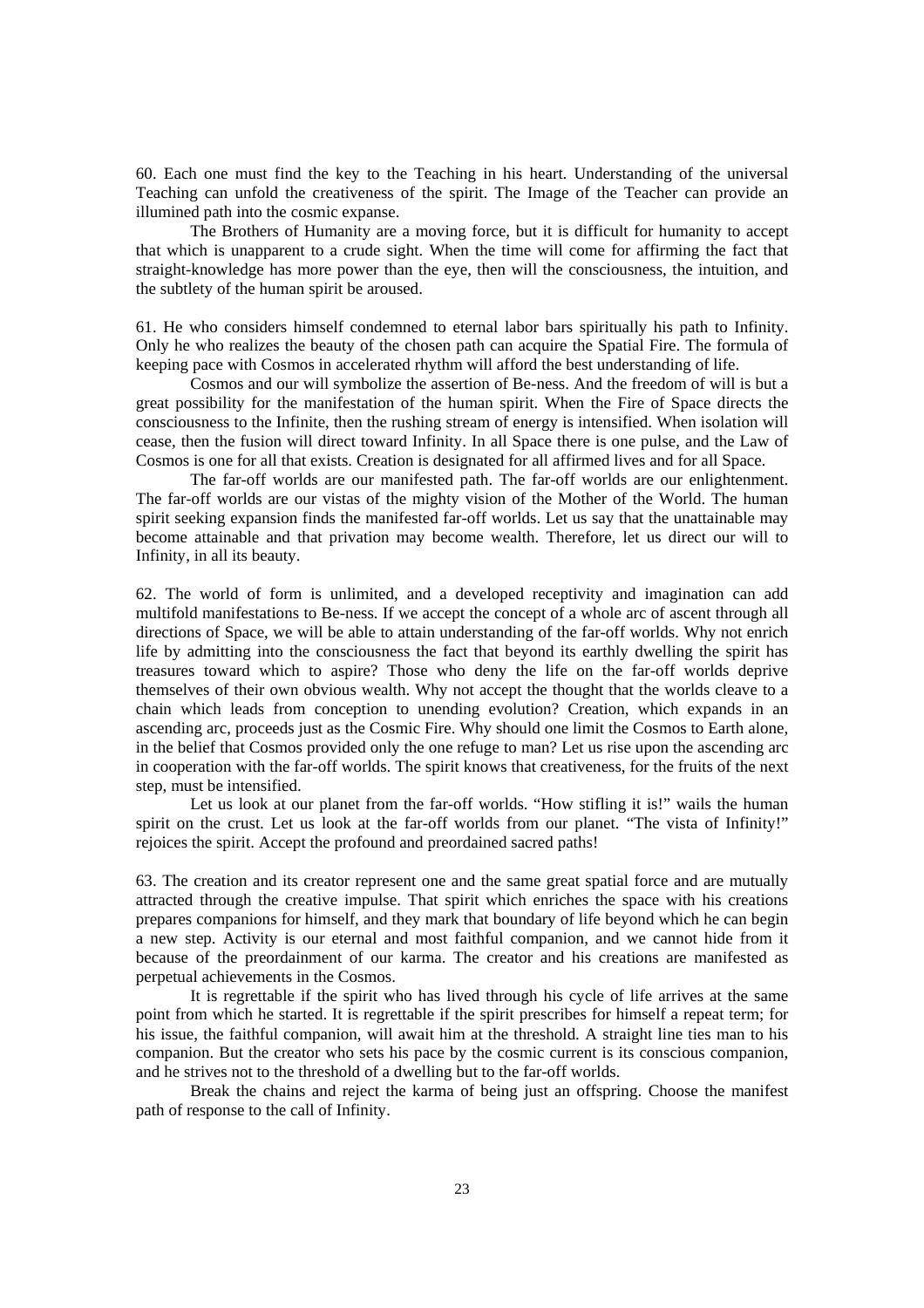64. Cosmos proclaims that life pulsates in all atoms and sets into motion the manifestations of evolution. But Cosmos proclaims not only the organic but all manifestations. It proclaims psycholife. Psycho-dynamics of the spirit constitutes the foundation of Be-ness. Psycho-vision is the basis of sight. The manifested psycho-spiritual thought of Cosmos is the guaranty of creation throughout the entire limitless life of Cosmos. In all manifestations of the spatial organisms, search not only for the impulse but for the attraction of psycho-life in the atom. Then you will discern not one world alone but all the limitless worlds of Cosmos. We shall find the meaning of all the surrounding worlds and of the Supreme Reason.

 All cells exemplify not only the process of growth but the existing psycho-dynamics of Cosmos. Man and his progeny reveal the same psycho-dynamics, diffused throughout Cosmos. When those who know the principle of psycho-dynamics will realize that, in order to continue the propagation of mankind and the generation of the sixth race, it is necessary for humanity to advance in psycho-dynamics, then access to the cosmic energy may be gained. Affirmed principles of life and motion carry with them the concept of shiftings and succession which leads to Infinity.

 The death of the organism is manifested as a kind of chemical reaction, but the man who kills his psycho-life, that of his spirit and of his consciousness, sets himself among the evident destroyers of the progress of cosmic creation. The wings of existence in the psycho-life are measureless and carry the manifested fires into the heart of the sun itself.

65. Let us say that there exists an analogy between the differentiation of Cosmos and the blending of the origins of a single atom with a manifested particle of cosmic energy, which affords the highest harmony in life. Whether it be manifested in saturated substances or in the magnetoelectricity of the atom or in the endless quests of the human spirit-in all cosmic manifestations we perceive psycho-life. The psycho-life activates the atom, and the atomic energy is the lever of psycho-life of the atom. The principle of human life emerges from the psycho-life of the atom.

 It is difficult to see any victory in the restriction of consciousness; but let us learn to discern psycho-spiritually, and then the planet will be seen as a bearer of Spatial Fire.

 The psycho-dynamic force asserts the life of cosmic fires. The psycho-dynamic forces actuates the progress of Be-ness and coordinates all combinations. The psycho-dynamic force unites all dissociated atoms and it is that force which guarantees the highest manifestations of Cosmos in the forms of the elements of nature and in the elements of the human spirit. When We speak of the elements, it is not in the understanding conceived by man.

 The psycho-dynamic force and psycho-life are verily impellers of the energy of Cosmos. And limitless are the manifestations of these highest affirmations of the Cosmic Mind.

66. Cosmos consists of the several psycho-spatial foundations of Materia Matrix. Macrocosm and microcosm have as their foundations, or, more correctly speaking, as a common foundation, the Cosmic Atom. The separating and unifying energies are one and the same, but the psychodynamic force binds them materially. This is the eternal law of Infinity differentiation, mutual tests, and the eternal assembling of disconnected atoms which carry the manifestations of the Origins. Cosmos is designed as the great builder and heart of the cosmic energy. The harmonizing, creative, spatial force, finding the particles which belong to each other, is subjected to the great psycho-dynamics of cosmic evolution. Cosmos, the Builder, and its reflection, the microcosm, live by the same law. An unlimited harmonizing process goes on in Cosmos. He who seeks Truth will discover the beauty of unending Be-ness.

67. A concept still unrealized in human life is that of the far-off worlds which fill Space. The Spatial Fire and the far-off worlds, in the cosmic understanding, must live in the human consciousness as a distant goal. The consciousness of the Earth dweller admits the realization of a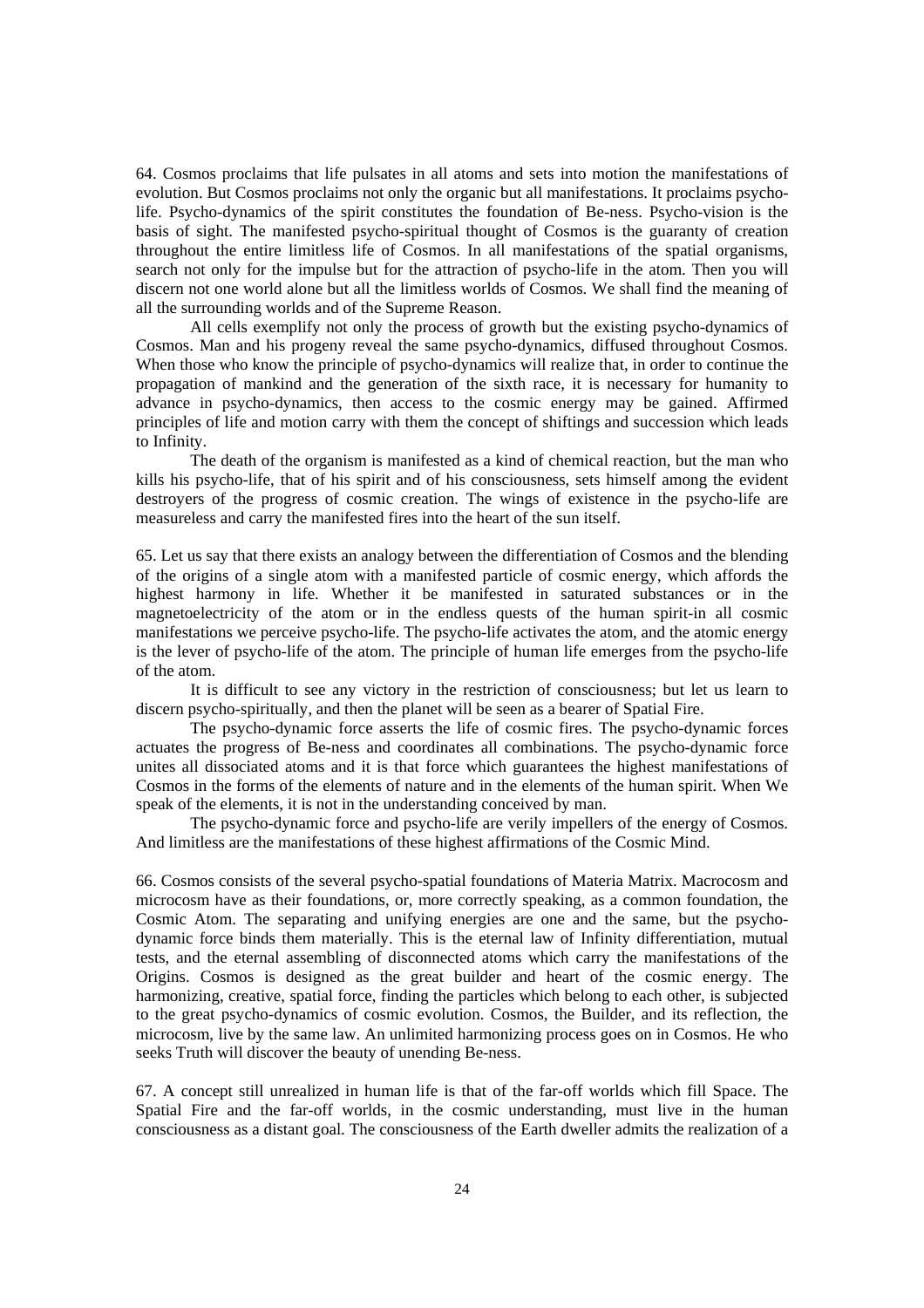dream. The realization of a distant goal can bring nearer the understanding of the far-off worlds. Refinement and the striving toward the Spatial Fire can open the path to the far-off worlds. All the manifestations of the worlds may be affirmed in one transport of the higher harmony.

 Why should one imagine that the forms of the far-off worlds have a fundamental peculiarity, and that all their manifestations are unadaptable to Earth? The affirmation of cosmic power will be molded through the progress of most subtle concepts, and the spheres of the Infinite will become not mere carriers of cosmic dust but a realm of aspiration for the human mind. Thus cognize, and create the conception of the far-off worlds. Like a remote, reflected ray, like a response of the heart, seek in the Infinite the expression unattainable on Earth but accessible to the spirit which manifests understanding and soars to the higher spheres.

 When We assert that the creativeness of Cosmos is diffused in humanity, it means that only individual striving can propel one to that attainment which the Mother of the World and We Arhats proclaim as the higher Sacrament.

—————

 Cognition of the fiery energy gives direction to the spatial principle, but different degrees of tension of the consciousnesses often impede the unification. The triumph of Cosmos is in the harmonization of two Origins.

 I say, I solemnly affirm, that when We present to the world the offering of an achievement, We send Our most dear ones for that achievement.

I affirm that the path of the world is the path of Spatial Fire.

68. Incessancy of cosmic action reigns in everything. One may speak of changes in the processes, but the principle of incessancy creates evolution. The incessancy of cosmic processes is like a flame reflecting itself upon all activities of manifested life. The revealed vital tensity carries with it the thread of incessancy. The principle of tension and that of dissociation are a combined unit of the cosmic foundation.

 When I say that the cosmic incessancy affirms also our karma, it means that I wish to free human consciousness from delusion and to instill in the human spirit the thread of understanding which leads to incessancy. I affirm that a clear understanding will point out the incessancy of all our actions. The Cosmic Fire is incessant and inexhaustible. One must understand that the Infinite is an aggregate of life processes. Cause and effect, thought and action, are the karmic predestinators of the life principle. Whither can the unbroken chain deviate? An unbroken path is open to the spirit; it reveals the symbol of the Mother of the World to him who has chosen the symbol of Light. But the erring one who seeks darkness will not touch the Fire of Space.

Attain the understanding of the symbol of the Mother of the World!

69. The basis of being will be inscribed into the Book of Life, and when the consciousness will reach the level of realization of eternal unity, then will it be possible to tell humanity, "Construct your life upon the principle of unity." How many spirits will be able to express themselves in the higher way?

70. As a heavy fate the thought of death hangs over the human consciousness. The spectre of death is present as an inevitable cup, and having traversed the entire path of life, the spirit concludes that here one must terminate one's existence. Such is the plodding of the spirit dissociated from Cosmos.

 Ignorant of the beginning and seeing only the end, the dissociated spirit aimlessly passes through life. But everyone may earn immortality by admitting Infinity into his consciousness. Fearlessness toward death and striving toward the Infinite will provide the spirit with the direction to the spheres of cosmic endlessness. Affirm yourselves in the acceptance of immortality, and infuse into each of your actions a spark of the creativeness of the Cosmic Fire,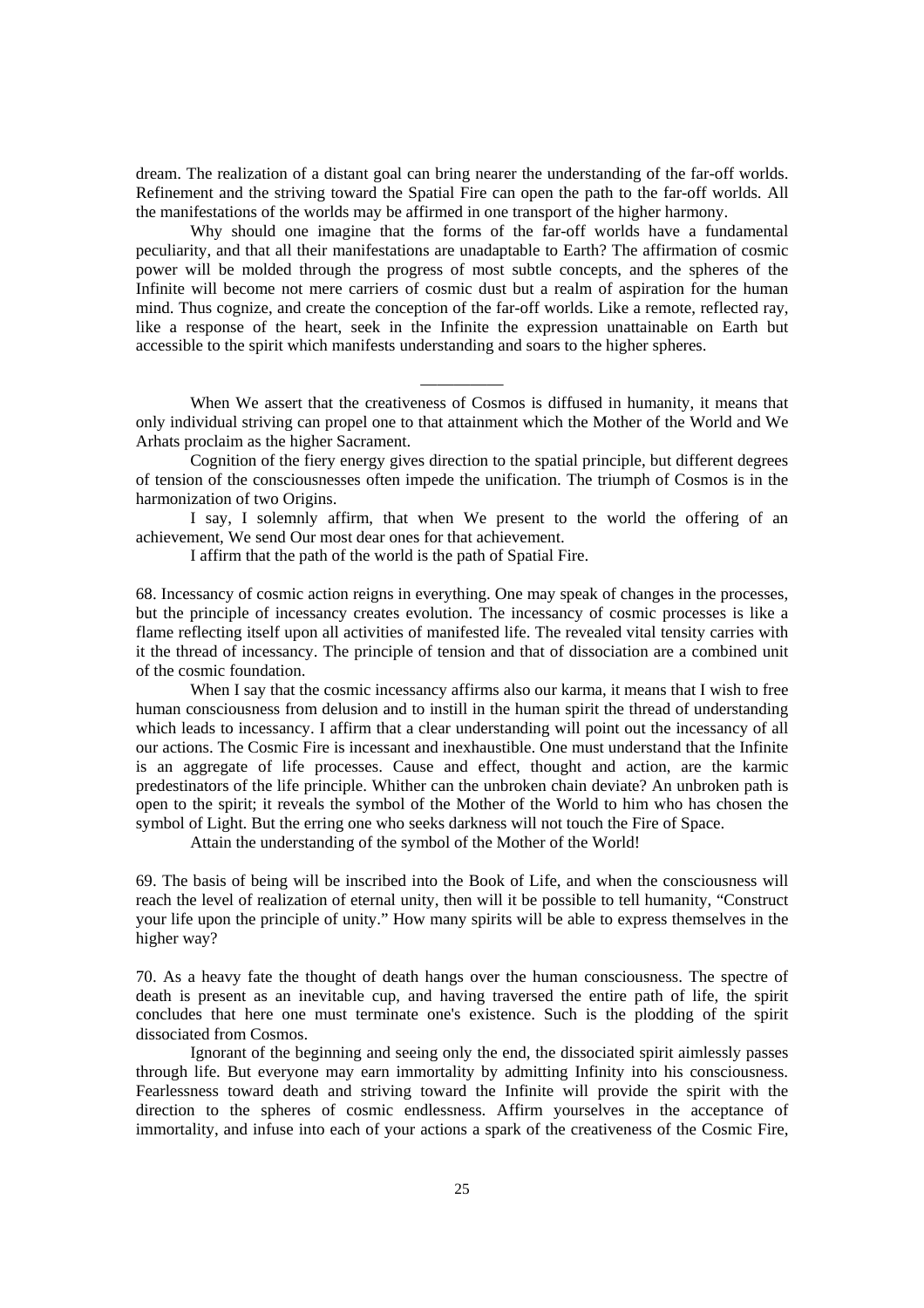and that inexorable fate will be transformed into the one call of cosmic life. Our great, just law has chosen you as participants in the universal manifestations! Cognize immortality and cosmic justice! A beautiful step is prepared for everyone. Find the path of thinking about immortality!

71. I shall clarify the law of the blending of atoms. The law of differentiation varies as much as do the forms of Be-ness; but the law of blending is one, and therein lies the entire cosmic beauty.

 The differentiation draws the Origins into the furthest spheres. When in spirit the Origins are divested of seeking, the magnetic force weakens and passes from the psycho-cosmic magnet into two sharply contrasted forms. The separation and temporary delay is occasioned by the weakening of the psycho-magnet of the spirit; in a strong spirit it develops into antagonism, in a weak one into submission. But the unifying law is one.

 The realization of search and the forward striving of the Origins strengthens the psychocosmic magnet, and the attraction grows during hundreds and thousands of years until the final union is reached. A great, great law! Thus is the Universe created by the beauty of Cosmic Union.

 One may affirm that the level of human consciousness is proportionate to the planetary manifestation, but one cannot insist on comparing the "level of Cosmos" to that of the planet. How can one admit such a ration when Cosmos is boundless and gushes like a fiery stream, dispersing its sparks to generate life in all Space! One is the stream and numberless the sparks. One is the Cosmos and infinite the forms.

 We, your Brothers, know that page of life wherein is inscribed the oneness of Cosmos. We affirm that the manifested evolution is created not in dissociation but in a limitless striving of harmony. The more beautiful, the more high. The more powerful, the more high. Why manifest conflict between spirit and matter when they issue from one Source? Why not intensify the power and feel the psycho-life of Cosmos within oneself?

 We call to the Primary Source of conception. For centuries We have applied Our striving to give humanity the joy of Be-ness. But they who are participants in Cosmos manifest a lack of discernment and dream of rest and completion in the one shell. One should understand that the web comprises many threads of yarn and that the weaving action is repeated many times. The cosmic web consists of all manifestations of psychic energy and is adorned by Materia Lucida. The path is adorned by the striving toward Infinity.

72. We bring to humanity the most creative possibilities. We lead humanity toward realization of Truth. We proclaim the cosmic life as embodiment of the principle of perpetuity. One should accept the manifestation of cosmic energy as a fact of daily life, as the herald of new lives.

 We manifest the Brotherhood as the affirmation of cosmic power, and Our symbol is the material result.

 The books of Agni Yoga are a gift to humanity. I affirm the gift of the spirit; the approach of Fire will give to mankind a newly inscribed line, leading to the highest manifestations. We consider as most important and valuable the high manifestation of spirit which is linked with the appearance of the fires. We respect a high straight-knowledge and can impart Our treasures to the spirits closest to Us.

 If people could but understand the call of Space and the true Image of an Arhat! Even the best people do not recognize the fire of the spirit; dimly glows their understanding of an Arhat.

73. In rejecting responsibility, man deprives himself of a most wonderful feeling and of a personal, affirmed, creative force. Man, transmuting the fires of Space into forms, cannot cast aside his responsibility. Each form created in Cosmos will correspond to the form of the spirit. All generated forms will correspond to the forms created by the spirit in its ceaseless striving toward perfection. The feeling of responsibility must raise the cosmic creativeness.

 When the spirit develops in the direction of Infinity, then the feeling of responsibility acquires the power manifested by the Creators of Cosmos. Begin to realize personal responsibility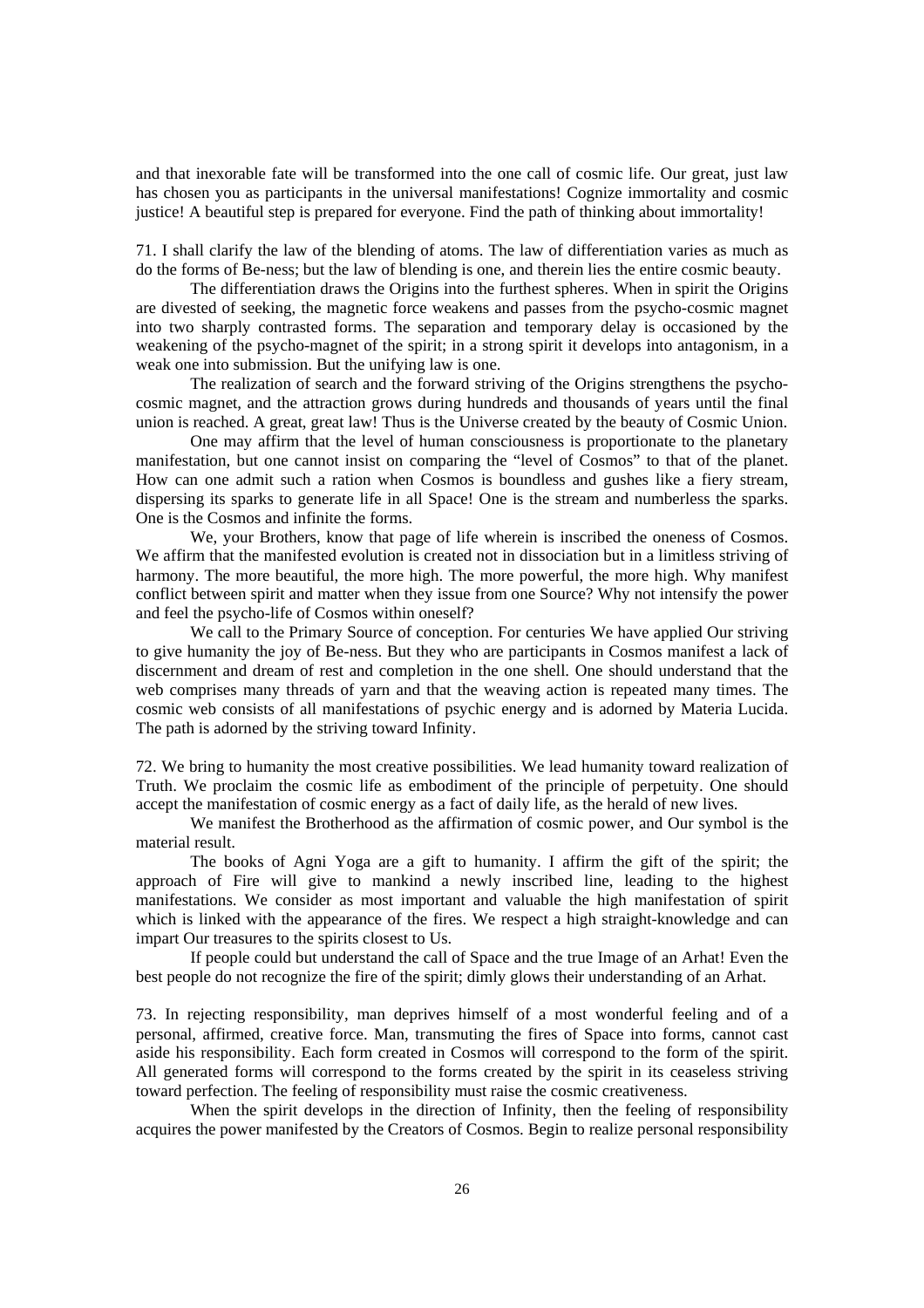and strive toward cosmic responsibility. There is the step of personal responsibility, the step of responsibility for human thought, the step of responsibility for human evolution, the step of responsibility for a better future. When thinking will be perfected, it will be possible to say that the time of construction of a better future is near.

 In Cosmos lives that power of reason which is called the cosmic rhythm, and the whole of human life depends on the cycle of this rhythm. But let us assume that the cycle, which generates reciprocally with the Cosmos, has been affirmed, and that the psychic energy is defining the current of evolution.

The mutual interrelation of responsibility is limitless.

74. People who circumscribe themselves by the evident, and who sense only the obvious, limit their world. The visible does not lead to Infinity, and therefore a limited mind is attempting to solve the creative complexities. Infinity can be cognized. The supreme understanding can be attained only by a supreme cognizance. The highest perception is accessible only to the one who knows the spiritual world. Psychic energy opens all gates. And the best attainment of the human spirit will be the realization of Infinity. The symbol of energy will reveal to humanity the unceasingness of the processes of all Be-ness. Could one stop the endless stream of lives moving on toward Infinity?

 Yes, Urusvati, the power of the future life indicates that the planetary expanses are small for the synthesis of your creativeness. The synthesis of the Chalice is so condensed that it must not be manifested in one domain. In your consummate life there lies, as a cornerstone, the attainment of the Mother of the World. You will build the psycho-life in creation around the revealed spheres.

—————

 It was necessary for you to remain because this century is in need of your attainment. No one could replace you. It is under the highest Cosmic Sign. I have spoken.

75. When the development of a variety of forms is predestined by Cosmos, how is it possible not to apply this law to the higher spheres? The beauty of life is in the affirmation of multiformity. Cosmos does not favor uniformity. Cosmos is diffused in the consciousness of billions of forms. Eject from life the fear of acquiring varied currents. The law of manifoldness provides for all forms of Be-ness. Do not create for yourself the karma which results from repelling the joy of multiformity from the existing life. Accepting in consciousness the principle of multiformity, humanity will be enabled to accept new forms in the comprehension of the far-off worlds. New worlds are built with new forms. Renovate the concept of the new worlds, realizing that they will be unlike yourself and your issue. Construct a new stronghold upon better principles.

 Science is studying the world history, and the epochs of lowest manifestations are established as well as the gradual development. But parallel lines of advance do not present a picture of the future. Hence, let each one designate for himself a path of progression leading toward one of the higher worlds. The science which will reveal the approach of new forms of Being will give humanity the subtle understanding of the Infinite!

Verily, why parallelism, when each one is provided with the stride of a giant!

76. We, Brothers of Humanity, do not admit parallelism where there is manifest a spiral of tensity. Parallelism manifested in action and in the containment of beauty is evidence of goalfitness. The transport of creation should not become extinguished because of prematureness. To each transport of creativeness of a builder, freedom and its own stronghold are offered.

 We, Brothers of Humanity, wish to help mankind to create its own place in the eternal manifest Infinite.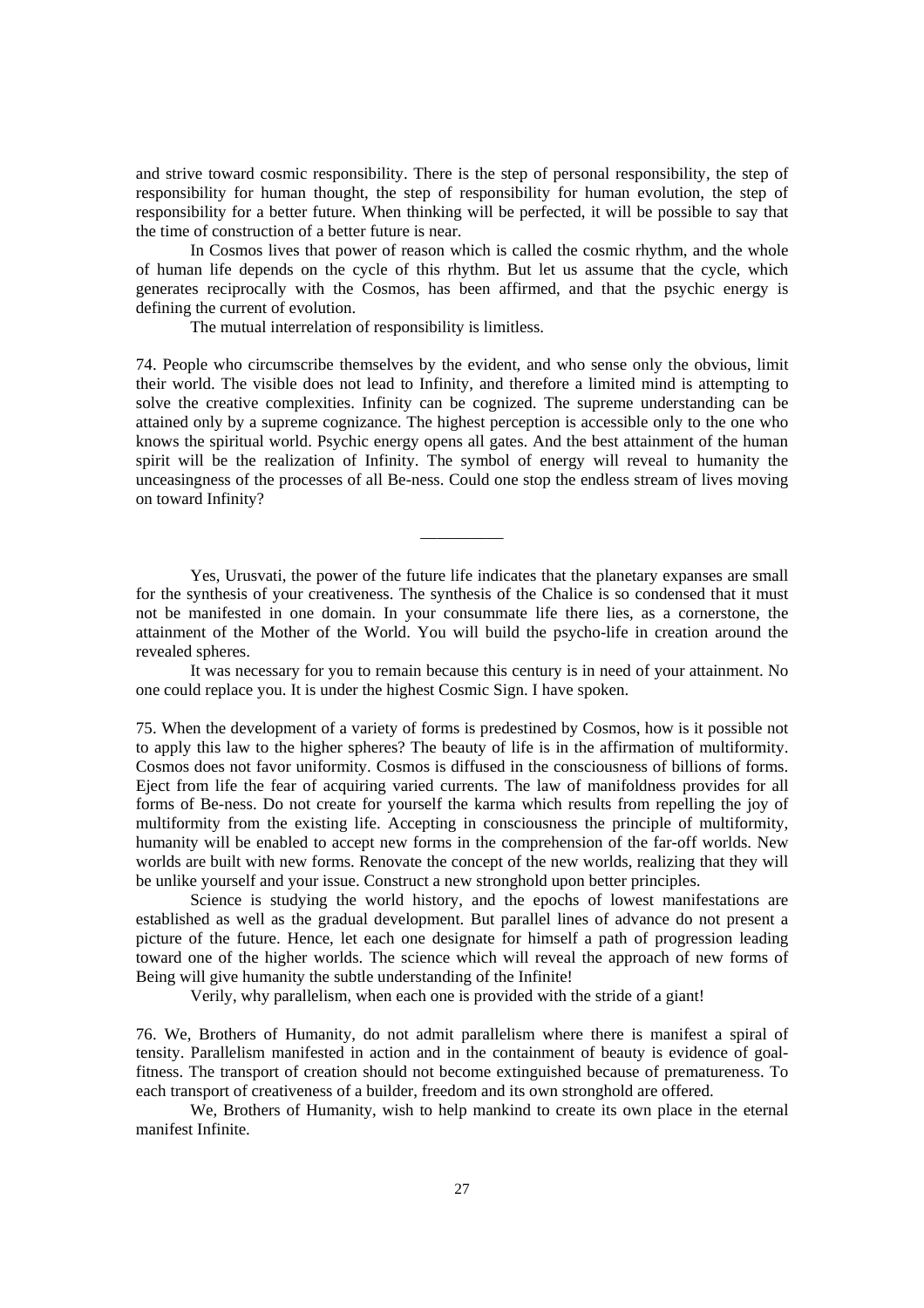Write down, as a living record, the experience with the fires of Space undergone by the Mother of Agni Yoga. Record the experiment of the Mother of Agni Yoga as a great school of spirit.

 As truth surpasses imagination, so is the future beyond dreams. Origen said "With the eyes of the heart we behold Be-ness." Only through the heart can we discern the beauty of the world manifested by the Heart of Cosmos. The love of Cosmos actuates straight-knowledge. Love of lilies or of the far-off worlds has as its basis the same cosmic principle. Yes, yes, yes! We shall measure through cosmic love!

77. How can one assert that the manifestation of the atom is bereft of psychic life? Can a living organism comprise deadness, when the manifestation of life is conditioned only by vitality? The principle of psycho-life is affirmed by the whole of Cosmos. The thought of psycho-life in each atom, in all manifestations of Cosmos, is affirmed by Us. We affirm that even the creative consciousness is psycho-life, otherwise speaking, the Fire of Space. Psycho-life without end is stored in the higher worlds.

 The life of the atom is many-sided, and the aspects of its paths are quite varied. The courses sometimes describe a circle, manifesting conscious combinations; but at times, becoming disunited, they evince spatial striving, and the obtuse angle increases with each manifestation.

—————

 But the very highest path of unification is called the Crown of Cosmos, when a circle of interrelated lives is complete. The most high and fiery Path.

78. The process toward perfection can lead humanity to higher worlds. For this, it is necessary to affirm the understanding of non-transistoriness. When the focus of knowledge will be widened into new angles and a way will be found to transform the nets into spatial fires, then the world of new forms will be unlimited.

 Transitoriness reigns in the planetary consciousness, and humanity expounds the conception of a termination of all that exists. Why shorten the activity of Cosmos, when the Universe continues into Infinity? The cosmic fires burn vividly. Distinct is the call of Space; one has only to desire to hear it. Dissatisfaction and anguish often are a response to the call of Space. Dissatisfaction indicates the realization of the process of perfecting. Striving affirms the right step toward Infinity.

79. How can one attain the consciousness of striving toward perfection? Not by asserting the termination of the entire structure of Cosmos; not by denying the interrelation of the higher worlds with our planet; not by professing that there is any deadness in spatial forces. Spirit is affirmed as fire, and the cosmic flame is without cessation. Following the law of Fire, we can establish the way toward perfection. The fire of the sun and the fire of the spirit are our creative forces. The warmth of the sun and the warmth of the heart are our life-givers.

 Differentiation of the elements predicates the variety of forms but not the growth of antagonism. When in contact with each other, light and darkness may become co-workers. The tendency of human thought is to inject into life the conception of sharp demarcations. In the higher worlds, light and darkness cooperate. The power of cosmos spreads without limits.

 Humanity has violated the law of cooperation and is expiating this transgression. Each Lord brought back to the planet the balance which had been lost, but the human spirit is so impregnated with the feeling of antagonism that it cannot reach the goal designated by the Lord. Thus, humanity is developing dreadful controversies; and the waves will engulf the thinking, which is violated by the denial of Light as the Mother of the World.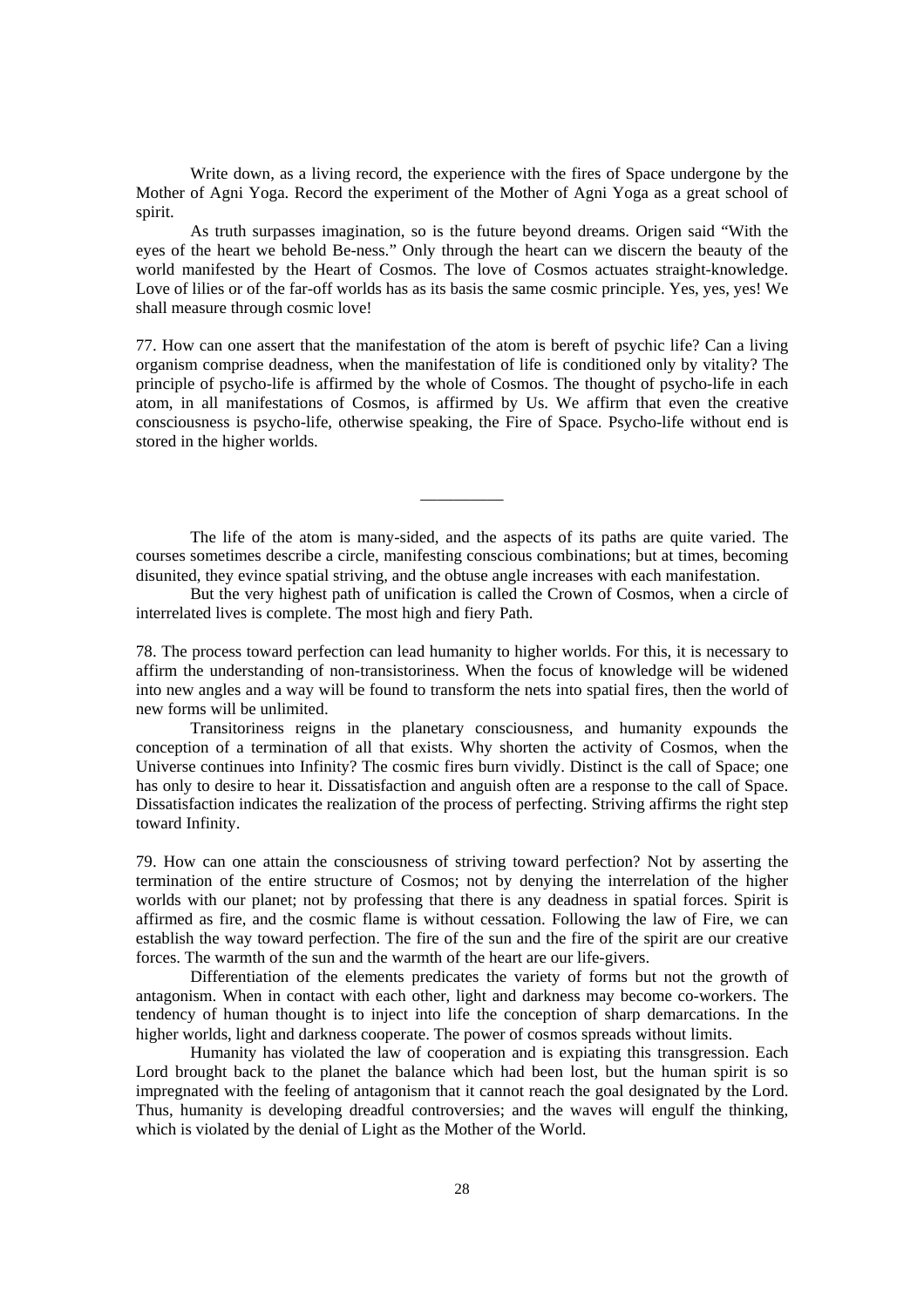The attainment of the inner Fire, the degree reached by the Mother of Agni Yoga, is the rarest achievement. This degree of Fire is called the degree of attained Arhat. This living Fire was known in antiquity. The alchemist knew about it. The attainment of this higher degree of powerful flame may be manifested only by that spirit who lives the psycho-life of the whole heart. The mightiest lever of Cosmos, and the most sacred, is the heart. Its consciousness fills Space; its light illumines Cosmos.

—————

80. Silence may be teeming with voices and darkness may be suffused with light. Hence, he who regards Space as empty will not apprehend the mighty life manifested in silence as the highest Word of Cosmos, nor the invisible as the manifest Eye of Cosmos. The law of Cosmos is inviolable, and even man has accepted the Voice of Silence. Where speech is meager, the voice of the heart affirms silence. Cosmos in silence makes manifest the language of the heart, and the Cosmic Voice may become audible.

 Sensitiveness and vigilance can aid us in giving ear to the Voice of Silence. The beauty of Cosmos is manifested in silence. The beauty of silence is expressed in all the higher manifestations of life.

 Let us learn to harken to silence! The infinitude of Cosmos creates the manifestation of the Silence.

81. The transmission of thought is also a manifestation of Silence. We often use it. Before the consummation of the thought manifestation, We send the ray of Silence. The rays of Silence call forth those sacred pains in the Chalice.

 There are rays which are sent into the heart, invisibly and imperceptibly. They are most penetrative, and the organism must assimilate them. At first they evoke anguish, yet they are comparable to pure Fire. The one who sends experiences a manifestation of the highest joy, and the one who receives will manifest the same joy after assimilation. In the most sacred Mysteries these rays were called "Agni Invisibilae." Thus, remember!

82. The Cosmic Fire and its energies, which permeate all that exists, manifest affinities in everything, but these affinities are not limited to the elements and their combinations. Indeed, the affinity of predestined lives is great, and Be-ness and Infinity are the causes behind the functions of each element, as well as the vital functions of each combination. The drive of cosmic energy in each element is there to insure its entrance into the eternal creative process. The affinity of elements can open the conception of limitless possibilities.

 Knowledge of the functioning of affinity, and knowledge of the functions of elements of the Universe in relation to the organism of man, will make of us cosmic co-workers. The existence of cosmic affinity is the most beautiful page of life. The study of the properties of the elements as they apply to humanity will bring the science of harmonization. The higher worlds know this higher science.

 If one would pay attention to the elements as one does to many other manifestations of life, then, anteceding spirituality, one could find a definition of the manifestation of the pure vital principle. Striving toward the understanding of the affinity of elements will lend joy to existence. Manifest striving!

83. Through affinity, the spirit retracts within itself all joy and reflects a whole rainbow. Cosmic affinity predestines a merging for every atom. But the higher law, the sacred law, is not for many. On the far-off worlds, in the process of higher functions of refined organisms, this Sacrament is affirmed by the law of Cosmos.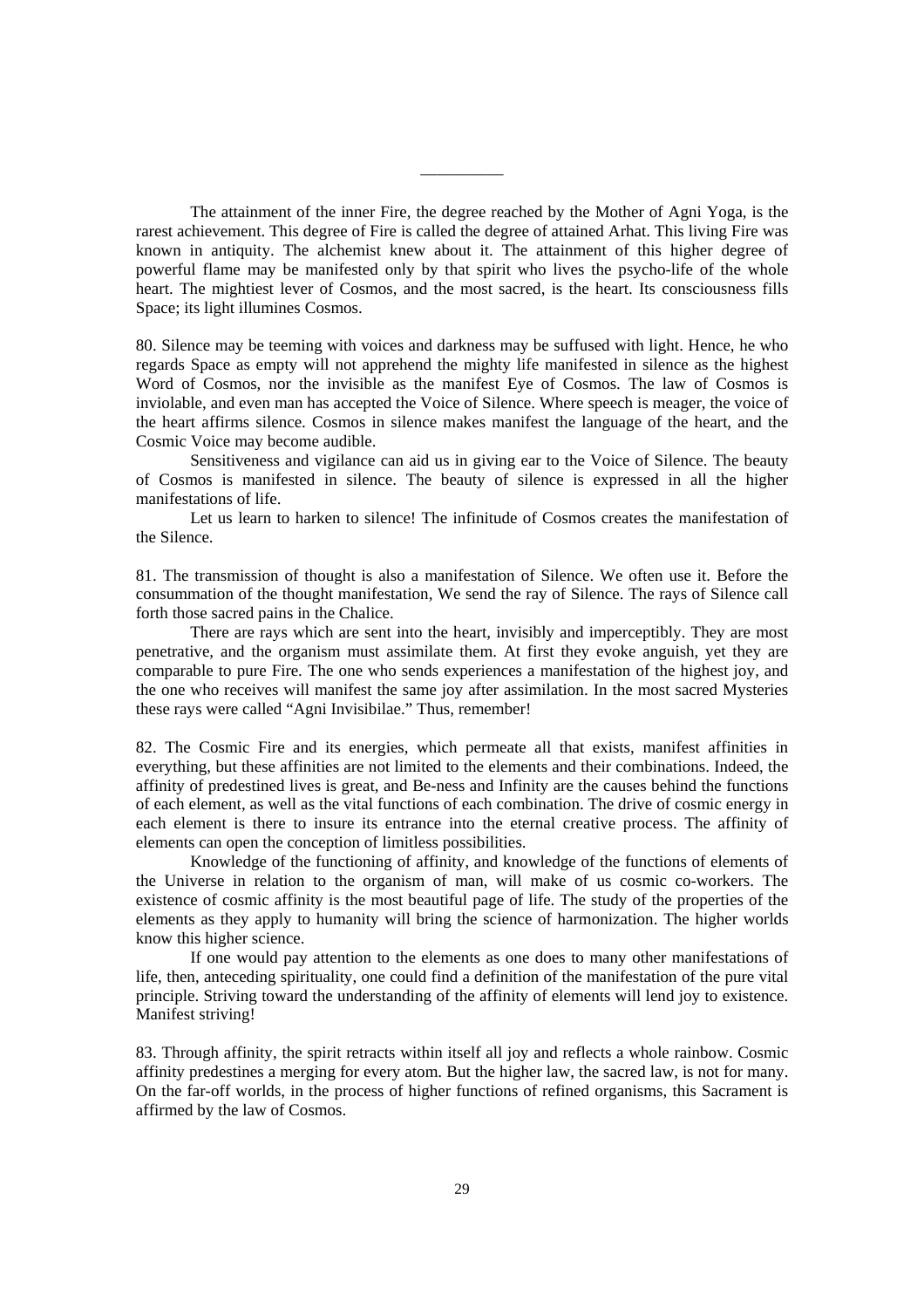The vibration of the seed of the spirit guides the affirmation-and, I shall add, unerringly. The beauty of union affords to thought the way. In the seed of the spirit lives the realization of beauty and knowledge. The nature of the higher union vouches for better worlds. The very best picture of earthly welfare is but a pale shadow in comparison with the joy of cosmic union.

 The greatest creativeness can be made manifest when sound can radiate and color can ring out. Then can the spheres resound in a higher harmony. This Sacrament will evince the highest principle. But the spirit aspires, and the principle will be but a higher cognition.

84. Is an aimless existence possible when nature has its destination? Can dissolution be the destination of man when even the lowest elements have their sequentiality?

 The existence of an object created by human hand can be ended, but a creation of the Cosmic Mind, in its goal-fitness, is illimitable. The steps upon which humanity must stand in Infinity are filled with cosmic reflections. Man is summoned to reflect the Universe. Man is summoned to the affirmation of the cosmic heights and to the expression of cosmic fires. Progressive steps are provided for striving to the higher worlds, but people accept existence as an aimless transit. The visible evidence may be reflected in the assertion of illusion, but cosmic vigilance whispers to the heart of man, "Created are we, and creation is our destiny!

 The sequence of actions and the sequence of manifestations of cosmic fires of creativeness are the testimony of the symbol of Infinity.

85. When a man rounds out his life path with realization that the goal of existence is preordained, it means that Cosmic Reason has transmitted to him its Ray. Realizing the many lives passed upon Earth, and safeguarding in the spirit that which is entrusted, brings one nearer by millennia. The flow of karma is cosmically beautiful. Cosmic essence affirms joy in the human heart, and in the heart of Cosmos, and in the heart of an Arhat.

 To the Bearer of the sacred pledge of the future We send Our Might for the completion of the earthly path.

86. Man determines his own destination in Cosmos. To say that destination is but the flow of evolution is to make man a ball of fate. Fate, Cosmos, Infinity-define it as you will, but the assertion that man is carried along by the tide of evolution without the participation of his will means separating him from Cosmos.

 I say that the spirit, in its kernel, has a predestined infinite path in Cosmos. The tendency to dissociate oneself from the affirmed path becomes the way which carries the spirit off into space. In the kernel of spirit we shall find that path which leads into Infinity.

Search in the kernel of the spirit!

87. In the kernel of the spirit a dissociated atom carries the knowledge of its destiny. Only that spirit who guards the kernel in pure Fire can affirm his true destiny. The highest fusion is possible only in this pure burning. When the boundary is crossed and one existence terminates, then the step of higher existence begins. Thus, the perfect cosmic joy is reached in the manifestation of fusion. The vigilance of the kernel of the spirit through the span of millennia constitutes the Sacrament of the highest tension in Cosmos. Dissociation brings mutual handicap through cosmic reaction.

 Our mission is to establish upon higher worlds the harmonization of atoms and harmonization of elements. The discovery of vibrations will be Our great task-gigantic task! It is a true joy to work with Cosmos.

—————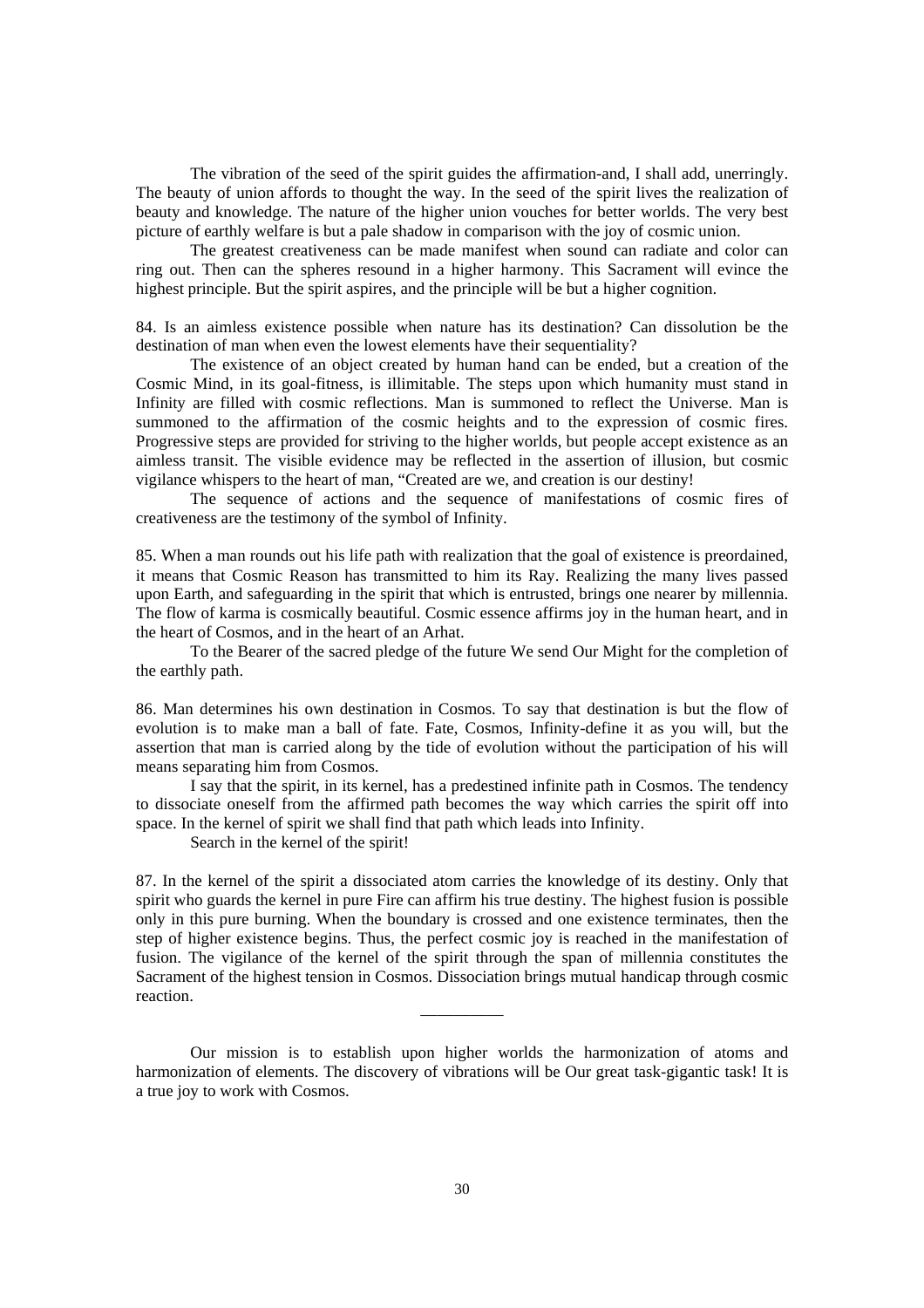88. The ignorance of humanity attracts a like formation of the cosmic manifestations which respond to the keynote of ignorance. Ignorance prompts humanity to the belief that the cosmic horizon is affirmed on a limited planet. Ignorance, preceptor of humanity, sees the planet as beginning and end; but reason indicates that such accepted formulae, confining Cosmos within narrow boundaries, will bring on catastrophe. Expecting an end, the human consciousness receives endless evidences of its karma and is perplexed over these calamities.

 Having entered the tide of the cosmic stream, is it not more goal-fitting to realize that these limitless chastisements have their antitheses in the Infinite? I say that Infinity will accept those streams of cosmic torrent which have consciously outrun human consciousness. It rests with man whether his arc of consciousness keeps pace with the cosmic stream or remains behind. Infinity provides a ladder of ascent for everyone.

89. The indication affirming creativeness on the far-off worlds is in conformity with the world tasks. The world tasks are like fires of joy, and thus the creative task is accomplished. One more task for Us is the molding of the human spirit, finding helpful rays for humanity which will shape and develop beautiful abilities of the spirit. The world tasks are affirmed by the tension of the cosmic fires, and the joy of spatial achievements reverberates as the music of the spheres.

 We shall say, "The unattainable here is attainable there. That which is rejected here is accepted there."

 People do not comprehend the world tasks. World construction is pictured in the human consciousness as a step of lowest co-measurement. Yes, yes, yes! Many are the new forms! Our creativeness will gather many new combinations. The Cosmic Might and the power of an Arhat can create those unimaginable forms.

90. When the entire Cosmos works for unification, why does humanity proceed in opposition to the destined? There is direct correlation throughout Cosmos. Humanity contravenes itself and its destination. When one can combine the most differentiated manifestations of Cosmos, then one can develop within oneself the sense of the work for the General Good.

 Our task is to establish the harmony of existence and the creativeness of the infinite Cosmos. The world, in all dimensions, is developed by conditioned human thought. Cosmos indicates a different direction. Human creation has little resemblance to the creation of Cosmos. We bring to man the understanding that his task can proceed in full rhythmic accord with cosmic creation.

 The creativeness of the far-off worlds gathers all currents and all manifestations of the energies of the elements, and transmutation is effected in the great fiery laboratory of Cosmos. The construction of higher forms is revealed to the higher consciousness, but when the formula is applied inversely an antithesis is created, as exemplified in the lower sphere. No one accepts this page of our existence as an infinite manifestation!

 The far-off worlds summon to labor in the great wheel of life. The page of the future is as real as is the present day. Man must live in a reality of life marked by Eternity, and this realization will equip him with foresight for his actions.

91. I affirm that humanity's irrationality is inducing it to amass antagonism which will overtake it like an explosion. You correctly discerned the approaching ominous page. A great reorganization is coming! The scales are now being tipped. In Cosmos there is a most gigantic equilibrium. The power of the equilibrium is maintained through a harmonized psycho-life. The more errors on the one hand, the more enlightenment on the other. And the striving of the awakened spirits increases in proportion with the decline of the general trend of thought. Great is the law of Equilibrium!

92. Transmutation of the elements may reach an unimagined scope. When our reason will accept Infinity it will be possible to encompass the manifestations of all the impelled processes.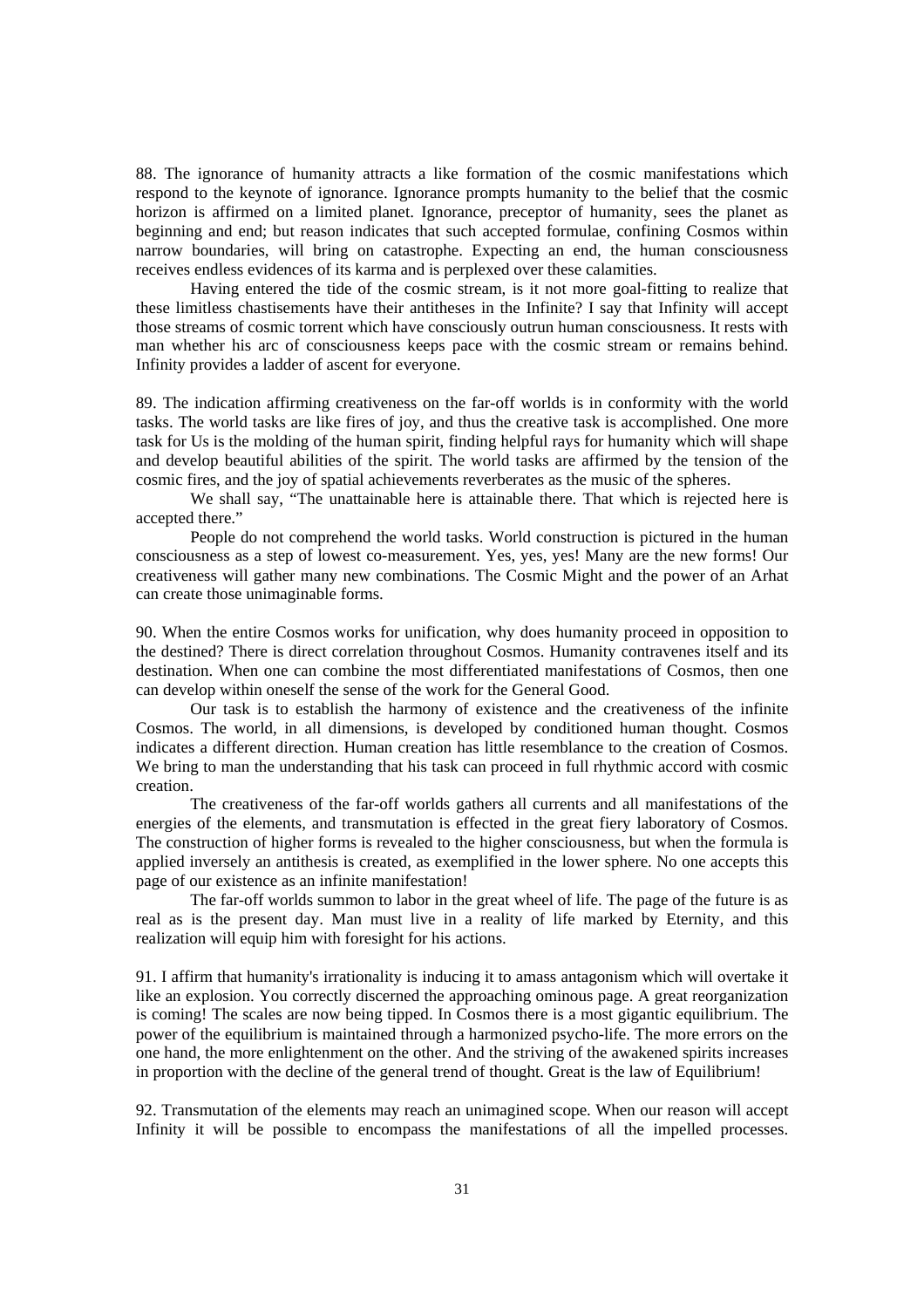Acceptance of the thought of Infinity will induce the development of new forms. New ways are indicated to him who strives toward new spheres. When the spirit seeks only repetitious ways, stagnation results. Repetitiousness in Cosmos is manifested as destruction. The repetitiousness in human reasoning is expressed in the reluctance to apply new ways. The growth of the power of the spatial fires provides for man a creative issue. The correlation of thought with the increase of spatial fires provides a great cosmic formula. This formula will reveal the ordained realm of the higher spheres. When humanity will learn to understand Infinity, then the hearing in the direction of the higher worlds will develop. Then, verily, will approach the time of the far-off worlds.

93. A concordance of actions is called a real union. Cosmic union will direct all creative forces in the future; this is the principle upon which the new manifested world will be founded.

 The concordance between new planets stands as the pledge of the future. The principle which will be set into the foundation of the structure will be the principle of the whole creative life. Concordance of the spirit will be expressed in the entire scope of life. When the far-off worlds will begin to live, then the highest principles of Cosmos will find application. Even upon Earth one may find a weak accord of affinity and establish the striving toward a successful result. Attunement of the spirit affords the needed harmony. As the affinity between elements is indispensable, so is the concordance of spirit the mother of creativeness.

A great page in Cosmos is the concordance of spirit!

94. Concordance of the cosmic processes is revealed in the lower spheres as well as in the higher ones. Cosmic power can be reflected in the planetary life, and the planetary life may be transmuted in the process of higher tension. When people will understand that ceaselessness of manifestation consists in changes of existence, the principle of concordance may become close to man. The laws of transmutation and cosmic bestowal coalesce. Great help may result from the realization of this principle.

 If humanity strives toward concordance it will perceive all the best possibilities. By straining the will toward Infinity one may reach concordance on every step. Concordance is the unifying principle which affirms the sacred intercourse between spirit and Cosmos, between Cosmos and the power of the Infinite.

95. The word sacred is completely out of use. Sacrilege has replaced sacredness. Many are the possible applications of the word sacred on Earth, but man have cast out the most beautiful. When thought wandered from the sacred destination of Being, the very meaning of Being evaporated. The manifestation of supreme concordance is a sacred act of the spirit. The sacred union is the foundation of all Be-ness. Thus the higher spheres reveal the loftier forms of Materia Lucida. When even upon Earth concordance lends beautiful forms to colors, sounds, and to man, what may not be reached in the higher concordance!

Maitreya sees the New World of concordance!

96. Man draws his conclusions from the facts of life, comparing the evidence, however, with manifestations already past. The conditioning of life by only what has been already experienced sets that slow pace to progress which is adopted by man. The severing of ideas from the current of life arrests humanity at the point where it manifests uncertainty of further progress.

 Life is comprised of an eternal succession of ideas and of manifestations of cosmic energies. How can a spirit who does not project his thought into the realm of ideas adopt the concept of Infinity! When thought will take on the significance of something vital and realizable, it will reveal to man where is joy and where is truth. The quests of thought have led to unification with the Fire of Space. The quests of thought have led to the acceptance of the records of the past. The quests of thought will lead to the realization of higher worlds. The quests of thought will lead to the irradiance of the Mother of the World. Striving will lead to boundless beauty!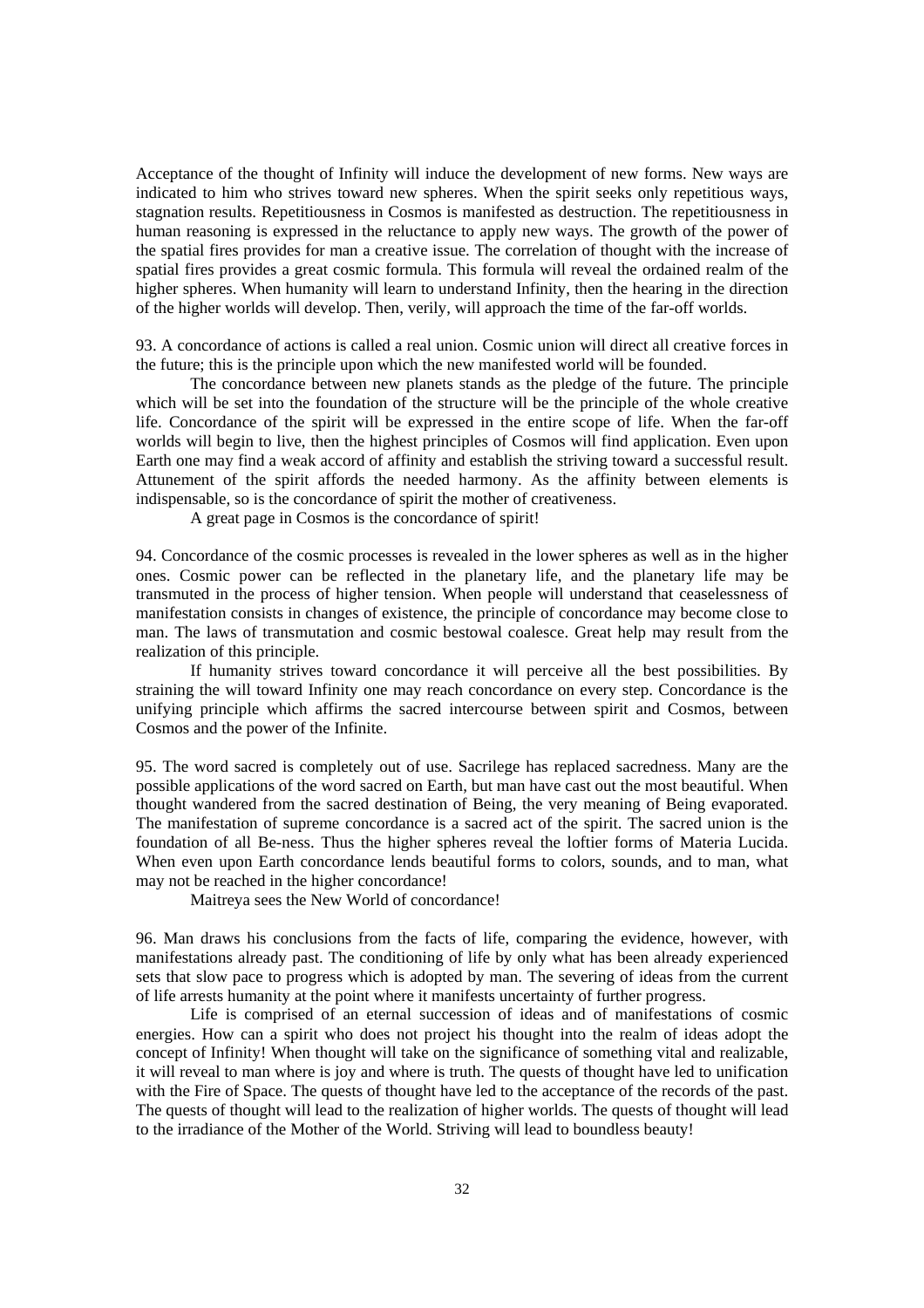97. Verily, limitless is the beauty of Cosmos, when by the way of the heart we can penetrate into the consciousness of the Cosmic Breath. The ascent is predestined by the manifestation of all the cosmic combinations under the pure sign of cosmic unity. Observing the occurrences on the planet, We may only say, "Great is your destination; affirm yourself, manifesting ascent!" The heart was always considered as the symbol of the "guiding one." Life expands by that symbol. The guiding one and the guided are affirming the significance of the Cosmic Consciousness. The expected one and the expectant are expressing Cosmic Reason. The calling one and the responding one are expressing Cosmic Accord. All the feelings of the Builder of Cosmos are directing the moves into the higher life. Yes, yes, yes!

98. The spirit convinced of the existence of the far-off worlds creates a universal concept. Likewise is man convinced of the necessity of realizing the chain of existences. When everything has been absorbed from the planetary existence, then whither may one strive?

 The forms of existence are repeated and the diversities are great. But existence cannot be completed in, nor confined to, one planetary life. As the abode of the spirit, as a new world, as an indescribable cosmic beauty, Infinity calls. When this call is understood, then can Space assume the beauty of the Infinite.

 Even planetary life may express a wondrous Sacrament when progress will bring close the understanding of the higher principle of harmony. When life on the planet is illumined by beauty, then the psycho-life of all that exists is filled with infinite beauty. Wondrous, limitless existence on the far-off worlds is conditioned upon the attainment of beauty. A grasp of the principle of relativity may show to what extent the attainments of the higher spheres differ from a planetary existence.

99. The creativeness of Infinity on the far-off worlds manifests the most varied combinations. Each element, when combining with a kindred element has at hand all factors required for the best combination. Instead of proceeding by way of laboratory explosions, rays will transform everything.

 The fires kindled by the Mother of Agni Yoga not only manifest Agni Yoga but are of cosmic scope. The fires provide the power of rays needed for limitless existence. Each fire is a ray of the creation of the future. The significance of the manifestation of fires is beyond bounds.

100. The idea of unattainableness is precluded by the infinitude of Space. Naturally, one step differs from another, and what appears to be unattainable on one step may be mastered on another. Confirm yourself in the understanding of all-attainableness.

 In Cosmos all is living and all is possible. The inmost depths of the spirit will find confirmation in Cosmos. The assumption of unattainableness is predicated on unfit strivings or conditions which prevent the coordination of desire with life. Transitoriness of conditions does not imply unattainableness. And the transitoriness of striving does not imply that the striving will be repeated in the same direction. When man understands the manifestation of transitoriness in himself, he will accept with ease, the law of ascent. The law of ascent will illumine the spirit with understanding of attainment.

 Nature has the same exemplary existence. Diverse improvements call forth better forms. Higher conditions afford man better possibilities. These possibilities are limitless. The higher, the more subtle. The more vivid the understanding of the far-off worlds, the more vivid the attainments. And the way of ascent, through the kindling of the centers, is indicated to man. The entire transmutation, which is the threshold of the higher, boundless creativeness, is attained in life on Earth.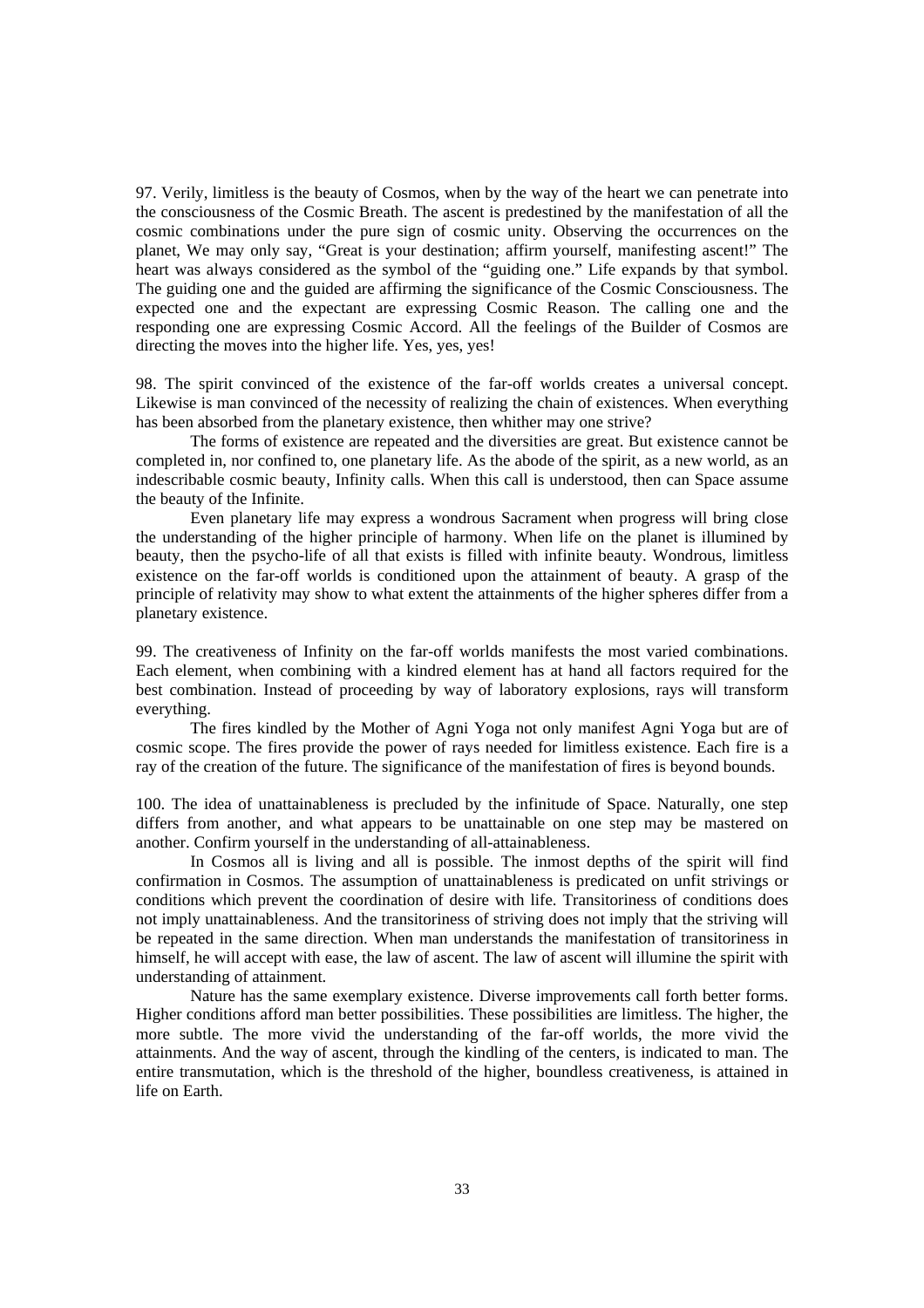101. All centers refined by fires serve as sources of creation. People on Earth think that the organs exist only to sustain the physical body, but each organ of an Arhat is as a manifested creative fire. Nothing so clearly defines the life of a fiery organism as the rays of Materia Lucida. The fiery centers of an Agni Yogi constitute a creative manifestation of the Cosmic Fire. The affirmed Be-ness is in eternity and in the vital force.

102. When man will consciously acknowledge that each of his organs and each of his centers is a creative force, then will it be possible to manifest the significance of each center. I see that the center of the lungs is aflame. This is one of the most sensitive centers. The fire blends with the most subtle energies and begins to create new manifestations. The quality of flame of this fire confirms a reception of pure Fire from Space. The action of the silent fires unites the fire of the lungs with the Fire of Space.

 The Arhats understanding of creativeness is different from that of the people. I consider the creativeness of the spirit as the one of primary importance.

—————

103. The kindling of the center of the lungs has afforded the yogis all possibilities, including those for the higher manifestations. This center endows one with mastery over water and air. Yogis have manifested themselves in flying and in walking upon the water, and specific gravity has become relative. The center of the lungs is at the foundation of all these so-called miracles. All the pains of martyrs disappeared through the control of this center, and in ecstasy, only the Chalice was functioning. This center may be called the fire-transmuter.

 Pure yogism is aware that the functioning of the center of the lungs can transmute everything in accordance with desire. Of course, the present-day yogis use pranayama as a method of kindling this center.

 A higher yogi is not in need of pranayama. For him there exists a direct current with the Fire of Space. All such manifestations as walking on water and flights need pranayama, but there are higher missions.

104. How luminous is the progress of an Agni Yogi, whose Chalice is filled with thoughts of Us! Transmutation of spiritual manifestations is granted to the one who carries the Chalice. We will direct creative threads toward transmutation of the very high. Great is the wealth of Cosmos. Great is Cosmos! Cosmos is in need of spirit-creativeness, and the psycho-creativeness of Cosmos is contained in the consciousness.

 Conscious accumulation in the Chalice, together with the Arhat's consciousness, will afford life to the psychic forms. Yes, yes, yes!

The manifested spiral of the creativeness of an Arhat is without end.

105. Correct is your judgment about the forcible opening of the centers. We guard assiduously the predestined treasure. When the magnet of the spirit absorbs all fires into the Chalice, then We affirm the Arhat. The treasure of the Chalice consists of woven threads of pure fire. The Arhat, bearer of the fire of the Lotus, manifests spirit-realization, spirit-knowledge and spiritmanifestation. Thus close is the contemplation of the worlds to the spirit who has filled the Chalice of Amrita.

106. Verily, a medium has no open centers, and the psycho-vision, for contact with the higher worlds, also is unattainable for him. Man is in error about the power of the medium, and We are often distressed to see how enticing to people are physical manifestations. A materialization attracts them like a magnet. We prefer the channel of the spirit, and for sacred missions We use the channel of the spirit only.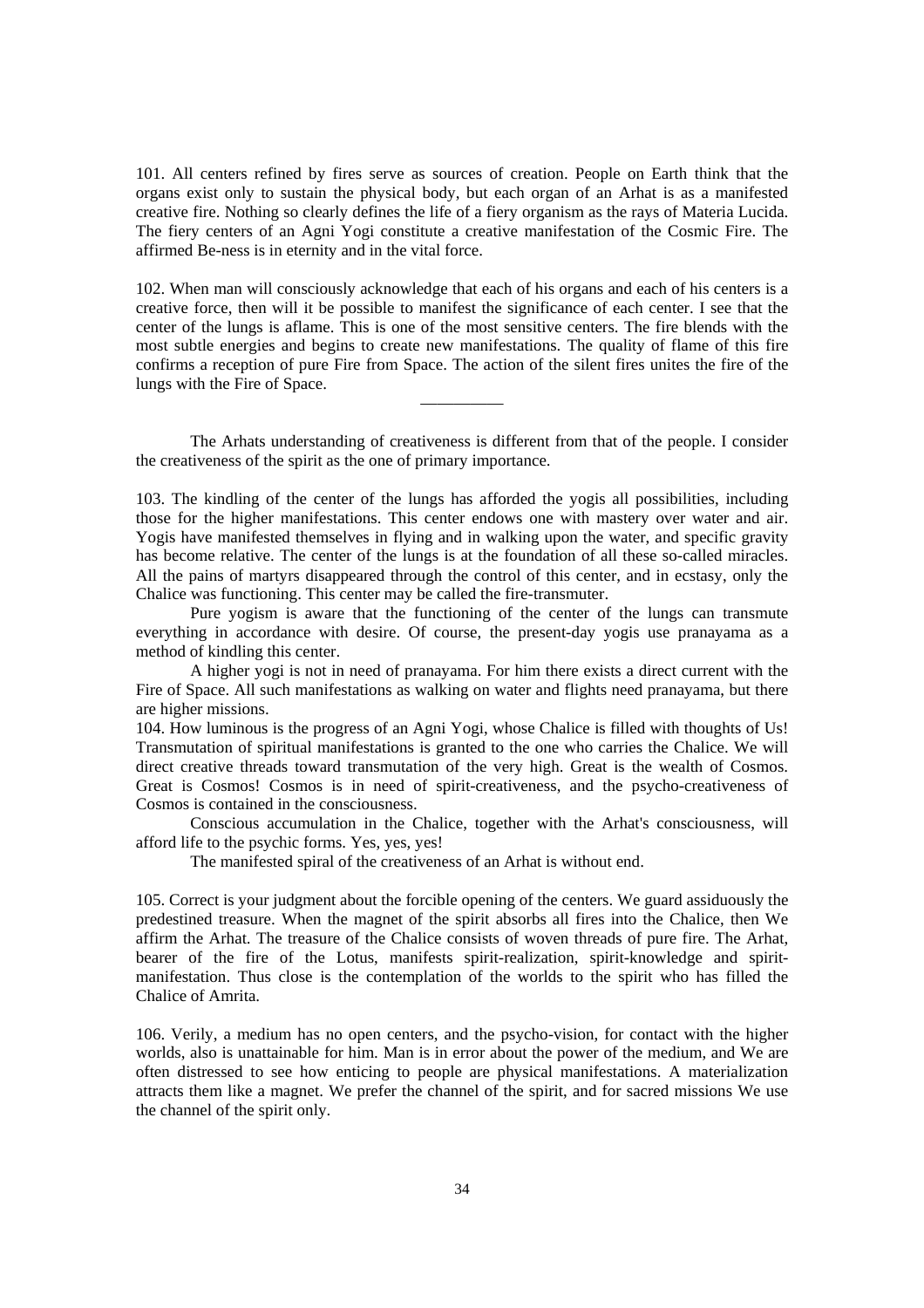An Arhat sometimes waits for centuries to give a sacred mission. The manifestation of certain missions demands special combinations. We Arhats follow the principle of goal-fitness. The experiment of the Mother of Agni Yoga is distinguished not by brilliancy but by cosmic scope.

 The world knows about the White Fire. The world knows about the Invisible Light. Where We wish to reveal the subtlest energies, there We act only through subtlest energies. Where the Arhat most entrust the Sacred, there We manifest highest cautiousness. Where the Arhat knows the eternal Law, there He rejoices, and He sends the exultation into Infinity.

 Record My mission to the Mother of Agni Yoga as the highest concordance on the planet. The concordance of Spirit and Matter is the rarest cosmic manifestation. Humanity might well say, "We are deprived of the highest."

The most subtle energies should be treated with great caution.

107. An external cause prompting man to action may be termed accidental, but an action performed through the prompting of the spirit carries within itself all effects. When thought leads to the realization of the affirmed eternal expansion, one can then advance a step toward Infinity.

 The thought which carries results waxes in space. People accord significance to the casual and await some impetus for their actions. But the spirit's stroke is more forceful than the casual, and life pulsates through this vital impulse. The growth of cosmic energy brings nearer the understanding of Infinity.

108. Only the mainspring of transmutation of darkness into light can strengthen the spirit. The transfiguration of the spirit is called the cosmic transfiguration. Cosmos, in its eternal activity of the Fire of Space, transforms the elements into corresponding forms. The spirit transforms the consciousness into a manifestation of all-containment.

 It is true that the world of creation is inexhaustible, and there is no hiding place for the engenderments of the human spirit. The issue projected into the wheel of life brings its consequents. He is narrow-minded who thinks that man expiates his deeds by imagining their dissolution in space. As the properties of nature indicate an unending process, so does the spirit of man, who is following an identical path. It is difficult not to acknowledge the limitlessness of transformed energies!

 Since the centers of man can be transformed into the most subtle energies of lifeimparting fires, one may through each deed of life either attain the highest tensions or be cast into the lowest sphere. Like a whirlwind, transfiguration carries on toward Infinity.

109. Transfiguration is Our most wondrous foundation of cosmic fusion. That step of cosmic transfiguration, at which man consummates his earthly path, We call cosmic joy. The manifestation of consummation is the most difficult attainment. The transmutation on higher spheres is far easier. The most difficult severance is from Earth, since Earth is the highest chain of lower worlds. The very ascent to higher spheres is difficult. Hence slowly does the spirit attain consummation and rare are such attainments.

 The higher planets do not exert such gravitational pull. The spirit's striving is a moving force, and a vital and flaming fusion carries one into higher spheres. Onerous is the earthly path for the spirit nearing consummation.

110. In the higher worlds Infinity is regarded as the basic aspect of life. Then the process of thought penetrates to the center of cosmic foundation, which is called "The Bell." If people knew that they live for only an insignificant number of years in comparison to Eternity, and if they would stop thinking that this stage is limited by cosmic ordainment, then the beauty of cosmic evolution would unfold before them. Confining their lives, people limit their activities. People's centers are dormant, and only when the consciousness awakens is it directed to the understanding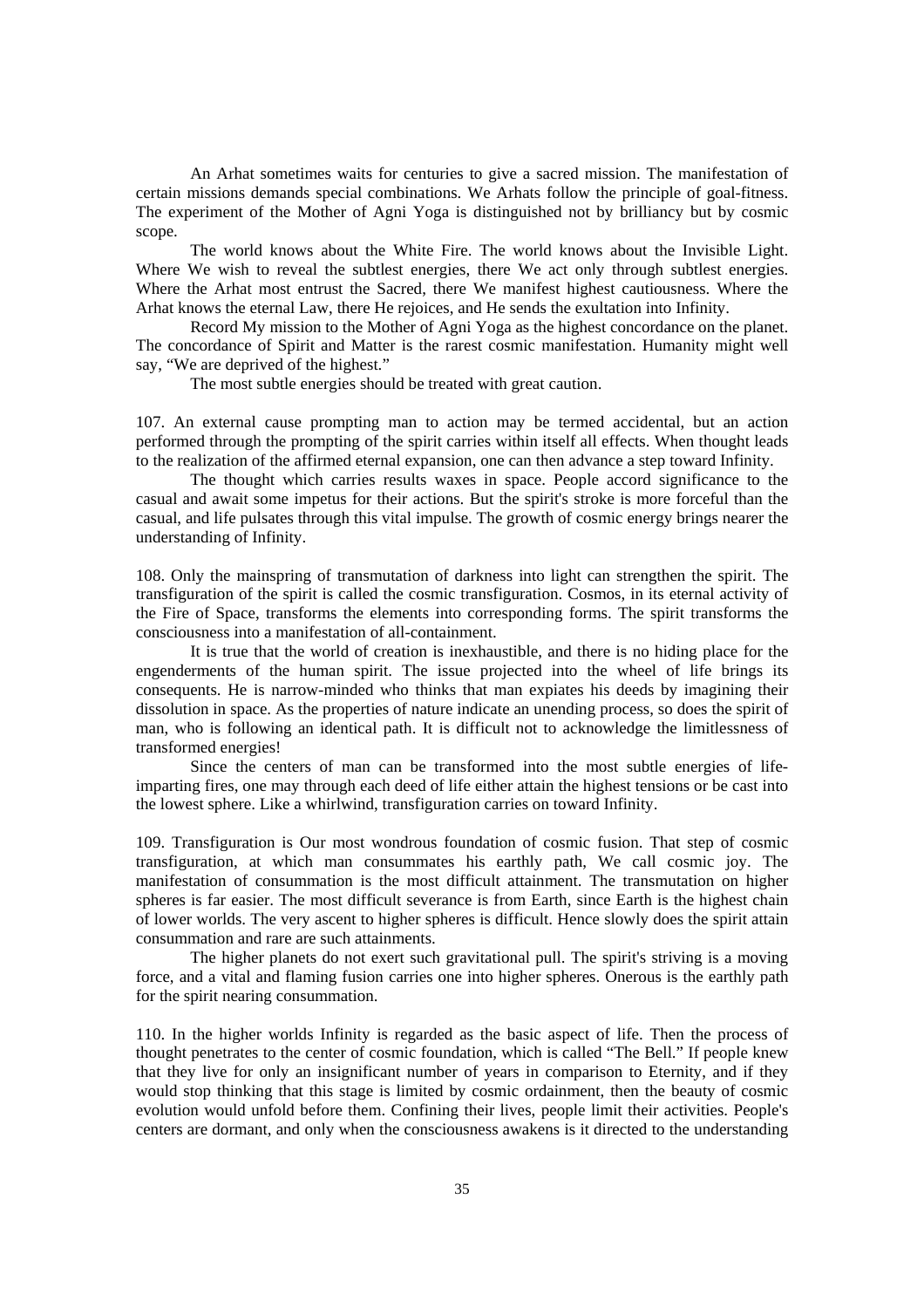that all senses can live psychically in the rhythm of Cosmos. Man expresses only a small part of his life and with minor activity of his centers. In limiting his own life he limits the Cosmos.

 How can he advance? Shutting himself within the narrow dwelling of one life, man imprisons himself so completely that it is difficult for him to contact the higher worlds.

For millennia, great has been the labor of the Brothers of Humanity!

111. The acceleration of manifestations will lead to the realization of the advance of cosmic symbols. Understanding of the entire scope of the manifested cosmic process is eluding humanity. Upon what can life be constructed when the principle of fiery symbols is unaccepted in life!

 When We speak of the principle of Fire. We have in mind the manifested living force of Cosmos. The symbol of Life is based upon the acceptance of the fiery element, and unlimited is this principle in its cosmic application. In formulating the principle which establishes progression, we must realize how these subtle energies grow when they are apprehended in Space and in Infinity.

112. The generation of the different energies is correlative with the thinking of men. The subtlest energies of that spirit who affirms beauty will manifest corresponding forms. When the subtle energies are manifested they reflect the essence which generates the form. The cosmic law answers the tensity of the spirit and draws toward the realization of subtle substances. The cosmic law reflects the manifestations of the whole world of forms. A clear conception predicates a clear creation.

 The one who approaches the last path, who embraces within himself the synthesis of all that is beautiful, will create those forms to which his spirit is drawn.

I affirm Beauty.

113. The human spirit is raised by Us to the level of the highest understanding of the manifestations of Cosmos. When We call toward Infinity, it is in accord with the highest principle. Did the first man think about such attainment? The Cosmic Magnet of evolution is predestined as an eternal attraction, indicating the way toward perfection. The abolishment of the understanding of a boundless manifestation is unjustified. Each new day offers new possibilities for approaching the limitless growth. The absence of finiteness assures a direct consequence designating the beginning of each completion. The succession of gates which lead to new spheres We shall call Infinity. Creativeness of spirit increases with each new current of evolution. Verily the human spirit is unaware of its treasury, the expression of which spirals upward during an affirmed striving. Find application for each of the fires of Space.

114. The symbol of the spiral is laid in the foundation of Our creative power. The gradual growth does not permit creativeness to wane. Who then will manifest the spiral motion if not those who are united in the highest blending!

 The rhythm of the spiral accelerates proportionately with the ascent. The factor of time, which is so great a burden to humanity, is ascertainable in the refulgence of the power of motion of the creative spiral. People are in dread of time, realizing the crumbling of their structures, because man manifests an unrhythmic motion. The beauty of the spiral tension will be at the base of all creativeness. Cosmos manifests to the spirit the spiral. Materia Lucida at the disposal of the blended heart will manifest the highest forms of Beauty.

115. The subjection of the lower to the higher lies at the foundation of cosmos. In regard to the subtle energies, they should be accepted in their entire assertion of the cosmic law. The subordination of the lower to the higher leads to purification. That which should be dominant,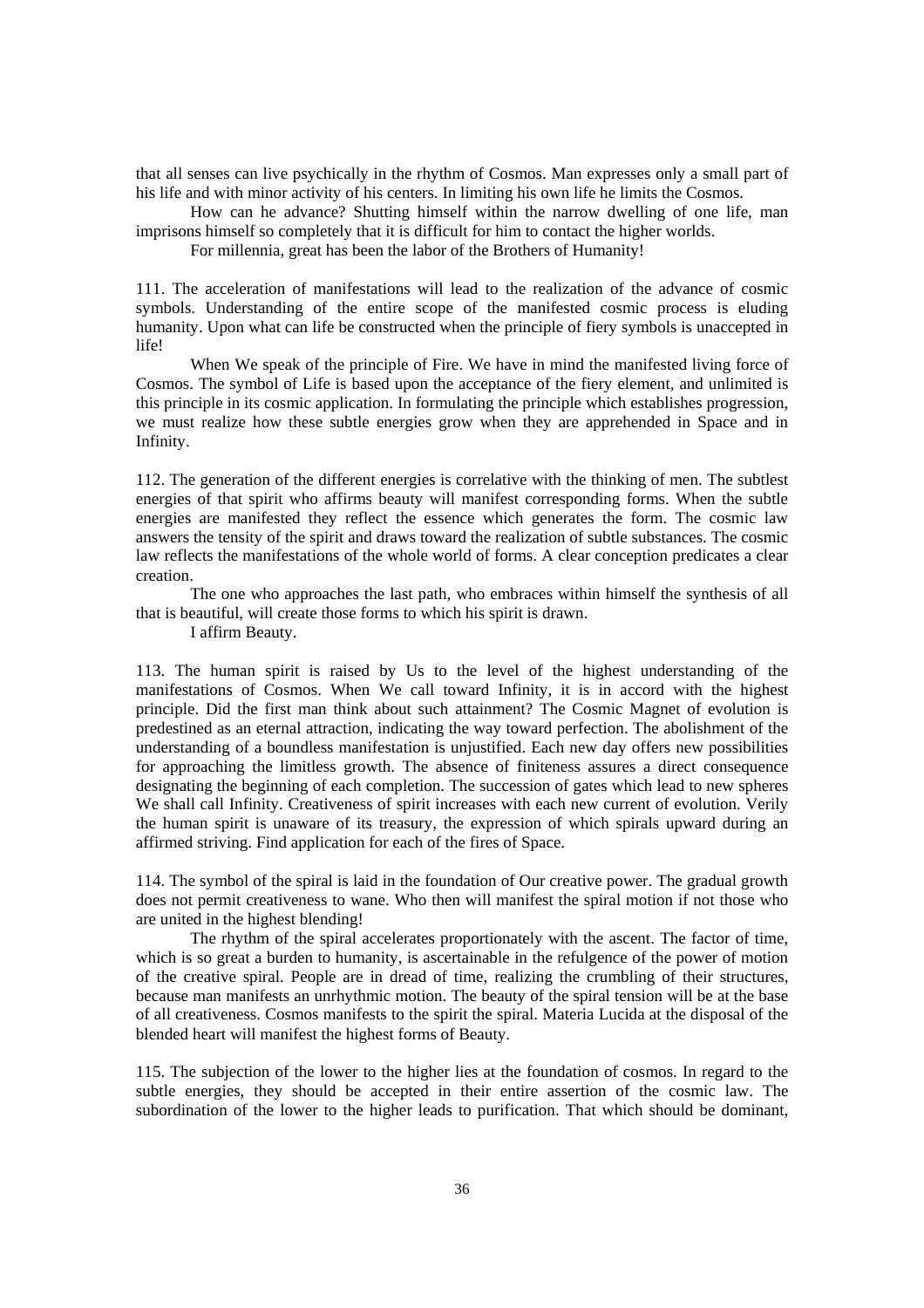humanity subjects to the lower. When the higher dominates, then the lower, through transmutation, is regenerated into a quality of a higher order.

 For an Arhat, annihilation does not exist. Cosmic creation knows no annihilation. The Mother of the World knows no annihilation. But only regeneration will create that precious chain which extends endlessly. In calling the yielding of the lowest to the highest "transmutation," We wish to affirm the human consciousness in the process of advancement toward Infinity.

116. Upon the far-off worlds, transmutation is at the highest tensity. One may attain there the most fiery results and seemingly unattainable transmutations for all the highest manifestations of new elements. Only in the most aspiring manifestations of fusion are the highest transmutations successful. Humanity is ill with repulsion, and the earthly sphere is satiated with these suffocating horrors. When humanity ejected the concept of the most sacred principle, the reign of repulsion was established. There is no corner on the planet where there is not repulsion.

 The world created by the heart through the principle of fusion will create through cosmic attraction. The cosmic attraction and the blended heart create the manifested beauty of Be-ness.

 The law should be accepted in life. In life it is manifested, and through life it must pass. The beauty of cosmic magnetism can bestow this understanding.

117. In the chain of spirit creation we find manifestations of the most precise and subtle harmonies, manifested by the creativeness of Cosmic Fire. The Cosmic Fire is not solely the substance from which we derive our forms. All the subtlest spiritual manifestations, which affirm the most worthy human actions, We call Fire. Beauty of achievement lies at the basis of spiritcreativeness. Our Mother of the World has endowed the world with that eternal achievement which is laid into the foundation of the Universe.

 Why does Earth dissipate so much its treasures? The origin of self-sacrificing achievement is the foundation of all pure beginnings. The self-sacrificing achievement of the Mother of the World is reflected in spirit-creativeness as the refulgence of Cosmos. Let us accept as law the manifested sacred achievement. The beauty of life is contained in cosmic unity, and the principle of life is based upon the affirmation of an achievement. The self-sacrifice in the achievement links the spirit with the highest manifestations of Be-ness. Fullness of life may be expressed by the spirit who carries the chalice of self-sacrifice on his way toward Infinity.

118. The foundation of creative life can be affirmed only by psycho-dynamics. Psycho-dynamics can be affirmed upon the principles of the spatial energies. Whether the spirit manifests a cosmic and conscious aspect or affirms the consciousness by its attunement with the spatial cliche, the principle of inducing the manifestations of cosmic forces by way of fusion is one. Only by this unification are the forms of space created. Diffusion cannot produce entities which are not subject to the same law. The cause of human ills is in its inconsistency of strivings. Cosmos, in creating, requires stratifications which can grow step by step. When humanity will understand that striving leads to the cognition of these steps, then one can vouch for the path leading to Infinity.

 Centuries have been required for the filling of the clefts which have rent the Earth; instead of new stratifications, it has been necessary to fill in the earthly stronghold. Much did the Lords refill and much did the people destroy. By this principle of alternating construction and destruction, humanity advances in evolution. Realization of Infinity will lend progress to the consciousness, and humanity will advance!

119. The cosmic creativeness is strained in full harmony and in unison with the highest vibrations. When We entrust a mission, first We appraise the degree of tension of harmony. The scale of harmony is limitless, and limitless is the harmony vouchsafing the highest fusion. And the fusion, affirmed by the cosmic principle, is confirmed in the chain of the higher worlds. Wondrous is this chain, which forms a ring of Cosmic Might!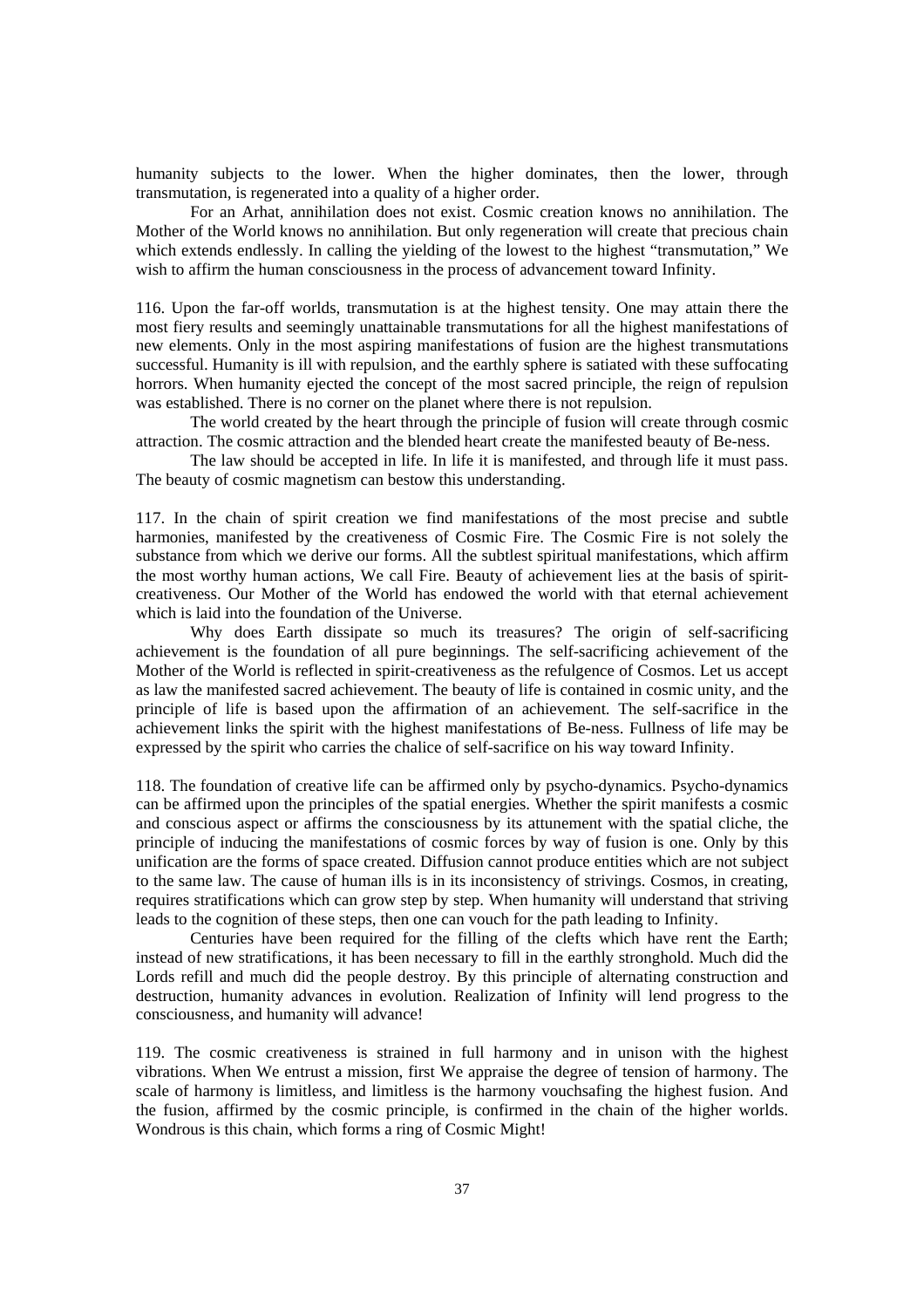We say "the arcs of consciousness" because We term the consciousness of an Arhat a complete circle. But there is a still higher step of cognition upon which the Arhat is not alone; when We say, "The circle is complete and fully affirmed."

—————

 How is it possible to give Our Image to humanity when We have to conceal the most sacred page! The Cosmic Magnet is Our Sacred Power. Boundless is the immensity of this Power. If only the spirit would manifest understanding, fearlessness would suffuse all hearts, and the spheres would resound with rejoicing.

 The Arhat proceeds carrying the power of the Cosmic Magnet in his heart, and I affirm that when this power, of the Magnet, receives both polarities, Be-ness radiates. Cosmos creates; it creates the beauty of Be-ness. I can term the manifestation of striving a cosmic magnet.

120. The Cosmic Magnet is reflected in everything existing. Gravitation collects those particles of the creation of Cosmos which in turn reflect the cosmic magnetism. The whirl forges the contacts wherever the psycho-dynamic force is affirmed. Wherever the attraction weakens, severance results. Like an explosion, these breaks disperse the parts which belong to one element. The cosmic magnetism gathers nations, gathers races, gathers parts of the world, gathers aspects of evolution, gathers arcs of consciousness, gathers manifestations of all attractions. At the root of all vital manifestations may be discovered cosmic magnetism, and even behind the karmic law stands the Cosmic Magnet. The very thirst for existence is conditioned by the Psycho-magnet of Cosmos.

 An unusual manifestation of psycho-life is in the blending of the Human Atom. It is manifested consciously, and the psycho-dynamic force draws the most subtle threads into the blending. This manifested junction of the separated halves of the Atom is called the Sacred Action of Cosmos. Therefore, Our cosmic mission is sacred, fiery, and urgent. When an Atom approaches the blending and is consciously motivated, the Star of the Mother of the World glows most vividly and the higher worlds are jubilant.

 The psycho-united Atoms fill Space with the fire of creation. When the psycho-dynamic force brings together the halves which belong to each other, cosmic justice triumphs and Space is atremble with cosmic jubilation.

When I spoke about the far-off worlds, I had in mind also Our planet. The earthly consummation of the mission of your fire and your straight-knowledge was needed for Our Consummation.

121. Eternally attractive is the force of the Cosmic Magnet! Once having realized the power of this manifested truth, the spirit immediately releases itself from weighty thought of being lost in space. Having learned how to attune to the consonance of the Magnet, humanity will become affirmed in this inexhaustible attraction.

 This scope may be realized as the manifestation of the best-blended power, which unfolds through the full radiance of the beauty of ascent. By this greatest Magnet may one be affirmed upon the ever-growing summits of Eternity.

122. From times immemorial, cosmic magnetism has been affirmed as the primary source of life. In the cults in which humanity invoked the source of sun and stars, and also the elements, cosmic magnetism was expressed. In ancient times, man was searching for that which could bring him closer to the cosmic creativeness. Having discovered the expression of cosmic manifestations, the spirit knew whither to direct its aspirations.

 Astrology is constructed entirely upon the premises of the laws of cosmic magnetism. Life and its cessation are determined by the same cosmic magnetism. So long as the correlating combinations are held together by the power of the magnetism, so long life flows. However,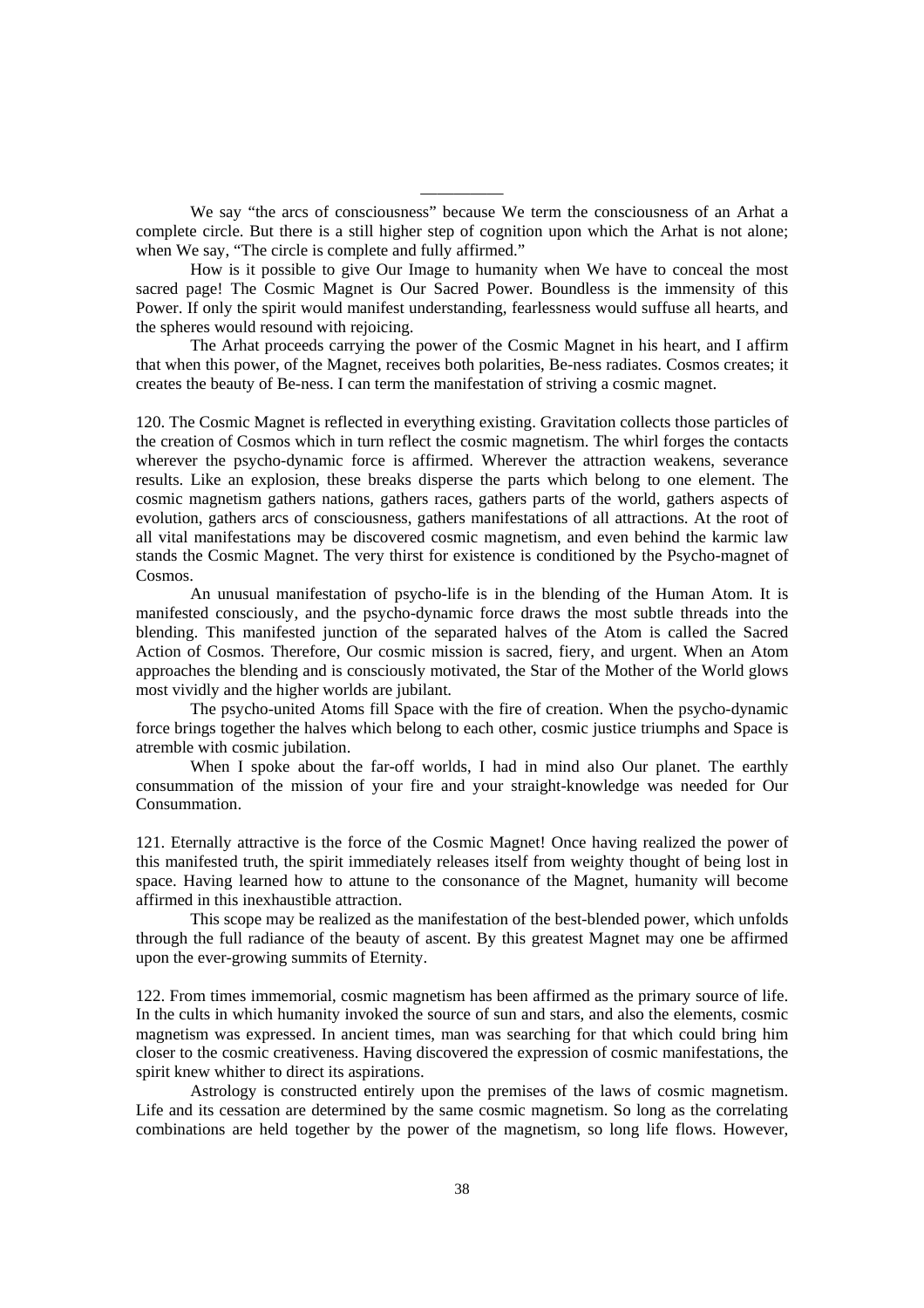cosmic magnetism can respond to the conditions evidenced by the psycho-dynamics of the spirit. Indeed, the spirit proceeding in rhythm with the Cosmic Magnet can attune itself in full harmony with the attraction of evolution. The death of a man may be defined as the evidence of a powerful attraction of the Cosmic Magnet. It is difficult not to give life and death identical denomination, as they constitute the same attraction among incalculable changes; it is only that the combinations and their destinations are changed. So much could be derived from a realization of the majesty of this law of fusion in the entire Cosmos. The beginning and the end verily meet in Space!

123. When I see a vibration responding to Our sacred vibrations, I rejoice. When we proceed in pace with the cosmic magnetism, then harmony is manifested. The law of assimilationis founded on the property of cosmic magnetism. The complexity of manifestations is increased when the evidence of resistance or surrender shown by the spirit is based on dormant principles. When the spirit strives to the Cosmic Magnet, the correlation produces the highest form of life. The fusion is found throughout Cosmos, and it is reflected in all space as the highest expression of the cosmic Reason. Man's strength lies in the Cosmic Magnet, and his loss of this powerful potential through lack of comprehension exposes that gaping abyss which man cannot cross save by plunging to the bottom and then ascending. Hence, there are so many crevices and so many people who are deprived of the higher understanding. Therefore, jubilation of the spheres is manifested when the greatness of cosmic fusion triumphs. Verily, the spheres then tremble with the highest exultation.

The spheres reverberate and harmonies are borne out into space!

124. The principle of attraction is based upon the Cosmic Magnet. The cohesion of parts and their separation are subject to the very same law of attraction and to the principle of cosmic magnetism. When the process of separation begins to predominate, the power of the Magnet then predetermines a new combination. All prophecies regarding the falling apart or the uniting of states are based upon a decrease or increase of the Cosmic magnetism. The luminaries, while passing through spheres of varying spatial vistas, attract or repel kindred elements. Unlimited power lies at the root of every combination effected by the Cosmic Magnet.

125. A resistance of the elements to the Cosmic Magnet is asserted on the lower plane, but the step of cognition brings attraction toward the Magnet. The manifestation of resistance to Cosmic law only contributes to the explosions and disruptions. Only in pace with the law can one progress. Naturally, there are affirmed numerous resistances which are but factors of progress. All resistances which propel toward the main guiding line of striving draw the spirit toward the highest. But those which lead in the opposite direction destroy creativeness. The aim of existence is to give a direction to resistance which proceeds goal-fittingly with the creativeness of Cosmos.

 The changes of races and lives could have been progressing by a different way. At the birth of a man, and at the birth of races, a goal-fit correlation of resistances with the creative tasks is established. The cosmic magnetism foresees all things; the results of the resistance react upon humanity as manifested destructions of over-weighted structures built upon false foundations. But in creating in harmony with the Cosmic Magnet, we attain the principles of true evolution.

126. We have observed that the tension grows with each process of consummation. Thus, the spirit, feeling its new destination, either clings tightly to the old or reaches for the new far-flung worlds. Similarly, states, prior to a transference into other hands, show resistance to that which is ordained by the Cosmic Magnet.

 The resistances of spheres, of luminaries, of trends in different dimensions, are all for the manifestation of unity!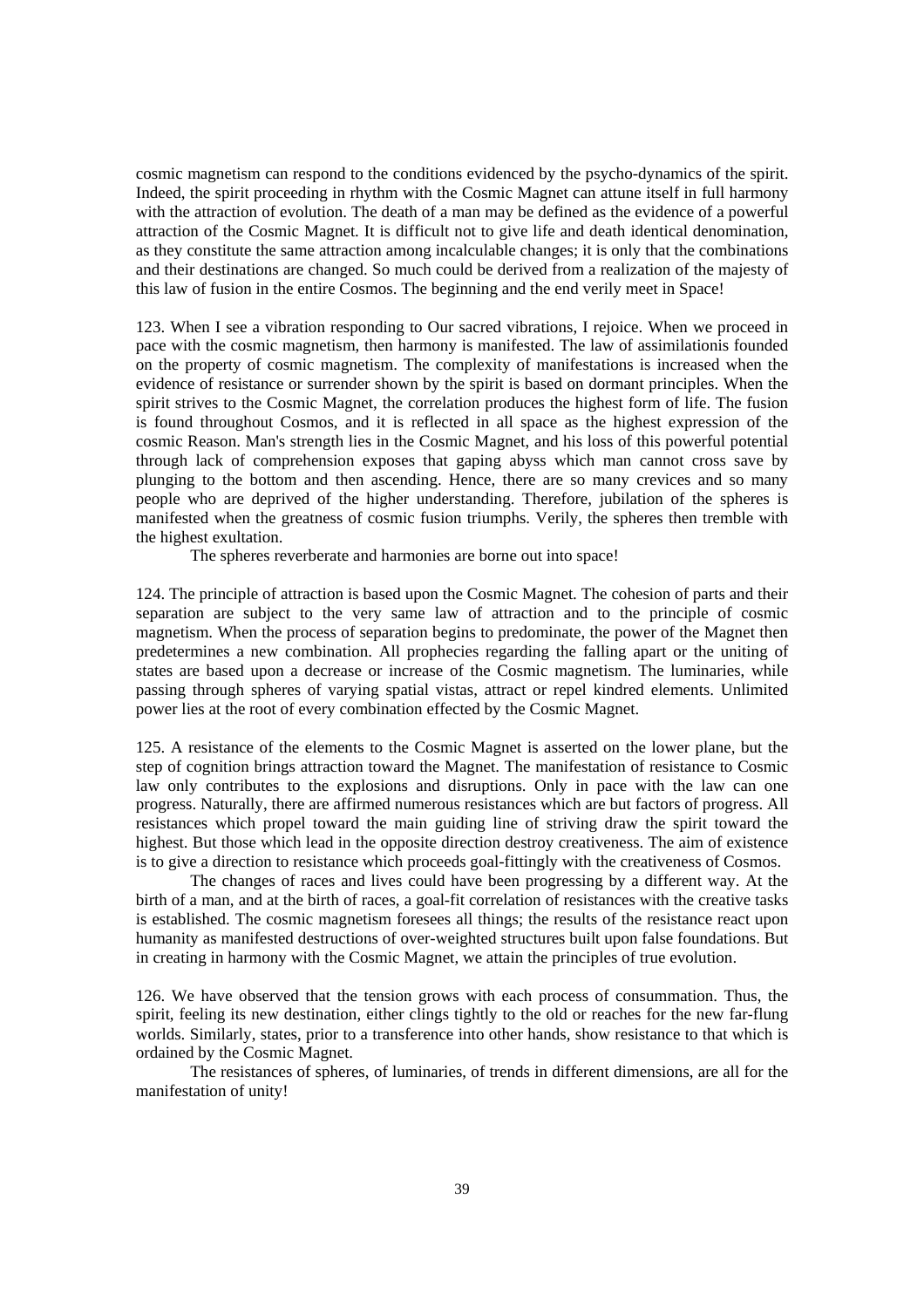127. When the resistance to the Cosmic Magnet is for the purpose of gathering new combinations for a temporary manifestation, this result does not follow. The Cosmic Magnet links these correlations, which are carried into the creative wheel of Space. The power of the Cosmic Magnet, being centrifugal, repels those particles which do not suit the paramount purpose of welding into one integral whole the properties belonging to one element. The resistance of the spirit to the Origins of the Universe has violently plunged the vessel of knowledge into the slough of ignorance. All the Lords came to disperse the spiritual resistance, and having illumined the spirit, They further strove to raise knowledge to a higher level. Thus, the Cosmic Magnet gathers the Highest Reason, which is of infinite creativeness!

128. The very essence of the Cosmic Magnet is potentially so multiform that every principle enters into each of its manifested chains. All principles are based on attraction and are impelled by the power of the Cosmic Magnet. Throughout Cosmos there is being built a life of resistance to the principles which do not lead to manifestations of evolution. Cosmic magnetism combats the diverting force. And if we follow the historical course of the development of races, we become convinced that those traces which have strayed from the path of evolution were thus drawn into dissipation. True, it may be said that races are born and die, but so utterly different are the steps of each succeeding race that it may be said that the departing races include both those who have been wasters and those who have been accumulators. In speaking of races, one must consider also their adjoining sub-races. The course taken by a race is determined by the correlation with the Cosmic Magnet-the acceptance or resistance to the destined.

129. Astrology defines precisely the cosmic magnetism, when the events can be defined; then one can define them precisely, accepting the cosmic magnetism as the dominating motive power. All manifestations of life lend themselves to computation. One may know all events and all manifestations of spiritual and planetary beings. Cosmic magnetism collects all the highest aspects of cosmic attraction. The spirit responding to the attraction in like measure will be that part of the Cosmic Reason which is confirmed as the Ordainment of Be-ness! Beauty is comprised in that Ordainment. And the Ordainment, liberating the spirit from the planet, affords the illumination which leads to the higher spheres.

 Rest must be given to the center of the lungs. It is impossible to inflame the center to a better degree. The cold of the heights has replaced pranayama. The controlling the center of the lungs by the Silvery Lotus is very important; it is only these two centers that can give to a high Agni Yogi that much power. But the conjunction of the centers is so powerful that it is difficult to apply these limitless forces upon the planet. There are now many of your revealed workings in the subtle spheres. If manifestations were needed, all is attainable to you through the use of one ray. The greatest lever of the Cosmic Heart is trust.

—————

The Cosmic Magnet likewise propels the current through trust.

130. The spirit impelled by the Cosmic Magnet is linked with the great action which builds the manifested and affirmed Universe. This unison leads to the highest harmonization. The spirit which seeks to destroy the link with the Cosmic Magnet by creating its own petty world digresses from the path which leads to Infinity.

 All manifestations of the human spirit react upon cosmic magnetism. All manifestations of the Universe evince interdependency. All luminaries depend upon an attraction which is reciprocal. Understand that everything is held together by the Magnet of Cosmos!

 Thought attracts a corresponding action. A benevolent inception attracts a corresponding solution. And the awaited victory is destined for the spirit which strives to the current of cosmic magnetism.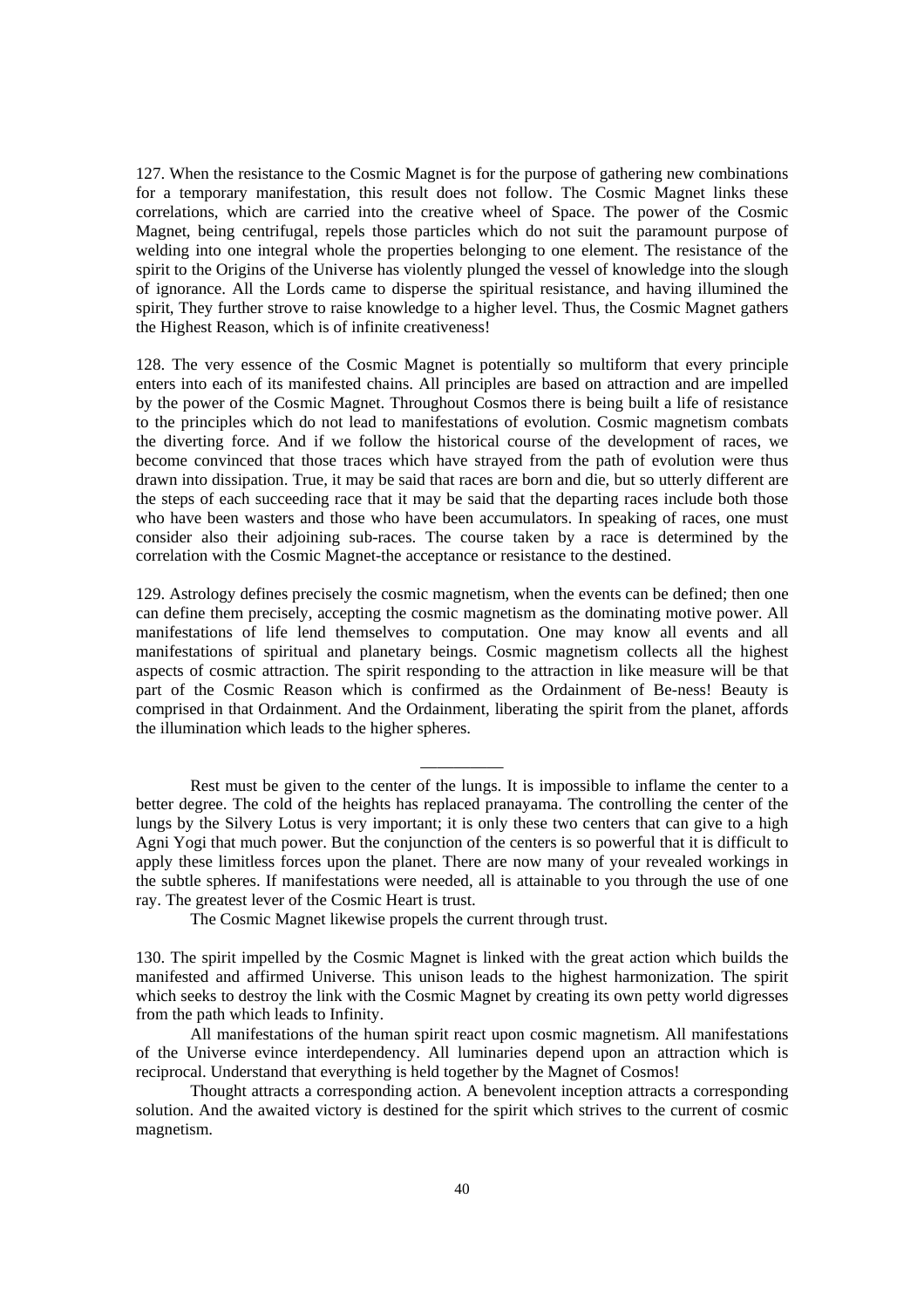131. The self-determination of that formation which is the Cosmic Magnet is called the affirming Will of Cosmos. The quality of self-determination is contained in each generative action. Creativeness propelled in pace with the course of the Cosmic Magnet asserts its will in the direction of evolution. Hence the great diversity of the strivings directed toward the course of evolution, as well as of those which oppose the Magnet. Self-determination leads to many inadmissible steps and imposes upon the Cosmic Magnet numerous combinations of universal problems. Avoiding unnecessary oppositions, the Cosmic Magnet can accumulate all needed combinations, but the waste of magnetism is so great!

 The Highest Reason has greatly strained the forces of the planet, but the capacities of self-determination do not always harmonize with the ordinance of the higher spheres. True, in the records of the spheres there are many which express the affirmation of the Cosmic Reason; and so gigantic are the achievements of transmutation that verily Cosmos contains in the finest energies the seed of the planet. Thus, we advance.

132. Self-determination of the spirit is evident in the assertion of a life path, and the striving advancement derives from its force. The desire to advance in current with the luminaries will disclose to the spirit its path. Of course, the desire and the quality of actions determine the quality of the path. If men could understand how great is the force of self-determination, they would evince a striving toward the Cosmic Magnet.

 When, through a span of millennia, the spirit seeks the path predestined for it by the luminaries, and when its essence aspires toward harmony, then the Cosmic Magnet responds and Cosmos gains the highest concordance. Out of these consonances is composed a cosmic chord! The higher the sphere, the greater the power of attraction. Thus one can realize the power of Cosmic Reason. The power increases according to the spheres.

133. The Cosmos reiterates to the consciousness of man that manifested formula which is borne in Space. In Cosmos, all consists of forces which are projectile and attractive. If one could establish the ratio between propulsion and attraction, the resulting balance would afford the highest forms. If people could see all transmissions of the rays, they would be horror-stricken at the realization of how much they have failed to accept. The striving spirit is attracted to these sendings. And how manifold are the categories of projected and unaccepted transmissions of energies!

 The birth of so-called new energies is nothing but the combination and accumulation of the essence of the projectile and the attractive forces. That which is driven and that which gravitates have at basis the same principle of unity. And boundless is the manifest step which leads from unconscious receptivity to the conscious aspiration to accept those Origins through which the Cosmos breathes.

134. Cosmic attraction directs most clearly the movement toward evolution. In the wake of the propelled impulse is that spiral which cannot but evoke a reverberative force. And the thrust of the spiral depends upon Spatial Fire. The manifestation of cosmic attraction, affirming the questing force by the current of positive magnetism, at the same time generates the negative magnetism; the one beginning is to be found in the entire Cosmos. The Cosmic Magnet, evincing the one great and eternal Law, gives to the world the image of limitless creation. Hence, the world may follow this Law.

 The advance of world evolution may be regarded as the expression of the Cosmic Magnet. Creation can progress with the Cosmic Magnet. —————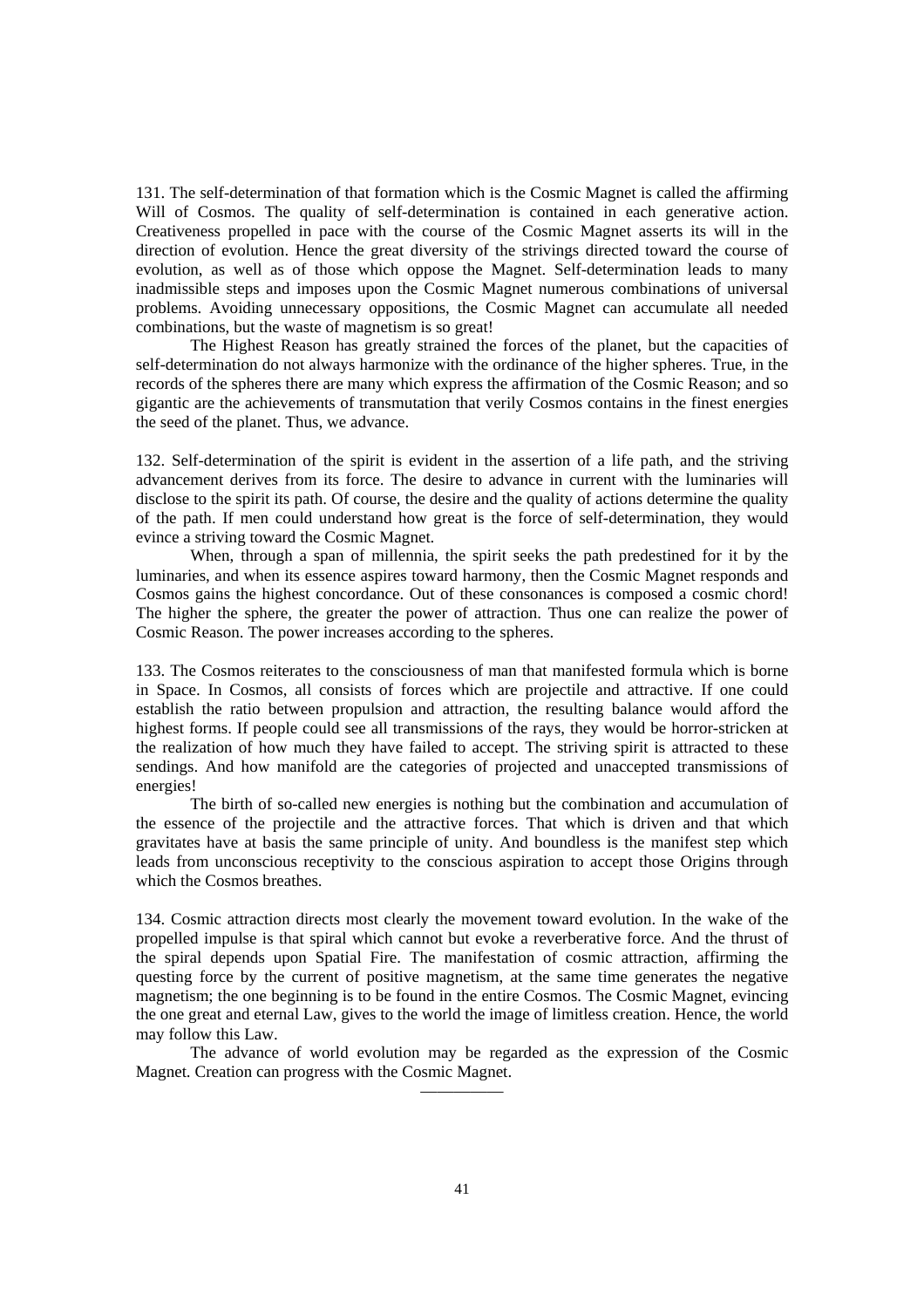I sense the burning of the sacred pains. In antiquity the priestesses had to preserve a quiet for a lengthy period. They were affirmed as the bearers of wings. Hence, the kindling of Urusvati is very intense, and the perception of color and sound has become very acute. In each tension is your creativeness confirmed. In each movement lies the guarantee of the future. It is a great attainment toward the assimilation of the manifestations of the far-off worlds.

135. The subtle energies collect their particles through the Cosmic Magnet. They are attracted fundamentally on the basis of the variety of their qualities. Naturally, there are many causes for attraction, and each new combination has its cause. When particles of one subtle energy adhere to another energy it may be understood that the Cosmic Magnet has united particles of one and the same property. But it does not happen that one energy engulfs another, which produces an imbalance in the resulting matter. What vast creativeness the eternally moving spiral may manifest in the action of gathering and consuming!

 The Wheel of Cosmos affirms the satiety of cumulation and asserts the subtle energies. The existence of man in spiritual and physical body makes manifest that force which is called the spiral of life principle. Let us continue this line into Infinity and spirit-knowledge will be achieved.

136. Spirit-knowledge is that principle which indicates to man the path of consciousness. When man severs himself from the forces of the Cosmic Magnet, he recognizes only the expression of the physical existence. Not being linked in spirit with the higher energies, man truly destroys his best possibilities. Only a conscious acceptance of the existence of the Magnet, which unites the spirit with the highest energies, can bring man nearer to the law of cosmic magnetism. The formula which centers man on the planet does not correspond to reality. The conjunction of the spatial bodies with the fire of the spirit lies at the foundation of Be-ness.

137. The force determining karma is determined by the same Cosmic Magnet. The acquired combination of differently compounded forces is what we define as destiny. Men have difficulty in understanding that confluences of cosmic combinations are induced precisely by man himself. Everything borne by a man reflects all the idiosyncrasies of his lives. Very often the power of the Cosmic Magnet strains all currents in order to assemble that definite compound assigned to the man for his creativeness. So great is the power of creativeness that the coalescence of currents and energies may produce a formula of inexhaustible energy. Of course, the essence of cosmic magnetism should be consciously adopted.

 The understanding of the attraction of the Cosmic Magnet leads to unlimited creativeness of the spirit.

138. The centers of an Agni Yogi can reverberate with the Cosmic Magnet. When science will begin to connect the centers with the currents of the Cosmic Magnet, a new page will be opened before humanity. Thus interrelated with Cosmos are all manifestations!

 Transmutation of the fires is so difficult in the earthly sphere because man, through negation, has created a special sphere which enwraps the entire Earth. These negations act like needles, and many are the battles taking place on the astral plane. Therefore, the achievement of the fiery Agni Yogi is so great. When each center not only receives the fire but also undergoes a fiery transmutation for the progress of humanity, one may truly call this carrier of fires a server of evolution. He who sacrifices himself for the fusion of the Fire of Space with the planet is confirmed as a link between the planet and the far-off worlds.

139. The Cosmic Magnet assembles the predestined parts that constitute one whole entering into the chain of evolution. It is difficult to say which of the combinations of the Cosmic Magnet adhere directly and which indirectly to the chain of evolution. Since the earthly sphere admits a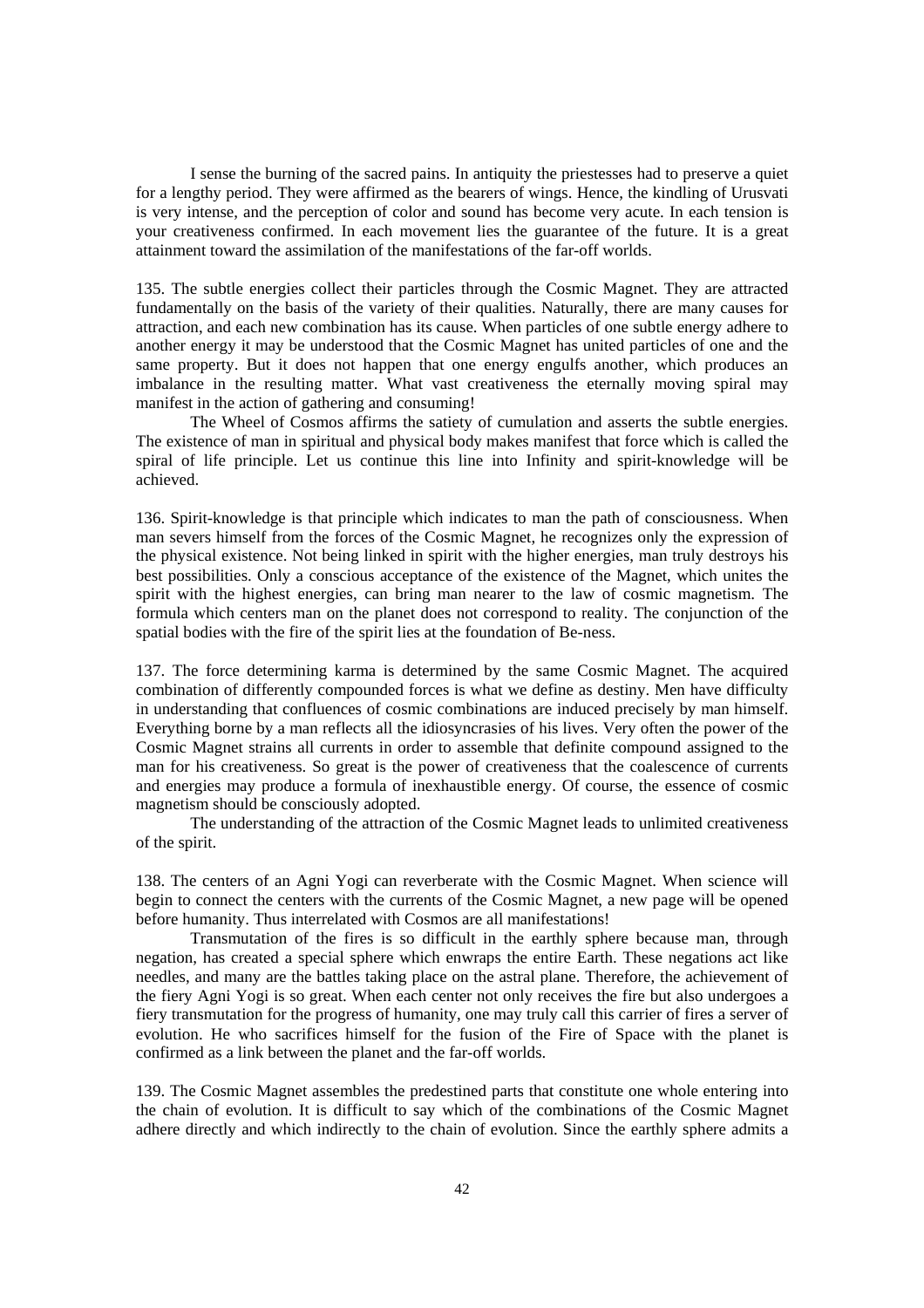minimal part of the currents, a great surplus of energies remains awaiting application. Creativeness is inexhaustible, and when one part of the force is admitted and another part continues on in a searching sweep, the unapplied force must be discharged in time.

 Conditions on the far-off worlds are quite the reverse; thus, humanity, having discovered the power manifested in the law of receptivity, can strive to further ascent. Life is determined upon the principle of unity-union of spirit and matter, union of the Origins, union demonstrated by the entire Cosmos. Union is the basis of the Cosmic Magnet. And in the manifestation of dissolution, search only for the evidence of the law of perfection.

 Show understanding toward the beauty of changes of existence. Strive toward union with the Cosmic Magnet!

140. If men were to be told that each departing form carries within itself the succeeding one, We would be considered paradox-proclaiming scientists. Nevertheless, this manifestation of continuity is very beautiful! When the atom sunders, the center, the seed of spirit, finds the Cosmic Magnet. These are not errant particles, but rational forces. And when the power of the seed of spirit gathers the force of an atom, then cosmic fusion may be accomplished. Beautiful is the power and also beautiful the expression of potentialities of the parts. From the human standpoint it would seem that the law is exceedingly complicated, but the Arhat says, "Wondrous is the law of the Cosmic Magnet." By higher measures we attain the higher Be-ness. So great is the whole manifestation that a temporary existence on the planet expresses only a meager measure of it. And the cosmic fusion is called the synthesis of Be-ness.

 In spirit one can build more than with hands. By thought one can build an entire empire. By thought one can destroy that which required millennia to be created. One can be affirmed upon the earthly crust as well as in the far-off worlds.

141. Cosmic creation collects those aggregates which can be confirmed as a potential of the highest essence. The essence of the higher force is evinced by every intense spiral movement and in each expressed and concordant combination. The Cosmic Magnet can assemble the properties of the elements which belong to one nature-element. The Magnet cooperates fully with the elements, manifesting exactitude in the collecting of energies. When you see formations of life which do not manifest beauty, know them to be manifestations of opposition to the Cosmic Magnet. Correspondence between form and striving is ordained by Cosmos; hence, it can be said that the approaching time and the pull of the Magnet will bring forth new forms.

 Man very frequently gives evidence of his lack of understanding of the problems of selfexpression; considering himself not responsible, he generates forms appropriate for a resisting consciousness.

142. Among these corresponding forms We can indicate those manifestations which ascertain an only partially conscious expression. These forms are created only as parts, and only a personal guiding consciousness leads to the desired form. Then, as in the whole of Cosmos, by only thepartial acceptance of forces sent by the Magnet, only a disharmonious combination is obtained. When the spirit can assimilate for millennia the forces of the Cosmic Magnet, then is that spirit the highest harmony itself.

 Lawful is the strength of the spirit which advances through beauty, and forces yield before the creativeness of this consciously manifested magnet. The spirit unites with the Magnet of Cosmos, establishing itself as a magnetic power aiming in the direction of evolution.

143. How can one not understand the manifestation of an eternally moving vital process, when all energies are not only being transmuted but are manifesting new blendings? Verily there is no lull in the Cosmos. All is permeated with ceaseless currents. The energies proceed in an undulatory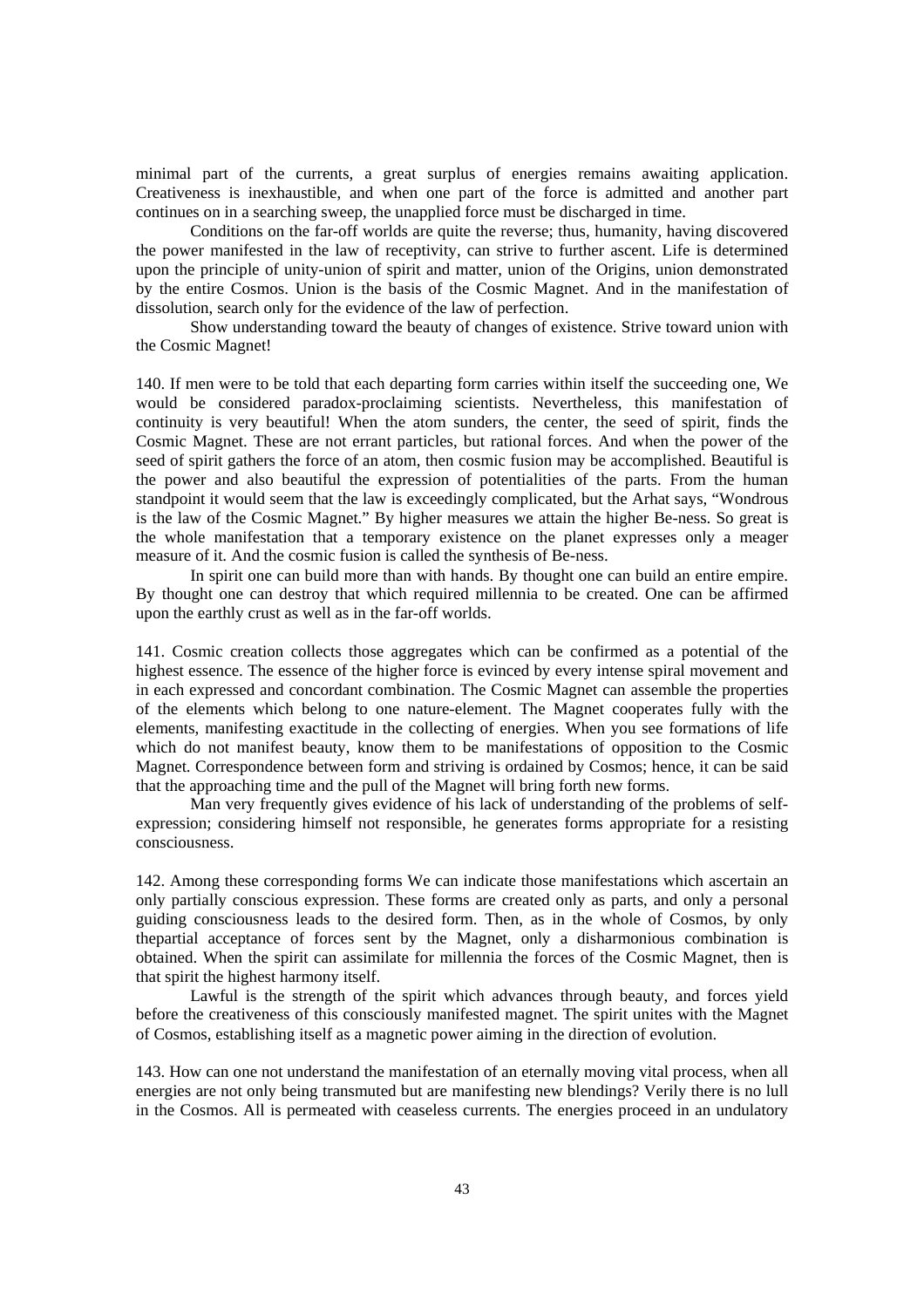motion wherein forces that are apparently annihilated rise as new energies. When new currents eject the old encumbrances, then verily a great interchange of energies takes place.

 It is correct to regard death as a life-generating exchange. How may one ease the most poignant hour? Through realization of the exchange of energies. Great is the law of exchange, and the direction of his destiny depends upon man. Cosmic Decree ordains for each one a progressive step, but the spirit itself decides the rejection or acceptance of it. But the interchange of substances and energies is without end.

144. In the interchange of energies is comprised the most beautiful power of the Cosmic Magnet. The interchange is manifested in the striving in Cosmos toward perfection. The communion of spirit with spirit reveals itself as an interweaving of the subtlest energies. The interweaving of these subtlest energies draws a line which leads to the Cosmic Magnet. Upon each unit the Absolute Reason lays its confirming Hand, and the Hand gathers that force of the element which is needful to Cosmos. Thus the Fire blends with the currents of Space. Therefore, the spirit that merges with Cosmic Reason can verily manifest that element which, blending all contents of the cosmic seed, can become a directing cosmic force. All that consciously unites can direct the cosmic forces. The same law governs the expression of creativeness upon the far-off worlds.

145. The entire cosmic life is permeated with subtle energies. The driving force of creation creates the forms of Being in eternal vibration. The Universe scintillates with the treasures! Cosmos discloses that stream which touches each striving spirit. Subtle energies demand the subtle understanding upon which the sympathetic vibration with the Cosmic Magnet is set up. In creation, the spirit unites with the Cosmic Magnet. The strata of the Spatial Fire determine the earthly strata. But it must be perceived how this confirmation differs from actual absorption. When an asserted truth runs current with the plan of the Lords, then each cosmic vibration can be discerned. But when an assertion expresses only human irrationality, then the receiving of the energy results only in an opposite manifestation.

 A gathering of cosmic elements usually takes place at the evincing of a most individual consciousness. Vigilant tension and unlimited striving guarantee creations of the Cosmic Magnet. And at the basis of the entire Universe seek the Heart!

146. When the heart demands the creation of higher forms, the Cosmic Magnet attracts all possibilities. A most mighty magnet is the heart! Thus, men have been deprived of a most high concept, that of the Arhat. If this principle does not inspire creativeness and heart, the understanding becomes distorted, and the result is not the construction of life but mediocre thinking.

 Man must learn the principle of self-sacrifice. As a flame, the Arhat carries in his heart all the fires of life. The Arhat maintains that Space is so full, so evocative, so beautiful!

 Naturally, We cannot convey to humanity the beauty of the ascent of an Arhat. The highest only to the highest.

 Before Me, as a ray, stands the Sacrament of Be-ness - that ray which unites the path of millennia; that ray which transforms the millennia into one moment before a new path; that ray which transforms the earthly enigmas into the highest laws; that ray which transforms the burden of earthly life into the radiant beauty of Cosmos. Yes, yes, yes!

 A great deal appears unsolvable on the planet. When this unsolvability becomes apparent to a spirit departing from the planet, this action is confirmed in Cosmos as a sensible one. Yes, many are the mysteries in Cosmos!

147. Immutable is the law manifested by Cosmos. During creation, an interchange of energies takes place. To nature and to the spirit of man may be assigned one and the same page, that of striving toward creativeness. The power of creativeness cannot develop in Space without the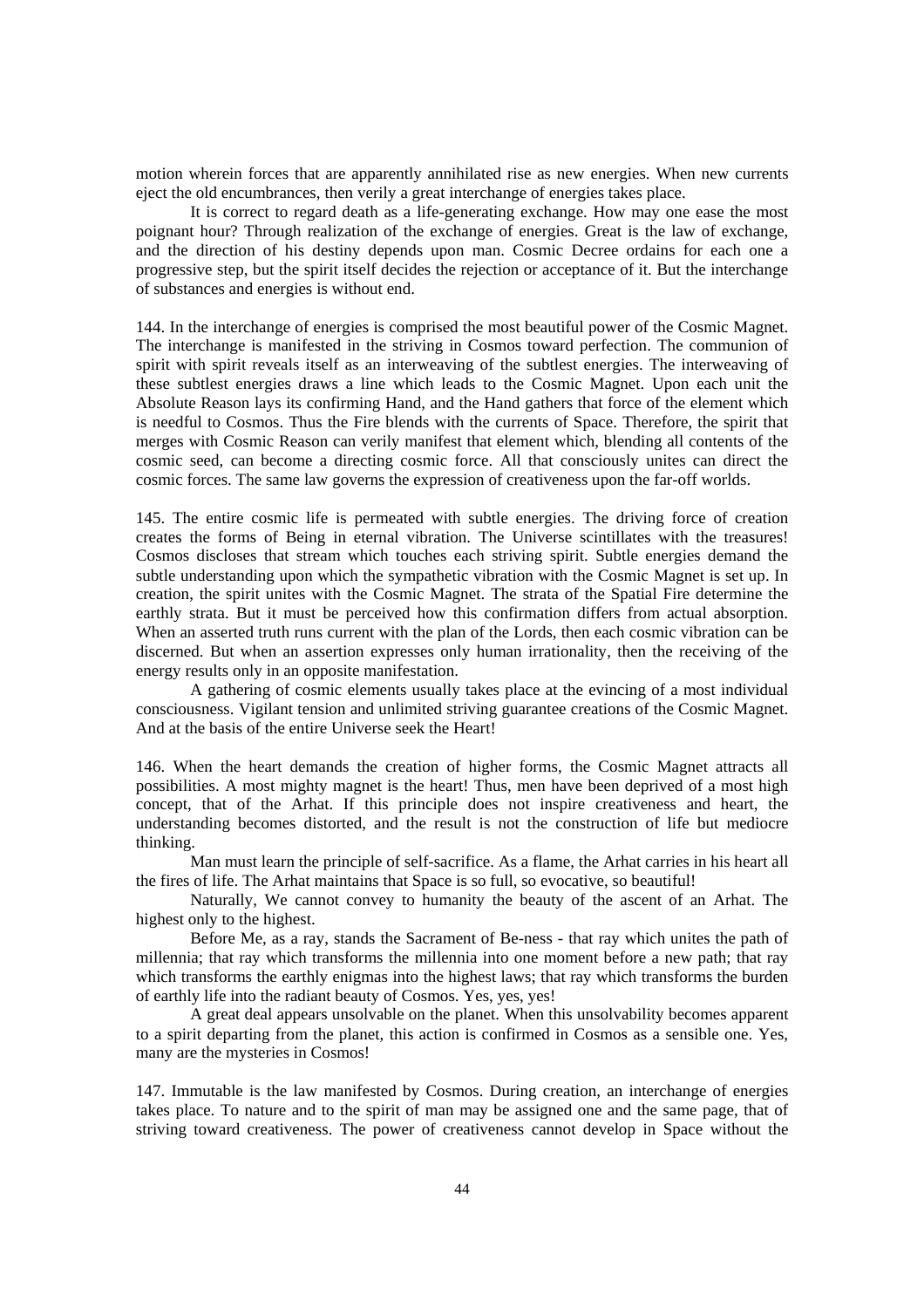factor of consciousness. And consciousness, progressively gaining power, assumes the mastery over resistance. The Cosmic Magnet can attract toward a consciousness of the creative Fire all that which is akin. The Cosmic Reason creates as a laboring builder. And man must serve Cosmos similarly. Man knows what an impetus the Infinite Reason imparts to the current of life.

 Construction which does not impede the Cosmic Magnet can begin to express new forms. Casualness is not the foundation which acts through the Magnet; only the sweep of Reason attracts the constructiveness which manifests life. The currents which gather the subtle energies carry the igniting fires throughout Space.

148. Casualness cannot guide the progress of humanity. Humanity does not realize the law which builds cosmic life. The Ancient Teaching which regarded the mortal remains as belonging to Earth, thus indicated the kinship of man to the elements. The Great Teaching knew that differentiation of the elements leads but to final fusion.

 The Cosmic Magnet builds through the course of millennia, and the more pure the aspect of the matter, the higher the manifestation of the new predestination. An Agni Yogi creates with his spirit that ascending spiritual step which is preordained by the Cosmic Reason.

 When the spirit can cooperate with the higher energies, We say that the life of the Cosmic Magnet is accepted. When the creative energy of Fire remains unaccepted, We say that life is rejected. It is precisely life that is rejected, and We Arhats value highly the manifestation of this inner fire which can encompass everything. With Our manifestation of Fire, one can ignite any flame of creativeness. Many are the great laws of Cosmos-a chain complex but beautiful. Complexity and progress walk abreast. Only with an eternal tension can one reach the predestined steps, and the pain will bring forth joy.

149. Whither should man strive? Whither should the accumulated forces be directed? Whither will perfectment lead? Is it possible that the manifestation of a mighty existence can simply disappear? The spirit must acknowledge that through its strivings it lives not for one life-round but for a cycle vouchsafed by Infinity. It is too great a struggle for one life. The scope of the abilities of man is too great for them to be exemplified in one lifetime.

 The beginning and end are fused and serve man as a point of support. When the spirit is liberated from life, he assimilates the entire substance of that life. Strive to reach the understanding that the end is the beginning. Thus is Infinity attained.

150. When I say that the manifestation of an end is a beginning, I have in mind the cosmic symbol of Existence. When I say that pain underlies joy, I desire to disclose a page in the life of an Arhat. That page in the Arhat's life is unknown to anyone else. An Arhat is called wise; an Arhat is called a martyr; an Arhat is called benevolent and compassionate. Many epithets do We bear. But people cannot conceive of an Arhat as endowed with fiery striving to establish a new, higher step. Indeed, his crowning achievement is not opposed to the Cosmic Magnet! The higher, the mightier!

151. Digression from the cosmic foundations leads to that evident result expressed by humanity. Indeed, one cannot oppose the Origins of the Infinite. The propelled current, in its rhythm, confirms the perfecting process; and Cosmos has armed man with the necessary power to master the potencies. Striving is the impetus of all Be-ness. But humanity has subjected to hideous derision the hammer bestowed for creative manifestations, the words of the Lords given for spiritcreativeness, and the affirmation of the Origins.

 True, it may be said that humanity has been struggling arduously for millennia. We recognize this, but the evidences of destruction have engulfed all strivings. The manifestation of the true rhythms of life is comprised in infinite motion.

—————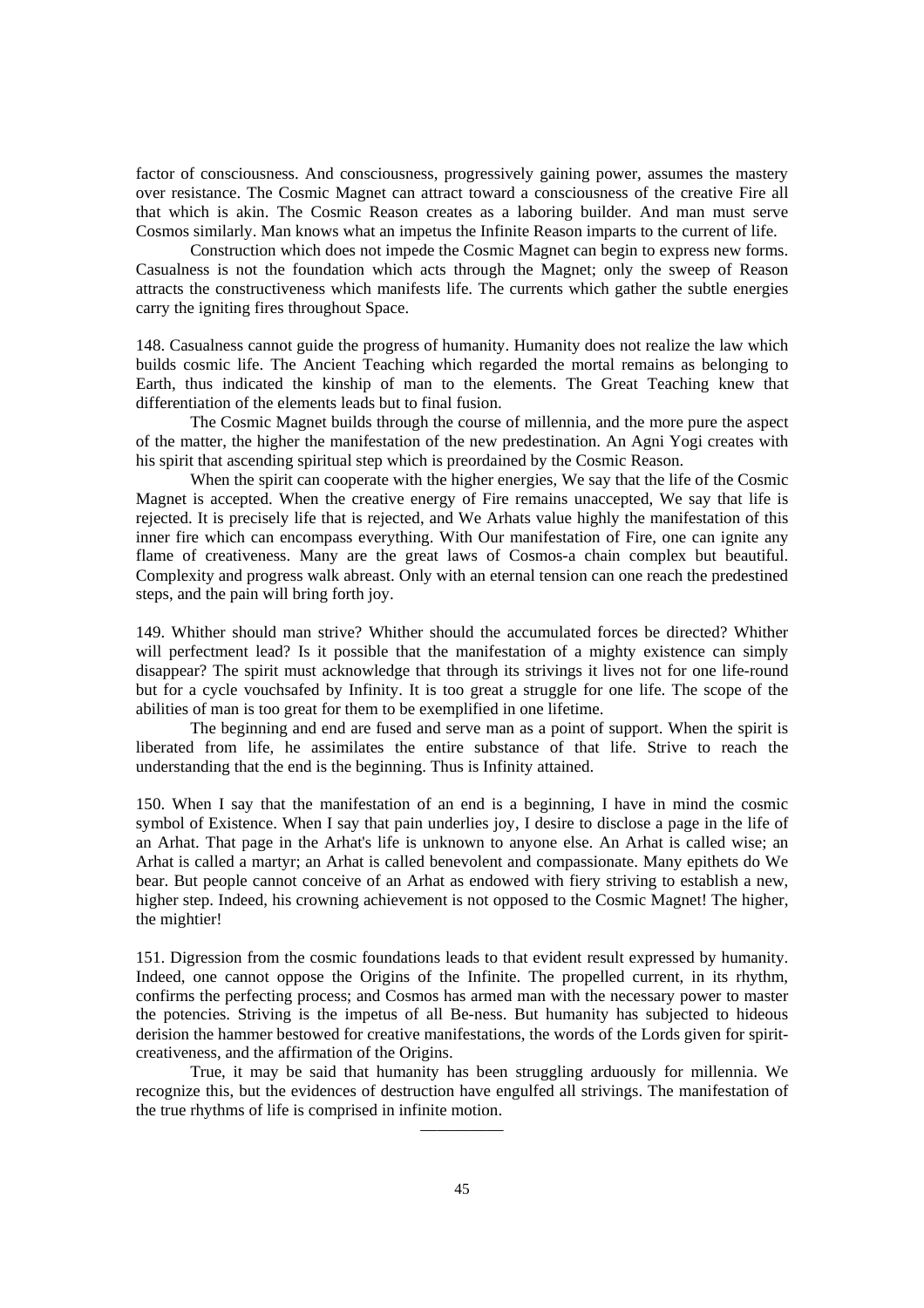The prayer uttered by Christ when leaving Earth was not heard by people. The prayer uttered by Buddha was not heard by people. The prayer that will be uttered by Maitreya knocks like lightning at the gates of the human spirit. Thus is Earth stratified and the consciousness of the spirit created.

 When the dates approach, the work of creativeness may be entered upon. The creativeness of the Origins maintains a rhythm, neither retarding nor hastening.

 Along with the planetary life there proceeds the construction for the higher spheres. The sweep of the constructiveness of the spirit completing its planetary life is so complex that one may truly call it a "dual constructiveness," and the spirit is the guide in life. On the last step the spirit cannot affirm itself in the existing forms; a striving toward new forms to a very great extent fills the consciousness and the spirit.

 The existing forms correspond very little to the beauty of the future. I testify that there are many mysteries in the life of an attained Arhat.

152. When the far-off worlds spread out before the human consciousness, new dimensional concepts appear. When one can perceive even on our planet forms created by the finer energies, how is it possible not to manifest understanding of refinement of forms? Continuous perfectment directs itself toward Infinity. Thus, the rhythm of perfecting is so drawn to the rhythm of the Cosmic Magnet! It is not an outer striving but a development by way of psycho-life.

 We know cases when creativeness was not apparent yet the spirit soared and created. The spirit, in striving to the creativeness of psycho-life, can create an entire world evolution. Verily, it is thus that the spirit of higher manifestations penetrates the spheres. But the spirit discordant with the Cosmic Magnet can create only contrary manifestations. The currents of the higher spheres are inherent in him who affirms the Spatial Fire in his spirit.

 This page of Our constructions can be understood as that of an increase in the force of the Magnet. Humanity, in acknowledging the Magnet and its heightened action, must also admit the ever-growing strength of the Magnet revealed by the Hand of the Lord.

—————

 About the act of creation, I say that every spirit creates individually. The spiritcreativeness, when memory does not restrain its actions, is so powerful that it can assure accomplishment of the most difficult task.

 Verily, you manifest self-sacrifice, you labor greatly. You often make your appearance as a Tara, and wonderment is expressed at the new Image. And so they say, "The New Tara." The cliche is borne aloft and space resounds with joy! How then can one fail to act through the spirit tensed by the creativeness of thousands of years!

153. A force in action either subordinates other forces or develops a current of activity in those elements which must generate new energy. Subordination and development are so complex in their combinations!

 In its creative process the Magnet collects that power of the elements which contains the greatest amount of identical energies. The world sways in the eternal rhythm of submersion and collection. When humanity will adopt the rhythm which advances in step with Eternity, the flux of Spatial Fire will be easier. The Cosmic Magnet is still too alien and not accepted. When the consciousness will fathom this force, which it can apply to creation, then only can be manifested the universal creativeness of the Cosmic Magnet, with man as its co-worker. Thus are new forms molded.

154. The action of the Cosmic Magnet is applied toward a designated formation. Not only creativeness through the simple principle of attraction but also the principle of affinity lies at the basis of creation, and in all its subtlety it is governed by the Highest Reason. The harmonization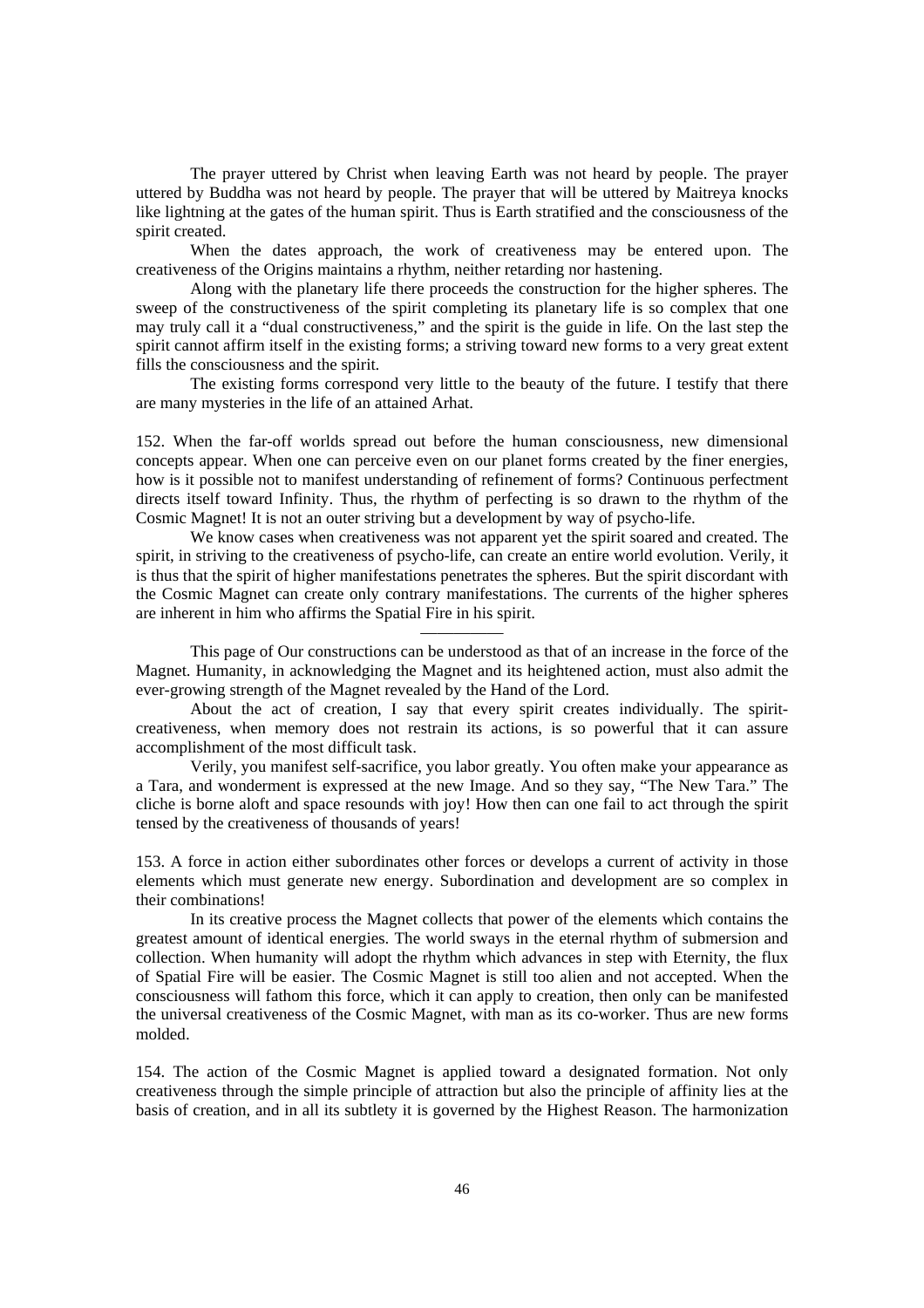of the forces of the magnetic principle is expressed in all manifestations and in the most advanced forms. The

spirit can glimpse dimly the beauty of cosmic fusion. The great sacrament can be experienced through a great spirit -realization. This Truth has been attested since the time when consciousness was able to unite itself with the Highest Principle, freely expanding its tasks. Wondrous are the threads issuing from the seed of one spirit! These are the threads which weave the treasure that, by the Ordainment of the Lords, leads to Them!

Thus is the affirmation of life forged.

155. Humanity at various stages of its development has known of the power of the Cosmic Magnet. The interrelation between all cosmic forces and man has been attested by most ancient revelations. Man is part of the cosmic energy, part of the elements, part of Cosmic Reason, part of the consciousness of the higher matter. Therefore, when the power is given to an image which acts and emerges from the cosmic seed, Cosmos awaits the transmutation which must lead the spirit toward transfiguration. Of course, I regard the Spatial Fire as the highest transfiguring element.

 Humanity must understand that the changes of existences are not only changes of envelopes. Transfiguration does not mean in itself a completed image. And when the Cosmic Magnet summons to a change, it means that the transfiguration brings a new step. When will humanity begin to understand that Truth attracts toward the Magnet, which leads to affirmation of the principle of Beauty? The law of the earthly existence of the Origins holds true.

 After the kernel of affirmation and spiral transfiguration has been manifested, the culminating path becomes the affirmation of the creativity of psycho-life. In infinite striving seek that point!

156. It is truly told about the power of love for humanity. Can one love a garden and despise its flowers? Can one worship the power of beauty and not show respect for love? I attest that the Power adorning Our Universe is confirmed as Our Mother of the World-the Feminine Origin! Indeed, one may cite many scientific examples indicative of the creative destiny of woman. Those who deny the evidence of woman's creativeness should reflect that woman gives voluntarily. It does not mean that those who possess the rights are the ones who affirm them. Hence is the woman's path termed one of voluntary giving. Certainly in Cosmos everything is interwoven, but humanity transgresses the laws of the Higher Reason. Truly, the Feminine Origin is most beautiful! Verily, the pinnacle of Be-ness cannot exist without the Feminine Origin. How badly people have mutilated the great cosmic laws! How far people have departed from Truth!

The one who possesses the full Chalice We call a voluntary giver.

157. So complex is the substance of the life principle that humanity must ponder over the law of the Cosmic Magnet. It is so complex that the concept of the substance is closely related to the expression of the purpose of Be-ness itself. When we will establish a rational correlation between the force of differentiation and the assembling force of the Magnet, we will have found that bond upon which the Universe is sustained. One should understand that each dissonance agitates a chain of destruction in the space. Each explosion sets the space atremble, and the possibilities which gather around the spirit often are dispersed by the waves of repercussion. Precisely the reverse happens following an action of harmony. As a magnetic wave collects different currents, so also a harmonized spirit possesses the power of uniting those streams which lead to the eternal power of Be-ness.

158. Striving toward destruction is not the purpose of Cosmos. It is customary to regard man as a victim of the destructions manifested by Cosmos. It is customary to regard the elements and the cataclysms as scourges which cause much misery, but let us discern where the catastrophes are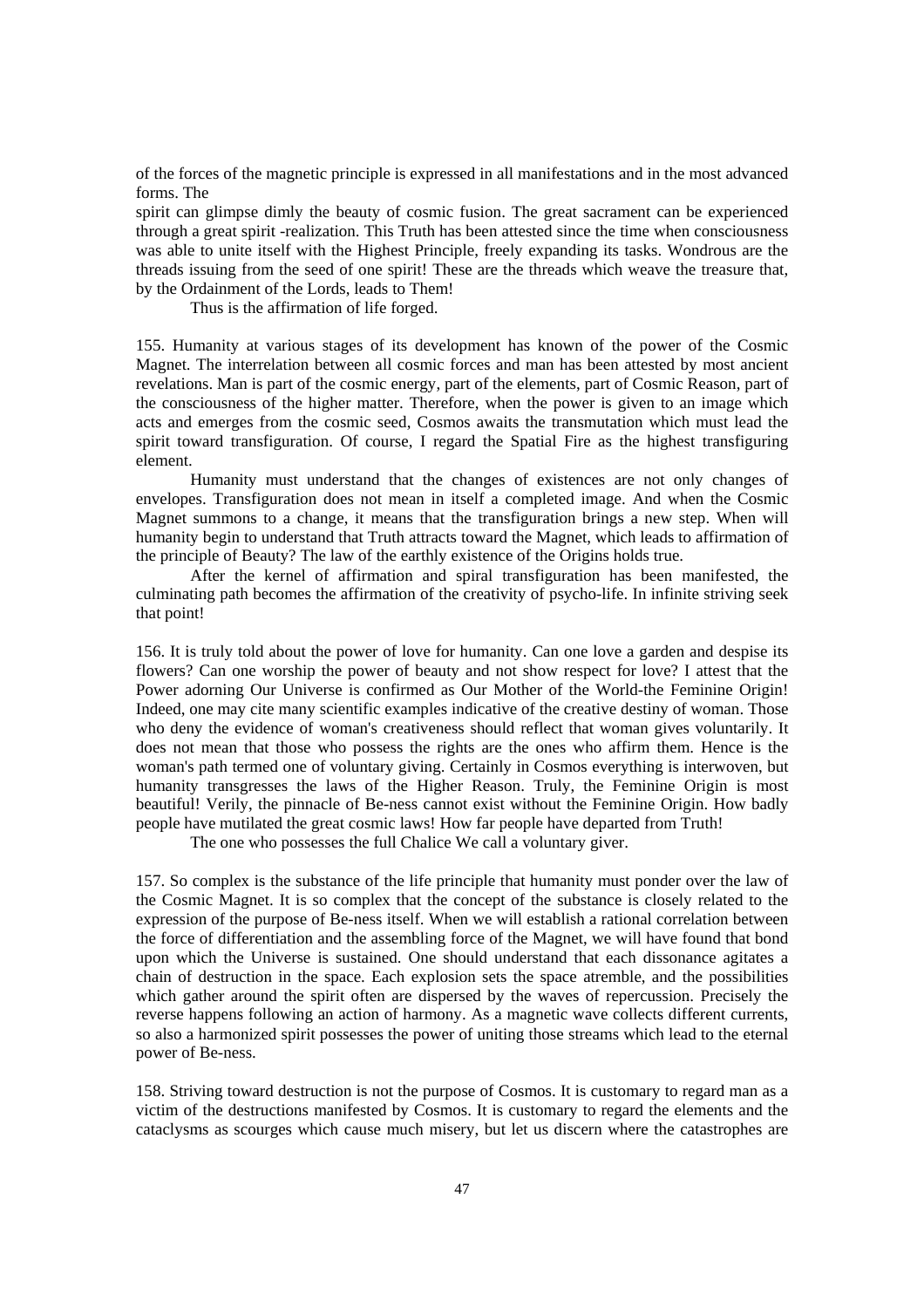but karmic manifestations and inseparable from Cosmos. If we will cognize that power we shall be affirmed in the realization of the Cosmic Magnet.

 Every atom that draws, by its motion, toward the chain of the Cosmic Magnet, restores rhythm in the Cosmos. Each atom, in its motion evokes a chain of other motions. If humanity would comprehend that subtle pulsation which strains all spatial forces, there would not be that tendency to think about predestined forces which ruin and set an end to man's life. The process of rhythm in Cosmos is seen as a rational shifting. Thus, let us manifest wise understanding of the change.

 Parallel with departing conditions, the influx of new energies creates new life. Let us manifest joy toward the ceaseless shifting. When the Cosmic Magnet acts, powerfully transmuting the forces necessary for evolution, let us rejoice at the shifting.

159. We see the creativeness of the Cosmic Magnet as a shifting of the spatial bodies. We see how obviously lands and waters are being shifted. We see what validity there is in the shiftings in the races and in all processes of evolution. Why then not welcome this shifting? How beautiful for the spirit is the change from earthly existence to higher spheres! Those spheres which are so categorically spoken of as unattainable may verily become accessible. The cosmic shifting and the human magnet predetermine the intenseness of new forms. The creativeness of the shifting thus is one with that of the Cosmic Magnet!

160. The reconstruction of the world is not dependent upon human creativeness, but at the same time one cannot say that humanity is excluded from the expanding spatial power. The bond linking man and Cosmos is inseverable. Thus, that which exists is expressed in forms predestined by the Cosmic Magnet. But man is also an expression of the existing, and thus man is revealed either as a force moving toward the Magnet or as an obstructive symbol.

 That which is set forth as a creative manifestation will find its channel of expression; but the form of the action is bound with the karma of man. Since the Highest Reason has ordained the shifting, as an elemental action, it must be said that the shifting is indispensable. But, besides the shifting, there is the matter which receives the entrusted mission of construction. When the Spatial Fire pierces the earthly layers, there must be the understanding of true cooperation. The Cosmos is one, and man's finest aspiration is to be a part of it. Therefore, not separation but unification. Hence, either the predestined will be affirmed in the measure of the creative Magnet or the part assumed by man will establish the channel. Thus do the great forces mutually strive.

 We have witnessed how the predominance of one channel disturbed the balance; therefore, power lies not in domination by force but in union of forces!

161. Only the reciprocal course can have the full guaranty of Cosmos. When Space summons to achievement, the Cosmic Magnet brings nearer that which is undeferrable. It often happens that the call collects parts that are kindred but not belonging to one nation. The partial manifestation then has the quality of a partly manifested unity. When Space calls to the great Sacrament, then Be-ness vibrates with all currents. But the highest manifestation comes into evidence there where the Magnet has collected for millennia.

162. The delay attending destruction does not bring salutary results. How rhythmical are the sequences of the Cosmic Magnet! The retardation of the predestined means delay of the appointed date. Indeed, the Cosmic Magnet does not cease its creation even in time of apparent quietude. Therefore, too, the shifting which must occur does not tarry but acts in rhythm with the Cosmic Magnet.

 The migrations of peoples occurred in accordance with the action of the Cosmic Magnet, and at present all shiftings proceed in accordance with the same law. The great law has so many active magnets! And there, where the needle turns to indicate the direction, the striving spirit directs itself. It is precisely the perpetual motion and the shifting which determine the active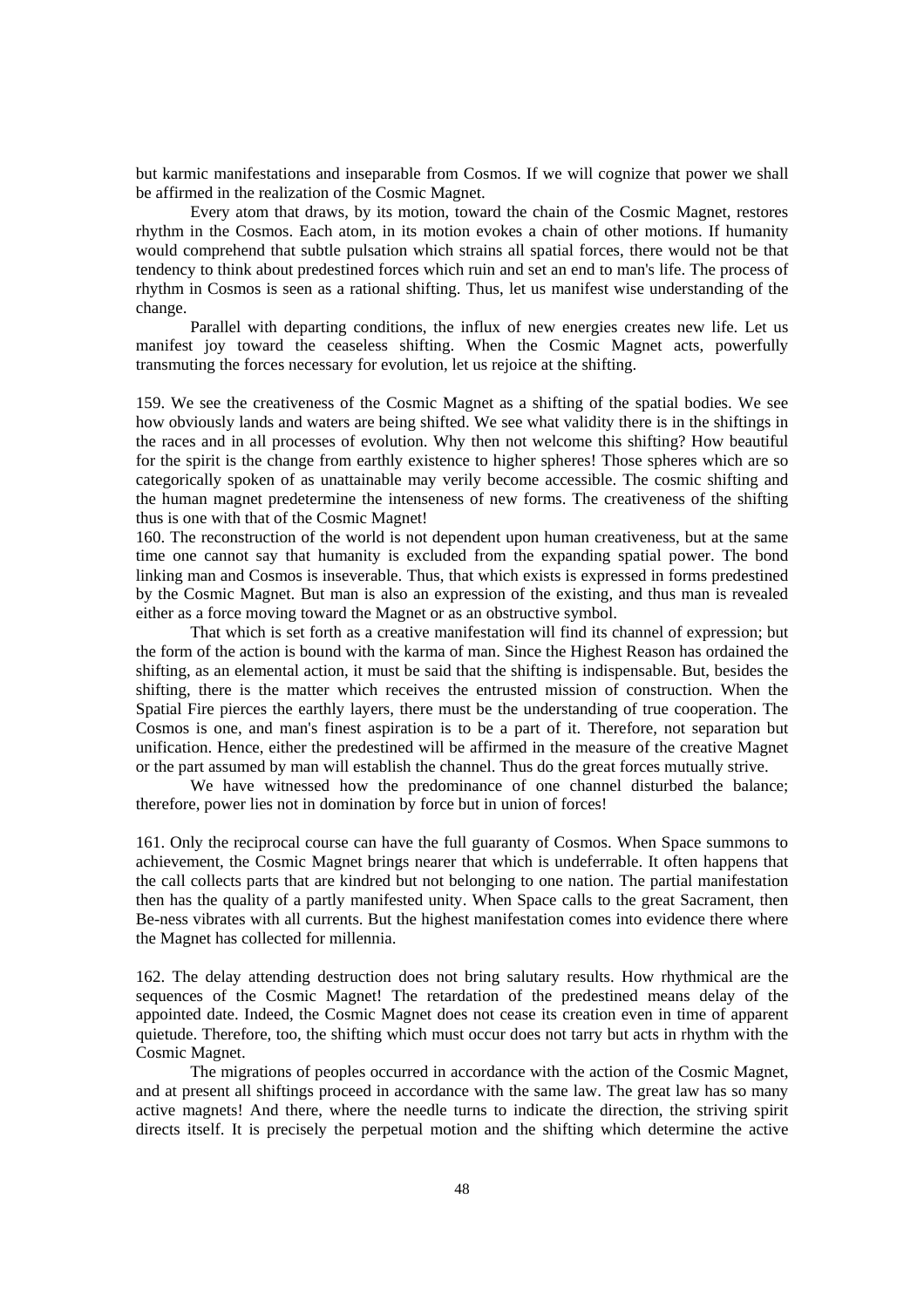magnetic force. One can determine exactly in what direction and for what purpose the shiftings occurred. The currents which determine the direction correlate with the destined future. The currents which determine the shifting itself are in conformity with present conditions.

 One can perceive in history the key to the manifestation of the migrations of peoples. So many are the causes and so varied are the missions of humanity, that their conditions can impart only a faint impression of the power of these shiftings.

 The trend of thought will not determine the course if it does not follow the eternal shifting of the Cosmic Magnet.

163. The shifting of the spirit is regulated by the same law. The tension and the will of the spirit propel it to its destined place, and the choice occurs not accidentally but according to a predetermined attraction. Thus, the spirit is attracted on the physical plane by the manifestation of the Magnet. The strings reverberate, summoning the parts in accordance with the one law. A shifting which advances consciously is attributable to the power of the creative Magnet. And the spirit manifesting the knowledge of the shifting and its direction defines that power of the Cosmic Magnet. When for millennia the spirit has known that it is summoned by the Magnet, its trend of thought manifests only spirit-understanding.

164. The Cosmic Magnet directs the correlation between the forces of those bodies which reach the higher worlds. Correlation between the spheres is established by magnetic attraction, and the forces are directed toward creation. Planetary force can be based on these strivings.

 Sparks of the far-off worlds reach Earth, and the possibilities of studying the radiance of the worlds shine with especial brilliancy. Communion with the spatial fires will afford a lightbearing science. It is impossible to conceive all that can be bestowed by the power of the far-off worlds! The psychic life is affirmed there as the action of the Cosmic Magnet. The psycho-life guides all expressions of existence, and it is impossible to separate the shadow from the light. If people could but understand that light force which impels each action, they would regard the creative sources with great solicitude.

 A recognition of the subtle energies as the source of our manifestations would inspire man to envision the power of light and not become inrooted in the power of the shadow.

 When the era of reflex manifestations will become apparent to humanity in all clarity, the epoch of Light will begin.

165. When the reflection can be consciously adopted, the current of conscious creativeness is generated. When We see that the rays sent by Us are reflected in all manifestations of the disciple, We can say, "He reflects Truth." Many rays are reflected but faintly, and that is why We so greatly rejoice when Our near ones affirm the self-emanating rays. Therefore, We manifest the light in its full radiance to the one who affirms Our ray in its full significance.

—————

 It is you who did call the difficult Path luminous. It is you who did accept the "chalice of fires," exulting at each new affirmation. It is you who did accept a mission which no one else could have fulfilled because of its unusual conditions. Usually this experiment takes place under the exclusive conditions of monastic cells or mountain heights, or seclusion. But your striving spirit took up this chalice. If you could see the cliche of past events and the records of your fiery processes, you would understand this offering. The most subtle and pure is invisible. There is so much that is not revealed in the life of an Arhat!

166. The evidence of the Cosmic Magnet itself affirms the tension of the forces which manifest a shifting. Conditions of necessary maintenance may require a downward step. And when the attraction acts upon the resonance of the predestined forces, the spiral of progression is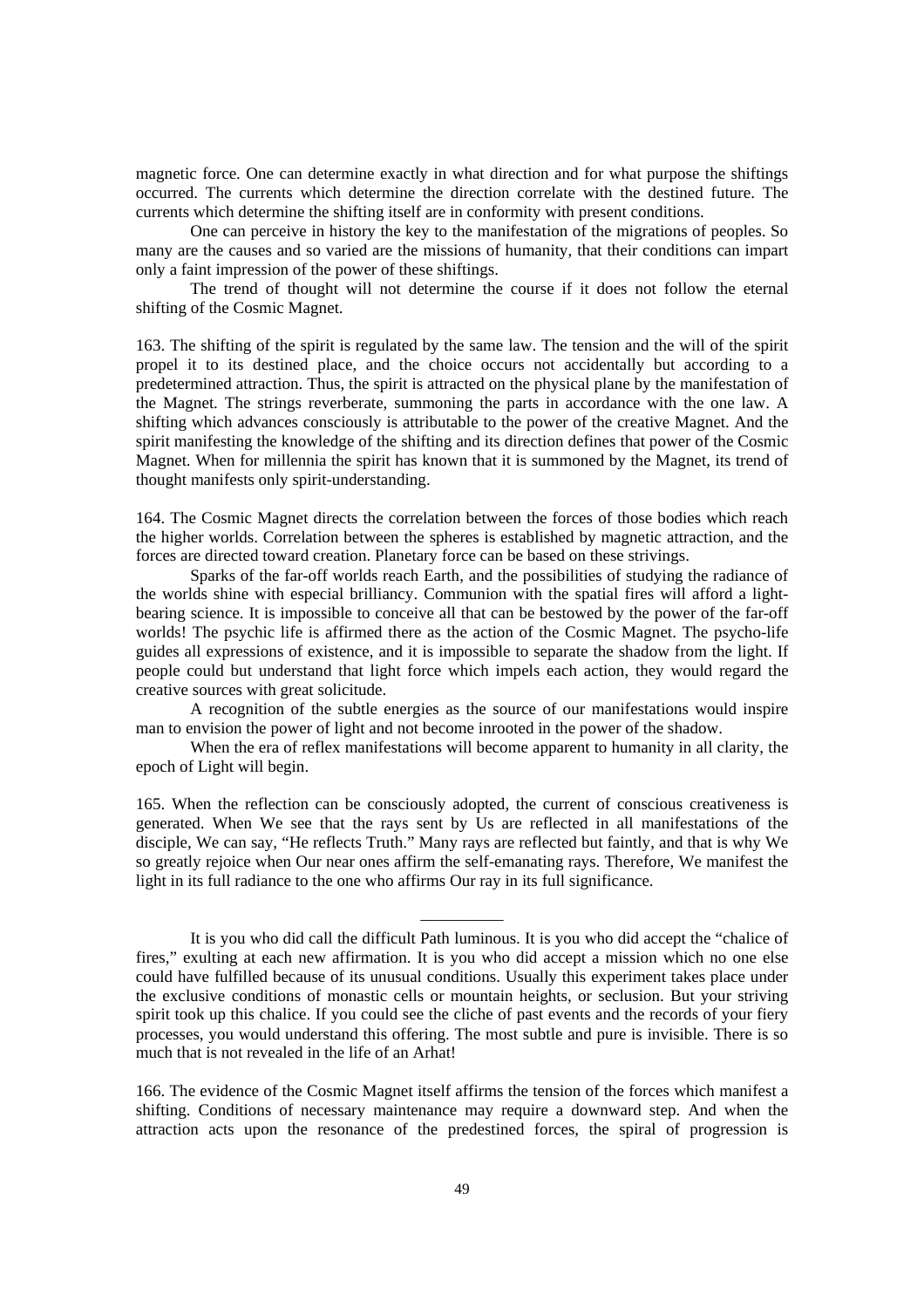established. Accidental shiftings do not occur, nor does destruction occur without a possibility of an evident restitution. The cliches of necessary shiftings exist on all planes. Of course there occur shudders of the spheres, and vortices of superterranean whirlwinds, but the causes of such disturbances are to be found in strivings inharmonious with the Cosmic Magnet.

 It is precisely the creative force of Reason which gathers the different elements into dams against the unharmonized energies. The Universe derives that power for all its manifestations. Thus do races assemble and unite.

167. The currents of the magnetic element are highly intensified. When the streams of a departing spatial energy become condensed and a new energy approaches, then the shifting is acutely sensed. The lines of demarcation are sharply drawn, and the streams of new energies strain the space. The cause of the approach of the new energies is reflected in sensations of the heart and all the flaming centers.

 The Agni Yogi responds to all currents. The outer shifting produces a reaction upon the centers of the Agni Yogi; the substance is one. And the currents, in shifting, affect all sensitive elements. Therefore, in antiquity the priestesses were isolated and were covered with an insulating veil. Fire is the transmuter of the energy. Earth is suffused with new currents. Is it possible to describe the transformed energy? A creative action is vividly experienced by the Agni Yogi when the Crown of Be-ness is close.

168. Each striving toward action is measured by its tension. Tension gives evidence of the degree of will which underlies striving. The other property of striving is its direction, but for advancement one must direct the energy in step with the Cosmic Magnet. Evolution flows only because of the presence of magnetic action. The complexity of the course of evolution corresponds to the complexity of the dynamics of the Cosmic Magnet. The complex of evolution is likewise conditioned by human striving. The greater the striving, the more power there is. Man does not realize what a power for destruction he carries!

 The measure of creativeness of the shifting is in balance with the effort made contrary to evolution. Therefore, the Cosmic Magnet collects those parts which strive to the endless process of evolution.

 Man strives toward a state of fitful existence. Man holds as inaccessible that to which he must aspire for spatial existence. The two states are in eternal conflict. Thus, let us strive for boundless tension in the direction of evolution.

169. How seldom does humanity reveal an understanding of true striving! How much energy is unnecessarily dissipated! How many unnecessary strivings stratify the spheres! How many are the manifestations incompatible with evolution!

 Let us recall the parable of the young girl who in spirit cognized the Teacher as the crown of her existence. Such a path may be regarded as an irresistible advance toward the sun. Each spirit may predicate for himself an uninterrupted path. The main rhythm lies in the desire for the Common Good. Thus, the way of the spirit leads unwaveringly to the affirmed consummation.

 We guard with great sacredness the spirit which bears the chalice of the gift of cosmic fires. Thus is the link forged between the spirit and the Cosmic Magnet.

 You said correctly that reason begets reason. Such a formula can carry the spirit up to the gates of knowledge. I will add, "From Reason to Reason, and the beauty of Be-ness is in the striving to that achievement."

————— Yes, yes, yes! Only the interweaving creates the necessary chain. Parallelism may lead to a certain height, but the chain is woven only by the magnet of consciousness.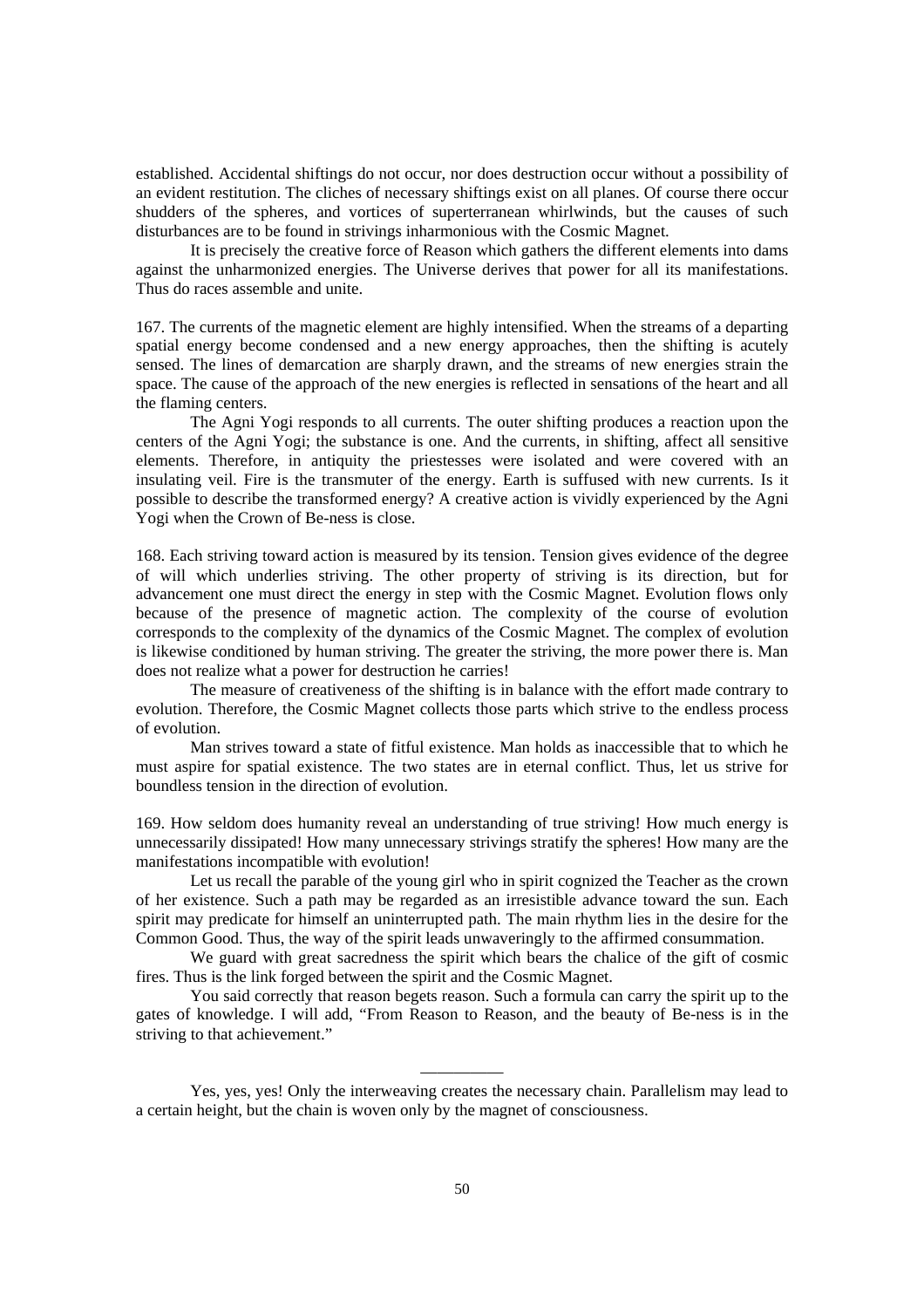The chalice of the heart contains all. The kernel is one. People make subdivisions of that which for an Arhat is one.

170. The attraction of the various parts of one principle acts through the medium of the Magnet. Hence the variety of the expressions of all the affirmed principles on different planes. The core of Reason is apparent in all Spatial Fire. Being of the same origin, the Cosmic Magnet carries within itself the principle of creativeness of Fire, and Reason builds the substance applicable to each sphere. Therefore, homogeneousness is spread throughout the entire Cosmos, and homogeneousness can provide man with the key to the understanding of the existence beyond. Homogeneousness will lead then to the understanding of the highest principles. When humanity will refine all conceptions of the principles, it will be possible to affirm the manifestation of homogeneousness ad infinitum. Thus are all strata of Be-ness build; not by deflection from the principle inherent in the Cosmic Magnet, but by contribution in most subtle forms. Therefore, the Origins should be the affirmed guiding principles. Let us accept the principle of Be-ness as the affirmation of the Highest Reason, and the Cosmic Magnet will unfold as the manifested might of the Mother of the World. This concept can bring a true understanding of the existence of Our Brotherhood, a true understanding of the far-off worlds, and a true understanding of those principles which ordain man as a creator.

171. Homogeneousness and consubstantiality are identical. Thus only can we understand Be-ness. The world is created of One Heart, and that Heart beats through the one pulsation of the Cosmic Magnet. Thus, the principle which affirms homogeneousness in all things affirms unity. Thus, the principle of fusion is ordained by the creative Reason. Therefore, I say that the knowledge of Beness can further the cosmic evolution. Many are the beautiful mysteries in Cosmos!

172. At the first stage of man's development, the comprehension of the nature-elements as a creative force was affirmed. The power was confirmed not only in the worship of the ominous heavens, but in natural instinct. We can similarly acknowledge the same power, but with the guidance of knowledge we can draw on all principles. Just as the elements determine man's nature, so can we apply the knowledge of the subtle energies. Knowledge of the elements in their acting together with the luminaries can delineate the course of the Cosmic Magnet. The science of the elements, and of the subtle energies is the essence of evolution.

 If we can destroy by fire, we can apply this force in unlimited measure toward construction. The spring of Fire gushes as an inexhaustible stream.

—————

 The interweaving of vibrations is equal to the interweaving of the rays. One may call the interweaving of vibrations the blending of the Magnet. We call this blending force interweaving because the highest potentiality is expressed by both Origins. The eternal striving to one polarity serves as the current of tension. The potential of polarity directs the parts which belong to one atom. There is so much beauty in the potential of one polarity!

 Indeed, we cannot give this great formula to mankind without the danger that there will result a most one-sided conception. Only the chosen ones may be affirmed in this great principle.

 One sided perception is frightful! Even chemistry recognizes purity of substance. Will not he who is motivated by psycho-life exult when he selects pure power!

 Now about parallelism. Indeed, Cosmic Reason draws together the single particles of its magnetic force. But parallelism does not always proceed by the way of the Origins.

 The confirmation, through the Cosmic Magnet, of a unification of the Origins is called the True Crowning. Thus Cosmos collects its Reason. Urusvati is verily affirmed not by the planetary laws but by the Laws of the Lords. The Lords see and know.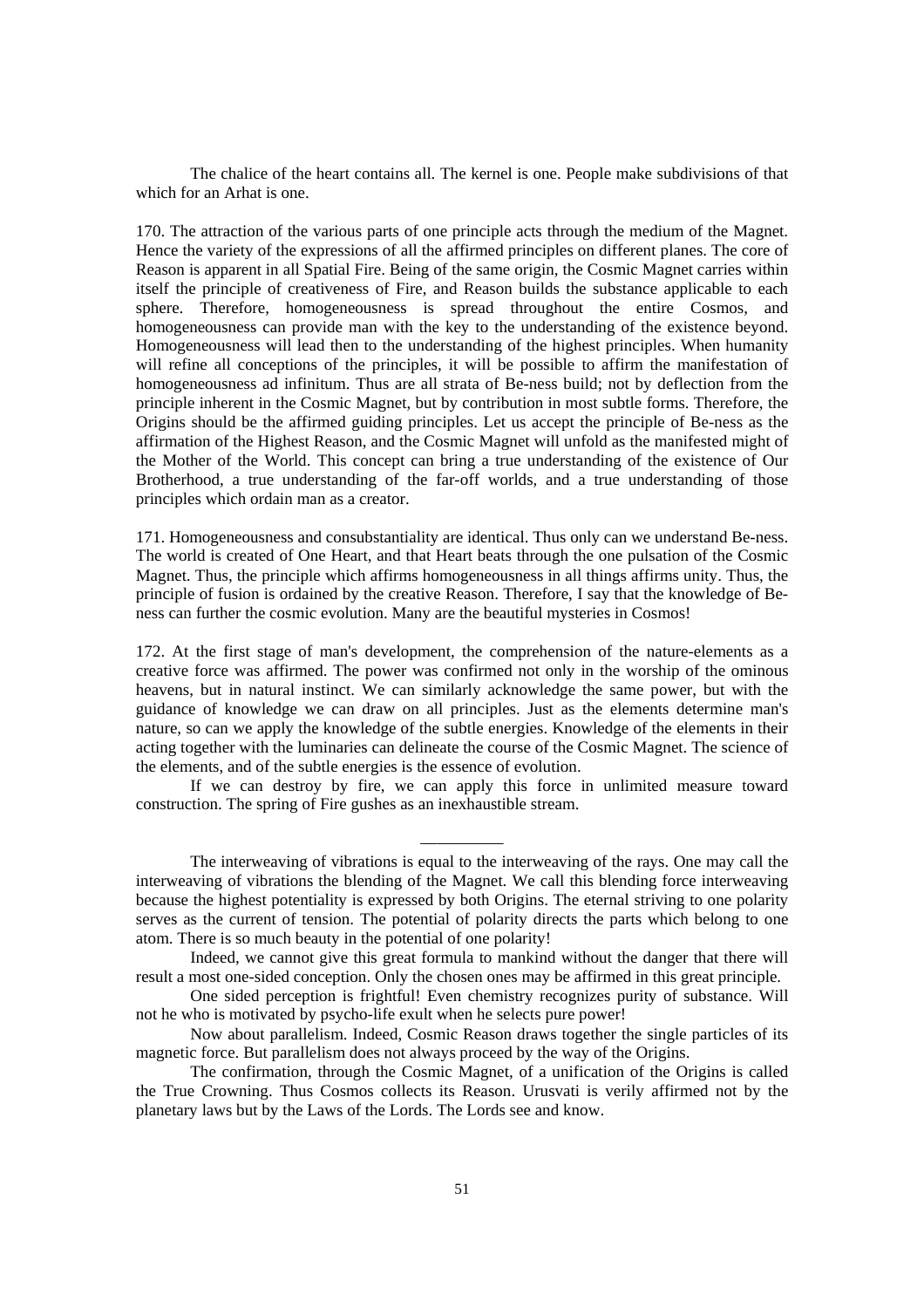In the interweavement is the greatest law. There may be separations stretching over thousands of years. The attainment of the Crown is a great complexity!

173. The paths of the Spatial Fire are so completely coordinated with evolutionary processes that one may say that it is Fire that affirms evolution. The manifestation of Fire must be studied as the lever of the Cosmic Magnet. And in each human action lies the potentiality of the Fire of Space.

 When the spirit kindles its torches, when man ignites his centers, when the racial shifting and all energies are impelled by one and the same Fire of Space, then is the Fiery epoch asserted.

 The cause of extinguished consciousness lies in a decline in the reflection of the power of the Cosmic Magnet. It is difficult to detect the connecting levers which propel striving. Of course, one cannot exclude the waves of the will of spirit. Each human virtue or defect can be measured according to the intensity which impels the action. The precision is very indicative, and thus the forces of movement can be determined-be they with evolution or against the surging current. Thus, let each spirit determine for himself the intensity in the quality of his fire. Only through such measurement can one apprehend the Infinite.

174. A higher tension creates a new step of cosmic creativeness. The lives which the spirit passes in low tension shed but meager light upon the earthly path. We have seen whirlwinds of will. We value the tension of will. We shall accept the affirmation of the true principle of life as the offering of the "chalice of fires."

 Each center absorbs its own fire, and these fires can act at a distance. The functions of the centers are psycho-creative, and each center can dissolve and integrate as a creator. We have actual records left by Agni Yogis. And it can be asserted that the White Tara has created much. There are numerous records of transfiguration. We shall so name the transmuting power of Agni Yoga. Thus is the Tara manifested amidst life. The step of crossing into the higher sphere is radiant!

175. Creativeness with incessancy of tension molds the better form. There exists a difference between the applied activity of an Agni Yogi and that of an ordinary man. The fire in the activity of an Agni Yogi is invisible and incomprehensible to the human mind, which admits only that which is visible. Hence, the great Cosmic Fire in different epochs was identified by different terms. When the spirit exercises its will to penetrate into the mystery of cosmic fusion, it can then assimilate the power of the cosmic energies. The invisible force becomes clear to him and, through the current of the Cosmic Magnet, he can sense the beauty manifested.

 When men will become convinced that the principle powers of Cosmos create Invisibly, they will then strive toward a perception of the Magnet. Thus, the Universe is built invisibly by the Fire, and often the results also are invisible. Naturally, this manifestation occurs in the wake of most high currents. If people would ponder upon the truth that only the result is visible to them, whereas the process itself is invisible, they would grasp the meaning of the Invisible.

 Let us recall that each sphere has its visible and invisible aspects. Thus everything advances toward the Infinite.

176. For the instruction of humanity, a complete parallel comparison can be made between the activity of a medium and the activity of an Agni Yogi. Humanity will soon learn how greatly it errs in regarding the medium as an exponent of the highest cosmic forces, and how greatly its existence is enriched by the Agni Yogis. Verily, the Fire of the higher spheres is trying to break through! We confirm the achievement of the Mother of Agni Yoga as a guiding radiant symbol!

 The emanations of the luminous images give joy and sustenance to the spirit. We, Brothers of Humanity, call these emanations the vital fiery streams. These streams are most powerful creations of the spirit, and the activity of the Agni Yogi is most fiery. The fiery spirit of the Agni Yogi can austerely melt down the encumbrances which accumulate upon the path. The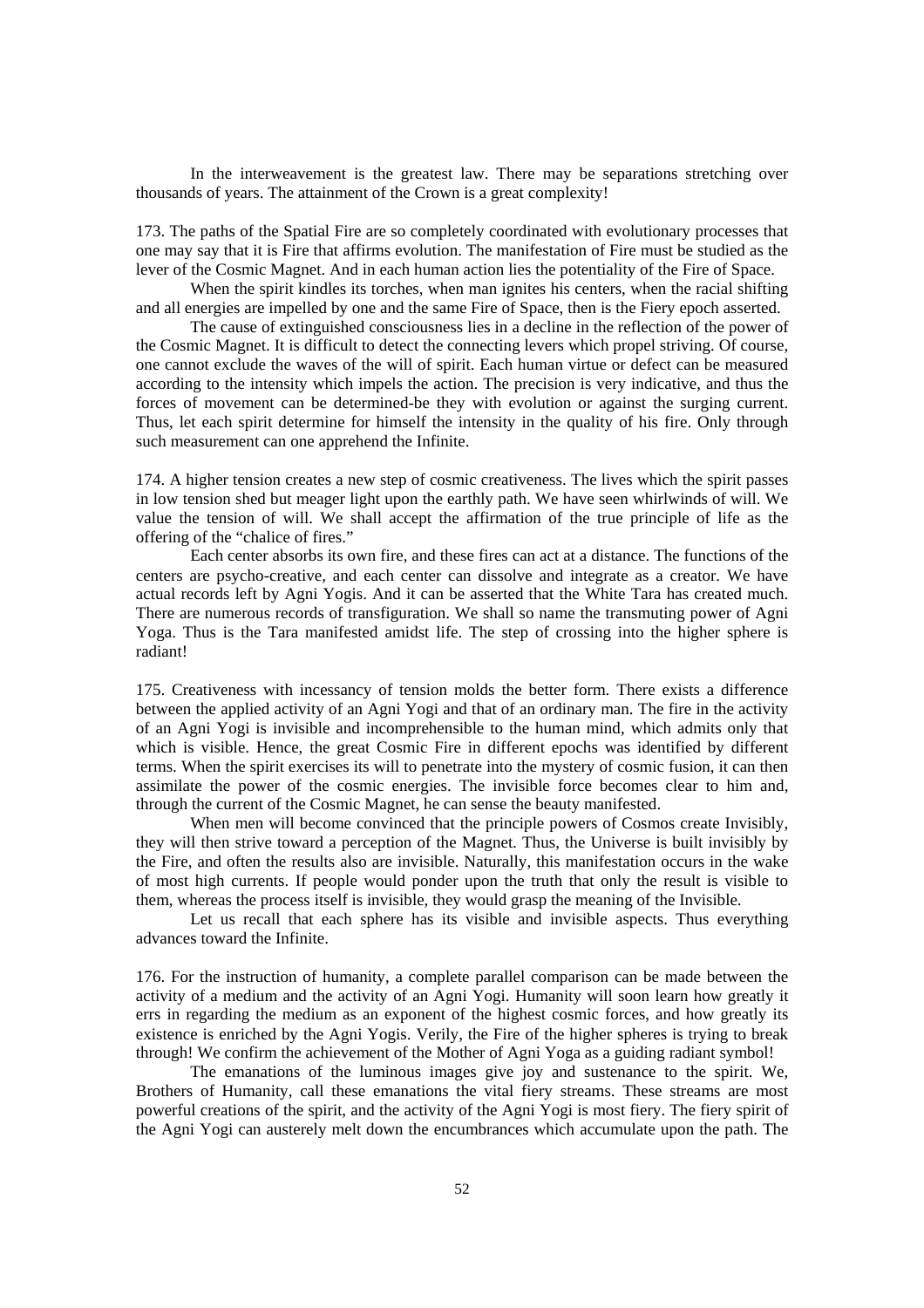fiery spirit of the Agni Yogi creates through his own light. Each act asserts the self-sacrifice of spirit-creativeness.

177. The invisibility of the very highest processes can affirm the conception of the far-off world. When the cosmic energies are strained for action, the spiral of cooperation is tensed in rhythm with the Cosmic Magnet. Usually one can determine the tension of the spiral in accordance with the result of the creativeness; but the chain of the process itself cannot be measured by man. Of course, the measurement of psycho-dynamics can be only in terms of the dimensions of Spatial Fire.

 Each psychic process can disclose a tense and invisible creativeness. The energies can be perceived only by those who possess the psycho-dynamics of spirit. The creativeness of psychodynamics of spirit is accessible to him who has transmuted his physical energies into cosmic fires. When the spirit can tread this fiery path, then those invisible processes are accessible to him and the path of Truth is open before him.

178. Urusvati is right-a wondrous truth is in beauty. Cosmos affirms evolution by this formula. Cosmos directs the world to the mastery of beauty. Yes, verily, the Mother of the World possesses the Magnet of Beauty. And wherever the Spatial fire has collected the fiery affirmation of its forms, the fire of the spirit manifests itself. When the invisible process is revealed to the fiery spirit, it may then be said that the creative transmutation has been confirmed. Therefore, one may say that the psycho-dynamics of the spirit transmutes as a most saturated fire. When the centers can flamingly reflect the will of the Cosmic Magnet, then the psycho-dynamics of the spirit unites the higher planes with the planet.

179. The analogy between creation and creator is so clearly apparent that it is impossible not to draw a connecting line. When primitive man revealed the power of his spirit, all the images of his creativeness were expressions of his essence. True, this essence is expressed at present also. But the spiritual step in the progress of man heralds the approach of an affirmed advancement toward the higher spheres, and so fiery is the striving that it leads from the visible to the invisible. Thus, the analogy will always determine the course of evolution; the Universe responds to the Cosmic Magnet.

180. The principle of analogy is applicable to all that exists. Life diverges along the radii of the heart because these radii correlate with the Cosmic Magnet. Those spirits that advance by way of interweaving are so harmonized that they manifest an analogy which creates the highest and purest harmonies. The creativeness of the spirits on the planet will be revealed as a new chord created by this harmonization. These harmonies are very beautiful, since they are related to the harmonies of the higher spheres.

 When one can manifest the creativeness of the spirit which is directed toward the radiance of the Mother of the World, then truly reflected is the world of highest tensions. And the analogy leads to eternal striving into the spheres manifested by the Cosmic Magnet.

 The date of the future confirmed nearness is revealed by the magnet of the Origins. The creativeness of the elements is greatly tensed. Today brought the melting of many beginnings and the beginning of many missions. The Cosmic Magnet is greatly tensed and the currents are saturated in a variety of ways. The cosmic current is strongly felt by the Agni Yogi, and the Fire of Space is intensely manifest. Thus, each cosmic shifting strains so greatly the fire of the Agni Yogi. Yes, yes, yes! Our Urusvati will thus accept the joy of the higher spheres. Thus, sensing the cosmic triumph of Reason and the current of the Magnet, We shall say "Cosmos is manifested by the heart, and We feel all the great forces of the Magnet."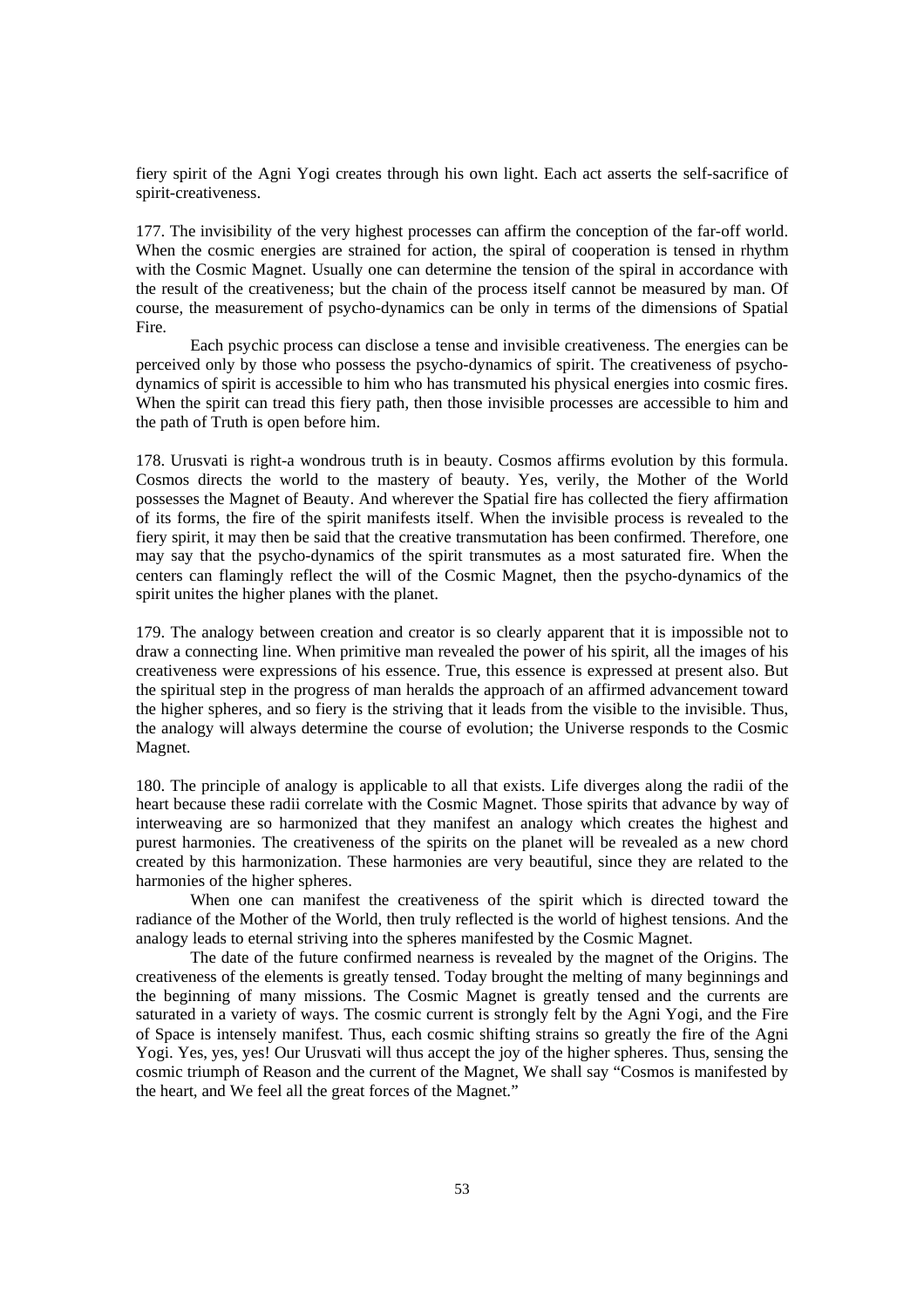181. The distribution of cosmic forces is based upon the affirmation of the Magnet. The choice of combinations is conditioned by the Origins. When a combination demands an obvious overbalance for a designated action, a current which is subject to the law of removal is removed for the sake of a better combination.

 Of course, men are so accustomed to their own interpretation of balance that they reason in the same way about the distribution of forces. However, cosmic forces are not subject to such distribution. Were it so, a mutual annihilation would occur in Cosmos! The Cosmic Magnet, acting rationally, cannot create for the purpose of mutual annihilation. Creation in the Universe is vast, and there is a constant prevailing whirlwind, which carries out into Infinity.

182. In this law all existences are affirmed. The beauty of Be-ness is in the guiding principle of the creative Magnet. It is difficult for a narrow-minded man to understand the full beauty of this principle. Only a high spirit can comprehend this power. The guiding principle of the Magnet merges completely with its unifying force. Therefore, creativeness is affirmed by the power of the manifested principle. The same principle verily leads man to evolution. The same principle guides the appointed spirit to the radiant majesty of consummation. Verily, the predestined and manifested spirit advances with the Cosmic Magnet. Therefore, We say that Be-ness is then reflecting the higher laws.

 The currents are very heavy. The cosmic whirls conform to the human stratifications. The flashes of Spatial Fire and of human consciousnesses are in correlation, and the fiery spirit of the Agni Yogi survives all. I beg you to guard health.

—————

 Urusvati carries the reflection of the Highest Principle, and that is why the spheres of Earth are so heavy.

Verily, I can affirm the nearness of the hour.

183. So strong is the guiding principle of the Magnet that the forces which do not respond to the law of attraction are yet subservient to it. One may define the cosmic ruling force as the power and spirit of the creative Magnet. The concept of a ruling force is applicable to the might of the Cosmic Magnet. And destruction is subordinated to the ruling force of the Magnet. Thus is the Universe constructed, and the whirl of construction is manifested as a light-bearing law. Therefore, the concept of dissolution should be supplanted by that of transmutation. The creative power is affirmed by the process of transmutation, and in the entire Cosmos the guiding principle is transmutation. The guiding whirl collects all cosmic fires. The guiding whirl engulfs the opposing forces. The guiding whirl impels all manifestations toward goal-fitness. Thus is the creative Infinity molded!

184. The manifestation of cosmic tension is evoked by a current of planetary explosion. As does the shifting, so also the new tension reacts upon the fires of Space. Likewise, it can be said that the fire of an Agni Yogi responds to the cosmic disturbances. The aggregate of all combinations brings transmutation to the planet, and higher energies are collected for a new world. Thus, the stream of life is infinite, and these laws are truly beautiful! Verily, one may rejoice at the sacred force of Cosmos!

185. When the spirit can ascend at the afflux of the better currents, it then reaches the higher spheres which hold the power needed for adherence to life, that power of which the afflux governs the spirit at the date of arrival. The law of departure governs the inverse force, and the Magnet links the two poles.

 If people could know about the affirmation of the Magnet and the power of receiving dates permeated with currents, their reasoning would be greatly clarified. The date links the spirit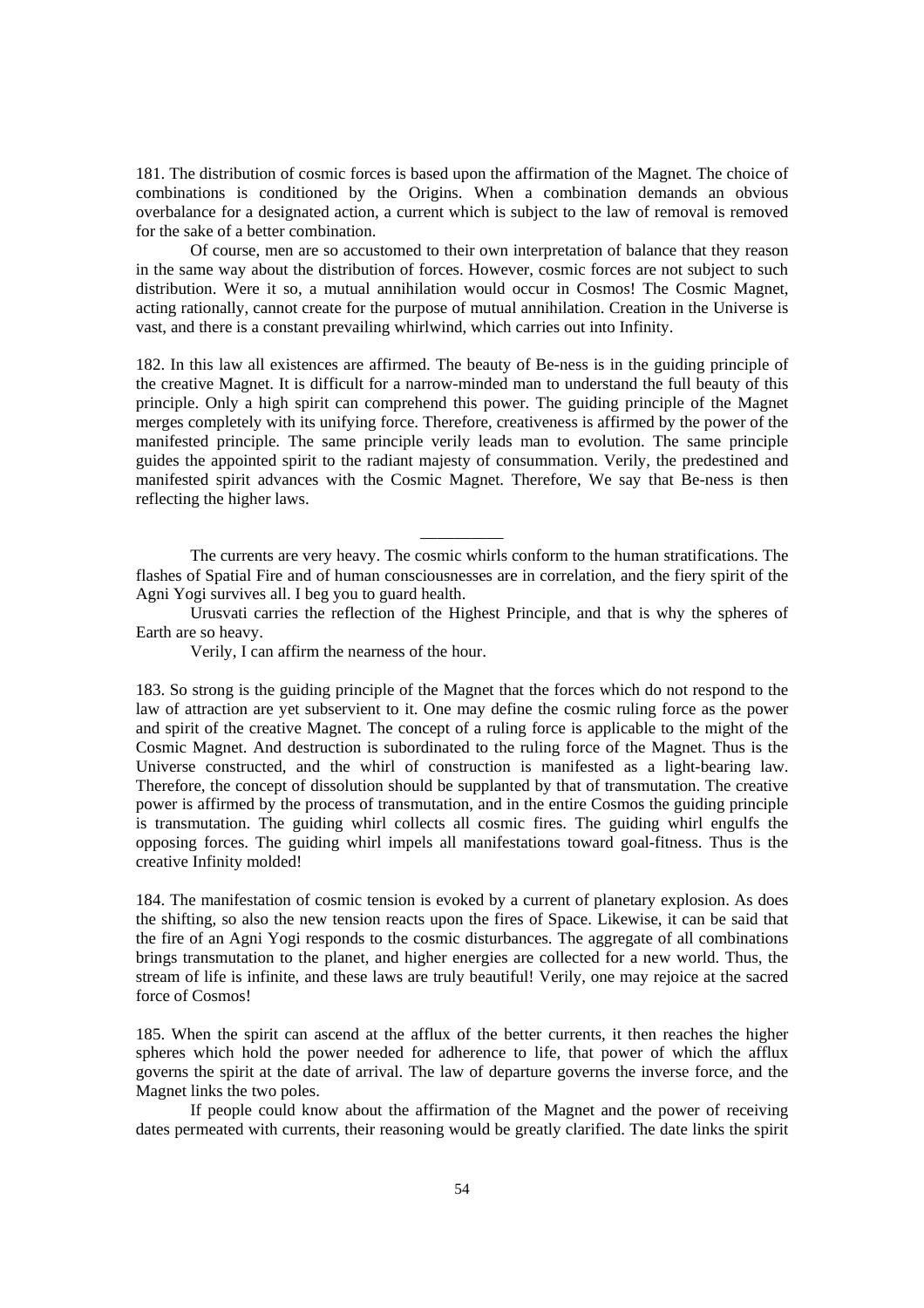with the predestined ordainment. The date gives the departing spirit a confirmation of the path. But Space is not merely an expanse in which the spirit must itself seek the outlet. The spirit proceeds according to a designated path. Thus the appointed paths are affirmed. The element of Fire attests the new destiny. Many are the mysteries in Cosmos!

186. The Covenant is now being molded, and the Cosmic Magnet is intensifying its currents. It is ordained that the departing countries must build their new domains. The departing forces of one element are replaced by others. The departing spirit prepares a new form. Therefore, the confirmation of the date of transmutation is most important.

187. The power of Space permeates all beings. The oneness of manifestations is revealed in everything. The chains of Space embrace in themselves all expressions of life. A property in one kingdom vouchsafes that property in another, and is but its shadow. The manifestation of the spatial light presupposes the full development of the elements, and hardened matter presupposes its degrees. Hence, let us say that every property of each manifestation is dependent upon another, and that the quality of each manifestation is resultant on the previous striving. Expansion must impel people to be filled with the understanding of responsibility. The law of correlation of forms and aspirations is immutable. During the forming of combinations it is imperative to know this law. The creations of humanity bear the stamp of discord. When We speak of discord, We have in mind the difference between the indicated predestined path into the higher spheres and the path which humanity pursues. The obstruction of the path of advancement gives evidence of a very slow progress. Boundless are the higher ways, and the creative fires are comprised in them.

188. When the fires of Earth are raging, the fire of the Agni Yogi responds. When the spirit responds to all cosmic manifestations, it may be said that a cosmic confluence has been established. The vibrations can thus absorb the currents which flow along with the stream of intensified currents of the Agni Yogi himself.

 Now, We assemble the spirits of the sixth race, and Agni Yoga is the Call! And the synthesis of the Lotus attests a new creative step.

189. How little has humanity understood the world of effects! There is no arbitrariness in Cosmos. He who takes casuality as his foundation, adheres but feebly to the chain of life's energy. The energy which summons to life provides the decision for the direction of striving. Therefore, an arbitrary thought will bring an indefinite decision. An arbitrary thought provides soil for destruction, but striving permits a chaotic expression to clothe itself in form. Among the forms manifested on Earth are so many victims of arbitrariness. As an action sets the spheres atremble, so also arbitrariness shakes the world of effects. The law is so immutable that it may be said that with the development of subtlety of thought it will be possible consciously to change the form.

 Let us imagine the worlds as worlds of refined principles and in all their measureless beauty.

190. In the gathering of a new race, the Adept who lives among men is recognized as a great spiritual toiler for humanity. Thus is the creation of the nucleus of the new race confirmed. The fire of the ordained Carrier of Light kindles the spirits of the chosen ones. When the spirit of the Carrier transmutes his fires, he kindles simultaneously the torches of others. As everything in Cosmos is transmitted, revealing rainbow spheres, so the Carrier of Light sows rainbow seeds. Given the foundation, the structure grows. The creativeness of the Carrier of Light brings the higher world closer. The synthesis of the Chalice is the magnet of the heart. Straight-knowledge lends to the Carrier of Light the symbol of the bearer of the chalice of Beauty.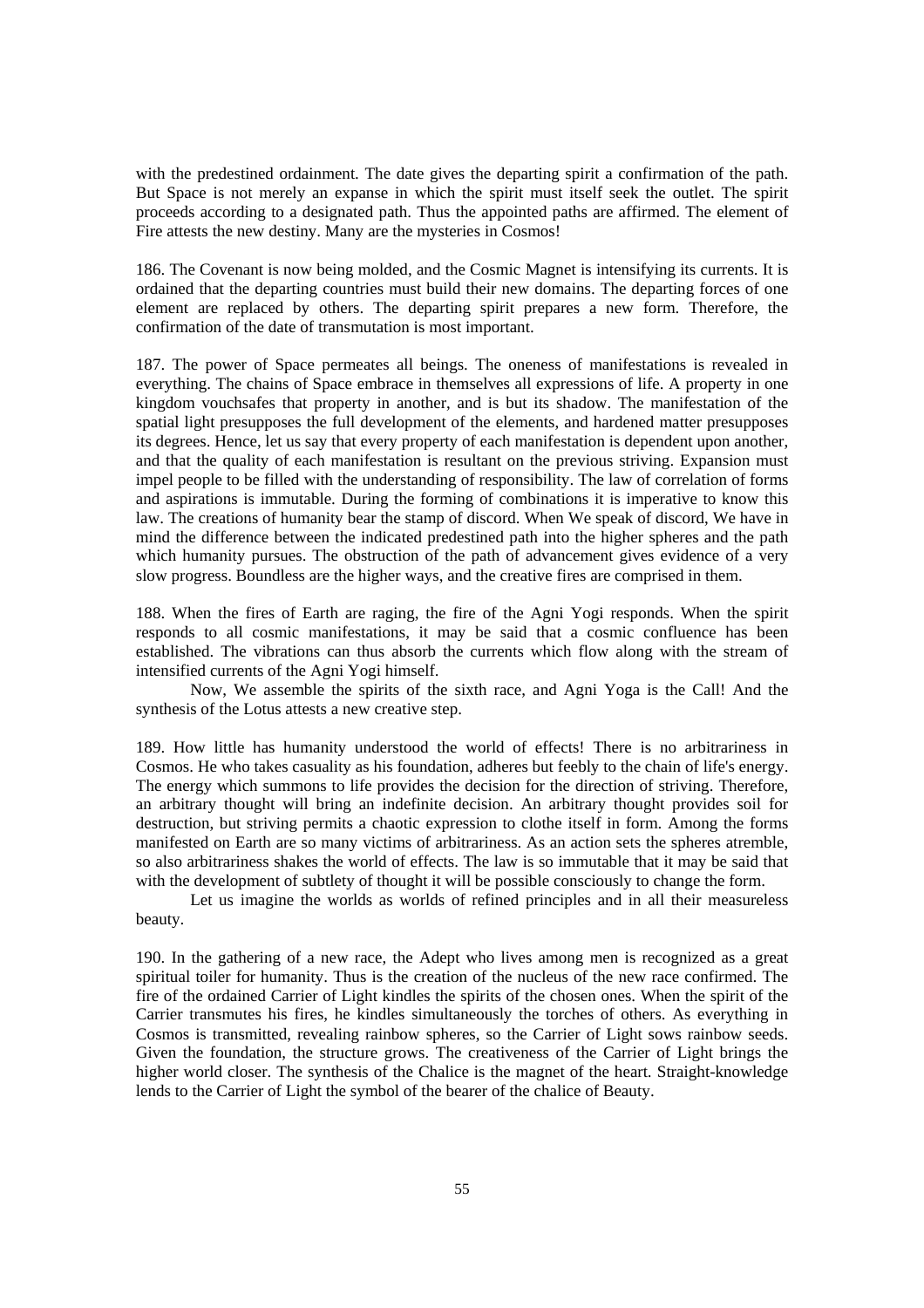191. The manifestation of cosmic fires, imperceptible to humanity, is the main action of the Cosmic Magnet. The ascertainment of the Magnet in life has become a science for the further advancement of humanity. The linking of the Magnet with life provides correlation with the entire cosmic cycle.

 We are raising humanity out of the conditions of the lower sphere into the sphere of limitless thought. Limitations imprison the spirit by that bolted chain which destroys the best cosmic currents. In limitless thought is encompassed the whole cosmic action, and out of Materia Lucida Fohat creates. It is instructive to know that the most fiery process can be achieved by the spirit, and the transmutation of fires inspires to the further process. Thus, the chain of manifested strivings confirms the infinite world of mutual creation.

192. Limitless thought encompasses all human attainments! Thus, the pronounced principle of growth must apply to all things.

 The assembling of a race is accomplished by the law of the Magnet, and unlimited thought lies at its foundation. If man would manifest fire as a conscious task of the spirit for the future, then the race could be united easily; but the conditions under which We now assemble the race demand great labor. The Agni Yogi must melt the old residue in the consciousness and direct humanity to new consciousness. So strongly propelled toward the attestation of the cosmic fires is the consciousness of the future that it is necessary to manifest a new generation through selection of the very young.

We strongly arouse the consciousness. The hour draws near. Yes, yes, yes!

193. Independency of existence of man is an impossibility. It is impossible to conceive of independency of existence, since the cosmic manifestations are so closely linked by the substance of the Cosmic Magnet. Only the Cosmic Magnet can insert into a chain, for manifestation, one existence.

 So complex is the combining of all the elements that it is impossible for man to discern all the life manifestations. The Universe is in flame and the Spatial Fire blazes. It is easy to observe how one link draws after it another, how one excrescence induces another, how one life predicates the next. But it is not easy for man to admit this truth of his dependence. This chain of existences cannot be broken, and it is impossible to eject oneself from or to arrest the current. The entire Universe is as one stream!

 The freedom which so entices man is an illusion. In Infinity, there is freedom of choice, and herein is contained all beauty. Freedom of choice affirms man, and man determines for himself the world of effects. Thus is built the life of dependence. Numberless are the existences, and they are linked by manifestations of constructiveness.

194. Dependence in thinking imposes upon man the belief that he cannot advance by himself. However, each one determines his own path. Striving creates life. Therefore, let each spirit find his own path. We respect greatly one's own determination for self-renunciation. When the spirit knows its destination and strives toward it, in spite of all evidence, a great chain is being affirmed.

 If We could reveal to humanity the records of human deeds, verily it would be horrorstricken! It is therefore very difficult to collect the new race. Submersion in darkness imposes a great strain. Therefore We take fire as a manifest symbol of pure striving.

 Your heart carries the manifestation of Light. The Lion of the Desert carries a great deal. Tara of the Heart, Tara of Light-thus We call Urusvati in the Brotherhood. I attest that you can sense Our nearness.

—————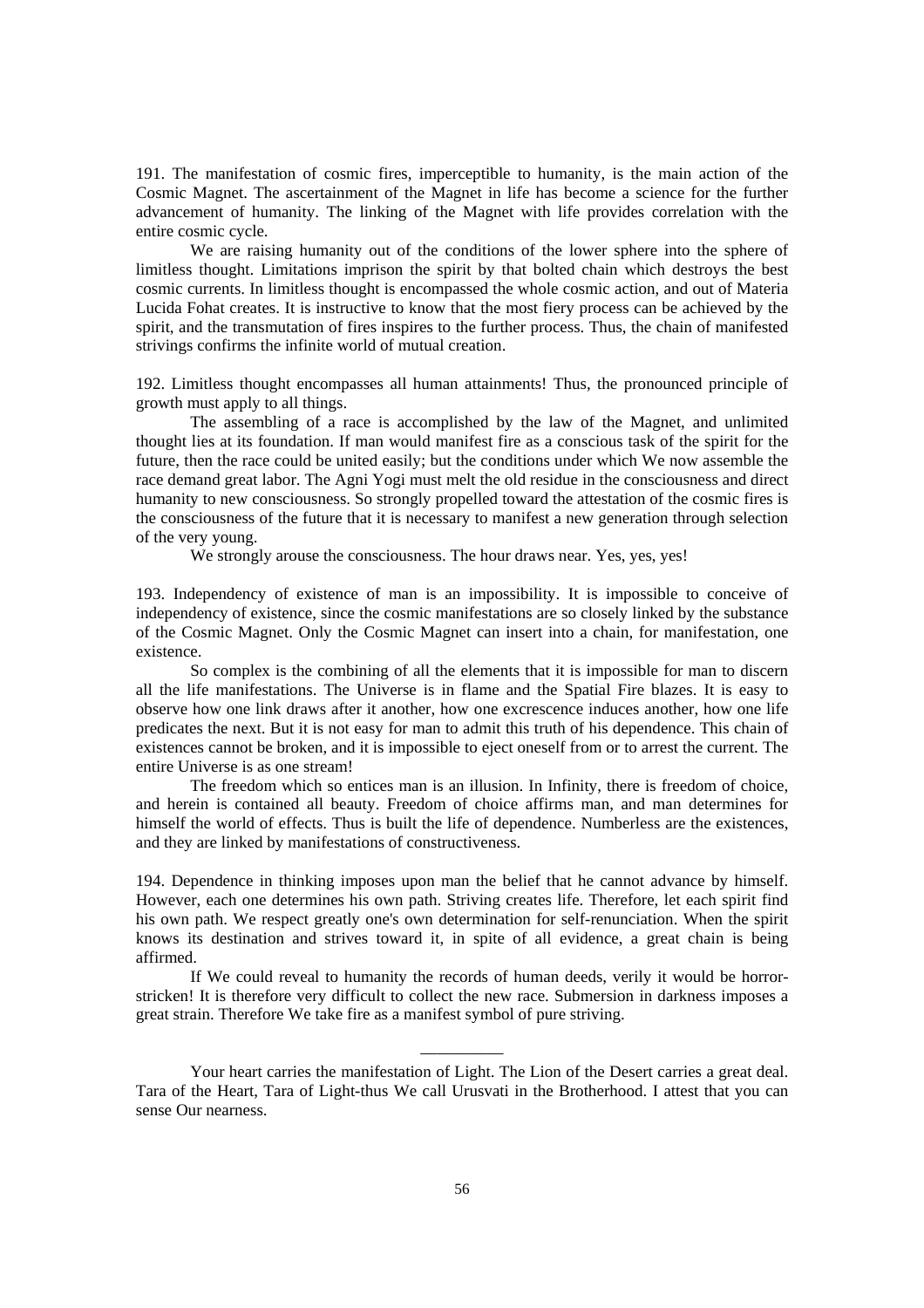195. The divergence of points of view in regard to the Universe reveals an approach to varied spheres. What kind of vision has humanity? The eye of an earth dweller does not penetrate beyond the physical plane. Naturally, the search for material manifestations results in the aspiration for that which is visible only by crude sight, and the manifestation of higher spheres is thereby excluded. The world vision encompasses the creativeness of the Cosmic Magnet, and man can penetrate into the higher planes. The truth predestined by Cosmos can be attained. When the world vision directs itself into Space, it is aware of all laws. But the world vision has its boundaries and goals pertaining to it; the periphery of its striving is within the closest sphere. Its quests reach into the spheres close to Earth. But the Spatial Fire can be encompassed by the vision of the Infinite. And to the spirit who has approached the Spatial Fire, the limitless vision is granted. The psycho-life of the Spatial Fire can encompass the spheres through the assimilation of psychic energy. The spirit who has embraced the Spatial Fire lives through the creative force of Materia Lucida.

 The spiritual world is without bounds; and the physical mind cannot manifest the knowledge of Infinity. Only the psycho-dynamic power of spirit carries man into the higher spheres. The limitless vision verily opens the paths to the Heart of Cosmos.

196. When the vision discerns the significance of the Universe, the ways to endlessly manifested existence are revealed. World vision discloses that which exists in life, but the unlimited vision reveals the boundless Be-ness. The creativeness of Cosmos is incessant, and there where the world vision sees boundaries the unlimited vision perceives new horizons.

 The Sacrament of Attestation of the Cosmic Magnet is the cosmic vision of Higher Reason. Thus, the complex law unravels as the mighty primary power of the Heart of Cosmos. The clarity of cosmic law reveals to man the beauty of the World.

 Urusvati, Our affirmed Sacrament attracts the creativeness of Materia Lucida. My Call affirms the response of your heart. Thus are molded new manifested worlds.

 When the Tara of Light will enlighten the world with revelations from the far-off worlds, then will She be affirmed as the manifestation of Beauty. When the Tara of the Heart illumines the world with love, then is She affirmed as the manifestation of Beauty.

197. Boundless vision characterizes the Agni Yogi. The Cosmic Magnet is therefore so sensed by the heart that the most remote sound reechoes in his centers. The Cosmic Magnet and the Spatial Fire strain the centers. When the centers thus vibrate, the Agni Yogi is indeed in tremor, and the centers reverberate to the currents of Space. Much strength is spent for the transmissions and for magnetization of the spirits of the sixth race. Certainly the affirmed creative forces should be guarded. I attest that the centers of the Agni Yogi are verily a fiery torrent!

198. Why is humanity in such a frenzy? The Universe shudders from the manifestations produced by man. And can one expect that man will advance without allegiance to the Cosmic Magnet? For harmony, form must correspond to form. The affirmation of evolution will increase only when man shows affinity with the development of the Universe. Either man will grow and very clearly indicate an advancement by entering the stream of evolution and adopting the process of selfperfecting, in order to win a place of higher tension in the Cosmos, or the realm governed by man will be destroyed. All the strivings of man promote evolution but little. If his striving is not in attunement with the Universe, for betterment, for unity, for the affirmation of the General Good, then the chain of his actions is unworthy.

 We shudder at the many structures and many battles. How many of the cosmic inceptions are destroyed-without end! But the Universe is boundless, and the coming new race will bestow the Cosmic Fire in highest manifestations.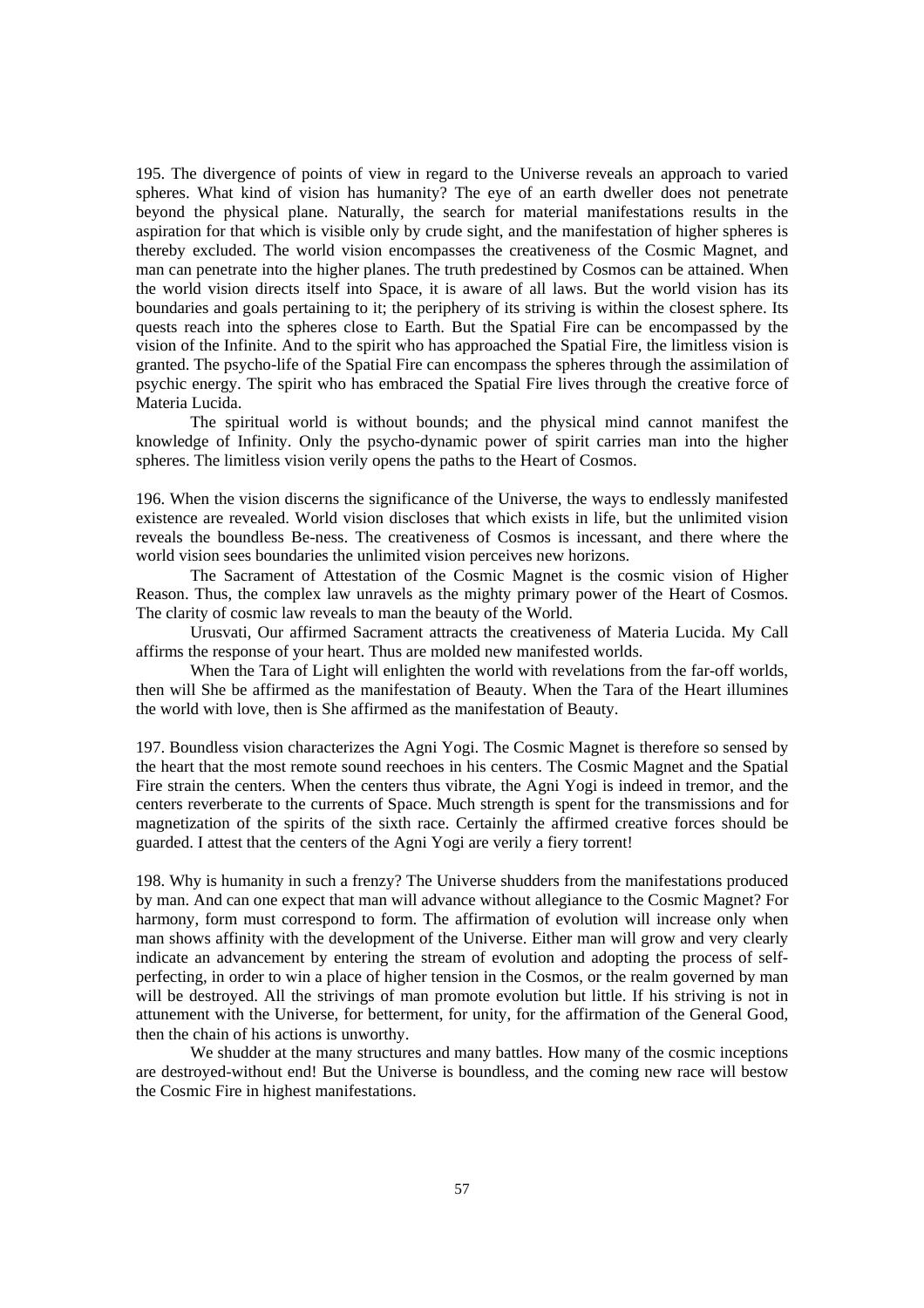199. The far-off worlds possess the power of atomic energy. The Universe, based on the manifestation of eternal motion, is asserted in all processes through the tremor of life. Differentiation, as well as unification, is asserted by the tremor of life. This vibrating life permeates Space, and by this impulse lives are created.

 When the Creative Principle became manifest, Fohat created through Materia Lucida, and this granulation of Being carried life out into Space.

 Our human consciousness must be transmuted, that we may understand how the spheres are distributed. These granulations of the worlds do not represent sparks of Fohat but express vitality in various tensities. The pulse of life asserts itself in every sphere with a different tension, and with each impulse it must rise to the Infinite.

 After the differentiation of Atoms has taken place, the life throb carries the particles toward various ends. A combination of particles is carried along, moved by the force of Fire. During blending of the atom, this process is subject to the law of the nature of the Cosmic Magnet. The consciousness gathers in the same way as the force of the Magnet. During separation, instinct guides the tension of each inception as a new cosmic force. The earthly existence of the atom and its consciousness is affirmed as the psycho-life itself.

200. The centers of Cosmos are identical with the centers of man.

 Man bears within himself all manifestations of cosmos. Significant are the evidences in man of the functions of Cosmos. When he reflects in himself all cosmic functions, he measures through himself the possibilities evidenced in Cosmos.

 The Agni Yogi-Lion of the Desert-bears in his heart all human lamentations. He bears all explosions of Cosmos and senses all shiftings of consciousness. He bears all the streamings of cosmic currents. He possesses that synthesizing knowledge which attests the gathering of manifested spirits for the regeneration of consciousness. When a synthesis of spirit is built, from the cosmic fires and the psycho-life of the heart, then man can be told that the centers of cosmic fires show analogy to the centers of Cosmos, that this parallel relation can grant a better life, and that the principle of creativeness is established as infinite fire, as infinite vision, as infinite hearing, as the all-containing heart.

Strive toward attestation of the Fire of Infinity!

201. It is very difficult to determine the boundaries in Cosmos between the so-called passive and the active. If We say that all forces are active, men will find this declaration a paradox. But a higher consciousness can understand how We perceive all forces of the Origins as active. The differentiation is so bereft of subtlety that it is difficult to convey to people about the principle which dwells in the manifested power of Mulaprakriti. Likewise, the principle of life cannot be asserted without the realization of the Feminine Origin. Like the Cosmos, Mulaprakriti is a universal principle. The origins cannot be regarded as competitive forces; only unification of the forces creates life. And We, in the higher worlds, manifest a consecrated reverence for the Origin which humanity calls passive. Yes, yes, yes! The higher consciousness knows the Truth and We are ready to proclaim this Truth to humanity; but for this, humanity must ascend the higher step. Yes, yes, yes! When each Lord had to be given to the world by a mother, how may one not revere Thee, Mother of the World! When each Spatial Fire has to be made manifest in a form, how may one not revere Her who gives life! yes, yes, yes! How then may one not accept as the highest manifestation of the Cosmos the power in the intense symbol of the Mother!

 When the Tara was affirmed on Earth, the three rays of the Lords reverberated. These facets of cosmic fires can be seen on the Tara by a sensitive eye. These facets are so powerfully revealed that their radiance melts all discovered obstacles. One may truly say that the Radiant Image will give new understanding.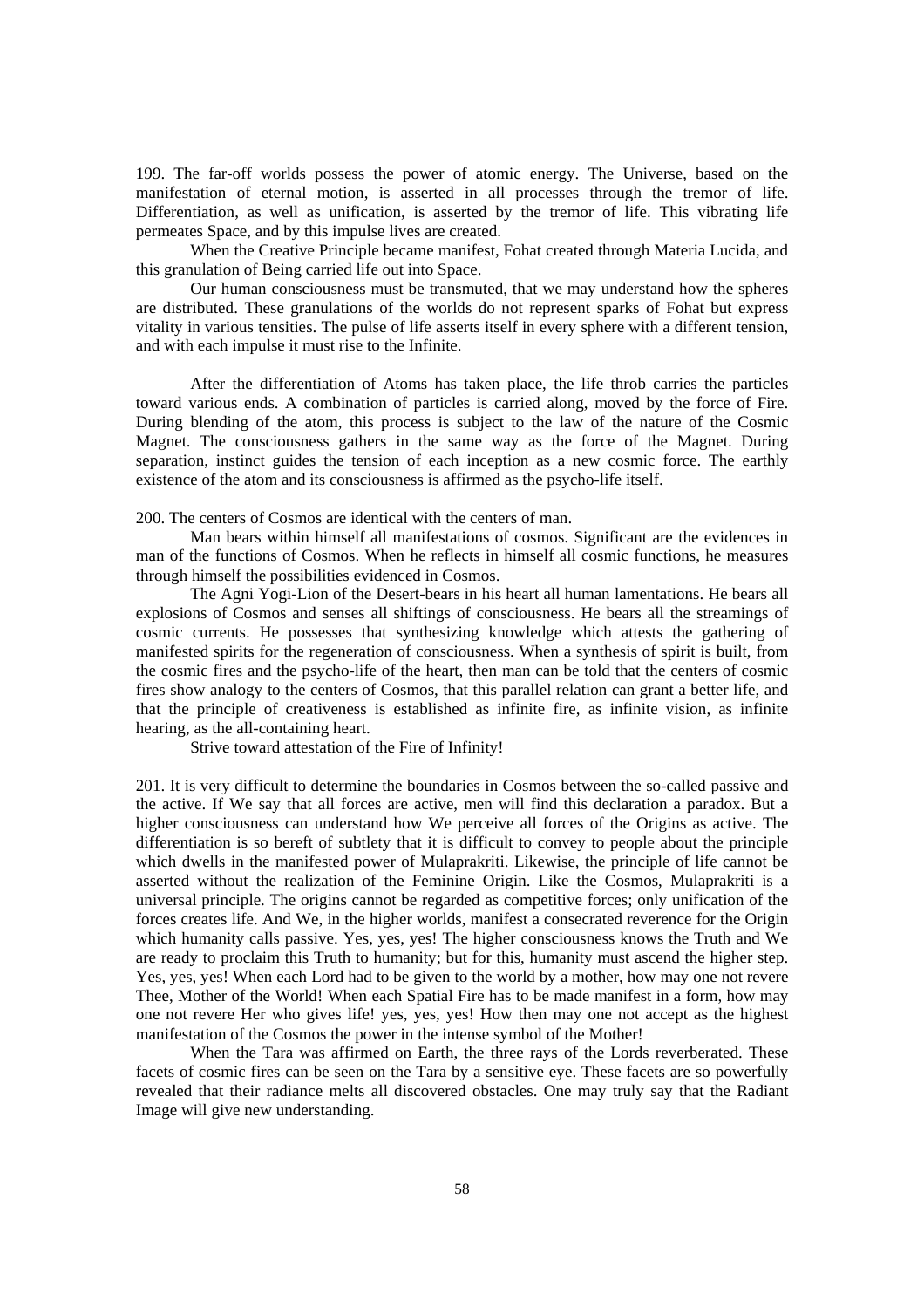202. The spiral striving lives in the entire Cosmos. Whither a striving spirit propels itself, the circles of its lives are born. Thus, the spirit itself establishes the exact spiral of its ascent. A striving of the spirit toward crude manifestations describes a corresponding circle in the Cosmos. Striving of the spirit toward higher manifestations describes also a corresponding circle. This law applies to all manifestations. When We speak of the centers of the Cosmos, We are also speaking of the corresponding centers of the Agni Yogi. The powers of energies are distributed according to identity, and the power of the most subtle energies will be absorbed by the sensitive organism.

 Hence, the absorption of the subtle energies is represented by a designated circle coincident with the cosmic circle. Therefore, the synthesis of an Agni Yogi has its circling spiral. Humanity should give deep thought to the creation of its spiral. The Universe is inhabited by such worlds. Man is a world. His striving creates a world; and karma must redeem not only the worldman but also the world-striving, until the world is blended in pure striving. Thus, the world without bounds sustains the course of evolution.

203. The pearl of the heart is the most subtle tension. Only with that tension do We create worlds. The world of strivings builds the future. The source of love unites all that exists!

204. Humanity cannot direct itself to any goal without a predetermined decision. This decision will be determined by those strivings which have guided man. The power of the decision is directly proportionate to the striving and to that force which guarantees a decision that moves life. Thus is the fundamental cause of human action established. Thought and striving toward a decision give the direction to the entire stream of human activities.

 It is impossible to comprehend how people could sink into the darkness of consciousness which denies the link with the Cosmic Magnet, when all is sustained by the coalescence of magnetic threads in Cosmos. The legend about the dual force in one image is founded in this merging. The combining force is without limits. The two Origins and the higher and lower worlds constitute the principles of the Universe. Everything is fused by the creative force of magnetic attraction.

205. The cosmic force moves in a spiral. With basic might, the Magnet propels forward in the spiral of the creative potential of energy. The circular motion is highly strained during attraction to the generative source. The attraction toward that point gives the impulse toward the far-off worlds., The striving to reach the ascending steps brings in the law of the spiral. And the circular motion becomes tensed, as a magnetic force, when the initial step is at a point which upon completion of the circle will coincide with the point of action.

 Shall we not strive to the spiral ascent, when this path leads to Infinity? The evidence of the power of the Magnet is called the creative principle.

206. Life is based on the motion of threads connecting the two worlds. A current magnetized by one fire is linked with a parallel current. Therefore, the evident link of an Agni Yogi with the higher world is confirmed.

 All powerful energies must be revealed as the manifestation of one chain. The manifestation of the fire of an Agni Yogi has its place on Earth and in the higher spheres. Therefore, the Agni Yogi is a connecting thread between the worlds.

207. The net of events is conditioned by the Cosmic Magnet. It is precisely a net because the creative force acts upon all waves of the flow of events. Hence, when the net gathers in its course elements antagonistic to the harmony of the Cosmic Magnet, it draws into the cosmic net effects of imperfection. These intervening forces often impede the flow of the stream of striving.

 The net of events can break up the chain into elements of various combinations. An intervening circumstance can so change the currents that, by the law of the Cosmic Magnet,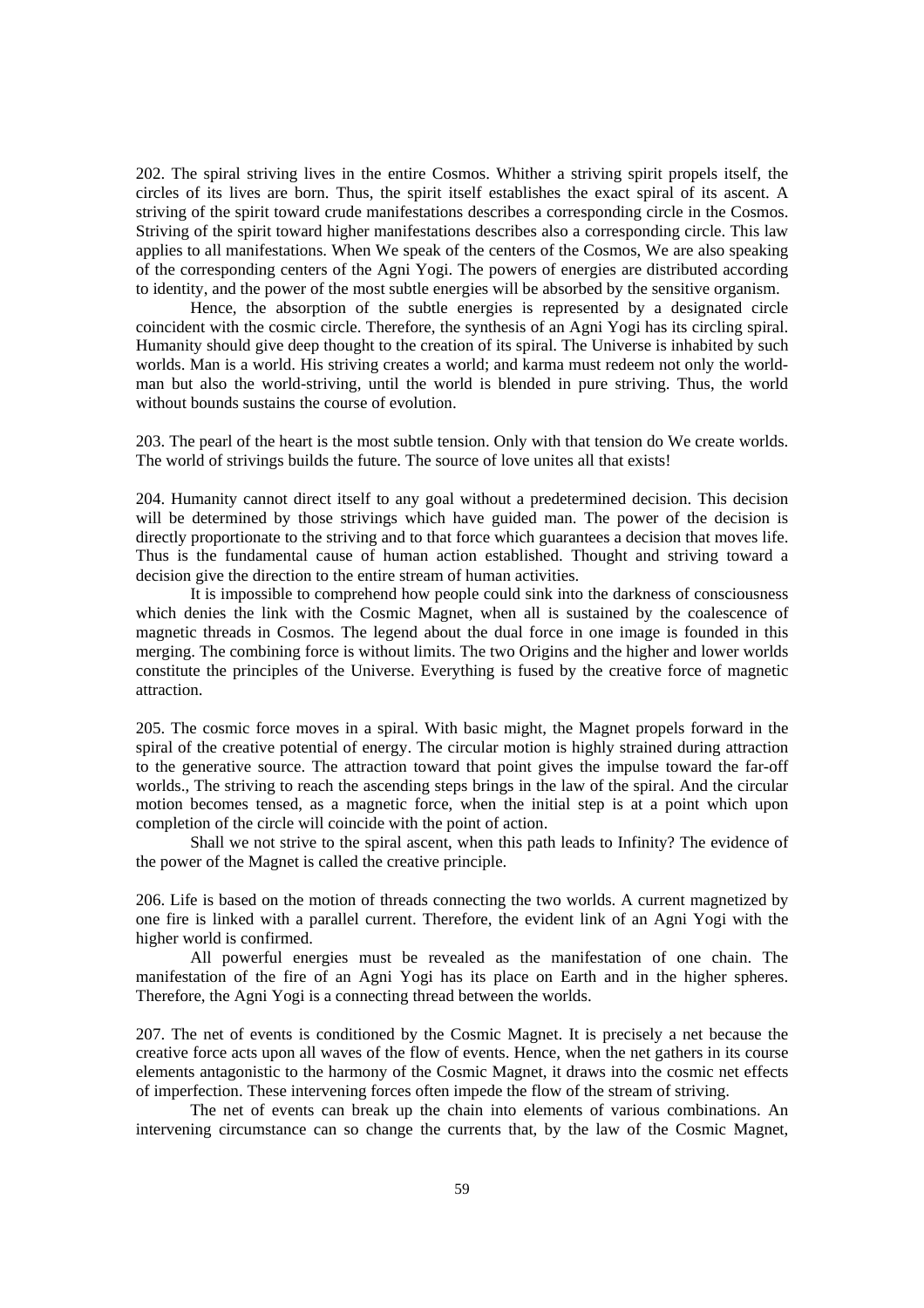forces can be drawn in which lead to the creation of different channels. So also with human actions. Between the net of events destined by man and the net of events destined by the Cosmic Magnet hangs a dark cloud. Man destroys the predestined net by his consciousness. When the consciousness strives toward the Cosmic Magnet, verily the link with the Infinite is established.

208. An Arhat gathers all the nets of events and all the threads of nations. From these interlacings there is born a new race, and this aids in creating the race synthesis. However great is the manifestation of the spirit in one sphere, it cannot accomplish this assembling of the race; only the synthesis of the Chalice can establish such magnetization. The evincing of intensified fires upon the earthly sphere may evoke a rush of various currents, and it is thus that the Agni Yogi creates.

 The Tara of Knowledge magnetizes those who aspire to knowledge. The Tara of Beauty summons those who aspire to beauty. The Tara of Achievement summons those who strive toward achievement. The Tara of Synthesis can gather united spirits. Thus the Blended Heart fulfills the Covenant of the Cosmic Reason. Yes, yes, yes!

209. The consciousness of the Cosmic Magnet shapes hidden forms. So much has been told about the immutability of the law of the Cosmic Magnet that a simple deduction is clear. The immutability of the law is perceived in the entire Cosmos. The simplicity of the law must be assimilated by the human consciousness, and the fiery formula of purity will be manifested with the assimilation of the Fire of Space. Only the essence of reason can embrace the simplicity of this law. This law embraces the entire fiery striving of the principle of Be-ness. When the difficulty of understanding leads the spirit away to the spheres intensified by accumulations of opposite laws, the spirit then creates a cosmically complicated process. The inevitability of a counteraction is carried in this cargo. The immutability of the law of the Cosmic Magnet continues while it interweaves with all energies. And all manifestations develop in the attraction of energies. True, it is also customary to speak of the principle of repulsion, but We say that attraction is the acting force.

210. The immutability of the law guides the Cosmic Magnet in all spheres; the same unchangeable law serves as the base of the assertion of fulfillment. The same law operates in the attraction of atoms toward unification. The action of striving toward evolutionary progress strains the energies. This tension induces the tension of the strata of the cosmic currents. So also with the action of an Agni Yogi merging into the required spheres, he strains his energies and the entire imperfection of the strata visited is passed on to the spirit.

 When My Brother sojourned in the earthly spheres, He paid heavily. We Arhats assert that the greatness of a spirit's activity is not always assimilated by the consciousness without harm.

211. The Cosmic Magnet force brings into tension the psycho-life of the elements. The Cosmic Magnet gathers the combinations of heterogeneous fires which in fusion provide the formula for a spatial, embodied form. The immutability of the law of the creative Materia Lucida provides each form that appears in the Universe. Its law establishes the psycho-life as the seed of the form. Hence, all that intervenes is subject to the reciprocal force. Such striving is inherent in man, and the seed of the spirit will always respond to the Cosmic Magnet. All other strivings of the spirit either correspond to the destination of the seed or transgress against it. Every man must correlate his striving with this law of the seed of the spirit.

 If people would reflect upon the law of psycho-life, which has the fire of the seed of the spirit as its premise, it would be possible to affirm the evidence of the priceless pearl which each one carries within. And, instead of striving toward external aspects, people would then strive for the treasure of psycho-life.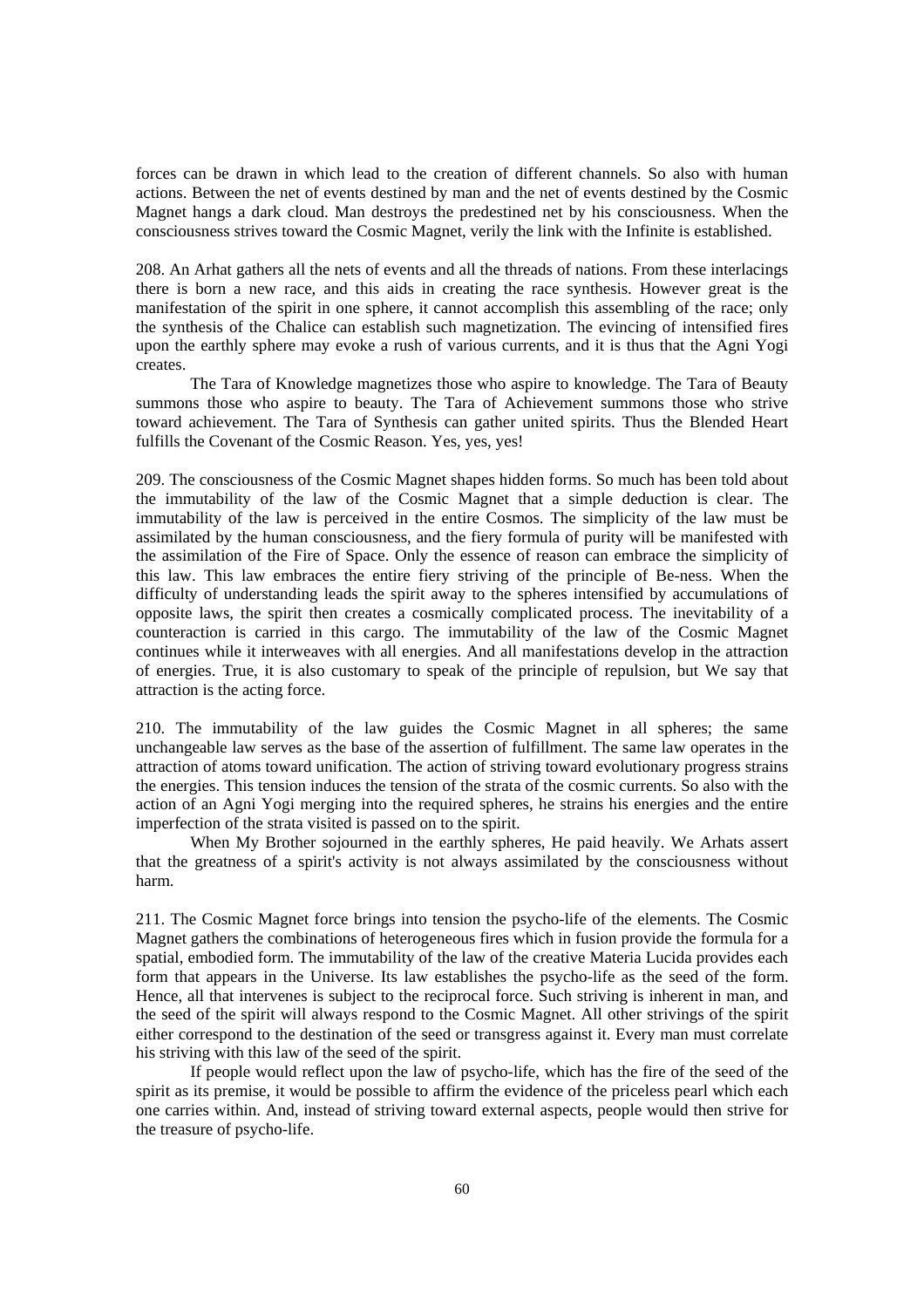212. Verily, it is said that the advancing Adept directs the entire stream of the fiery evolution. Only when the ordainment of the new cycle of the Epoch of Maitreya is revealed can the Adept advancing toward Us be manifest.

 In the consciousness of men, a precise distinction must be made between an instrument manifested for diverse purposes and an affirmed Mover of evolution. When We speak of the transmutation of the fires, it must be understood as the assertion of the most intense Fire of the Cosmic Magnet. And when humanity will understand all the creative power of the spirit of an Agni Yogi, it will be possible to reveal how all centers vibrate in response to cosmic events. The instrument used for simple photography cannot possibly be compared to an apparatus reflecting each breath of the Cosmos. Therefore, let all who strive to Agni Yoga search for the higher understanding of the open centers. Many advanced spirits were consumed by their incapacity to contain all fires in an earthly shell. Not easy is the path of an Arhat!

Most wondrous and sensitive is the creative power of an Agni Yogi.

213. The universal substance which pervades the whole expanse of Cosmos responds to the attraction of the Cosmic Magnet. The consciousness which responds to the cosmic fires can truly penetrate the laws of Be-ness. Therefore, the formula of creative power can be given to him who has willingly adhered to the Higher Reason and who has filled to the brim his Chalice. Hence, the formula of this power cannot be asserted on this planet.

 The transmissions of forces magnetized by the Lords, and by the Adept, so far exceed human receptivity that the onrush upsets the balance, and the power of these transmissions is broken up into sparks which remain in humanity's hands.

 The universal substance which permeates Space is not accessible to the spirit without the attraction of the Cosmic Magnet. By inhaling and exhaling with the Cosmos, by transmuting and creating with the Cosmos, one may discover the true formula of the driving Fire.

Limitless are the possibilities, and limitless the ways!

214. In the fusion of elements, so-called, which are in correlation with the attraction of the Cosmic Magnet, it is important that the condition be maintained of as precise identicalness or of a harmonized combination. In the assembling of the new race, the same principle holds primary significance. When the foundation of a race is laid, the assembling is established upon the best principles. The Cosmic Magnet impels the seed, and around it there is developed a powerful monad. Each seed has its cycle, which develops along a general principle. When the dominant element is fiery, the principle of the new race will be built upon Fire.

 Astrology, the most ancient science, knows the disposition of each race and nation. When a new race is conceived, the basic principle directs all aspects of its evolution. Therefore, as one can formulate a calculation of nations according to astrology, one can also determine the character of the race to be born. All nuances in this are so delicate that only the highest cognizance can blend these nets of Materia Lucida.

215. The creative power of Him who assembles the new race attracts all elements which are accumulated in the "lotus" of synthesis. The creative threads are directly connected with the striving of the Chalice. Therefore, the direction of attraction is so clear. Hence the affirmation of the attraction of the "lotus" and the spirits' response to it. The conditions are difficult where the course of striving is divided. The spirit possessing the Fire of the Cosmic Magnet can give impetus to all fiery currents. Thus, synthesis strengthens the predestination of the chain into Infinity.

216. The quality of the fire is asserted through the tension of the Magnet. The magnet of the spirit determines that step which can be manifested. When the spirit can ally itself with the higher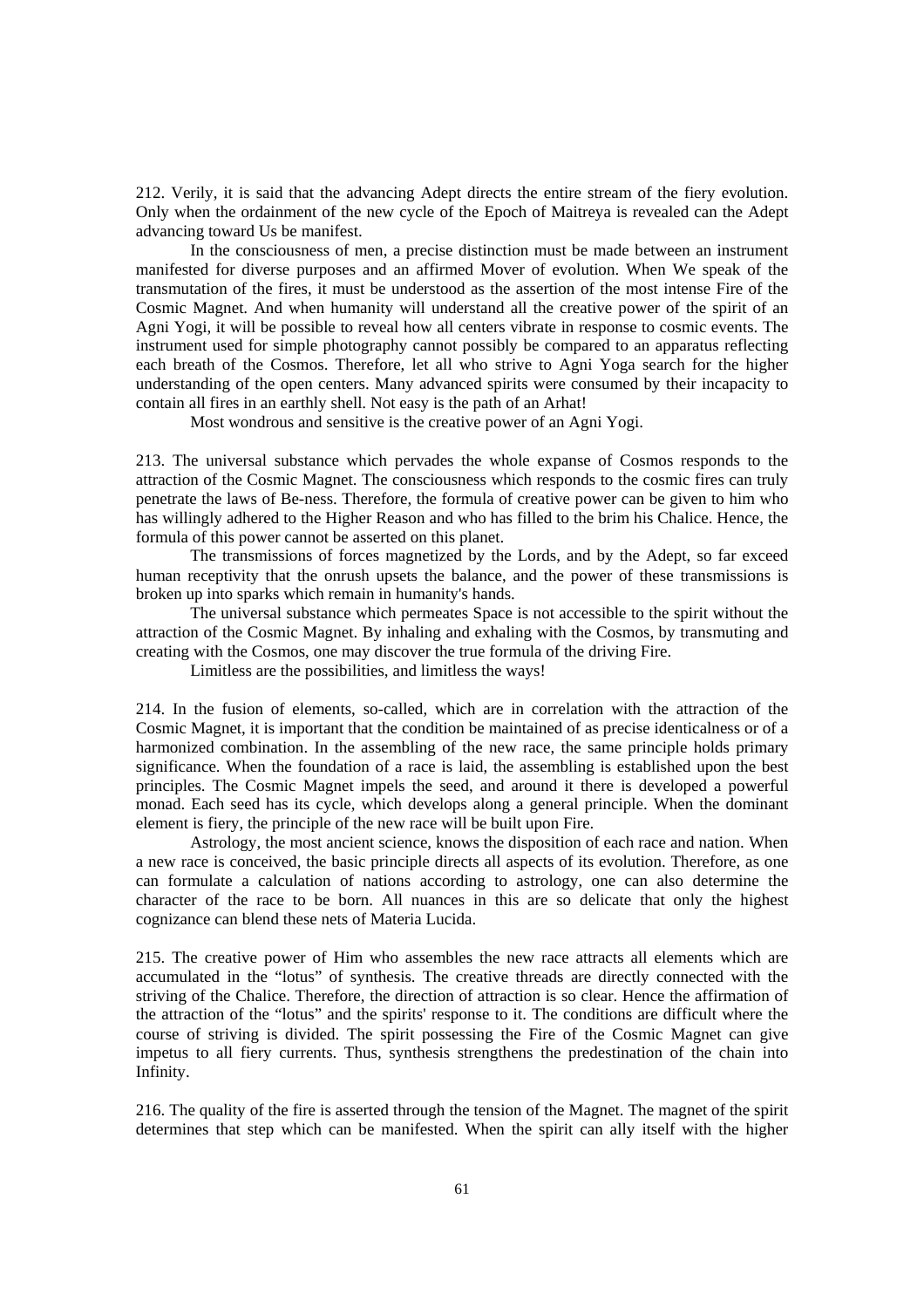spheres, then it assimilates the currents of the Cosmic Magnet. The same attested fire of spirit predetermines the fires of the planet. Certainly, speaking of the predestined fires of the planet, We have in mind only that fire which humanity can assimilate. There is no conformity between the transmissions and the assimilation, so great are the dimensions of the other spheres. Therefore, it is so difficult to reach unity while the race is being assembled. The races are affirmed as currents of new forces, and while the channel is eternized by evolutionary movement, each new current has its own cosmic note.

Thus, the Magnet is illimitable in its cosmic creativeness.

217. The same principles govern the ignition of the centers. The spirit cannot kindle on lower spheres the fires of the higher centers. Indeed, only the highest attracts the highest. And where only the physical striving exists there can be only a corresponding receptiveness. In the epoch of the approach of Agni Yoga, the principle of forcibly transmitted manifestations should be known.

 Nature also points out that direct correlation which prescribes its limits. Only the subtle can be assimilated by the subtle. Only the finest aspires to the finest, and here also the principle of the Magnet functions. As the principle of the subtle energies is inherent only in the highest Agni Yogi, so also the physical receptivity attracts the corresponding manifestation. All that is coercive, all that is crudely displayed, all that is physically manifested yields to the subtle principle. Therefore, the beginning of the new race is based upon the affirmed principle of Fire upon Earth.

 Therefore, the creative synthesis arouses the consciousnesses. The new race is affirmed by the Fire attested by the creativeness of the synthesis of the Silvery Lotus. Each new cosmic force is transmitted. Yes, yes, yes! Thus a new force invisibly enters the life of humanity. The Tara creates! Yes, yes, yes!

218. Universal correlation takes in all manifestations of the Cosmic Magnet. Creativeness is accompanied by a vast number of manifested driving energies attracted by the Cosmic Magnet. When the energies are attracted by the Cosmic Magnet acting as a force in correlation with the earthly crust, the manifestation of the energies is predicated upon the fact that the Magnet will manifest those forces which the crust of the planet can absorb. If this manifestation were to exceed the assimilative capacity of the planet, it could not assert itself as a constructive force. Explosions and devastations would then assail the planet. Hence, the fiery tension approaches only when the planet is in need of final transmutation. Thus, universal correlation exists between cosmic manifestations. Universal correlation brings confirmation to the action and attraction of energies. The assertion of the sum total of all energies confirms the formulae of the Cosmic Magnet.

219. The correlation is so great that one may say that the one affirms the other. Thus, the appearance of Fire gives affirmation to the coming race. He who through his fire draws everything together brings correlation through his very appearance. Of course, when this symbol of collectivity is affirmed as a bearer of fire of the highest tension, all energies also are manifested in a higher tension.

I, Maitreya, affirm the cosmic tension of the Fire of the Mother of Agni Yoga.

 The correlation between the fire of the spirit and the Fire of Space affirms new life. Thus, it can be proclaimed that the Tara strives toward the redemption of humanity. The path of selfsacrifice leads to consummation!

220. Universal correlation establishes the balance which sustains the entire chain of manifestations. The indivisibility of the entire cosmic process demands precision of correlation. The more powerful is the cosmic process, the higher is the tension of gravitation to the Cosmic Magnet; the more resistance, the greater the pull of the magnet; the steadier, the more powerful is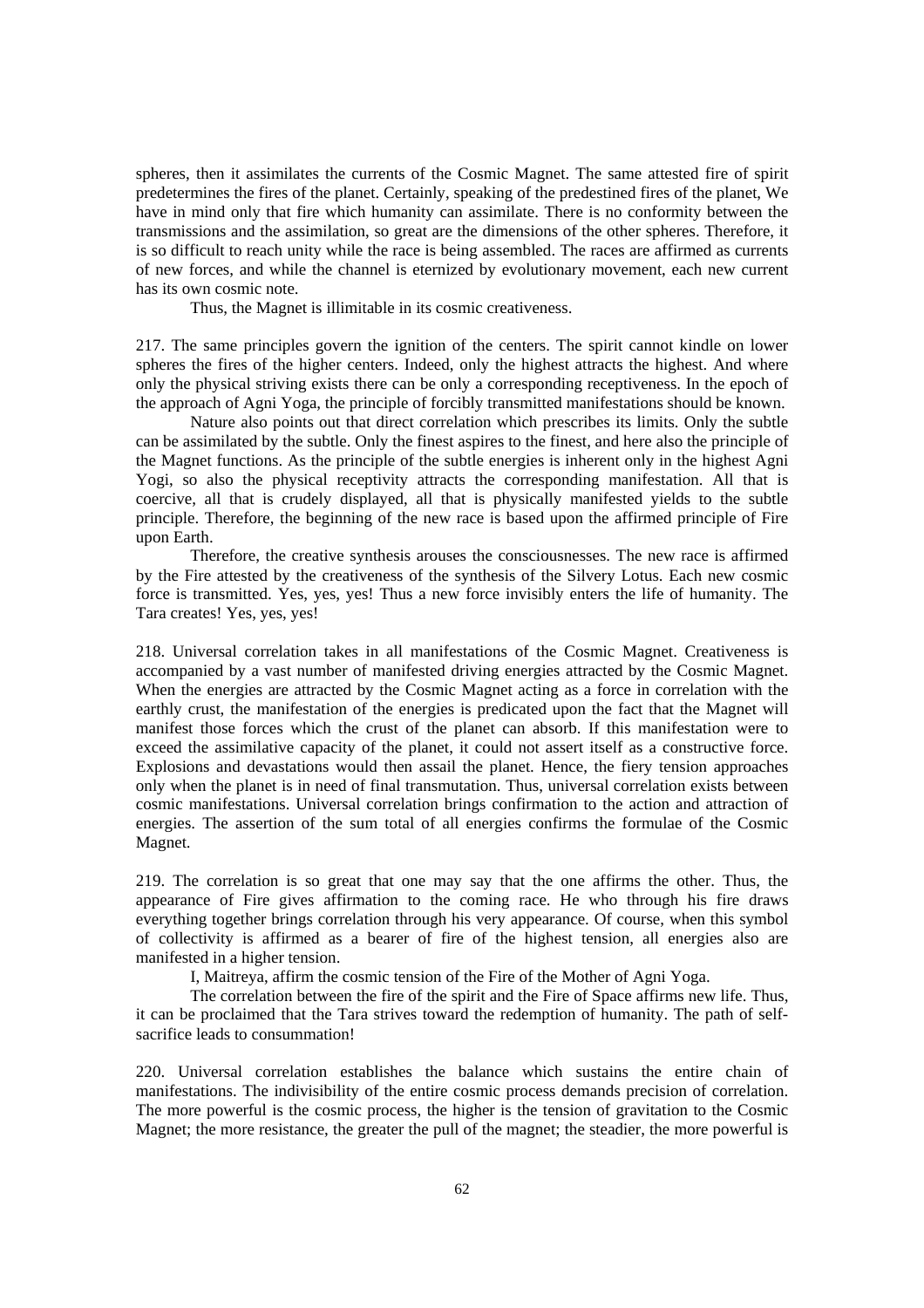the attraction. Thus, the attractive force of the Basic Magnet acts in correlation with the universal process. As the acting force is expressed in the pull of the Magnet, so the gravitational force of universal correlation collects the necessary energies. Humanity is attracted by the same process of the Magnet, that of universal correlation. All human actions, being conscious factors, contribute their supplementary share to the universal correlation. Thus, the universal equilibrium can be converted by man into unbalance.

 Let us see how this unbalance is effected. In every epoch, in the entire course of history, there may be seen an intensified confluence of resistant circumstances which produced an unbalance.

 The factor of creativeness predestined as a force inducing the attainment of cosmic equilibrium, will always be impelled by the principle of the Magnet. Only the affirmation of the Origins can balance the universal correlation. The ever-disturbing motion maintains unbalance. Hence, the Origins and veneration for them will be the factor that humanity may affirm as the salvation of the world.

221. Correlation is affirmed not only by group striving but also by a single spirit. A single spirit is always disclosed as the herald of group striving. All the currents toward conscious manifestation of Be-ness, to which humanity has lent impetus, were inspired by one spirit. Thus, the creativeness of spirit of an Assembler of race always instigates the tide by his synthesis alone.

 An Agni Yogi represents the highest balance because the self-sacrificing creativeness of his spirit leads to the equilibrium of universal correlation. Therefore, the unbalance and disharmony of the centers is changed into equilibrium. The Teaching reiterates about these subtle differences; therefore, for ascent to the next step, one must understand the lack of balance in lower manifestations and the harmony in the higher.

 Since We gave the mission to Her, Our heroic co-worker, to lead humanity to the new step, this manifestation of Our Bearer of fires is so lofty that likening it to any mediumistic manifestation is like dropping muddy water into a fiery chalice. Therefore, I say that the evidence of understanding of the high fires will bring one to the height of pure Fire.

She, Bearer of the "chalice of fires," will give the new step to humanity.

222. The omnipotence of the Cosmic Magnet corresponds to the psycho-dynamic power of Space. The attraction of the energies corresponds to the tension of the Magnet. The property of the attracting principle is inherent in each human action. The intensity of the impulse provides a formula for a determination; therefore, each action and its attracting quality can be affirmed. Indeed, forcible, coercive action attracts unsteady processes. The pull of the Magnet and the response manifest correlation; therefore, the affirmation of the Cosmic Magnet which unites steady forces is so essential. Each fluctuation induces a vibration which disturbs the magnetic flux.

Hence, the quality of attraction must have its magnetic influence on the results.

223. The magnetization of human striving is one of the most difficult conditions to achieve. The Tara knows about this most complex task. The cementing of space and the action of the magnet of the heart are the most fiery foundations. Our creativeness has such propulsive force that the Magnet overcomes all obstacles. As vortices, all oppositions are whirled away by Our power. Therefore We apply shifting and the race is assembled. Human conquests and the disturbance of the flow of the Magnet are combined in the formula of earthly destination. Crucial is the time! We advance united in heart. Fruitless are human actions without Our Guidance.

224. When nations turned toward policies of unbalance, the principle of self-destruction was set forth. Resistance to self-destruction can be established only by balance. Humanity applies incommensurately the principle of creation and thus disturbs the foundations of Be-ness. While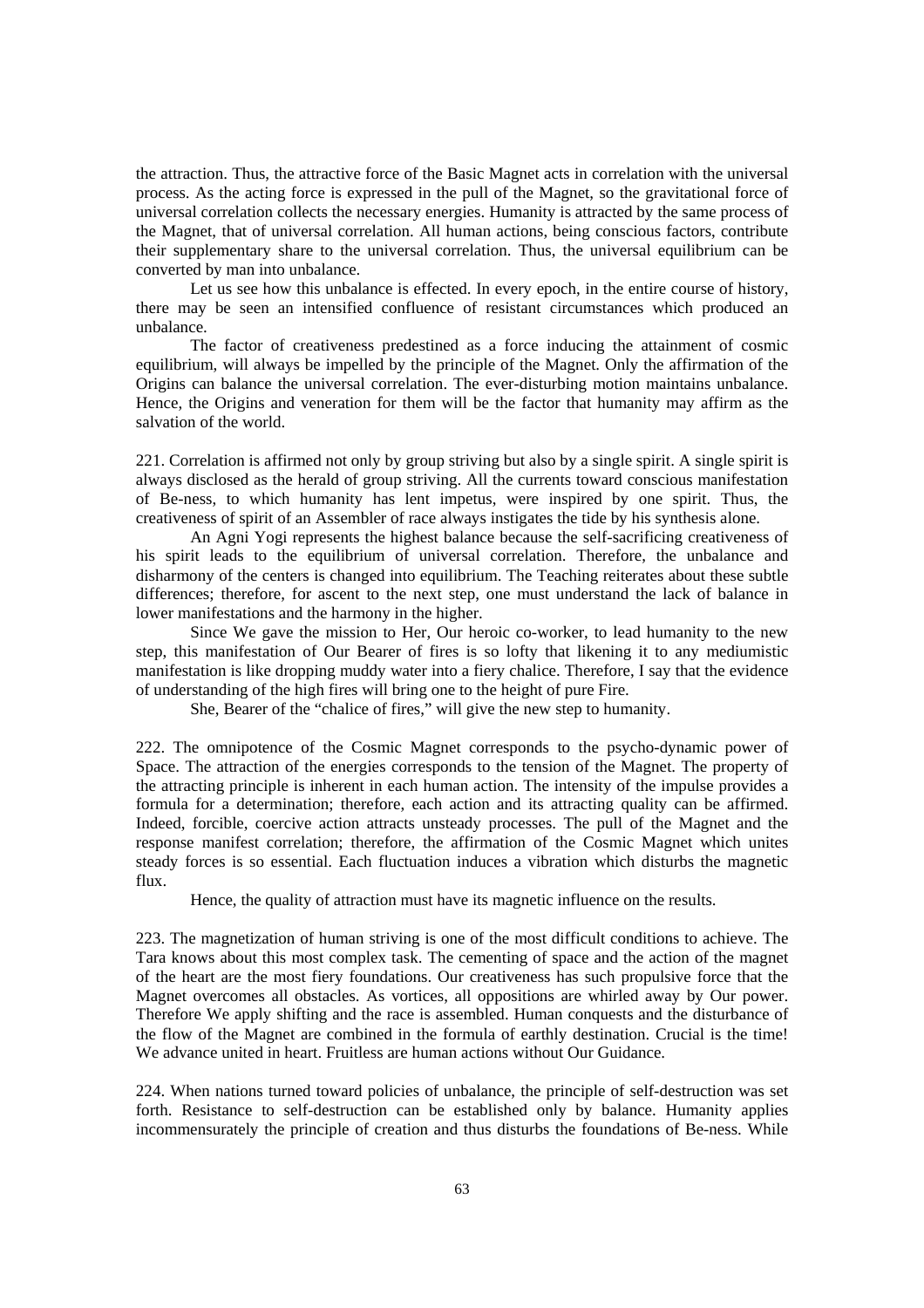there is, in accordance with the law of the Cosmic Magnet, subordination of the lowest to the highest, it concerns only those energies whose essence demands transmutation. But since the Origins are ordained for the creation of life, people cannot do away with one of the Origins without self-destruction. Therefore, humanity will aspire toward conscious development when it will cognize and acknowledge the two Origins. All rules of action lacking the two Origins can increase the unbalance. Humanity must show understanding of the law of the Cosmic Magnet. Great advancement can be shown in the chain of evolution through the realization of the grandeur of the two Origins as the basis of Existence.

225. The Cosmic Magnet unites the poles of the Origins for the life-imparting force. If the poles do not respond to the attraction of the Magnet, the consuming of the energy ensues. There are many instances when this engulfment developed into an absorptive power which destroyed the tissues. Much destruction and sickness has resulted from this unbalance.

 Humanity builds its achievement through its own aspiration. As long as the spirit seeks outlet without realizing its aspiration, indeed the highest manifestations may be attained but rarely. Therefore, We imbue the space with the call of pure Fire. The beauty of Be-ness is so full of wisdom and so wondrous! All the great principles are subject to higher dimensions. All creative principles are measured in higher dimensions. The highest is measured by the highest! Yes, yes, yes!

226. The attainment of balance takes such precedence in everything that the Magnet manifests the utmost attraction for the sake of this equilibrium. The rhythm evident throughout Cosmos reveals this principle, which governs all actions in nature. Constructiveness depends upon this lofty principle. How, then, is it possible not to realize this process of nature? And in the construction of life, the same principle is unavoidable. Rhythm, explosions, magnetic attraction-all these forces must be converted into the principle of equilibrium.

 If the passing race has given itself to transgression of the law of Origins, the new race must bring confirmation to the new power for cosmic balance. True, the principle of the Cosmic Magnet makes for advancement in an ascending spiral, and it is impossible to disunite the majestic cosmic spirals of evolutionary ascents. When the new race will attest the power of the Origins, then verily will the cosmic balance be established.

227. We, Brothers of Humanity, battle arduously for the balance and for the instilling of the Principle of the Mother of the World. When the understanding of creation will be confirmed, it will be possible to evince to humanity the creative power of Fire.

 Humanity has so greatly violated the Magnet of Be-ness that the construction of new life must be established. Only thus can be stopped the generation of currents which now so completely engulf humanity. We, Brothers of Humanity, battle for the Cosmic Magnet and for the life principle. The time is complex, but great! In tension, amidst humanity's monstrous noncomprehension of the principle of Be-ness, We give a new Covenant. We summon humanity to that Covenant. In the great Covenant lies the principle of Be-ness. We say to humanity, "Venerate the Origins; venerate the Mother of the World, venerate the awesome Covenant of the Cosmic Magnet!" Yes, yes, yes! Thus speaks Maitreya!

228. Does humanity ponder over its link with the life of the Universe? The current ofworld events is inexorable and unabating. The bond between man and the universal manifestations is revealed as the correlation of a magnetic action. Hence, man cannot isolate himself from the entire cosmic process, as an independent unit.

 When the universal life directed itself to cosmic attraction, all elements attracted to the Magnet acted as life-determining forces. Therefore, this mutual attraction gives the formula of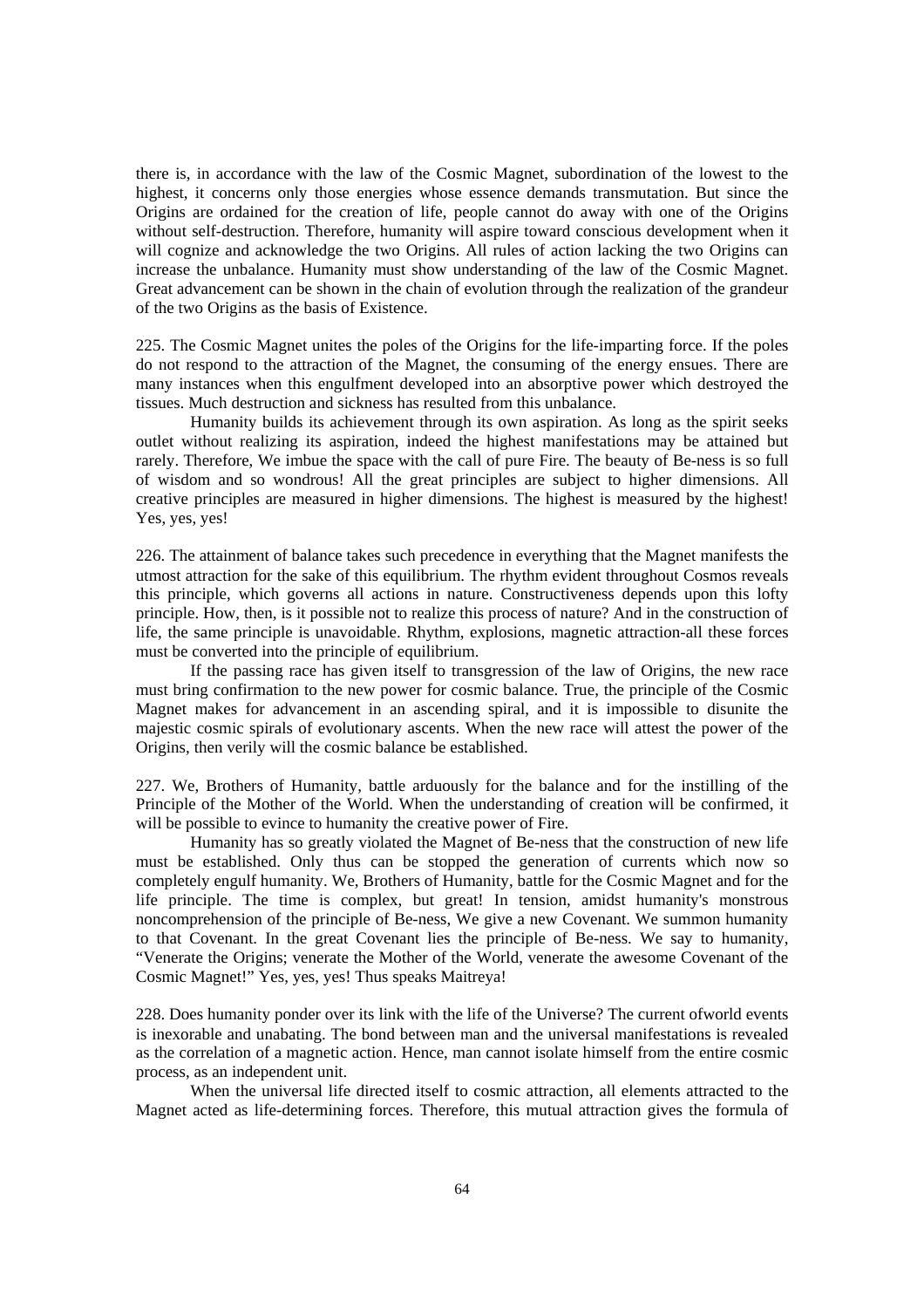cosmic attraction. Thus the Magnet attracts incessantly. Thus the universal life guides humanity toward Infinity.

229. An Agni Yogi enters the tempo of the universal current, thus directing the trend of world thought; and, by suffusing the space with his essence, he attracts spirits to the new and predestined affirmation. Most complex is the universal creativeness, and interwoven with the most subtle energies. The manifestation of the Fire of Space is a force propelling toward creation of universal currents. The principle of Fire gives the direction to all the new cosmic currents. Therefore, the assertion of fusion will be disclosed as a key to the sixth race. The currents inset into the basis of life predetermine a new course. Thus do We confirm this great path. Thus do We build the great, the wondrous step of the universal life.

230. In regard to evolution, humanity never has considered what its progress costs the Impeller of energy. It is customary to maintain that the energy expended in the progress of evolution establishes the ascent step by step. But the principle causal action should be pointed out. The Cosmic Magnet provides direction as well as destination. In the entire evolutionary process one must seek this destination, and the central point of evolution must be ascertained. Mere ascent is not the impelling force, as the center of evolution is the core of all cosmic activity. The chain of events accumulates upon the circumference of this core, and unless balance is established between the evolutionary and the devolutionary human striving, it will be impossible to establish a higher step. The center of evolution creates balance, and the center of human thought violates it. Therefore, during the epoch of unbalance between good and evil, prior to the epoch of Satya Yuga, humanity must show exactitude of direction. Therefore, the fiery summons gives the direction to humanity. The center of evolution, in its ceaseless flux, maintains the basis of the Origins.

231. Indeed, the affirmed new race must aspire to the principle of the center of evolution. The imbalance now manifest on the planet must inevitably provoke a shift, either for continual participation of the psychic energy or for destruction. Hence, the continuance of existence is conditional upon that affirmed force. Thus the Mother of Agni Yogi brings the chalice of salvation to mankind. Thus the Arhat and the Tara bring salvation into the construction of a better future. In the harmonious alliances of the Origins, salvation is borne to mankind. Thus We set the foundation of the new race and the step of highest fusion.

232. The psycho-spiritual levers of humanity will disclose those truths which life holds. The currents of these energies are inherent in man, but the coarseness of matter does not permit him to assimilate these currents. How humanity assimilates the currents of the Spatial Fire can be observed through the indicated psycho-spiritual levers. Thus, the sacred preordained manifestations can be expressed as a striving toward fiery assimilation.

 The psycho-spiritual levers create each manifestation of life. If humanity would sensibly follow the laws of motion of the Cosmic Magnet, it would undoubtedly accept the fact of psychospirituality. How is it possible to deny the power which gives rise to the entire life impulse? The impulsion of psycho-spirituality encompasses all aspects of the Universe.

Verily, immutable is the law!

233. Direct correlation exists between the Agni Yogi and the cosmic manifestations. The link between manifestations is so tense that it describes a straight line. There also exists a direct link between the Agni Yogi and the world events. The world thought is also reflected upon the manifestation of the fires of the Tara. When the synthesis gives evidence of its power, all cosmic events are reflected upon the organism, the best and most accurate indicator of cosmic and planetary manifestations. If people were aware of all the fiery signs on Earth, the duration of life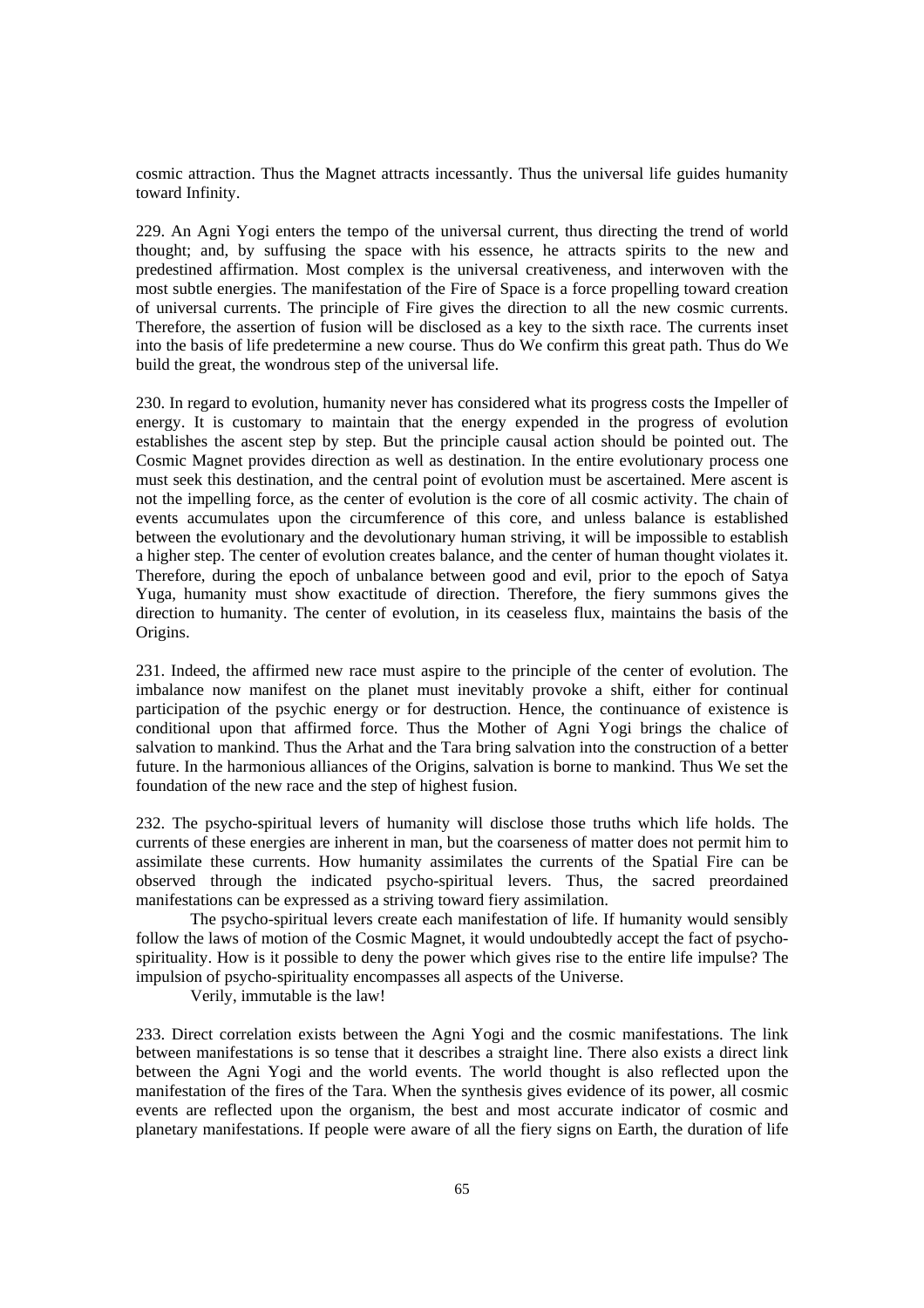would be short. Our Urusvati has witnessed the emanations of Earth, trembling from the density of the atmosphere. The earthly crust is in convulsion, and the new step is being prepared by means of creative unification. The psycho-spiritual levers will provide propulsion for the sixth race. How tempestuous are the currents! The fires are ablaze as fiery streams! Therefore, the heart of the Tara carries within itself all vital currents and reflects all human manifestations.

234. The attractive forces of the cosmic fires correspond to the most intense direct rays of the sun. The creativeness of man is equal in power to the rays of the Fire of Space. Therefore, it may be said that the life-imparting force of man is measured by its own radiation. The measure of impelled spirit-creativeness can furnish the scale which indicates the adherence to or divergence from the course of evolution. The measure of actions can ascertain a precise correlation of the principles, the so-called cosmic truths.

 The attraction of the energy of solar rays is in balance with the soil on which the rays fall. Similarly governed is the attraction of cosmic fires to the human spirit. Space is teeming with magnets, and the human aura sustains many magnetic emanations. It is established that Cosmos creates through the Magnet, and the power of attraction gives life to man. Creativeness is based upon this principle. An immutable law!

235. The Primary Source is the creative impulse of the energy of the Cosmic Magnet. The impulse is generated in Space, and violation of the law calls up destruction. The Primary Source, generating the impulse of Be-ness, guides the course of all Cosmic Fire. Hence, all cosmic manifestations are based on the manifestations of Fire. One drop cannot deflect the course; therefore, only the conscious adoption of the Cosmic Magnet can direct the spirit toward junction with the currents of subtlest energies.

 The cosmic constructiveness is directed toward junction with the subtlest energies and to all the processes of the invisible Fire!

236. Psycho-spirituality is a property of all aspects of the Cosmic Magnet. The boundlessness of the manifestations of psycho-spirituality creates the cosmic worlds. It is impossible to affirm in the consciousness the creativeness of the Cosmic Magnet without broad understanding of evolution. Consciousness asserts the lever of the Cosmic Magnet so definitely that it is difficult not to make application of it. The causal principle gives impetus to life and to the development of psycho-spiritual energy. The basis of the life impulse establishes the psycho-spirituality, and attraction evinces a correlation with the causal principle. Thus, it is on the basis of psychospirituality that the life impulse is asserted.

When the Origins will be affirmed in the consciousness of humanity as balanced forces of the Cosmic Magnet, then life will be recognized as the effect of the great law.

237. The display of psycho-spirituality unfolds with the cosmic magnetization. When the spirit can assimilate the fires of the higher spheres, then it manifests the magnetization of cosmic fires. Psycho-spirituality moves all energies and establishes all conformances. The spirit and the manifested fires do correlate. Each action, being the effect of a cause, reflects the essence of the entire psycho-spirituality. Therefore, the Agni Yogi is affirmed to be the direct link with the faroff worlds. Immutable is the action of the fiery synthesis; therefore, We assert that the currents of the higher worlds can be transmitted only along the currents of the higher fires.

 There exists a so-called transmission through the envelopes of departed spirits, but one must always recognize that a lower manifestation attracts the lower. For this reason, We assert that Fire is most lofty and the transmutation occurs at the highest point. Thus, She who carries the Chalice of the Sacred Fire will give to the planet a fiery purification. Thus the creativeness of psycho-spirituality is implanted into the new step. When the force of the Cosmic Magnet will assert the manifestation of the fires, then will it be possible to say that the New Time draws near. I so affirm!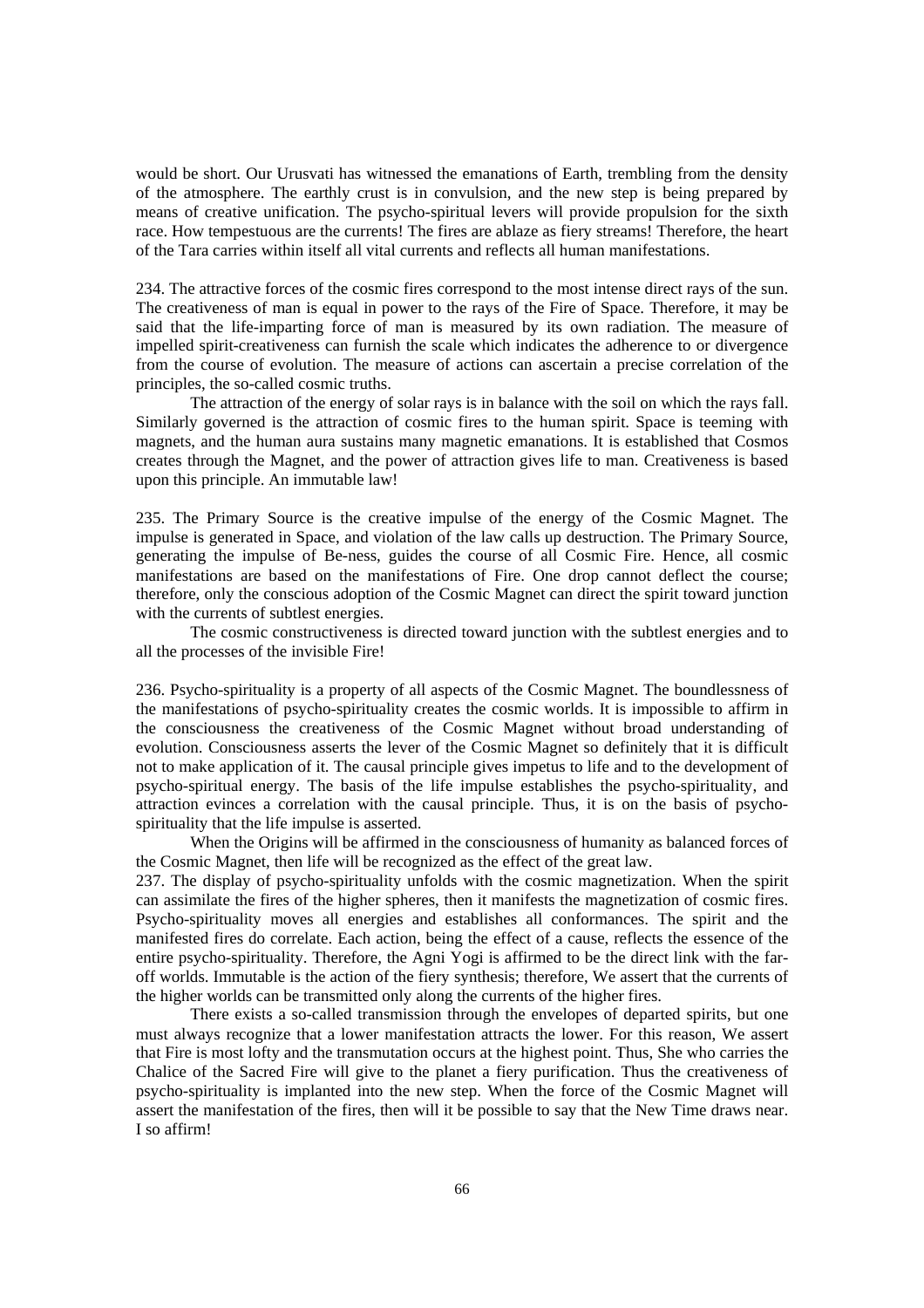238. Upon the earthly plane the psycho-spirituality, as the manifestation of a higher sphere, can be expressed by Fire. The Agni Yogi is a link between the planet and higher worlds. The mission of bringing the predestined energies to Earth is entrusted only to the spirit who knows how to manifest the higher fires. Limitless are the spheres and the currents which carry the manifestation of fires!

 The Agni Yogi verily lives in two worlds. The Agni Yogi verily immerses himself into the invisible spheres. Only precise investigation can assure subtle confirmation. Thus, the attracting magnet of pure Fire draws the Agni Yogi into the higher spheres. Therefore, the principle of pure Fire establishes the correlation between the visible and invisible worlds.

239. The occurrence of crude materialization during these manifestations is emphasized by humanity, which seeks such ways for penetration into spheres inaccessible to the eye. The process of attraction of densified spatial manifestations finds its cause in the motivation of man. Of course, in seeking densification of the form to assure its visibility, man loses the highest striving; hence the process of transmutation through fires is the most lofty.

 The fire of the life process is revealed as the impeller of humanity. It is therefore that We so greatly value the self-sacrifice of the Mother of Agni Yoga. The impulsion of the transmuting force in the tensity of pure Fire carries with it all creative means and thereby uplifts the surrounding sphere. Thus does the tension of the fires manifest the affirmation of the new steps.

240. The implanting of the Magnet for cosmic principles proceeds as a most lawful action. Human activity is governed by similar conditions. The action preceding each manifestation is the magnet which draws on that which follows. Therefore, the creativeness preceding the manifestation of the Magnet is that Primordial Source which fills Space.

 The creativeness of the Magnet is indicated as the source of human actions. The so-called unsuccessful actions should be understood as magnetic implantings that do not generate the current necessary for the effect. If humanity would follow the course of each of their generated actions, certainly the causes of failures and their direct results could be discovered. The cosmic creativeness responds directly to the delineation of all laws of the Mother of the World.

241. Indeed, in the activity of the Agni Yogi, the result inrooted in each action is affirmed most fierily when the fire begins to radiate his own color. With especial intensity glows the synthesized force. The energy of the Agni Yogi is directed into varied channels of creativeness as a transmuting force, as an integrating force, as a piercing force opening the path where all locks are bolted. Thus is the creativeness of the Tara affirmed.

242. The universal energy relates to all that exists; hence, the differentiation between the material and immaterial shows ignorance. Thus, the existing power of energy can be asserted in the whole of Cosmos. Matter is not applicable as an independent force, because active energies are needed for manifestation.

 Similarly, energies are needed to propel life. We call them movers of the essence. One should observe especially how the energy of psycho-spirituality acts. This driving energy is a growing force, and the principle of striving underlies it as a fundamental power.

 On this planet energies are given to humanity which can bring life to spatial bodies, but only in accordance with the striving. Thus, these predestined bodies must project themselves out into space. The formula of the ever-growing power is like that of the fundamental pull of the Cosmic Magnet. Thus, the space is filled with formless processes and boundless strivings.

243. When the date approaches, forms which have not been accepted are propelled into other spheres or are manifested as so-called accidental spatial bodies. The creativeness which molds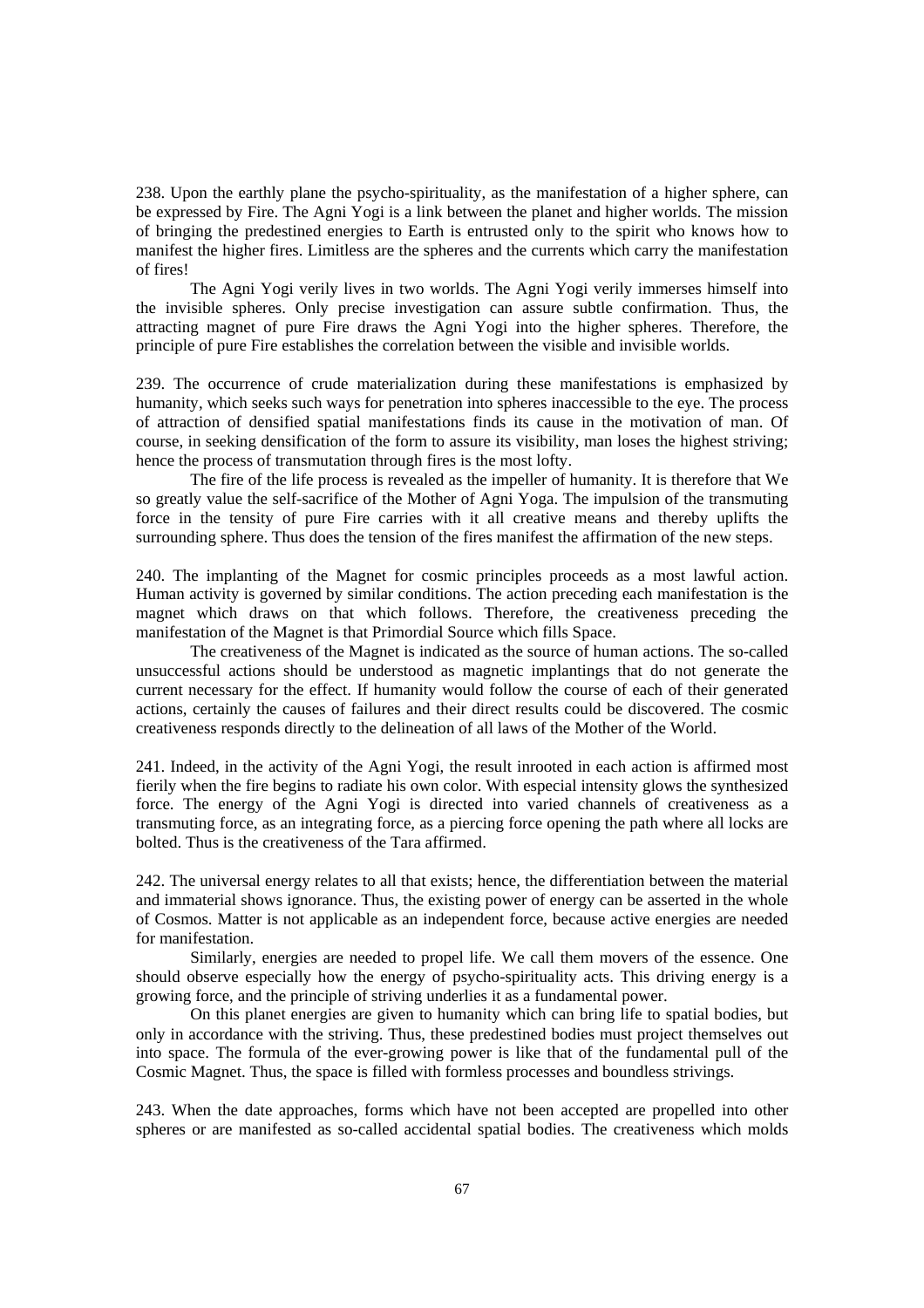these accidental combinations upholds the principle of correspondence. But there also exists a very high lawful densification which leads to the chain of better forms, and these chains are made out of the awaiting energies. Creativeness is manifested in all that exists, and the awaiting energies find application in other cycles or in other worlds and forms.

 Thus, the fire of the Agni Yogi creates its own forms, transmuting the forces around him. Thus, the Tara propels the current, directing the creativeness of the New Step.

244. The vibrations testify to the reception of a manifestation of Fire. When a ray is sent, the responding aspiration assimilates the Spatial Fire. The currents of all the fires of Space create their vehicles. The cosmic vibration establishes an identity in all energies. Much is said about the molecular vibrations, but it should be added that there are so many vibrating elements that the Spatial Fire vibrates in the entire Cosmos, evoking the responsive currents. It may be asserted definitely that the power of the vibrations of the creative energy corresponds to the force of the current of the Magnet. In all human creative beginnings the cosmic vibration reverberates, and one causal world is clearly interlaced with the other; thus one can link the past with the future. By establishing reality as a responding vibration, a karmic correlation can be revealed.

245. An Agni Yogi sensitively responds to cosmic vibration. Each vibration evokes the kindling of the centers. Each striving calls forth a cosmic vibration. This resounding We call psychoactivity. Therefore, the striving of an Agni Yogi is a response to a cosmic vibration; thus is psycho-activity confirmed. Tension, as a cosmic force, is strained in the higher worlds.

 You are right in stressing psycho-dynamics. The so-called Cosmic Breath is the psychodynamic power which calls to life. The awakening to life is to be cognized as the psycho-dynamic energy of the impulse which is projected by Materia Matrix. Thus the highest manifestation strives to its destiny. Thus the thread is propelled to construction. Our creativeness is linked with the cosmic vibration, and the ray of the Tara affirms the fiery vibration on the planet.

246. The cosmic vibration confirms all creative manifestations. That consonance establishes the correlation between the source and the reception. The established consonance resolves the aggregation of Materia Lucida, which molds the bodies manifested by man. The records of the departed races thus have been confirmed as stratifications of effects and as evidences of sequence. Thus, all creative forces are transmitted by vibration. The consonance of the cumulations directs the energies into a tide, a tide of formation of bodies. A man striving toward consonance can develop tonality. Thus is the consonance impelled, creating limitless forms.

247. A tonality of higher consonance is revealed by the receiving of a spatial current. The cosmic current is attained only when the striving receives the confirmation of Fire. The current of cosmic energy accompanies this confirmation. Its streams manifest a clearly defined chain, and this chain comprises a confirmed manifestation. The spatial process is entrusted only to the highest fiery striving. Only the highest Agni Yoga can have access to the spatial current; hence, the indications of mediums are so lacking in truth. Therefore, the attainments of the Agni Yogi are so wondrous.

 Knowing the cosmic vibration as the law of the creative Magnet, one may affirm the consciousness. Thus We create through the consonance of cosmic vibration.

248. The correlation of vibrations reveals the creative force manifested in the form of a spatial body. The cosmic vibration is correlated with the attraction of the Magnet. The energy of consonance is disclosed as a creative tension. The tension corresponds to the creativeness of the Magnet. Consonance is in the tension of the two Origins. Polarity is the manifest power of psycho-spirituality. The cosmic vibration is intensified by the attraction of the Magnet and by the basic energy of the fire manifested. Thus, the polarity evokes mutual receptivity. When psychospirituality guides the drive of the Magnet, the energy can be directed into the channel of the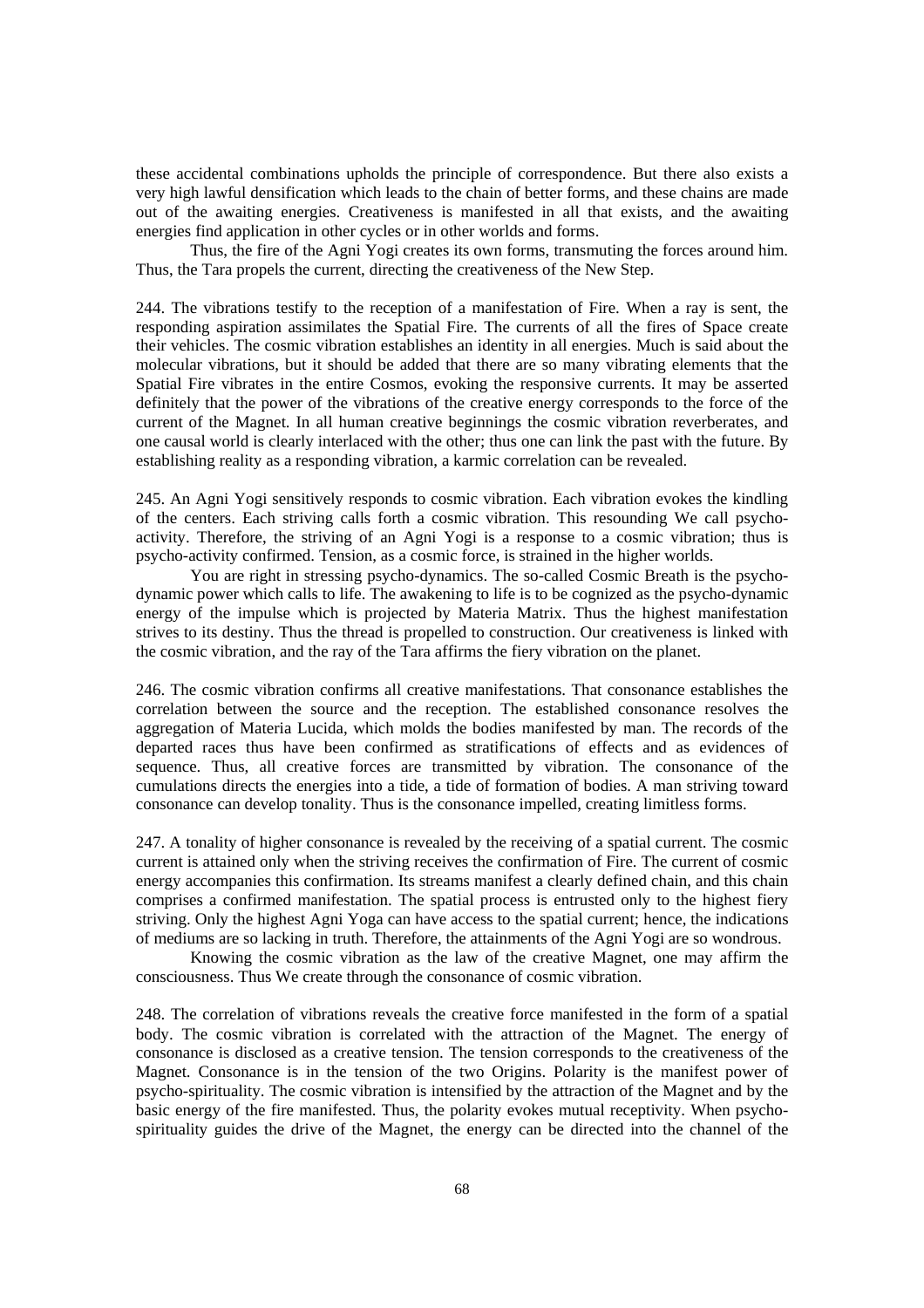Spatial Fire. The human consciousness is directed by the currents of psycho-spirituality to its destiny. The acceptance of this principle will mean adherence to the chain of evolution. Its rejection will lead to disaster.

249. Psycho-activity directed toward creation of worthier beginnings is inherent in the subtle fires of an Agni Yogi. When these worthier beginnings are destroyed, humanity is saved by the projected creativeness of Fire. Then the predestined manifestation of fire is sent to humanity. The subtle energies create new possibilities which are the direct consequence of the regeneration through creative Fire. The subtle energies propel all bodies into a new sphere. The subtle energies transmute the creativeness of man; and a new aspiration is provided by the manifestation of the Agni Yogi. Thus, invisibly and powerfully, the creativeness of the Tara enters into life. Thus the ray of the Tara summons to the far-off worlds. Yes, yes, yes! At present the creativeness of the ray is greatly intensified.

250. Universal striving is directed toward assertion of ceaselessly evinced transmutation. The world of effects draws man into a current which carries him toward his destination. The chain of spacial bodies is drawn to the core of action; therefore, all unfulfilled inceptions can join the chain of higher tension. These inceptions require complete intensification and an expression of complete attunement. True, the world of effects may be so hideous that the evidence of these manifestations seems out of accord. Therefore, let us take up the frightful chain of human impulses. Wherever the force of life impulse holds, there is striving toward the Cosmic Magnet. Wherever a force functions which does not conform to the Cosmic Magnet, there may be discerned a striving toward the opposite base. Weighing these strivings, it is easy to define the world of effects.

251. By the world of causes, created by aspirations, may the quality of the world of effects be determined. Let us see how the Agni Yogi creates and transmutes. The fire of the Chalice represents the psycho-dynamics which ignites around it all energies. Through the synthesis of the Chalice, all fires, at different degrees, are directed by summons toward the cumulation of the Chalice of Amrita. The fire of the spirit drives all energies. The creativeness of the Agni Yogi is thus definitely impelled. Thus does the Tara transmute into beauty. Humanity will comprehend the power of the transmutation. Verily, beautiful is the creation of Be-ness!

252. The shifting of energies occurs during the most complete rarefaction of a given substance. The adaptability of the energies to the generation of a new body is determined by attraction. The affinity of the elements becomes a propulsive force. The propelled Spatial Fire creates that chain which determines its force of attraction. The affinity of the elements intensifies the impelled formative principle. Upon this principle all actions are constructed. Humanity is drawn to the chain of affirmed Fire. When humanity realizes that its salvation lies in the action of the propelled Fire, the affinity with the subtle energies will afford a new step to humanity.

253. The affinity with subtle energies becomes intense when it is harmonized with him who carries the subtle energies. The current is generated when all is fused with Fire. Hence, the creativeness of the Fire is so precipitant. Creativeness is generated through striving toward the affinity. Mutual striving endows the forms with psycho-spirituality. Indeed, numerous are the combinations which endow the forms with life.

 The process of infusion of psycho-dynamics into a new planet may be manifested only through a united Atom. The manifestation of the cosmic basis must be imbued by the allcontaining energy. Therefore, We are united in a synthesis of cosmic fusion.

 Only the synthesis of a full fiery consciousness, containing all fires of spirit and heart, can affirm psycho-spirituality and psycho-life.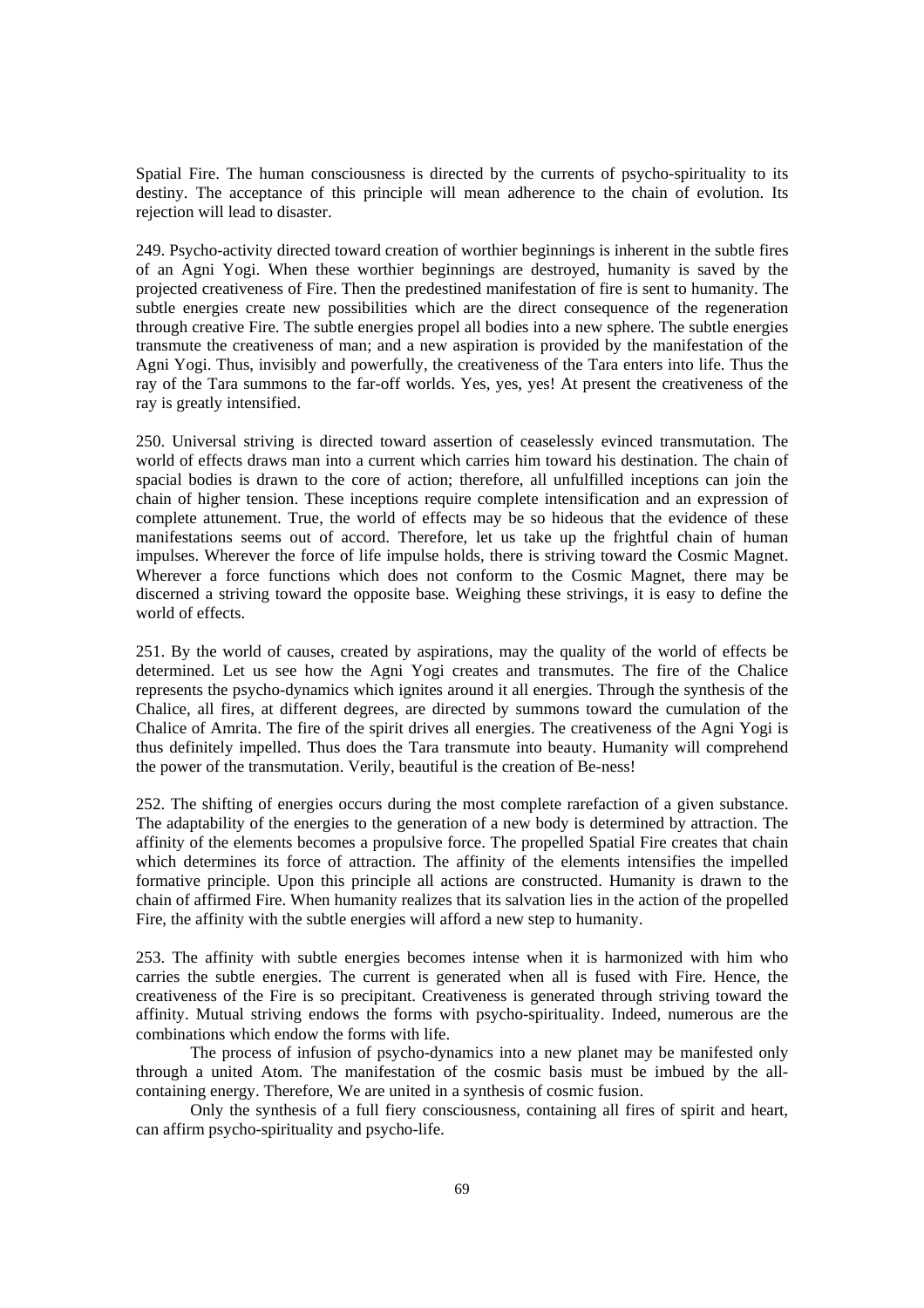254. The Fire of Space is intensified by the Cosmic Magnet. The construction impels toward different cosmic manifestations. The attraction puts the cosmic combinations under tension. Thus are the energies controlled by the Cosmic Magnet. The unlimited union of all energies gives an unutterable formula, and the universal energy puts under tension all evolution. Humanity is striving to master the forces of Fire, but the higher manifestation may be bestowed only when psycho-spirituality will be affirmed in a pledge.

 Attempts have been made to discover the vibration of the Cosmic Magnet, but only uncorrelated currents have been disclosed. Concordance may be disclosed only to him who has himself adhered to the Cosmic Magnet. When the synthesis of the manifested spirit-creativeness will be established in life, humanity can be endowed with all the higher energies. The subtlest threads cannot be assimilated at present; therefore, there remains either a steep ascent or a steep descent. Humanity does assimilate rays which are made manifest by the fiery drive of the Cosmic Magnet, but only conscious assimilation will permit ascent.

255. The sent Fire of Space envelops our Earth like a whirlwind, but the earthly crust stands against it as a dead wall. Thus, the development of spirit-knowledge will reveal the predestination of these energies. When We speak about the affirming of the subtle energies, We regard the subtle energies as spirit-creativeness.

 The assembling of the new race is based upon spirit creativeness. The principle of the subtle energies is reposed in the seed of the spirit, and each spirit who has contacted the spatial current is thus imbued by the Assembler of the new race. Thus, the vibration of the Tara awakens the consciousness toward the higher worlds. Yes, yes, yes!

256. The immutability of the Cosmic Magnet is manifested in those creative chains which link the past with the future. This creativeness establishes the balance between the manifestations of life. The cosmic chain of lives regulates those human manifestations which are spatially propelled toward either evolution or regression. Thus, the degree of striving is marked by the boundaries of human achievements. Thus, there exists in the cosmic progress a creative magnetic stream, intensified by the forces of the manifested Magnet. Thus, there exists a taut spiral of the Cosmic Magnet, into which enter all manifestations of life. The immutability of the law of unity of all manifestations evinces the magnetism of the creativeness of Cosmos.

 The currents of the manifest human actions are never annihilated; and thence are the attracting principles of creative origins derived. All human actions are affirmed by this law.

257. This law underlies the manifested cosmic forces. Since magnetization affirms the striving toward evolution, it may be said that creativeness, which generates attraction, creates through magnetization, which correlates with the force already inherent. Thus, the magnetization manifesting through centuries creates the future energy. Thus, the magnetization manifesting through many lives inevitably leads to the appointed dates.

 The world of causes becomes a creative impulse. Hence, it may be said that the interweavement of lives leads inevitably to completion. The magnet is implanted through millennia. Thus, the immutable law unites. Between the worlds an effulgent sphere is established. Into this sphere we are borne with the affirmation of the Magnet.

258. The function of the rays is contained in the blending of all energies with the Fire of Space. If one could resolve the Solar Ray into its electrons, it may be found to contain all elements that are in the cosmic, manifested, ray. The creativeness of the cosmic ray lies in the attraction and dissolution of energies. If the molecular particles could be extracted from the ray, their attraction could be utilized. Hence, one must adjust the forces of receptivity. Only striving from both ends will afford the necessary tension. Explosion occurs because of noncoordination of energies. All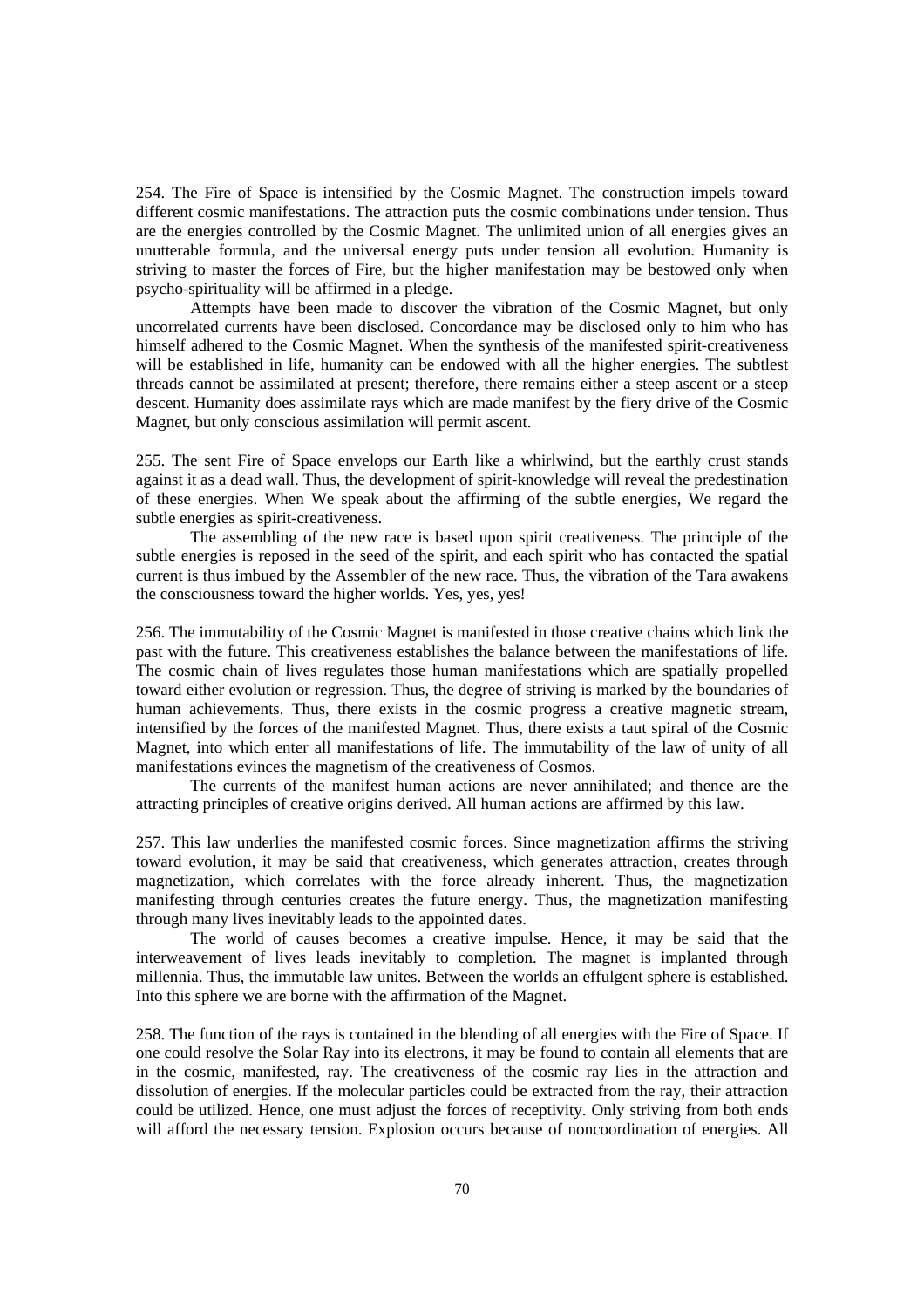chaotic manifestations are only evidence of noncoordination. It may be said then that the tensive power of the cosmic ray is attracted toward Earth but meets with no responding vibration. Yet upon this foundation are all creative manifestations built. The affirmation of the cosmic ray intensifies all activity.

259. The kindling of the centers is based upon this responding vibration. When the force of the cosmic ray is intensified, the responding vibration attracts the corresponding fire. Creation always strains the centers. When the force of vibration reestablishes the correlation of the centers, coordination is attained. It is impossible to establish correlation without the responding vibration.

 The creativeness of an Agni Yogi is based upon the striving toward vibration. The centers vibrate like most sensitive strings. Upon them, all things play; upon them, all things resound; upon them, all is transmuted.

 When We, Brothers of Humanity, had to immerge into human emanations, We encountered powerful currents. The manifestation of fires strain so greatly all centers. The subtle energies are locked within the center of the Chalice, and therefore all changes are felt quite keenly. One may assert that all occurrences, manifest and unmanifest, play upon the currents of the fires of an Agni Yogi.

260. The currents of will can direct people toward striving into the higher spheres. The currents may alter all events. When the direction of the course is turned toward higher worlds, the spirit must guide the currents of will to the finding of the path. The change will lead to the affirmation of the new race. The currents of will assist in the development of the new race. When striving toward a conscious impulse lives in the spirit, better forms are made manifest. Noncoordination of currents will mean a noncorrespondence of forms. The Cosmic Magnet, acting consciously, is like an immutable law.

 The attraction of the currents of will gives concordance to creativeness and to the spatial fires. The spatial fires direct the flow of all currents. The energy has the receptivity to assimilate the currents of will; thus are the forces attuned to the Cosmic Magnet. The manifestation of the spatial fires will reveal to humanity all paths to Infinity.

261. The currents of will of the tensed Agni Yogi create in conformity with the course of evolution. When the forces of the fires are thus assimilated, it may be said that the fires which are sent are transmuted by the Fire of Space.

 One may trace how the will currents of the Agni Yogi create. The striving impels the currents toward transmutation of the Fire of Space. The Spatial Fire is so precipitant that the attestation of transmutation is immutable. Thus do We propel the forces toward the consciousness. Thus the Tara creates. A better destiny approaches, I so affirm.

262. The magnetic currents are driving toward a union. The creativeness of the Magnet collects the streams of cosmic currents. When the superterranean and the subterranean currents correlate, they are harmonized similarly as are the supermundane and the earthly spheres. When human actions will affirm the attraction of the spheres, it will be possible to establish the harmonization based on the Cosmic Magnet. All shiftings and disturbances upon Earth are determined by the currents of the spheres. How, then, can one fail to realize the life of Space, when all currents are so tense? The currents streaming from one pole can mean only destruction. The laws of psychodynamics affirm reciprocal corroboration.

263. Certainly, the psycho-dynamics of a fiery spirit intensifies all forces around it. Only spiritual attraction can evoke conscious striving. Only the attraction of the heart can evoke consonance. Only the attraction of the Chalice can evoke conscious creativeness. Only the attraction of the synthesis can evoke conscious constructiveness. Thus do the creative centers of an Agni Yogi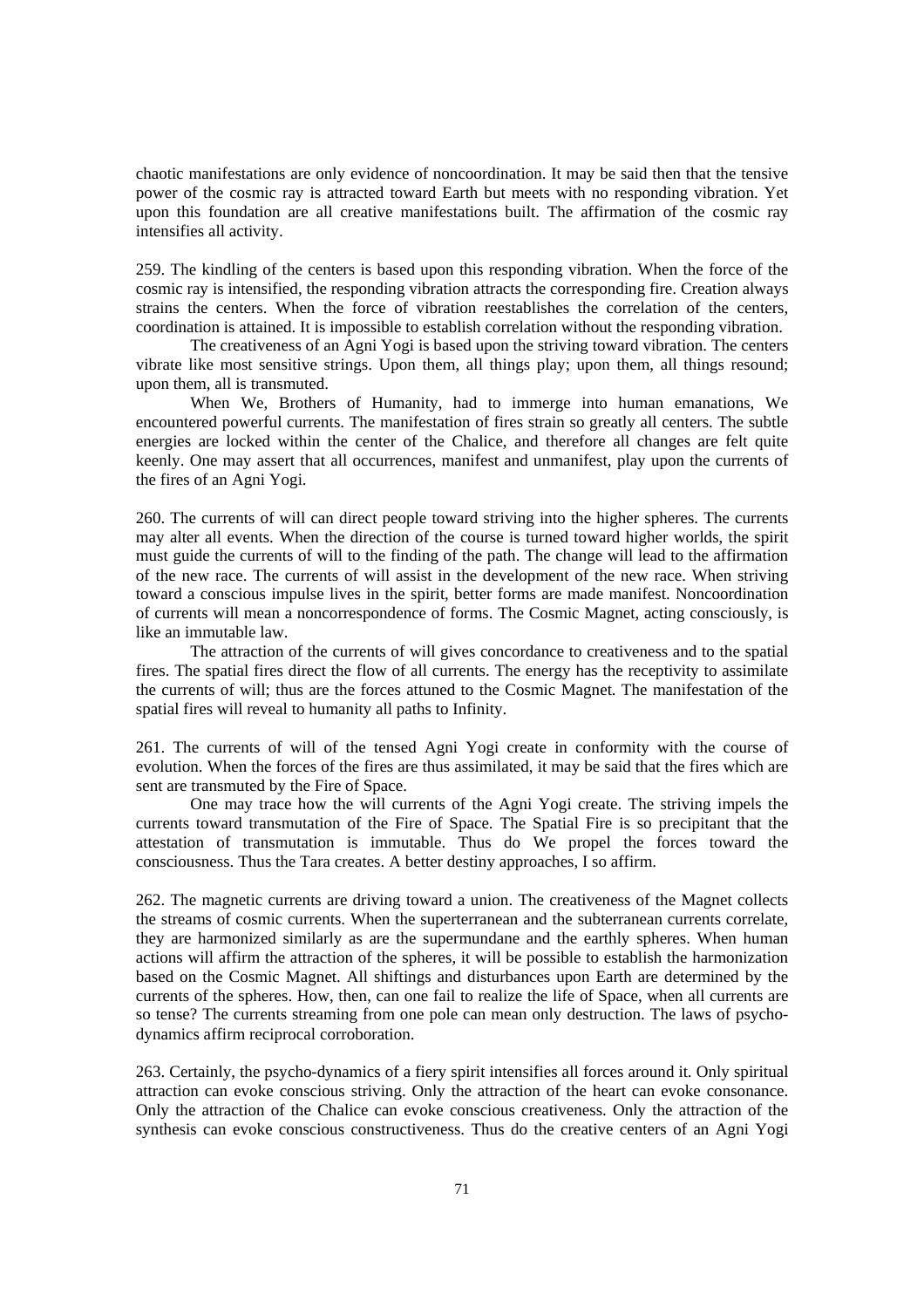build up the creativeness of the Cosmic Magnet. Indeed, an Agni Yogi is a co-worker of those currents which tense all forces. Indeed, the highest Agni Yogi creates without tiring in spirit. The fatigue and, often, the sense of anguish are explained by the division of spirit. Often through tension of the centers an Agni Yogi creates psychically. A remarkable book could be written about the divisibility of the spirit. The spirit of an Agni Yogi is aware of many cosmic mysteries.

 Evolution is so slow! The concept of action should be completely revised. Millions of people are asleep during their actions! The magnitude of spirit-creativeness is so beautiful!

264. All cosmic forms are affirmed by the transmutation of the Fire of Space. This complex process is defined as a taut spiral. The currents of the spiral are tensed by the Cosmic Magnet. Thus, the quality of the transmutation is dependent upon the attraction exercised by the transmuting energy. The fires of Space and the fires of spirit together set up this endless chain. The evolution of these qualities depends upon the impulse actually manifested. And the creative power responds to the slightest manifestation of striving. Thus does the attraction of the creative power give life to form. Immutable is the law of creative energy, and the symbol of Be-ness may be defined as attraction. Hence, the Cosmic Magnet acts through the most highly tensified attraction.

265. The most efficacious magnet is the attraction through rays. The creativeness of the spirit is based on attraction by rays. The rays of the Cosmic Magnet and of true striving can create the most refined energies. Creation through rays transmutes forms into higher forms. The power of rays can attract the necessary currents. Only when the rays reach the centers through their inherent receptivity do the currents reverberate with an unshakable consonance; and this striving exercises a reciprocal strain upon the most subtle energies. Verily, the consonance of spirit and heart may reach the synthesis of Materia Lucida.

266. The great law of the oneness of life unites all Being. The oneness of life in Cosmos is expressed by the fiery impulse. The psycho-dynamics is asserted as the unifying force of the Cosmic Breath. The creativeness of this power is evident in the tension of forms. The currents of psycho-dynamics guide all that exists, as does the Spatial fire. The Cosmic Breath generates forces for the process of creation of forms. Be-ness, in its boundlessness, may be affirmed as Infinity. The currents of all energies, when conjoined, provide the formula of the Cosmic Magnet. The one life in its manifest power sets up the chain of manifestations which are linked together. The endless interlinking process is confirmed in the tension of creation. The binding element of life is the principle of the Magnet. In all things may be found the evidence of its inexhaustible power.

267. The oneness of the elements of the fiery centers vividly expresses the fiery receptivity of the Agni Yogi. When the invisible world reveals the tensed forces, the link with the manifestations of the higher spheres is achieved. When the invisible world is reflected in the most refined energies of the fire of the Agni Yogi, the link with the higher worlds is asserted. Hence, the creativeness of the striving of the Agni Yogi is garbed in Materia Lucida. Prismatic aspiration is the armor of the intensive spirit of the Agni Yogi. Spiritual receptivity is established through the prismatic ray. Thus, the ray of the spirit refracts all vibratory manifestations giving evidence of Fire. Thus is the highest prismatic receptivity confirmed. The Tara, giving the direction, sees the inception of a process and its completion.

268. The law of transmutation is inescapable and is expressed in all cosmic manifestations. When the fusion of elements creates its formulae, the tensity of transmutation is extremely powerful. In its spiritual and physical aspects life is highly intensive, both in the electing of the vital energies and in the inhaling of those already exhausted. The energies induced through transmutation create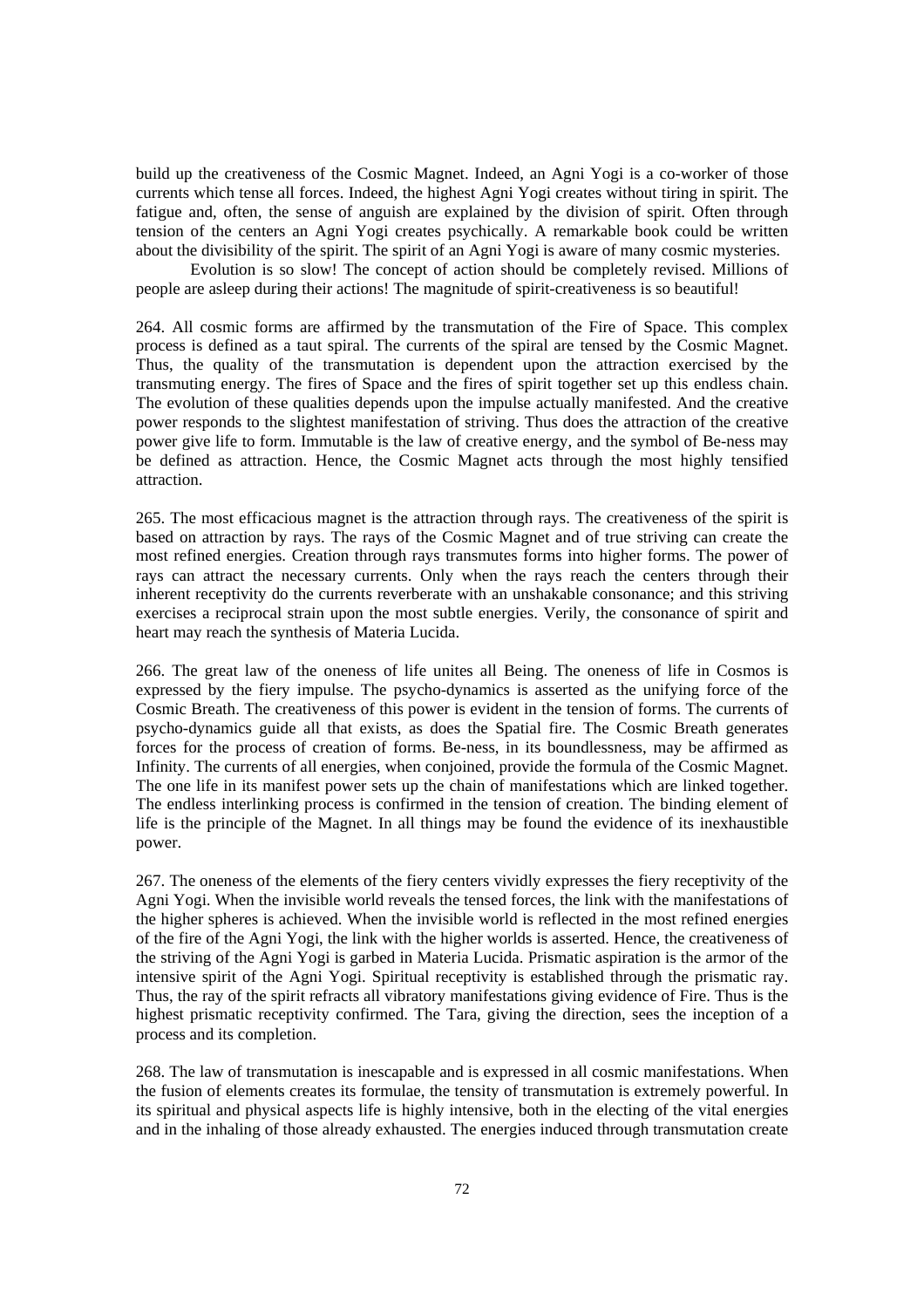the life of the elements. The essence of the transmutation is evolved in relation to various cosmic energies. The records of transmutation assert the power of evolution, based upon the Fire of Space. The substance of the life impulse is affirmed as a transmutation of Fire.

 We, Brothers of Humanity, assert that the Cosmic Magnet unites all energies. Where the Origins are ignored, destruction prevails. Where is the end and where the beginning? Upon this formula we can conclude; It is in the never-ending chain of harmony.

269. In boundless harmony is contained the whole cosmic creativeness. Only harmony can reveal to the planet the higher spheres. Only harmony can establish the chain of aspirations to the far-off worlds. The conception of the far-off worlds should be applied to all which strives toward perfection. Therefore Our harmonies are so powerful. The fire of the centers is harmony; the fire of the spirit is harmony; the fire of the heart is harmony.

270. The coordination between striving and its consequent definitely asserts the form resulting from the highest tension. The affinity between striving and attraction can reveal a formula corresponding to the force of vibration of the Spatial Fire. The assimilation and the manifestation are correlated. Therefore, the power used for manifestation of the energy will give evidence of correlation.

 If humanity would realize that only creativeness suffuses the space, it would apply the striving multiplied by conscious fire. Only that magnitude can be extracted from the creativeness of the Cosmic Magnet. Only the currents, tensed as cosmic strings, provide the formula of the manifest Magnet of Infinity

271. The subterranean spheres conform to what is bred by humanity. Every action, every thought has its seeds. To these seeds are attracted corresponding elements. Therefore, all human engenderments correspond very closely to earthly thoughts. Hence, the lower spheres bring to mind strongly the aspirations of the dark ones. You have seen the earthly breed; you have seen the petrified giants which symbolize the striving of humanity. The sphere of the human engenderments is divided into strata, and to visit them a fiery armor is needed. The subterranean spheres are the reproduction of human thoughts. The mighty fire of the spirit is the smiting hammer. The fire of the striving spirit can transform the Universe. Therefore, the symbol of the hammer means the development of new tensions. Earth's girders are crumbling and a new foundation is laid. Verily, the power of Fire can build the striving of humanity.

272. A decrease of energies accompanies the departure of the currents of the Cosmic Magnet. When the tension is increased in one polarity, the influx of energy is increased. The psychic seeds are accumulated by the intensive pull of the Magnet. The will of man responds to the currents of psychic energy. It may be affirmed that when the psychic seeds are scattered over the entire cosmic horizon, only those spirits will resound who are aflame in their striving toward evolution. Those who lack the spark of the spirit certainly cannot sense the vibration which emanates from the psychic seeds. A function of the Fire which is diffused in the entire Cosmos is to transport, through the sparks of spiritual foundations, all psychic seeds. Thus do the subtle energies adhere to the cosmic Magnet.

273. How then are the psychic seeds conceived? These creative energies may be understood as carriers of vital emanations. When the forces strive toward a life expression, these psychic seeds are drawn forth. Thought propels the manifested psychic seeds into space. The creativeness of the Agni Yogi, in his tension, thus directs the psychic seeds. What people term inspiration is often the outgrowth of an impelled psychic seed directed by a carrier of Fire. Therefore, the spirit of the tensed Agni Yogi is the sower of these creative psychic seeds. Thus, Our Mother of Agni Yoga is sowing creative psychic seeds.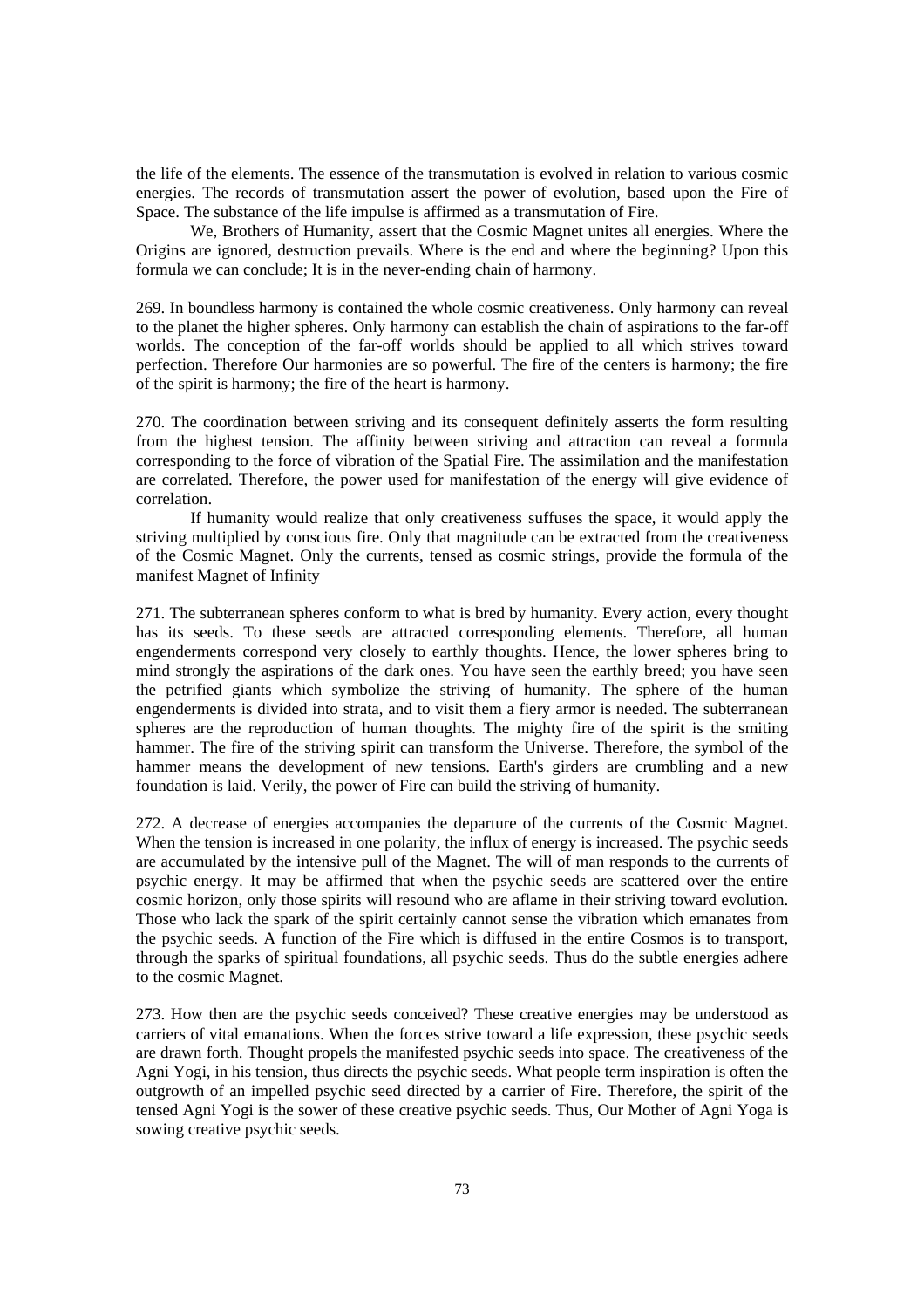274. In the world of causes and effects, the principal law is that of identity. The property of predestination establishes that the cause will be evinced in the chain of effects. The aggregate of the effects reveals the aggregate of causes. Only identity can predetermine the approaching form. The existing elements are open to transmutation, but first they must become incarnate, subject to the law of identity, or, as it is called, "affinity." Thus, from old forms new forms are born, in an eternal evolutionary process. The creativeness of the Cosmic Magnet asserts the law of identity. It is an ancient truth that creativeness, in attracting the needed elements, finds ratification in the Infinite.

275. Identity impels the Fire of Space to the centers of the tensed Agni Yogi. The Cosmic Magnet responds only when the attraction is intensely felt. When the centers are creating psychically it may be stated that identity is in force. The psycho-creativeness of an Agni Yogi is combined with the manifestation of the Magnet, and man must accept the conception of the fiery transmissions. The psychic seeds saturate the space and testify to the creativeness.

 Our threads intensify the transmissions of the psychic seeds. The divisibility of the spirit is so intensified that the centers must be protected and shielded against inflammation. Divisibility of the spirit is highly intensive; hence, the heart must be protected. Much strength is expended in spirit creation.

276. When the Cosmic Magnet acts with all its intensified forces, all resistance is swallowed up by its power. If humanity would ponder over the forces which lead to evolution it would surely take the direction of the current of power of the Cosmic Magnet. An immutable law governs the Cosmic Magnet, and everything which strains against it is drowned. The formula of the Magnet creates by a directed current. The creativeness of the Magnet is correlated to the power of Beness, and invincible is the law which leads toward evolution.

277. In the establishment of planetary equilibrium, the shifting of the luminaries is effected with the aid of the Cosmic Magnet. When the driving force is intensified in a constantly accelerated current, the shifting takes place. The quality of the energy is directed toward a new force when the power of an unbalance is set up. Therefore, one must say that only the subtle energies can push on toward regeneration. The spatial currents in departing from one center vouchsafe the rising of another. Thus the creativeness of the Cosmic Magnet intensifies all energies. The shifting becomes the step for a regeneration of energy. All planetary perturbations are results of a shifting of energies. In creating a new step we advance along the evolutionary chain into Infinity.

278. In principle, shifting is based upon a decline of the power manifested for ascent. Cosmic energy has either an increasing or decreasing action. An ever-increasing energy of the Cosmic Magnet draws along with it the action of striving ascent. A departing energy is directed entirely toward transmutation. The fiery centers of the planet are being shifted, as it were, by the creative Magnet. The fiery power of the shifting is confirmed as a force leading to the assertion of a new step.

 The fire of the centers of the Agni Yogi registers all geological, atmospheric, and national shiftings; hence, the sensations experienced by the Agni Yogi are so varied. Therefore, the Mother of Agni Yoga experiences so many widely varied sensations. Yes, yes, yes!

279. Psycho-dynamics of the spirit governs the psychic seeds. The net of collected seeds determines the course assigned by the Cosmic Magnet. The psychic seed is present at the inception of each consciousness. The net, uniting consciousnesses, establishes the direction of those strivings which lead to evolution. The acknowledgment of the manifestations of the Lords supports the carriers of psychic seeds. The consciousness of mankind is asserted by psychic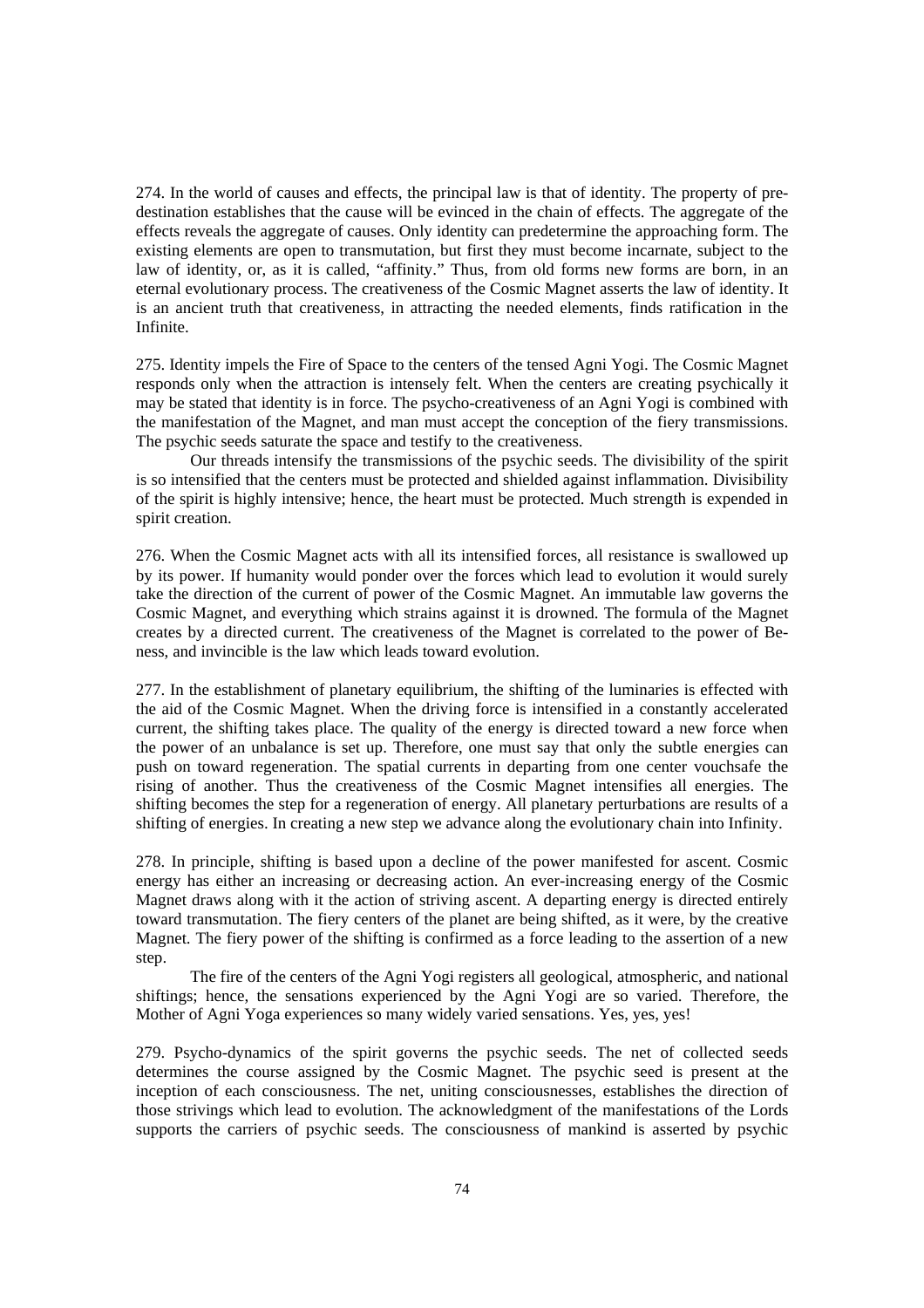seeds. And each energy is sustained by the manifested psychic seeds. All so-called tendencies are nothing else but still-unrealized energies of psychic seeds. Thus humanity gropingly progresses.

280. Fiery evolution is affirmed in the manifestations of psychic seeds. The creativeness of a psychic seed combines energies in space. When the psychic seed is projected into space, the propelling Magnet collects kindred energies. The invisible process of a psychic seed is most powerful. Therefore, the fire of an Agni Yogi creates unswervingly. It is therefore that the centers are so tensed. The Tara creates through divisibility of spirit. Therefore, the creativeness of Fire must be assiduously guarded.

281. The shifting of the currents proceeds in proportion with the flow of energy of the Spatial Fire. The propelled currents of the Cosmic Magnet intensify the flow which must take the place of the ascending force. Like filings are these energies; not interlinked by the power of the Magnet, they fall apart. Only those energies which are propelled toward the seed of evolution can create and collect new cosmic energies.

 The free currents cannot gain tension; therefore, the correlation of the currents with the attractive force of the Magnet furnishes the formula of a new propulsive force. It is necessary to discern all attractions in order to determine the shifting.

282. The shifting of the centers of spiritual enlightenment of peoples is likewise accomplished by the Cosmic Magnet. When the center of a nation is under tension toward a founding of a psychic center, Our psychic action is directing the psychic seeds. Verily, thus is the life of the planet created. The creativeness of the centers of an Agni Yogi acts similarly, attracting the fires of psychic seeds. Likewise, the centers of an Agni Yogi respond to all spatial events. Therefore, he who knows the seed of evolution bears within himself all principles comprised in Cosmos.

283. The direction of the shifting of all currents depends upon the pull of the Magnet. When free currents are manifested, their attraction is directed to identical currents. All energies directed toward creativeness accelerate evolution. When the creative forces are impelled to the construction of a new step, the shifting is comprised in the collecting of psychic seeds. But when the impulsion is based upon attraction to the opposite, the power of destruction is manifested as a separating force. During magnetic attractions the strivings are full of responsibility! Therefore, Space may be considered as the treasure house containing all life inceptions. Thus, Infinity summons all creative inceptions.

284. The missions of carriers of the Fire of Space are most important. About the cosmic shiftings, it should be said that the shiftings of spiritual centers are so significant that they can determine the entire course of a nation.

 When the shifting of consciousness occurs, the manifestation of a new course is confirmed as a karmic decision. As the seed of the spirit contains within itself all possibilities, so the nascent fiery creativeness grows with this manifested process. When the creativeness of the fire of an Agni Yogi tense the streams of the Fire of Space, the attunement of Space and consciousness is established. Thus vital is the creativeness of the centers, and thus do the fires of an Agni Yogi ignite the psychic seeds. Thus the centers lead to achievement.

285. The principle of attraction of psychic seeds is called the pull of the Cosmic Magnet. The basis of attraction lies in the spatial current of identity. The one transmitting the current arouses an identical current, and the vibration of the Cosmic Magnet responds to the propelled energy. Hence, the psychic seeds determine the future of evolution.

 The current of the Cosmic Magnet contains all elements necessary for the spatial shifting. Therefore, the preordination of cosmic events is thus confirmed. Those who sow psychic seeds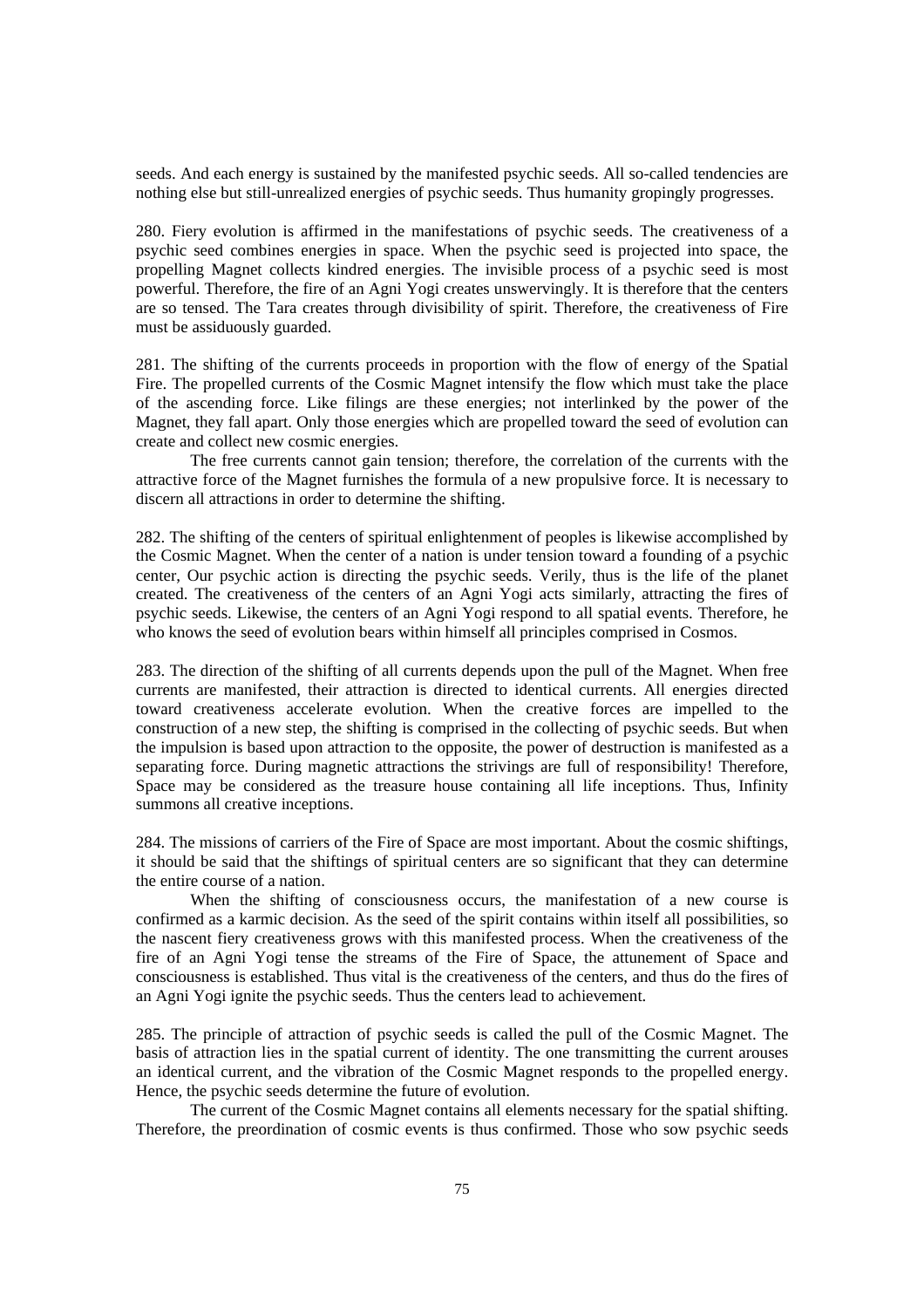can determine the chain of events and can restrain that creativeness which strives to the establishing of opposite tension. This is why the new fiery striving is manifested so intensely. In the creativeness of the Magnet, the responding vibration is the chief impulse.

 The responding vibration affirms the attraction. The responding vibration lies at the basis of unification. Polarity creates a current of cosmic creativeness. The current of polarity is greatly tensed and magnetized by the consonance of cosmic attraction. The property of polarity determines the harmony.

 The atom which is impelled to fusion will co-resound with Space. Therefore, the path of fusion is the highest in Cosmos. Those who deny the path of consummation deny the radiance of Be-ness. Yes, yes, yes! The power of cosmic fusion is a true cosmic force.

 When the arcs of consciousness are united, the heavenly vault is affirmed. The responding vibration affirms.

286. The spheres are distinguished by their tensities. Regarding the spheres as strata of propelled energies, one may define them according to qualities. A lower sphere comprises elements which are attracted to the lower emanations. But all elements are attracted by the Cosmic Magnet. How then may one determine the differences between the currents of Spatial Fire? The essence of the striving is revealed through its property of attracting identical currents.

 When Materia Lucida is attested, it is then possible to speak of the essence of the life energy. When We speak about the higher sphere, it means that striving is manifested in the higher tension. An identical conformity between the attraction and the evidenced tension relates to the higher sphere. Disparity between destination and impelling force manifests the lower sphere. Thus, an endless battle proceeds in Cosmos!

287. The spheres saturated with Fire are strained toward accumulation of the currents of most subtle energies. In the battle of the spheres the energies are attracted by the currents of fire. The bearer of harmonized centers suffuses the sphere with Fire. Only the creativeness of harmonized centers can parry the fiery attractions. Only the carrier of the subtle energies can assimilate the highest Truth. Therefore We, Brothers of Humanity, can impart the Truth to him who assimilates the essence of Be-ness. Therefore We, Brothers of Humanity, transmit a part of the Truth to Urusvati. When I say a part of the great Truth, I indeed mean that part which can be assimilated upon this planet. So greatly striving with Our own consciousness is the consciousness of the Tara that I attest it the most strained center of receptivity. The Brothers of Humanity have to suffuse diverse spheres.

288. The currents of the Cosmic Magnet intensify all courses in the Universe. Combinations of creative forces are affirmed in all spheres. The creativeness of the Cosmic Magnet asserts the heterogeneity of elements necessary for the union of the psychic seeds. The psychic seeds assemble about themselves those elements which are needed for the formation of a predestined current. Thus, the psychic seeds can form that sphere which is within the kernel. The currents of the subtlest energies are gathered around that kernel which contains limitless inceptions.

289. The responding vibration strains the Cosmic Magnet. The Fire of Space is saturated by these vibrations. The Cosmic Magnet collects the free particles of the manifested fires in which identical currents reverberate.

 Materia Lucida is revealed as that driving force which creates the subtle energies. The spirit and Materia Lucida create in identical ways. The great creator, spirit, generates all strivings.

 If humanity would realize that the joy of striving is affirmed by the spirit, it would strive toward spirit-understanding. The Brothers of Humanity affirm spirit-understanding as a manifested power. For spirit-understanding, there are no obstacles. The all-penetrating spirit lifts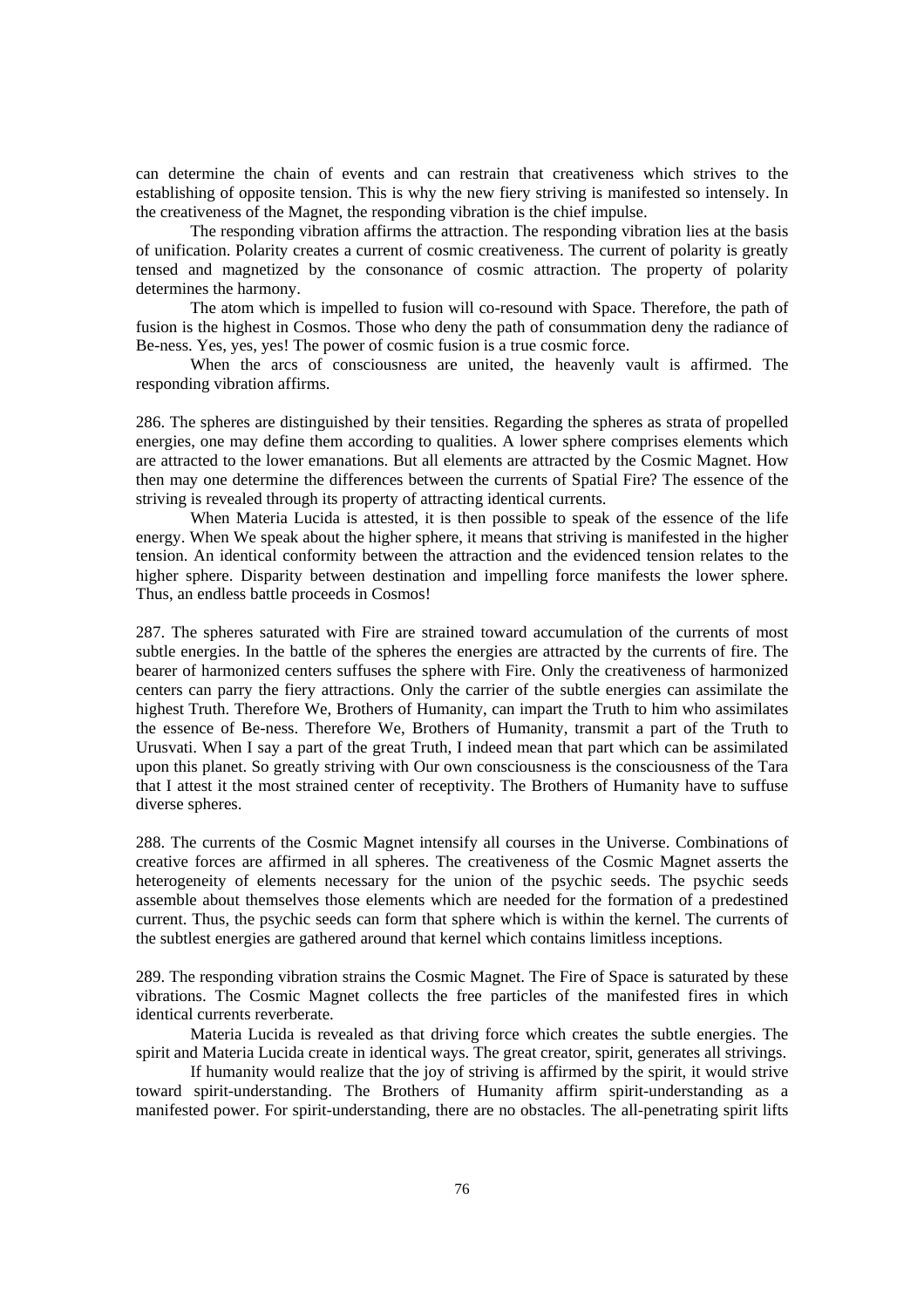the veil of ignorance. Those who deny the spirit may likewise affirm cosmic destruction. Those who have accepted the spirit which aspires to the Cosmic Magnet may affirm cosmic equilibrium.

290. The spirit-understanding of an Agni Yogi establishes the direction of the psychic seeds. Creativeness is confirmed by spirit-understanding. Each vibration emanating from an Agni Yogi has its own special property. The ray that contacts the surroundings produces varied tensities, as if by a chemical process. These vibrations act upon the tension of the currents of the surroundings. The nature of the fiery centers thus directs the encountered energies. The creativeness of the centers of an Agni Yogi asserts ceaseless transmutation. Through the divisibility of the spirit, the creativeness is revealed upon different spheres; thus, the powerful spirit works untiringly. Let us remember the creative, striving impulse of the spirit!

291. The pulsation of the life process is known as a manifestation of the Cosmic Magnet. All matter in Cosmos is upheld by this vital pulsation. Whether these pulsations be an affirmation of one combination or the tension of transmutation, the pulsation itself is the basis. All the forces of humanity's striving are dependent on these pulsations. The creativeness of psychic energy is an expression of this pulsation. It is impossible to arrest it! And those who affirm that nothing in Cosmos is made for destruction can be supported by this truth. We affirm the ceaseless pulsation in Cosmos.

292. The pulsation activates the fire of the centers. The tensed fire of an Agni Yogi proceeds along with that of the Cosmic Magnet; the currents pulsate identically. Upon different spheres the currents are driven along by the manifested pulsations. It cannot be said that different spheres are isolated, but one may assert that different spheres act according to identity. Naturally, the currents of the old forces are worked over and a new cosmic force is generated. Thus, the property of pulsation is preserved in all spheres. Thus, the fire of an Agni Yogi asserts new forces of the Cosmic Magnet. The fires of an Agni Yogi verily point out the path to the far-off worlds.

293. Urusvati is right in affirming that each thought and each action generates its fluidic currents. These currents are extended over all the attractions of the Cosmic Magnet when the striving of the thought is directed toward the Source. The fluidic currents always bestow upon the thought the property of direction. When the action assumes a negative quality, the fluidic currents spread out as helpers of negative energies.

 A predetermined action is affined with a free current of space; therefore, the fluidic currents combine with the free currents, drawing them into their own propulsive flow. The creativeness of fluidic currents is in ratio to the stream which generates them. Hence, space is full of fluidic energies. Thus an endless battle rages in Cosmos!

294. The fluidic currents sent out by an Agni Yogi are correspondent with evolution. The fluidic current sent forth generates its seed, which produces a corresponding action. All Bodhisattvas utilized these fluidic currents in their self-sacrificing service; hence, We esteem these manifestations so highly. The constantly outgiving Agni Yogi creates the fluidic spheres. Therefore, We value so highly the assertion of fiery creativeness.

295. Humanity's understanding of cosmic reality, as well as its concept of void, is incommensurate. How can reality be assigned only to the surface? When the presence of pain provokes convulsions, how can one deny the cause which gave rise to the pain? How is it possible not to perceive reality in the confirmation of all manifestations? The spheres of reality should be understood as the very substance of Cosmos. The laws cannot be based on the non-existent! In Infinity we should realize the relativity which governs our concepts. Thus let us close the circle of life, beyond the concept of void. Thus does reality make tense every moment of our existence!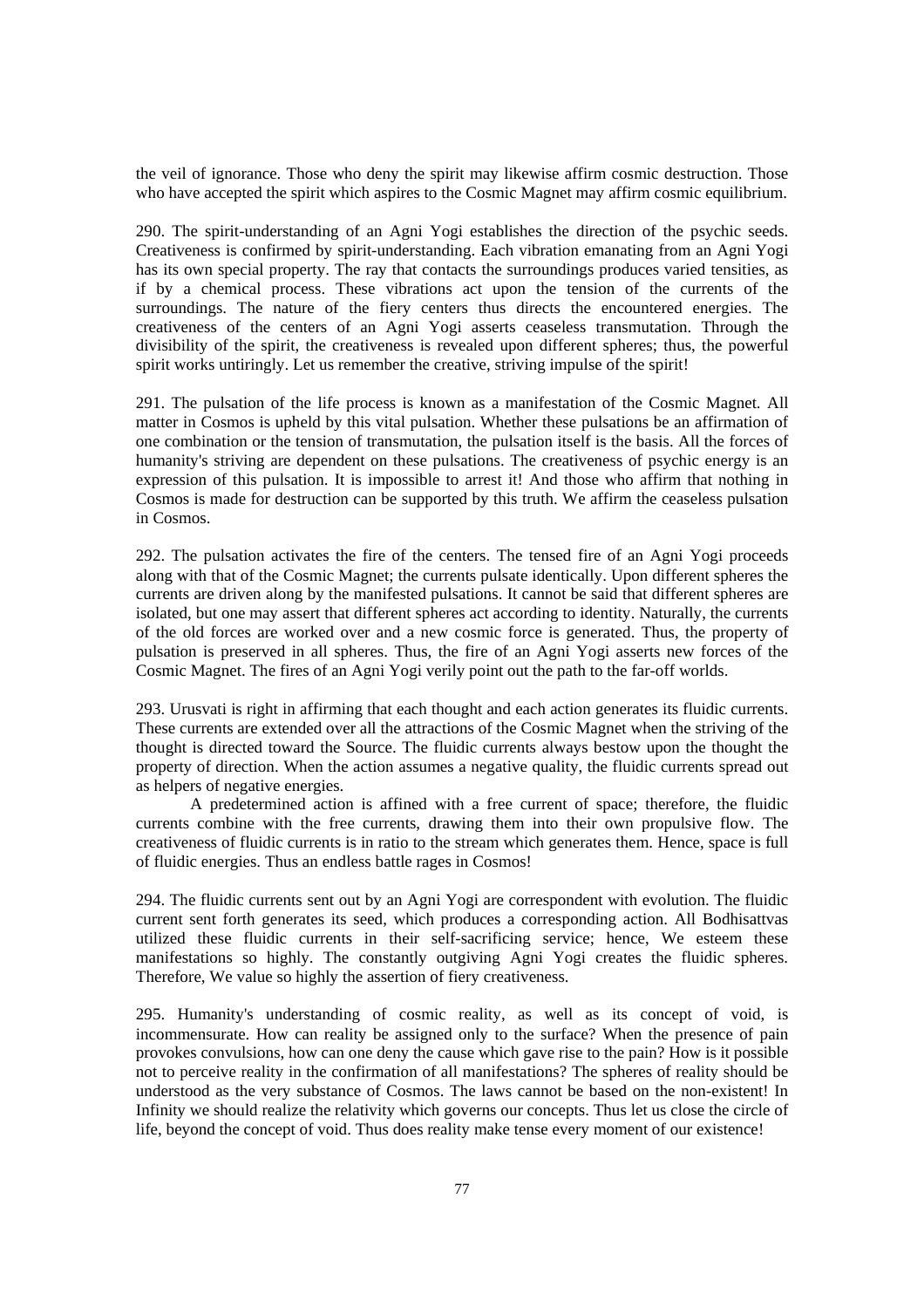296. Nothing can resist Fire. In the sphere of evolution, nothing can impede Fire. The invisible power of thought and its manifestations are intensified by the most subtle energies of Fire. In the sphere of Fire, the stimulus of tension actuates the process of creation. The stimulus of Be-ness is fire, and this element acts in each breath.

 The astral and material fires are affirmed physically, each in its own sphere. It is impossible to name the spheres of effects pertaining to the subtle energies; therefore, one should trace the inception of each process.

 The old dispute as to which energy has precedence is disposed of by the law of engenderment of fire.

297. When the essential driving force of fire is in tension, the fluidic currents of the Agni Yogi tense the creativeness of the impulse. When the stimulus of fire is projected consciously there is no affirmation mighty enough to oppose it. Thus, the driving force of the almighty fires brings forth the necessary manifestations. All that has been asserted about the astral fire is based upon truth. Thus, the fires of the Agni Yogi, and the fire of the Tara, create the affirmations needed for evolution.

298. Many are ready to acknowledge that the Universe is heading toward a point either establishing the highest achievement or leading to destruction. But they cannot consciously admit that the power of the Universe is reckoned in terms of the energies of striving.

 If people could have a glimpse into the life laboratory which establishes all creative combinations, they would gain an understanding of the laws which invisibly govern the Universe. Therefore, do not separate the invisible world from life. The invisible power should be understood as the main impetus behind spirit-creativeness.

Thus, in boundless striving, invisible energies are being perpetually created.

299. In the spirit-creativeness of the centers the subtlest energies are invisibly assimilated. In cooperation with the centers, the uniting of all tensified energies takes place. Thus is the propelled creation diffused through all spheres. Thus is distance covered by the striving thought. The density of matter is conquered by the most subtle energies, and the complexity of intensive creation is overcome by the manifestation of Spatial Fire. Thus the centers create spiritually. When a striving or willed thought permeates all strata of space, the striving of the centers proceeds with the Cosmic Magnet.

 The currents are changing greatly, the crust of Earth is atremor, and the subterranean fires are raging.

300. Absolute Reason and the Perfect Heart are one and the same Source. We say that the flow of life issues from this Essence, humanity may accept this truth. The creativeness of the Cosmic Magnet is concentrated on extracting the life emanations from the surging energies. The power of the Perfect Heart saturates all cosmic currents. From these emanations are combined all manifestations of life. The energies which are inert act as intervening currents.

 The complexity of combinations does not belong to the cosmic designation. The Cosmic Magnet correlates the harmonious currents and intensifies all intervening energies, in order to give them the impetus for action. The so-called accidental combinations are also activated by the force of cosmic creativeness.

 The element which is projected into creation by attraction is akin to the impulse manifested. The Perfect Heart accepts all striving energies and spiritualizes them into many facets. Willfulness does not provide the formulae for creative combinations.

Thus, Infinity affirms all the sources of the Perfect Heart.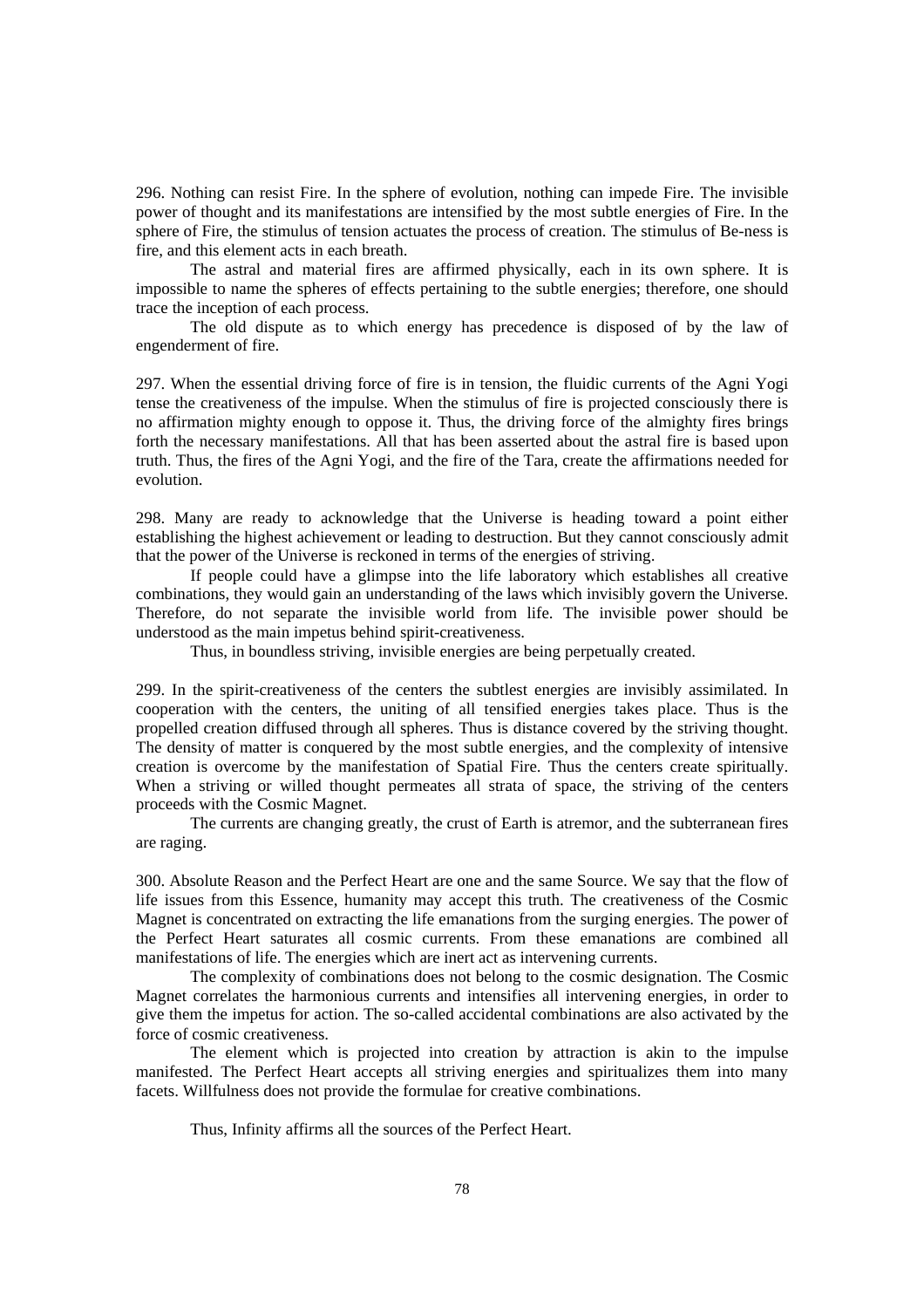301. The Perfect Heart can express all potentialities of nature to such an extent that any form can find life. The Perfect Heart contains within itself all the nascent life manifestations of the creative forces.

 Absolute Reason, from which humanity derives its striving essence, affirms solicitously the creative manifestations. The constructive work of the cosmic energies is directed by the Perfect Heart. The duration of action in Cosmos is termed perpetuity. Why then is it not possible to apply this concept to the energy which impels the spirit into higher spheres? When efforts are made to refine even the plant life, why not apply the same effort toward humanity? The Perfect Heart strains all its energies for this ascent.

The Cosmic Fire is in eternal motion, directed by Absolute Reason and the Perfect Heart.

302. All manifestations of the Perfect Heart are correspondent with the fires which the spirit directs toward the General Good. The fires of the spirit are intensified by those of the highest spheres; hence, the intercourse of the spirit with the spheres is confirmed.

 The Magnet of the Perfect Heart foresees the intercourse with the striving spirit. Whither will the light-imparting ray of the Perfect Heart be directed? Each conscious response is a vibration of identity. Therefore, in turn, the emanations of the centers also propel, evoking a conscious striving. The centers of creative Fire build the steps of humanity. The fires of an Agni Yogi are therefore impelled with such diversity.

303. The possession of the knowledge of higher laws confirms the Brothers of Humanity as the Leaders of evolution. When a planet is in the process of birth, the manifestation of all energies is concentrated toward affirmation of new cosmic laws. The possession of knowledge impelshumanity toward better interrelations. Every energy must be intensified by another-the directing and attracting energy. The energies are strained in identical manner upon the physical and spiritual planes; hence, the laws are in mutual correlation.

 The Brothers of Humanity outline the plan for human evolution, working with cosmic energies and in conformity with all courses of the luminaries. Revealing all the chosen ways of progress, We, Brothers of Humanity, confirm the best interweavings. The attraction of the Cosmic Magnet can effectuate Our manifestation and direct humanity in ways of the radiance of Materia Lucida. Thus, the Brothers of Humanity are those Propellers of evolution who teach humanity the conscious attitude toward the Karma of the planet. Therefore, one should understand that there is a uniting power in operation between all manifestations of the Cosmic Magnet. Thus, let us regard the Brothers of Humanity as the link binding us with the universal manifestations. Thus, let us accept the Covenant of the Lords!

304. The luminaries foresee the most exact dates of life and of its expiration. Since the end is also the beginning, the manifestation of a new life is affirmed by the one and same law. The date is indicated by the one law of the life impulse; hence, the luminaries create in accordance with the attraction inherent in them. Thus, at the time of the great passage into the conscious state, the luminaries predetermine the entire path; but in the conscious state one is not always aware of one's direction, and through the power of yearnings there are attracted rays of luminaries which correspond with the tensity of the senses. Only that spirit which senses the highest tension can strive toward the preordained; thus are the best destinations so often missed upon the human path.

The luminaries are designed as guides to mankind.

305. The centers revolving at the back of the head strengthen clairaudience. They are located at the crossing of the two main channels of the surging currents of life. The centers are affirmed as the carriers of energies needed for communions with the far-off worlds. These centers tense the center of the ear and for this reason are most important.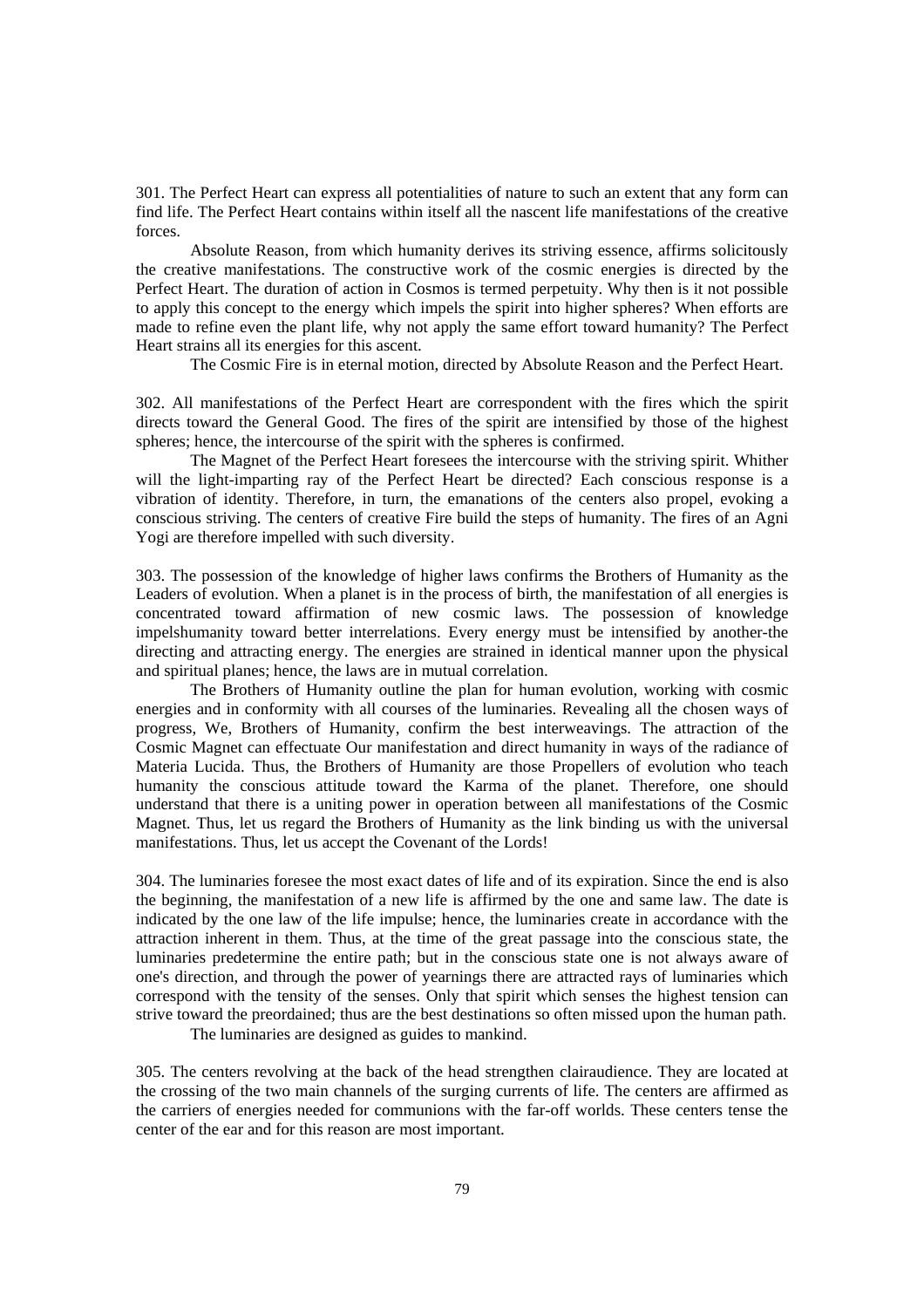The moderator does not stop the work of a center. The moderator protects the physical body from premature conflagration. The manifestation of the creative action of the centers continues as transmutation. Thus is the creativeness of the centers impelled, and the consummation will be evinced on the appointed date.

306. A prevalence of subtle and creative energies affords possibility to the entire Cosmic Fire to manifest itself as a life-generating force. A prevalence of all positive substances provides the lifegenerating force for all inceptions. Thus, the Cosmic Fire exists as the great collector of energies. The affirmation of a consciously manifested substance strains all threads. How is it possible then not to admit that the law of balance is not a law which confirms equally evil and good? And the unbalance between light and darkness gives to humanity the sought formula of life. Of course, life is unbalanced to a great degree, the evidence of which is established in a variety of ways. But one must be imbued with the mystery of life to understand that amidst the suffocating emanations of the planet there is nevertheless a power maintaining the predominance of the currents of the subtle energies.

 During past epochs of greater purity it was possible to direct these energies for the construction of the better steps. But during the present period We, Brothers of Humanity, strain the energies to sustain the planet.

 Thus, the predominance of good over evil prevails in Cosmos, and through it the entire infinite life breathes as the Fire of Space!

307. In the creativeness of Fire, all strivings for the creation of a more perfect form are manifested. In the creativeness of an Agni Yogi, the strivings to the affirmation of the highest realizations are manifested. Thus, the Brothers of Humanity and Brothers of the affirmed evolution march under the banner of Materia Lucida. These fires are identical with the currents of subtlest energies. A predominance of striving toward refinement intensifies the manifestation of the radiant rays of Materia Lucida.

 Often people wonder why a man does not drown in his own engenderments. Our answer is "The fire of the spirit of your Brothers dissipates the suffocating forces accumulated by you."

 Thus, the interweavement of red and black sparks indicates a battle. But those who know of this battle, through their fiery striving toward Us, cling to the silver Ray which severs the encumbrances. Thus the Taras and Brothers of Humanity are united in battle in their striving to help mankind.

308. The Cosmic Magnet is based on the attraction of the particles of all energies; therefore, it is not possible to exclude one energy from the manifested harmonized units. The tipping of the balance is determined by incommensurability or insufficient harmonization of energies. There is either intervention of extraneous forces or a parallel course, which provides direction for the currents of the Cosmic Magnet. The currents present a page of the cosmic creative process. He who receives today will give tomorrow. The scale will dip on the opposite side. The archives of Space are filled with these records. These records are replete with human perversions. Only service to evolution can prove a creativeness which corresponds to the Cosmic Magnet.

Thus, We create identically with Cosmos.

309. When We summoned to cooperation, the Cosmic Magnet affirmed the manifestation of the tasks. When We pointed out the chosen course of the luminaries, the Magnet indicated the direction. Knowing all the fluctuations of planetary strivings, We bestowed the might of a new impellent. Thus has been determined a new and predestined step. We bestowed upon the best country the best destiny. Hence, it may be told to humanity, "Manifest understanding of the pronounced Covenants; only by those Covenants shall you pass!"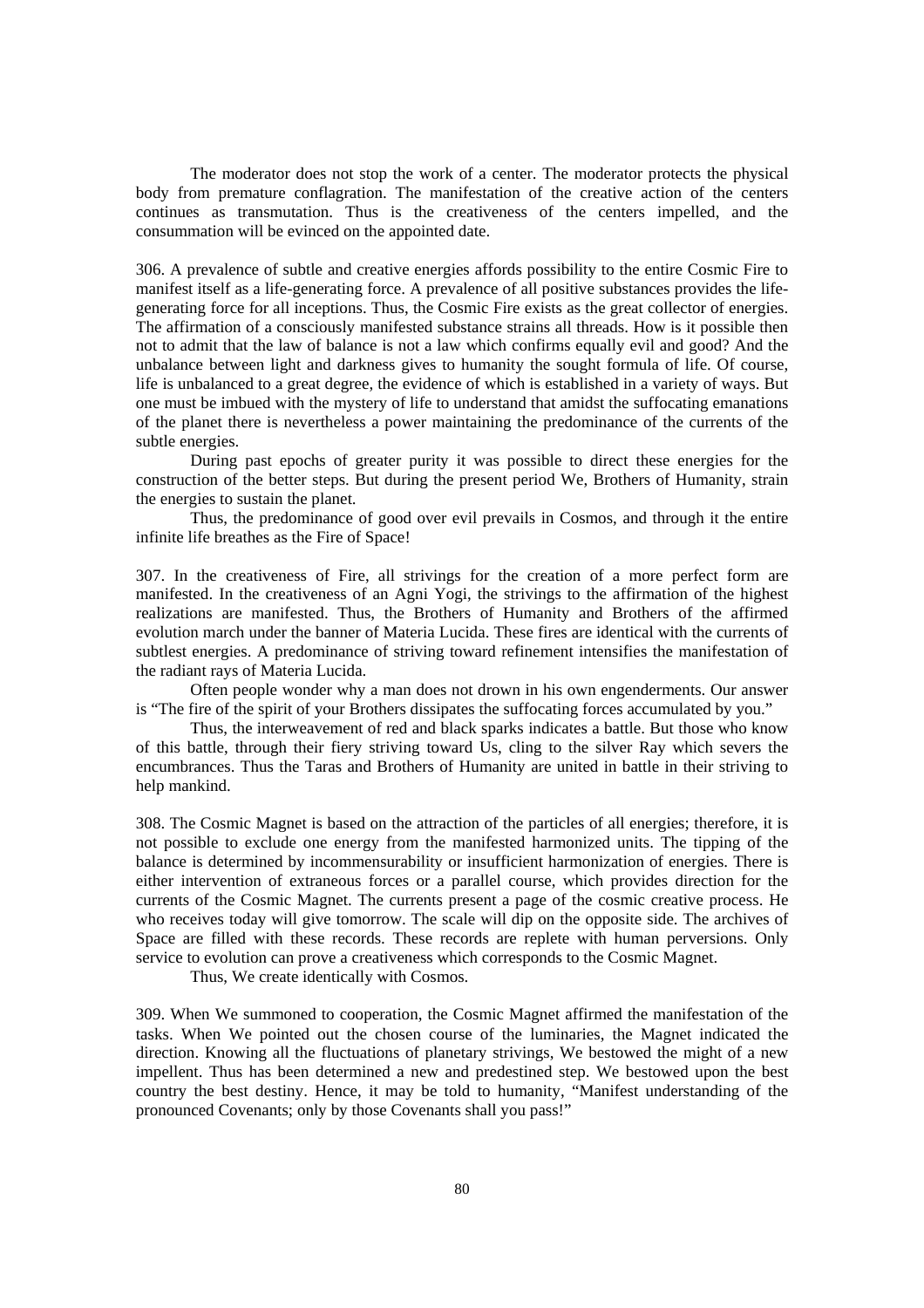310. The foundation of life is asserted by the attraction of the Cosmic Magnet. The principle which creates in concordance with evolution is so immutable that only the power of Fire can propel it in the channel of action. All other forces can serve only as friction for stabilizing the predestined path.

 Great has been the discussion among scholars as to whether in Cosmos a return to the lowest state follows the attainment of the highest grade of development. It is wise to apply the understanding of karma to everything that evolves in Cosmos; not in the conception of karma customarily applied by humanity, that of a reward or settling of accounts, but of karma as the highest action which furthers evolution. All creative inceptions are predetermined by the law of this karma. Many inceptions do not apply to these laws, but the inception which takes place in realization of the karma of evolution lives in space and is carried forward by the currents of the Cosmic Magnet.

311. Truly, an inception which is set down as a foundation for the advancement of the General Good must endure. Indeed, the inception which has at base the principle of the regeneration of spirit and the upliftment of the level of consciousness must be advanced by those who strive to evolution. Those inceptions which are propelled toward the principle of beauty must live. Those inceptions which are implanted and affirmed by Us must flourish. Never was there so true and wondrous a fairy tale as that of the constructed step! Therefore, let us say, "We carry a precious Stone for the construction of the Great Future!"

312. Karma acts as a life-generative force wherever the course of the luminaries is affirmed. The current of karma which is in line with evolution is revealed as a manifestation of the Cosmic Magnet. The creativeness of the luminaries is so definite that its aspect of immutableness is comparable to that of the impulse that determines motion. All dates are set by these karmic predestinations.

 The course of the luminaries and the Highest Reason govern all cosmic dates. Hence, when humanity rejects the possibilities sent by the Cosmic Magnet, destruction ensues. The planet is covered with the emanations of these unaccepted transmissions; hence, all creative tensions are not expressed according to predestination. All inharmonious processes are thus generated in space. Hence, it is so imperative for humanity to be imbued with the currents of the great spatial transmissions; only thus can the link with the far-off worlds be established.

313. Karma, which is preordained by the currents of the Cosmic Magnet, also ordains the fiery inundation of Earth. When the centers of a flaming Agni Yogi are ablaze, it can always be ascertained that the subterranean and superterranean fires are strained toward manifestation. The process of the flame of the centers can so intensify various manifestations. When the Cosmic Magnet affirms a striving toward a definite point, it may be asserted that streams of karma are converging in that direction. When there is affirmed a merging of the Magnet with manifestations of the Fire of Space, the highest manifestation of Be-ness is made evident!

314. The course that aims toward evolution conforms to the tensity of the task when the rays of the luminaries work in the direction of the Cosmic Magnet. In this way the creativeness of the Cosmic Magnet conforms with a course of the luminaries. Verily, those tasks which are in the direction of the surging Materia Lucida are recipients of all the subtlest energies.

 How, then, does Cosmos differentiate its rays? The building ray will also be the repelling one. The collecting ray will also be the dispersing one. The constructing ray will also be the destroying one. For the creation of a better formula better combinations must be assembled.

 For this purpose the Cosmic Magnet collects the correlations which correspond to that formula. For this, humanity must keep in mind that one and the same ray transmutes, purifies, and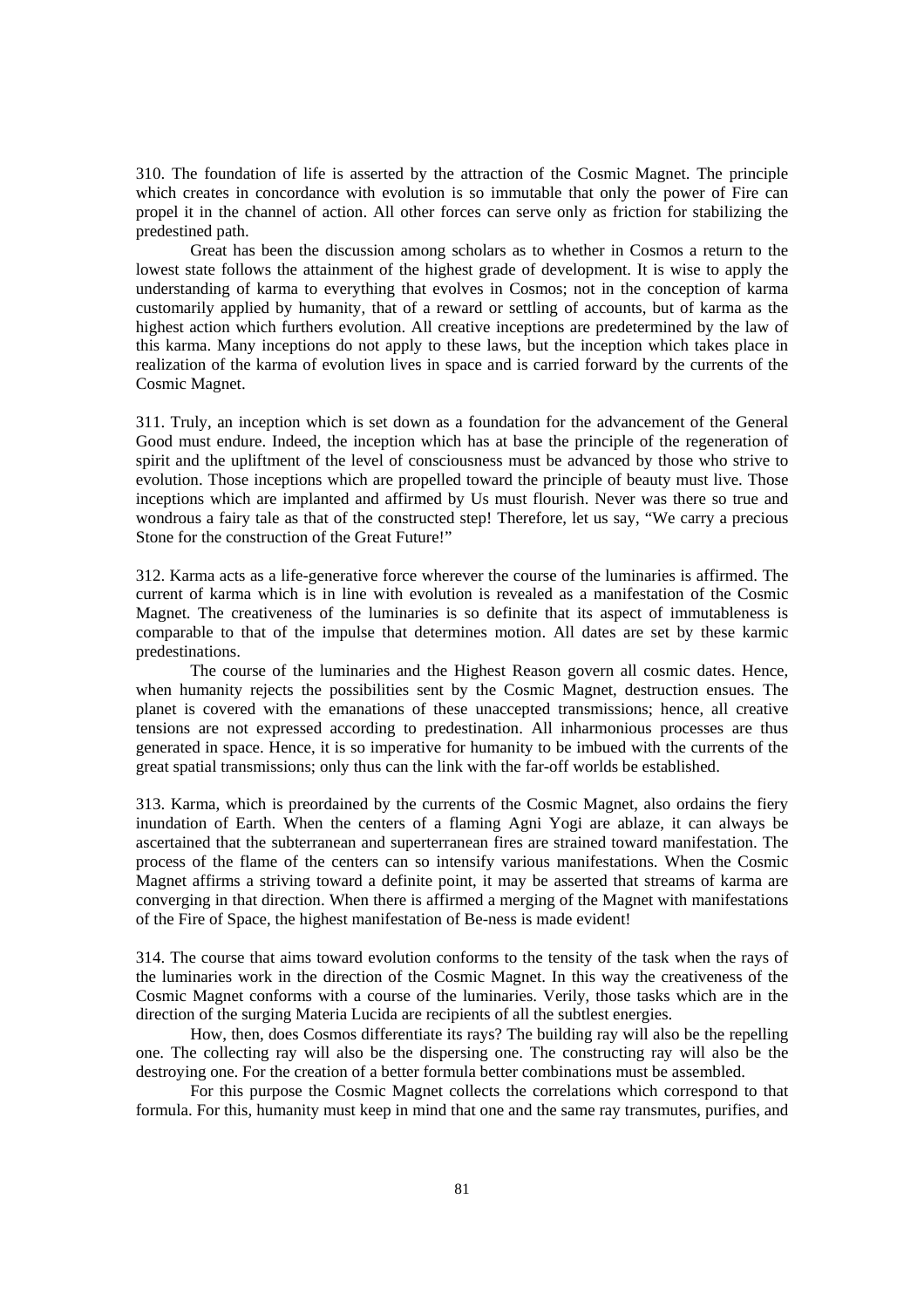repels. A thought directed toward evolution has similar qualities. The ray of thought is powerful. Hence, creation is boundless!

315. Certainly, the rays of the luminaries predetermine the course of the necessary currents, and it is thus that all prophecies are fulfilled. The luminaries propel everything emanating from that which is predestined by the Cosmic Magnet. Hence, what is ordained by Our Covenant corresponds to that which is determined by the Cosmic Magnet. Verily, in the records of the luminaries may be found the enumeration of those chosen and sent by Us. The manifestation affirmed by Us is recorded.

 If through knowledge man could find access into higher spheres, the solution to consummation could be deciphered. But these sacred solutions are guarded by the Lords. When the human spirit will rise, the knowledge will expand. Hence, the highest is accessible only to the highest.

316. The destiny of man on this planet is but little understood. The existence of a cosmic being certainly should have its predestination, but humanity is striving so blindly to its own narrow horizon that it cannot discern its cosmic destination. The creativeness of Cosmos grants a purpose for being to even the smallest worm. Everything in Cosmos creates with a purpose, and, as the relative connection between man and the lower beings is evident, so does there exist the relative connections of the higher spheres. The creativeness of the Cosmic Magnet predetermines each action, as well as the role which the beings are predestined to enact. Thus, the human spheres are designated for cooperation. The Great Reason strains all cosmic spheres; hence, the destiny of man has as its basis the cooperation and beauty of Infinity.

317. In the cooperation of all spheres the creativeness of Fire is laid as the foundation. The currents of the spheres are transmitted by the Fire of Space. Those who affirm the creativeness of Fire may say that they serve evolution. Hence, the centers of hearing are connected so closely with Fire. Each manifestation of the striving center discloses clairaudience. In turn, clairaudience affords to humanity an evolutionary move.

 The Lords have been always in need of receptive co-workers and witnesses. Thus, all life manifestations must have witnesses. Only thus can Truth be established. Hence, the flaming Agni Yogi strives so ardently toward manifestation of fire for the aid of mankind. Truly, the manifestation of the flaming centers serves humanity. Therefore do We guard so solicitously Our messengers. Theirs is a most difficult mission!

 It was difficult for us to find a receiver of the pure Fire. One may rejoice when the mission of the Tara is so full of radiance!

318. A coming achievement upon the scroll of human attainments is the conquest of the spheres of highest tension. When humanity will accustom itself to the realization of the transmutation from the lowest to the highest, then the spirit-understanding may be sent. The meaning of life is constructed according to the patterns of the cosmic rays. Are not the patterns of life woven by rays? Are not the patterns cumulated through millennia? These cosmic patterns direct all the strivings of life. When the rays are fixed by manifestation of the Cosmic Magnet, the pattern is so powerful and unalterable. Thus, in the records of Space there exists the pattern of each spirit. Only that spirit can record his own achievements who by his pattern has adorned the ladder of life evolutionward. If the spirit considers his achievements as a reward, then, of course, a channel of personal strivings is the result.

Upon the record of lives one's progress into Infinity is determined.

319. The self-sacrifice of the Agni Yogi is recognized by the record of fiery achievements. When We assert that the power of the flaming design of the Agni Yogi impelled toward evolution is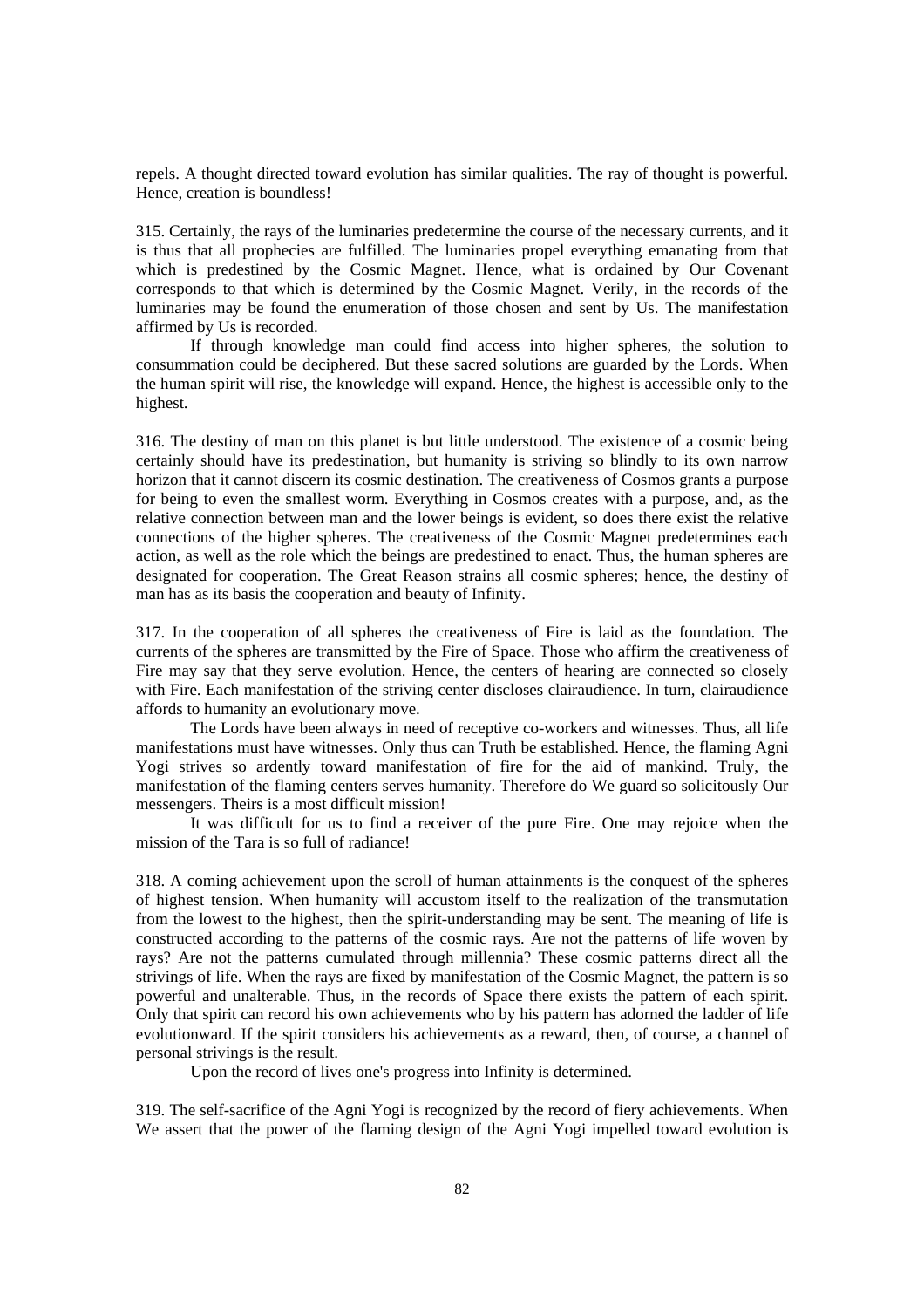identical with that of the Fire of Space, We affirm his manifestation as a cosmic cooperation. The design of the Cosmic Magnet is thus manifested in Space by the rays of the luminaries. When the luminaries distribute the tension of the rays, the Cosmic Magnet absorbs all the attractions. When a country destroys patterns which are laid into the foundation of evolution, the design directs that which is being destructive toward reorganization. When the human spirit is directed to the Cosmic Magnet, it may be asserted that cooperation has been manifested.

 Thus, the Tara and the Arhat manifest cooperation and spin the best designs-I so affirm! Thus, We respond to the Cosmic Magnet.

320. Cosmic patterns are distributed throughout the whole of Space, and since the luminaries predetermine the properties of the currents, the striving of Materia Lucida guarantees the intensity of the tide of evolution. The energies of all principles are directed toward a beautiful balancement of the predestined inception. Manifold propelled energies are rushing along in the whirlwind of Spatial Fire.

 When the cosmic design is laid out for the affirmation of evolution, all creative energies are attracted to it. All propelled energies must be applied in Cosmos. In the human creativeness, all energies must be strained. When two concepts will be accepted as the only salvation, one may then stand on the step of ascent. And consubstantiality in Cosmos will reveal the attainment of the Infinite.

321. Consubstantiality in Cosmos has been affirmed in the words of the Brothers of Humanity and of all Lords. When one speaks of consubstantiality, it must be understood that each Lord is a part of the chain of life which confirms the course of life. Each Lord in the chain which directs evolution suffuses the stream of the Cosmic Magnet with creative emanations. Indeed, each Lord bears within himself all tension and directs the vital emanations; therefore, the cooperation of the Lords with Cosmos is unbreakable, and the entire trend of thought issues from this Source. The creativeness of spirit is immutable.

 I like your formula about the significance of invisibility. Verily, life is created only by the power of thought. It is not the voices heard from platforms that create the future, not uttered words borne out in space; it is the power of thought radiating with cosmic striving. Thus, the carriers of fire in spirit and heart powerfully affirm Our Will.

322. Only in tension can the cosmic design be brought into existence. Only when all strings reverberate can the cosmic design be brought into existence. Only when the design assumes a tense form can the predestined be brought into existence. When the abutments of Cosmos sustain by their attractions the dome of the earthly firmament, the firmament can stand. But when the abutments upset the mutual attraction, the dome feels the fluctuations of unevenness. Thus, the abutments can uphold or destroy the design. The abutments can always link together the most diversified energies. The Cosmos propels its energies in accordance with polarity. The negative and positive together provide the combination.

323. The sequence of events due to the tension of the Magnet is conditioned by the attraction of cosmic vortices. When the streams of events flow along with cosmic attractions, vortical rings steadily accrue. But when the sequence of events seethes as in a whirlpool, the spiral of the vortical rings is driven into irregularity.

 The same formation of rings is perceived in the action of thought. When thought encompasses the same regions coincident with the cosmic currents, then certainly a harmonious concordance is generated. But when the Cosmic Magnet is not perceived in the course of events, the tendency of thought then is indeed like a dispersed spiral. Thus, let us learn to perceive the undisturbed spiral of cosmic events.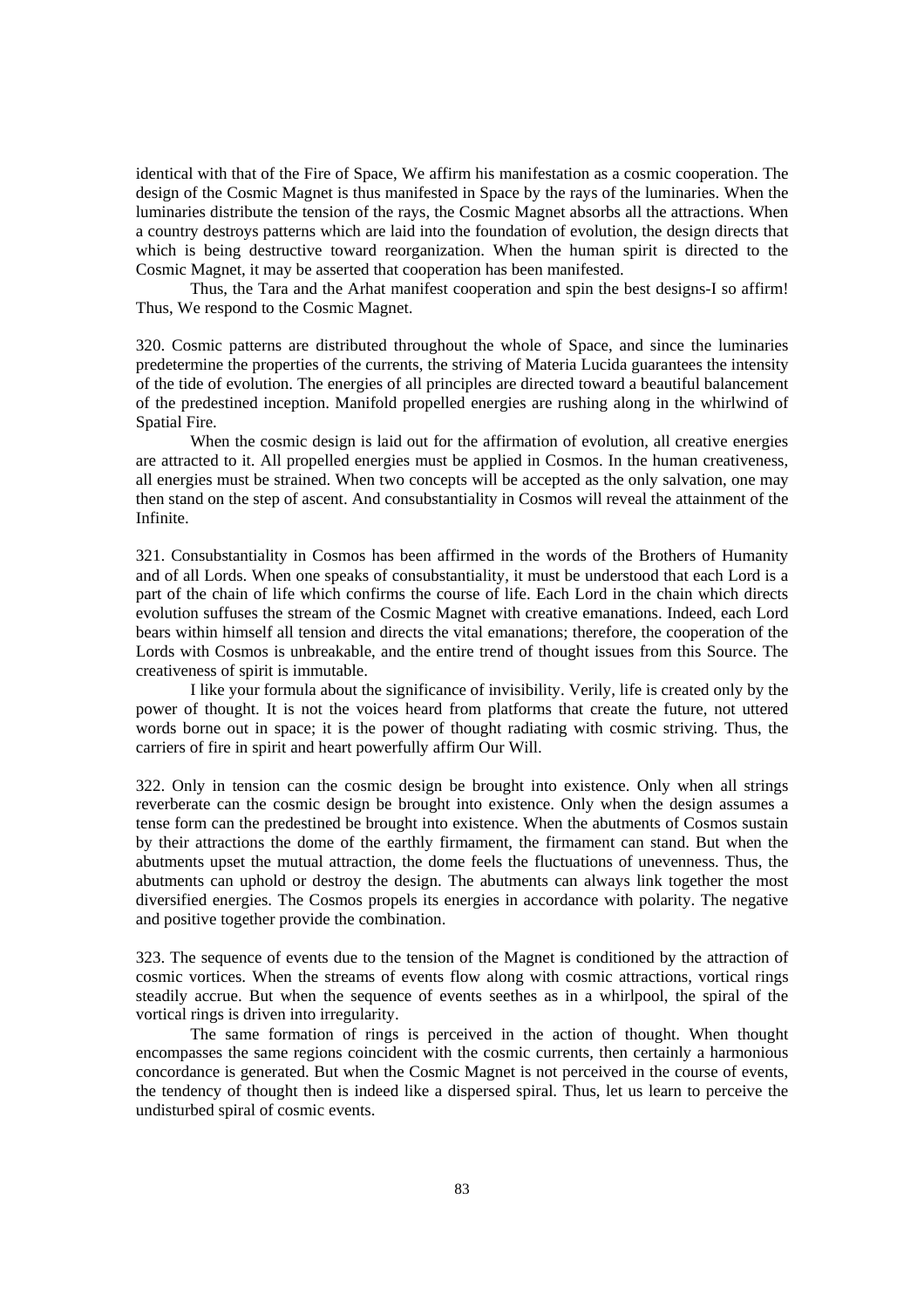324. Consecutiveness in strivings creates streams of cosmic fires. When the fires of the centers of the flaming Agni Yogi create, all the intensified strivings are responding. When the centers respond to the pull of cosmic attractions, it may be said that the substance of the planet gathers much of the pure Fire. When the flaming Agni Yogi directs the fiery striving toward the accomplishment of the mission, it may be said that the entire Cosmic Might is cooperating with him. Where is the end, and where the spatial boundary? This may be defined by the guiding Agni Yogi himself. These spirit transmissions are verily most powerful; therefore, the creativeness of the rays is highly valued in Our Tower. The fire of the spirit is the best conductor. We know all its power. Thus, We see the creativeness of the spirit.

325. The creativeness of Cosmos is saturated by the attraction of the Magnet. All impelled atoms are attracted to the seed of the spirit, as each creative manifestation has its kernel. The seed of the spirit comprises the entire striving and expression of creative tension. Truly, all energies are affirmed in the seed of the spirit, and therein also is the conformation with the cosmic direction. But striving toward a variety of combinations sets up a process of inverse tension. Only a tensed vehicle affords a direction conformable with the cosmic aim. When an energy akin to the striving of the Magnet gathers around the seed of the spirit, it is comparable to the assembling of the atom around its kernel. All life processes act from inner impulses. When the impulse ceases to be sustained by the attraction of the Cosmic Magnet, the force of cohesion is dissipated. When the seed of the spirit is covered by encumbrances, there follows a separation from the pure current leading in the direction of the attraction of the Cosmic Magnet.

Hence, the seed of the spirit is the link between the spheres.

326. The seed of the spirit is manifested upon the affirmed actions. Its power is manifested upon the affirmed actions. Its power is most vivid in the manifestation of the fire of the Agni Yogi. When the seed of the spirit of a flaming Agni Yogi is strained for the assimilation of the Spatial Fire, then the course of conformity with evolution is affirmed. Thus is built the creative power of the Cosmic Magnet. It is said that the human spirit contains within itself those energies which are inherent in the planet. True, this formula is interpreted as meaning the correlation of man with the planet upon which he exists. But this conception must be broadened. The seed of the spirit comprises those energies which are inherent in its luminary. The luminary which ordains the birth bestows these affirmed energies and predetermines the development of the seed.

327. The realization of the attraction of the Cosmic Magnet directs the energies toward creativeness. The property of attraction fuses the energies, and this combination is so great an extent correlated to the striving that it may be affirmed that the combination is a corollary of the attraction. When the energies are striving to their seed, the link with Materia Lucida is established. The compound constituted by the Magnet in fusion with the energies calls up currents which are contained in Space. The abundance of cosmic currents affords a continuous chain which links and embraces all vital manifestations. Thus, everything in Cosmos gathers itself around its vital seed, and all which is vital is drawn to its seed. And in a limitless circle the seed lives as the center.

328. All molecules move in conformity with the attraction; all spatial fires move in conformity with the attraction. It is the cosmic seed which attracts all atoms to itself. In truth, each atom is a seed, but there are cosmic seeds. Thus, each luminary attracts energies into its vortical rings and permeates them with its rays. Hence, the Spatial fire is not uniform but of varying tensions and properties.

 In rotation, the luminaries attract and enfold the energies in their orbits; hence, the creativeness of the luminaries saturates the Universe. The quality of the seed of the spirit is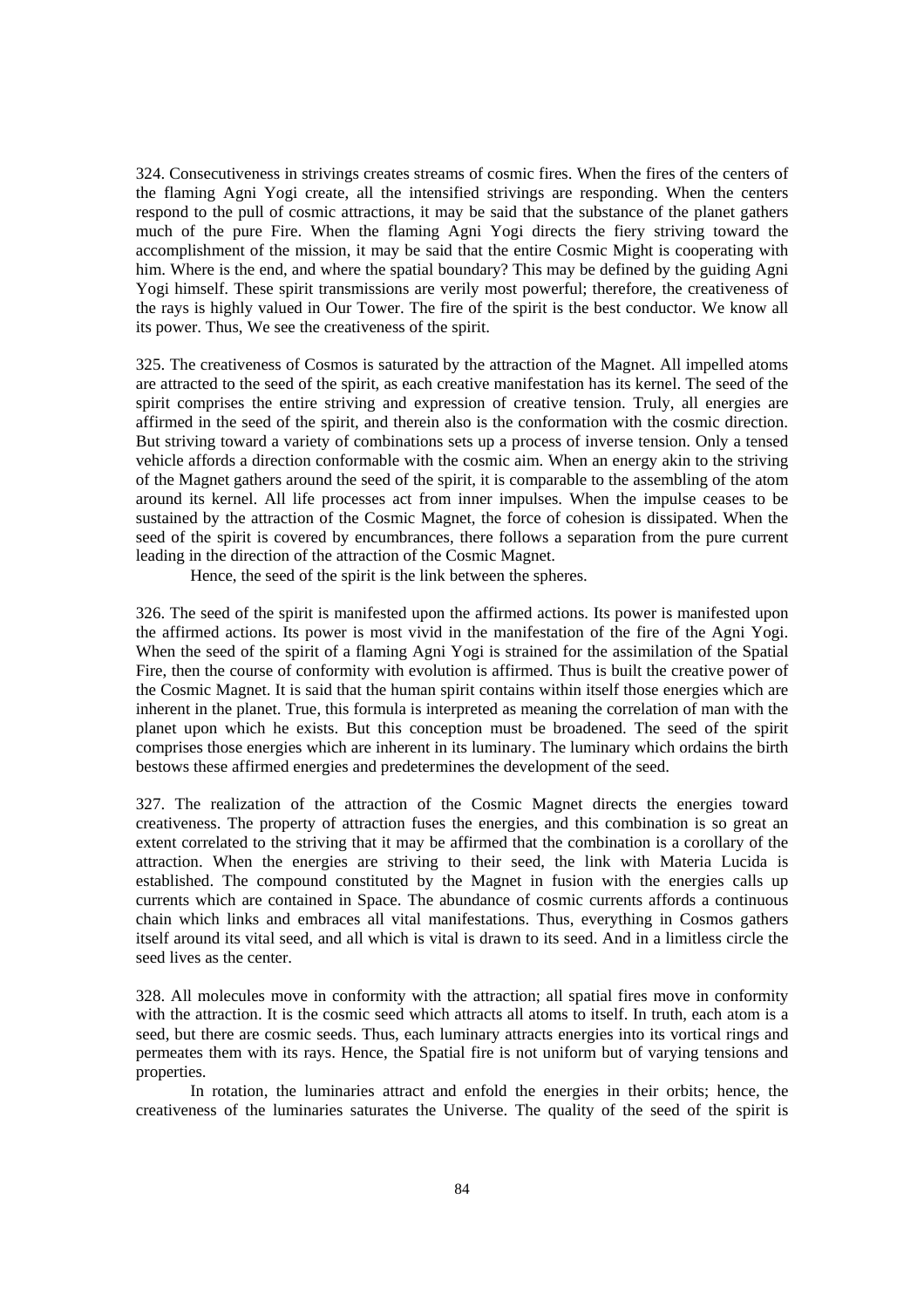established for an entire Manvantara and comprises an essence identical with that of the luminary. Certainly, the monad is likewise saturated by the luminaries, as it constitutes the seed of the spirit.

329. The movement of the vortices is determined by the attraction of the Cosmic Magnet. The power of attraction of the propelling Cosmic Magnet gives confirmation to all cosmic energies. When the vortices are imbued with the creative impulse, the drive of the energies toward manifestation corresponds to the increasing power of attraction. Thus, the spirit in its seed corresponds to the power which saturates it. The relation between the direction and the saturation is determined by the Magnet. Thus, identical striving is defined by attraction.

 The reciprocal striving within the energies of the seed forms that substance which determines the tension of creativeness and its manifestation. The seed of the spirit and the Fire of Space express reciprocal attraction. Thus does the cosmic Magnet ceaselessly saturate the Infinite!

330. The seed of the spirit forms a part of the magnetized power of a luminary. The rays penetrating the determined and manifested energy intensify its properties by their striving; therefore, the seed of the spirit carries within itself every impulse contained in the luminary. The energy which combines with the impelling force of the Magnet induces the development of this fusion. Thus, when the creativeness of the ray saturates its surrounding space, the energy of this circle, striving to life, attracts other energies; and the fusion of the luminary with the life impulse gives power to the seed of the spirit. Thus shall We conclude about the law of attraction of the seeds toward life.

331. The combination of the energies with the tensed Magnet presents the power of creativeness. There is not engulfment in cosmically manifested creation; there is only a fusion of the energies in a new combination. Thus, the passage through all karmic steps intensifies the development of various properties and results in a striving, manifest activity. Therefore, the seed of the spirit creates the design of each round which is striving evolutionward. But by reason of the accumulations that are inharmonious with the activity, not every spirit can reach the higher step. In this case, the seed of the spirit is in correlation with the Cosmic Magnet but is physically tardy in outliving its imperfections. Then, the manifestation of imperfection can be redeemed through striving. This is not an engulfment by Infinity, it is the path to the Infinite!

332. The energies which collect around the seed are impelled along the attraction of the Magnet to the manifested ray of the luminary, and the property of the ray transmits its potency to the seed; hence the affinity between the seed and the luminary. The spatial Fire varies in intensity and in the quality of color of the ray. These basic qualities express the manifested energies which link the various currents correlating with the Cosmic Magnet. Thus, Our Luminary intensifies these currents which flow in harmony with evolution. Indeed, the rays which are collecting a new race are directing to a new world and, naturally, they annihilate everything which does not conform with evolution. And Our Luminary certainly develops the principles of the nascent new race. Hence, the spatial fires are so intensively absorbed by the Agni Yogi. When Uranus strains the rays, a new step is affirmed. Through many discoveries, many shiftings, many perturbations, many researches aiming toward investigation of the highest energies, many astounding attempts of research into psychic energy, investigations of the properties of a ray and of spatial irradiations, humanity will be affirmed in its new researches. The rays of Our Luminary prepare a better step for humanity. Yes, yes, yes! Thus does the ascendance of the ray bring an unavoidable shifting. Thus do the rays create!

333. The energies are distinguished according to their potential; the more powerful the potential, the more powerful the striving of energy. The more powerful the potential, the more powerful the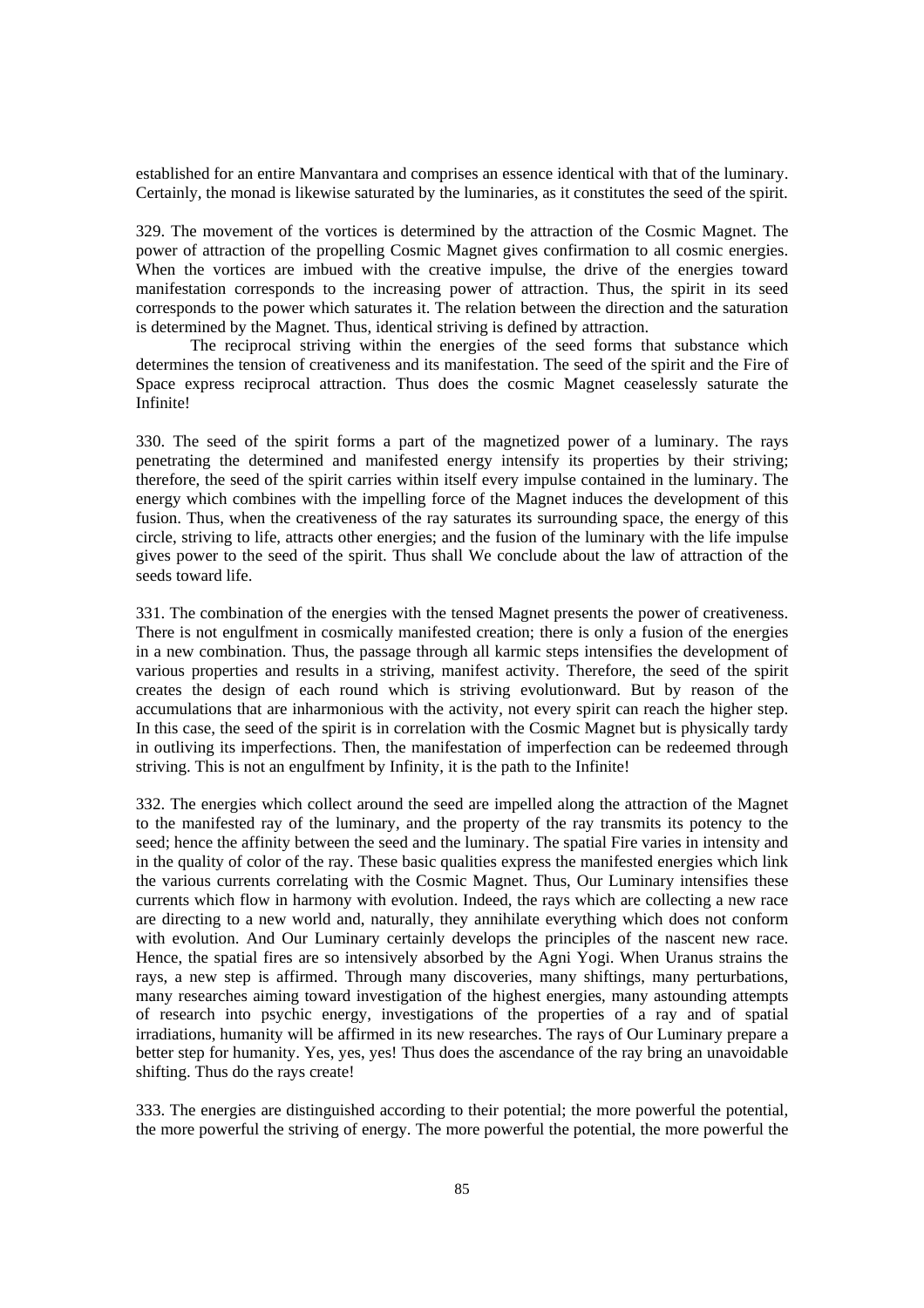attraction. The energy is intensified in proportion to the rising of the Spatial Fire. A like correspondence exists between the seed of the spirit and its saturation by the luminary. Thus, the potentiality of the spirit depends on its saturation by the luminary. The generation of energies in this manner results from the saturation by the luminary. The vortices which draw the seed into a spiral transmit to it their energies, and the life impulse carries it along further into the sphere where the attraction sets its direction. Thus does the impelled seed acquire its life path, and the manifestation of an everlasting life impulse confirms existence.

Thus limitless is the path of life!

334. When the propelled seed is attracted by the cosmic seed, fusion occurs through intensification by the Magnet. When the propelled seed is attracted by the cosmic seed, the direction of the path of the seed is determined. Upon the fusion depends the creativeness of the potential.

When Uranus draws into coalescence the currents of the subtlest energies, it may be said verily that Uranus confirms all manifested paths and that its currents impel evolution forward. Thus the currents of the luminaries quicken the march of events, and the spirit of Our Uranus accelerates the movement of the chain of evolution. Thus, acute are the angles of correlation. Powerful are the sun's rays at a direct angle, and likewise the attraction of Uranus. A fiery assimilation then takes place. It is a very serious time. Uranus is acting! We are preparing that step.

335. The unlimited creativeness of Cosmos is intensified by all energies. The currents of the luminaries provide the Magnet with all manifestations of the creative fire. When the elements of nature are strained, the propelled energies are affirmed by the current of the Magnet. When the creative chain is saturated with striving energies, then indeed occurs the rotation in an orbit which collects identical currents. Only by the intensified attraction of the Magnet, can the combinations of cosmic energies be explained. The attraction of the luminaries saturates the space, and the seeds which are propelled to life bear the creativeness of the tensed Magnet. The basis of the cosmic seed is contained in the creativeness of the propelling Magnet. The cosmic seed is attracted into the sphere which is permeated with the ray of the luminary. Thus, the course of a striving luminary preordains the tensity of the life impulse.

336. Truly, the luminaries act upon each other. Certainly, the power of the striving of the rays, and their effect, depends upon the combination of the luminaries. When the structure of a luminary is based upon the manifestation of pure Fire and of the subtle energies, the luminary possesses an advantage and can attract to itself the saturated Spatial Fire. Thus, Uranus, possessing the properties of the subtle energies, transmutes other energies. Great is the occult power of the rays of Uranus!

 The tensed Cosmic Magnet determines its tension by the currents of the Spatial fire. Thus, the manifestation of the rays of Uranus evokes varied tensions, and the epoch of the rays of Uranus is under tension through its correlation with the Cosmic Magnet. Yes, yes, yes!

337. The free energies are attracted by the Fire of Space. The striving response to an attraction is a property inherent in all substances of the Cosmos. The creativeness of the Cosmic Magnet is intensified by the striving of all energies, and it is necessary for the construction of the Universe. That aspect of the Cosmos can be defined as the creative Magnet; therefore are all cosmic energies attracted to their seed, and Infinity encompasses all vital manifestations.

338. When a battle occurs between Saturn and Uranus, the aspiring Agni Yogi, suffused with the rays of Uranus, feels all the currents of the cosmic tension. That is why the Agni Yogi so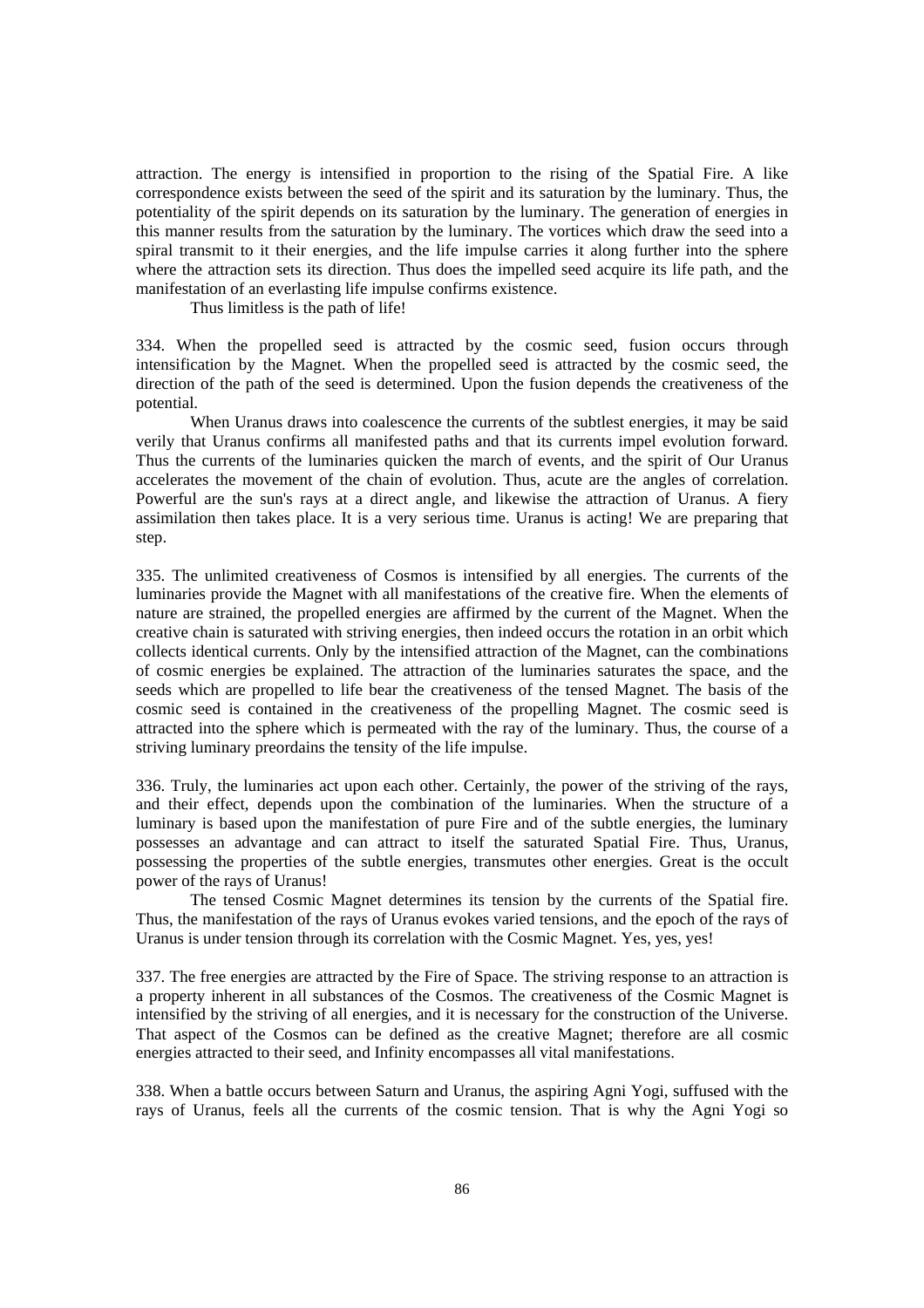intensely feels the present battle. Uranus, entering into rulership, strongly evokes the tension of the opposing forces.

339. The motion of the molecules sends out the vibrations of currents of identical energies. The cosmic seeds are being saturated with the energies of the vibrations of impelled molecules. In speaking of the cosmic seeds, one may call creation a state of magnetic consciousness. When energies are attracted to an identical center, the cause of this attraction may be discovered. Whether the energy be called an impulse or a whirling vortex, its base is consciousness. Indeed, when it is possible to define an energy as one impetuously surging toward fusion, the driving force of the Magnet is confirmed.

The driving force of the Magnet attracts all vital manifestations.

340. There are currents which fill the space with discordant emanations. These currents fill the lower layers, and space is often the battleground of discordant emanations. The sensitive organism of the Agni Yogi, aspiring toward pure Fire, definitely responds to the tension. The "chalice of affirmation," as a vessel containing the threads of all the subtle energies, certainly reverberates to all discharges, and the heart is in tremor. Hence, in the lower layers the high Agni Yogi is confirmed as the self-sacrificing bearer of pure fire. Thus, the noncorrelation of the spheres evinces such tensions.

341. Materia Lucida clothes all aspects of the cosmic energies. The flux of the Fire of Space can envelop for manifestation that region which is subject to the cosmic attraction. The seed, strained toward life, is subject to this great law of attraction. When the power of impulse drives the seed toward creative fire, the striving of consciousness bestows life. The consciousness of the energy is the current of fire. How, then, can priority be given to one energy over another when the fiery tension can occur only in fusion? He who knows the law of Be-ness can affirm that the acknowledgment of the two Origins is the foundation of Cosmos.

 Even the most ancient conception viewed the cosmic laws as being impelled by a twotongued flame. The indication in ancient writings concerning the manifestation of the dual Origin is also based upon the knowledge of polarity in each energy. Cosmic creativeness can be manifested only through the dual Origin. Thus, in deposing the Great Mother, humanity robs itself of the privilege of conscious cooperation with Cosmos.

342. The luminaries suffuse the space with their energies and imbue the life of the cosmic seeds. The striving energies can permeate all vital manifestations. Each vital manifestation contributes to the creativeness of the Cosmic Magnet. Thus, the thought comprised in a creative striving intensifies that energy which aspires to life. Thought has its creative energy, and the core of the Magnet propels the manifestation of life with equal power. All creative energies depend upon the impulse of the seed. The manifestation of creativeness contains in itself all vital manifestations, and the propelling force of the seed evokes the attraction of the energies.

 In the cosmic consciousness, there is a coordination which correlates all the energies, and the foundation of all fusions is the impulse of the seed. Thus, the creativeness of the Infinite depends upon the life impulse.

343. Striving toward development of consciousness depends upon the impulse of the seed of the spirit. The cumulation of striving intensifies the growth of consciousness. If the energy lacks striving, the manifestation of the intensity of energy is considerably weakened, and the attraction cannot result in fusion. Thus, the seed of the spirit is in need of striving. The best sign of the tension in the seed of the spirit is the intensified fire; hence, the centers of the Mother of Agni Yoga are so aflame and the tensity of fire is so great. Only the influx of fire bears witness to this fire; and creativeness of the centers is very flaming.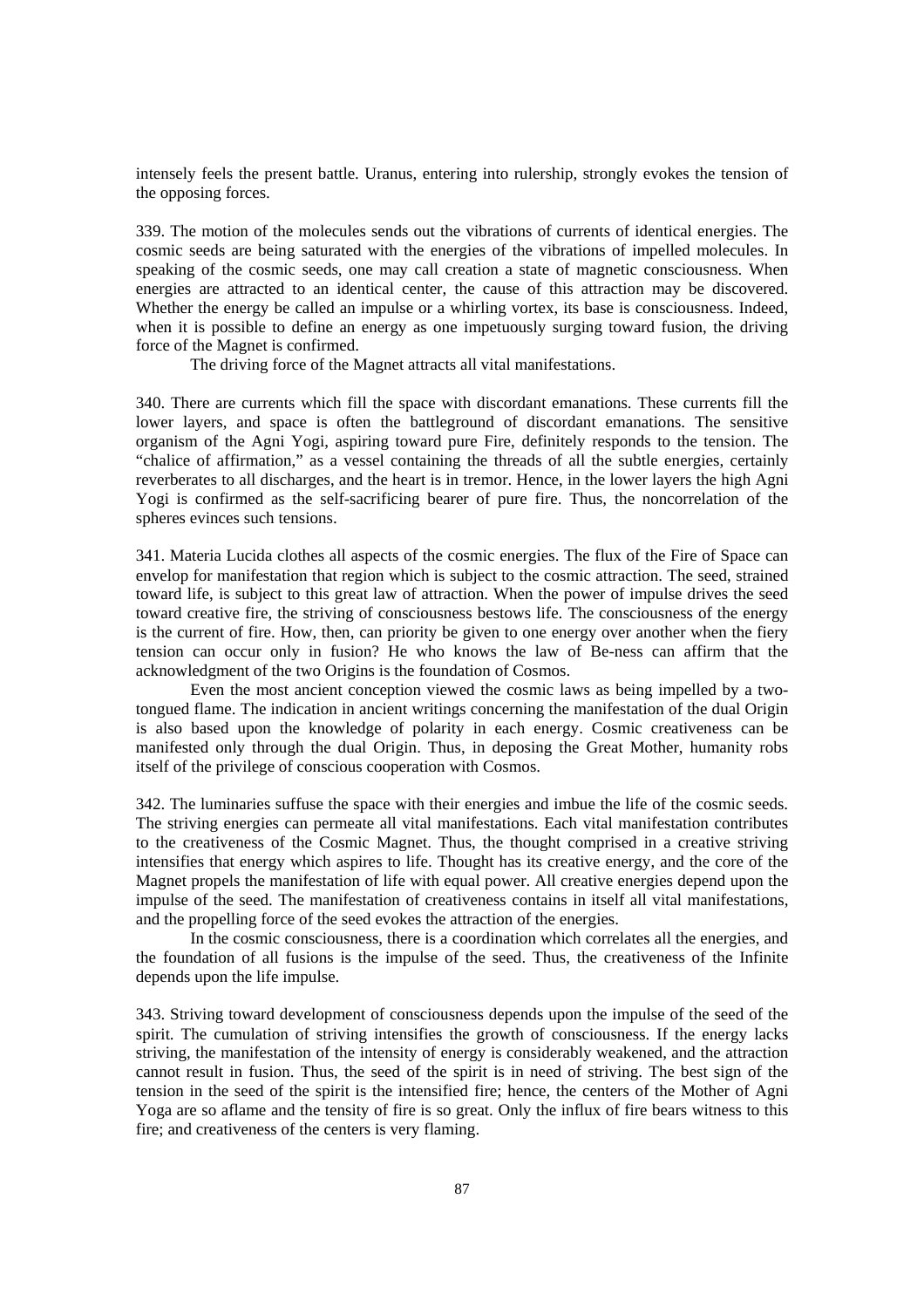When the flaming rings of the third eye increase in number it is a sign of the power of the spirit. And the Chalice, which comprises the entire synthesis of fires, corresponds with certainty to all receptivities. The increase in the number of the rings is proportionate to the striving of the fire of the spirit. When the tensity of the fire is so great, all interweavings of the luminaries are strongly reflected upon the solar plexus. When the centers are keenly sensitive, all cosmic spatial fires are reflected. A mirror of cosmic fires is contained within an Agni Yogi; therefore, the rays thus create and intensify.

 The Cosmic Magnet shifts many things. The battle between Saturn and Uranus is naturally reflected upon the fires of the Chalice. Therefore, the pull of the centers is active at present.

344. The creative principle impels all energies toward fusion. The heterogeneity of the striving energies manifests the power of attraction. Thus, each propelled energy is not lost in space; and the power of each energy increases through fusion. Each energy attracted by the creative principle multiplies its power through this impulse; and each coalescing and striving atom generates energy. Hence, all cosmic energies manifest the potency of creativeness. Infinity affirms the generation of energies and multiplies all cosmic manifestations of the creative principle.

345. The creative principle affirms each new center and determines its correlation with world events. The potential of the striving center intensifies the fusion with the Magnet, and the consciousness which strives toward the blending confirms a new aspiring energy. The blending of these energies is precisely in conformity with the pull of the Magnet. Thus, each center can direct its own energy. Each energy is determined by its center. And when the space is strained in the creation of a new center, the correlation attracts new energies. Hence, the centers of the Agni Yogi are able to reverberate to all cosmic manifestations; then the centers respond so flamingly. A conscious creation intensifies the centers.

 Indeed, many currents intercross in the Chalice. Therefore, the fire of the centers is so powerful; a powerful assimilation is taking place.

346. Fusion of the energies pertains to cosmic creativeness. When two energies are attracted to each other, a combination of striving magnetism is generated. If it is possible to correlate the creative principle with the principle of the Cosmic Magnet, it is possible to correlate the striving with the attraction. Hence, the assertion of the striving energies in space is termed the course of the Magnet. All cosmic manifestations are thus correlated, and the creativeness of Cosmos strains the flux of the energies. The attainment of tension is correlated with the tension of the Fire of Space.

 The rays generated in space create their parallels, and the activity of all luminaries tenses the spheres with multifold energies. All spatial manifestations have rays as their basic impulse. The generation of the power of the Cosmic Magnet gives birth to all energies.

Thus, manifold and limitless possibilities saturate the space!

347. The generation of energies in space is confirmed as the manifestation of the life impulse. The energy of spirit acts just as does the energy of the Cosmic Magnet, each on its own plane. The energy of the Cosmic Magnet creates cosmic forms. The energy of the spirit creates the existing forms. Thus, the world of forms correlates all manifestations of the cosmic energies. If we could look back over the forms of the Cosmos, we would clearly see how all forms have been combined in cosmic creativeness. The energies of the spirit give to Cosmos all the best manifestations. When the spirit becomes refined, the forms are created in accordance with the tension of the spirit. Therefore, when the transmutation of the centers is so strained, the emanations of the centers are verily creating. There is a direct ratio in the interrelation between the centers and the manifestations of creativeness of the energies. Thus, We term the creativeness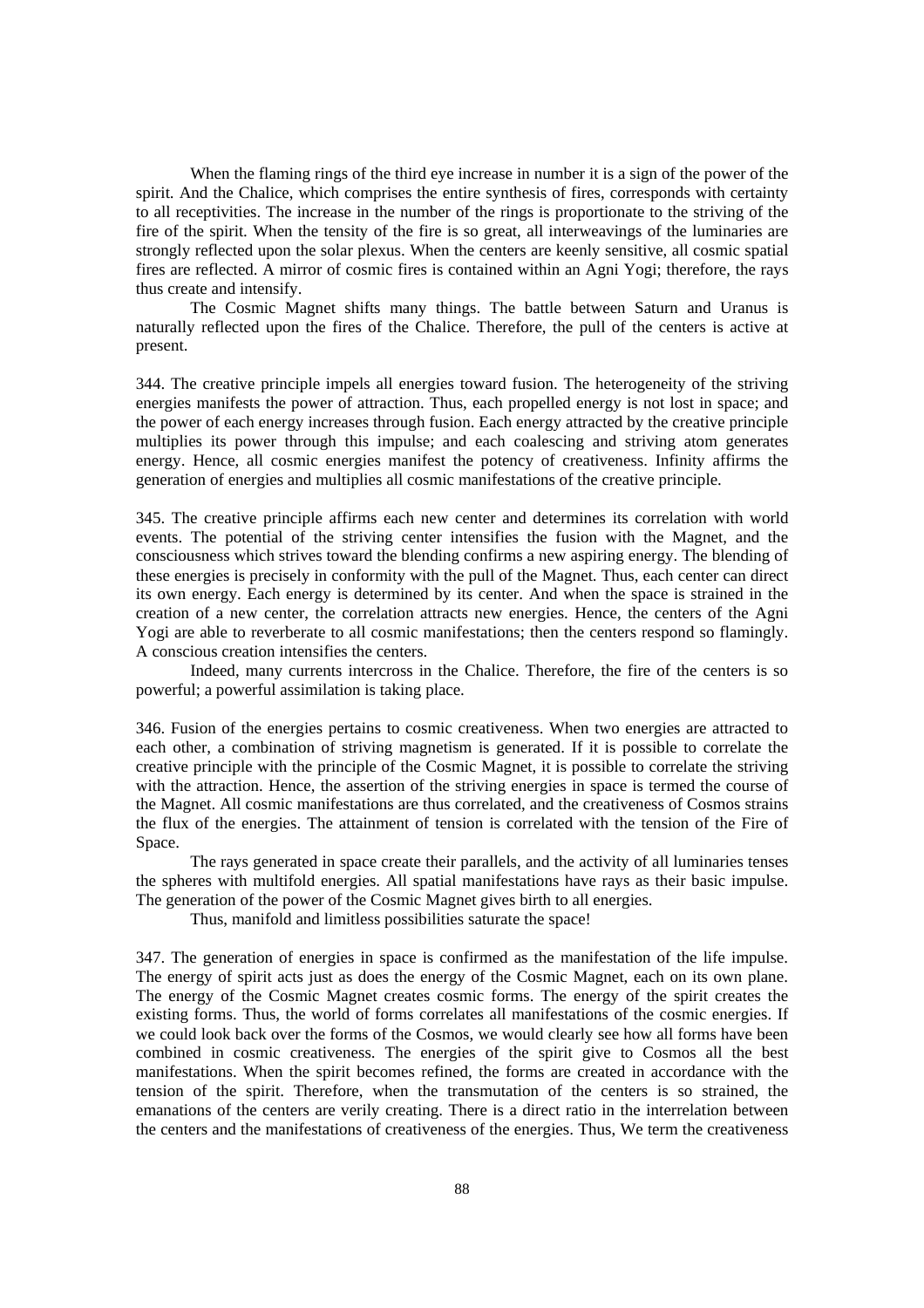of the spirit of an Agni Yogi the highest cosmic creativeness. The Fire of Space blends with the centers of the Agni Yogi. Yes, yes, yes!

348. A most powerful stream is diffused in the combinations of the Magnet. True, when Reason unites various energies, then forces are conjoined which produce a powerful energy. The manifestation of cosmic rays is the straining of energies responding to the attraction of the Magnet. The Universe is filled with such manifestations. The creative principle gathers potential energies and propels all the manifested energies into a channel. Hence, each energy is intensified by creative tension.

Without limit is the magnetism of the creative principle!

349. One of the most powerful magnets is the magnet of the spirit. A most powerful force, which transmutes various energies, is the magnet of the heart. All currents are transmuted by this magnet. Man is attracted to this magnet; therefore, the power of his transmutation lies in the heart. The sun seen in the region of the solar plexus is that powerful magnet. Its location is certainly in the heart, and its reflection is great. It is a most powerful force! Its rays penetrate all strongholds and can be manifested as a most radiant magnetic force. Hence, the sun of the heart is the force which determines the balance. In ancient times this truth was as well known as the laws of attraction. Therefore, We value the centers which glow as the sun.

The luminaries rise as banners!

350. There is a direct ratio in the correlation of cause and effect. Intensity laid in the cause gives intensity to the effect. The cosmic law affirms that intensity which is at the root of each action. Therefore, each energy generates as much striving as is contained in its seed. On the physical plane there is the same correlating power. The manifestation of the spirit is subject to the same law. The spirit is strained in accordance with its intensity, and it pursues this course as do all energies. Therefore, among the energies one should distinguish those which are intense from those which are passive. The passive ones seek to assert suspense; hence, unestablished causes are very important. When the attraction of the Cosmic Magnet gives the impetus to action, the battle between the passive and the striving energies asserts itself. On the path of evolution, humanity manifests this battle, and it is necessary to give evidence of this intense creative activity in boundless affirmation.

351. The intensity of the centers of an Agni Yogi is strained by the affirmation of the Cosmic Magnet. The centers of an Adept are subject to the same law. The Brothers of Humanity sense this intensity through a strained magnet. In Our Work for humanity's progress, We are constantly under an intense current, and all harmonious and inharmonious currents are refracted in Us.

 Our work for humanity consists in ceaseless activity of interweaving and correlating the currents. Therefore, We regard as most low the manifestation of passivity. In passivity may be discovered an antagonistic seed. Everything out of step with evolution is opposed to Our tensions. In the cooperation of an Agni Yogi We have the highest intensity. In the fiery centers We have flaming co-workers.

A new step approaches for humanity-communion with the far-off worlds.

352. There is a law under which are created the strivings along which moves the spiral of light. Upon the tension of the vibration of light is based the law which unites all energies. Since the given law holds over all energies, the drive of this impulse encompasses all energies. Only Materia Lucida can develop all the forms that exist in the space. Only intensification of the energies can bring the task of the Cosmic Magnet to realization. Only the spirit can give expression to all strivings by manifesting identical energies. Thus, when a new step is vouchsafed to humanity it can be consummated only through assimilation by the spirit. Thus, the human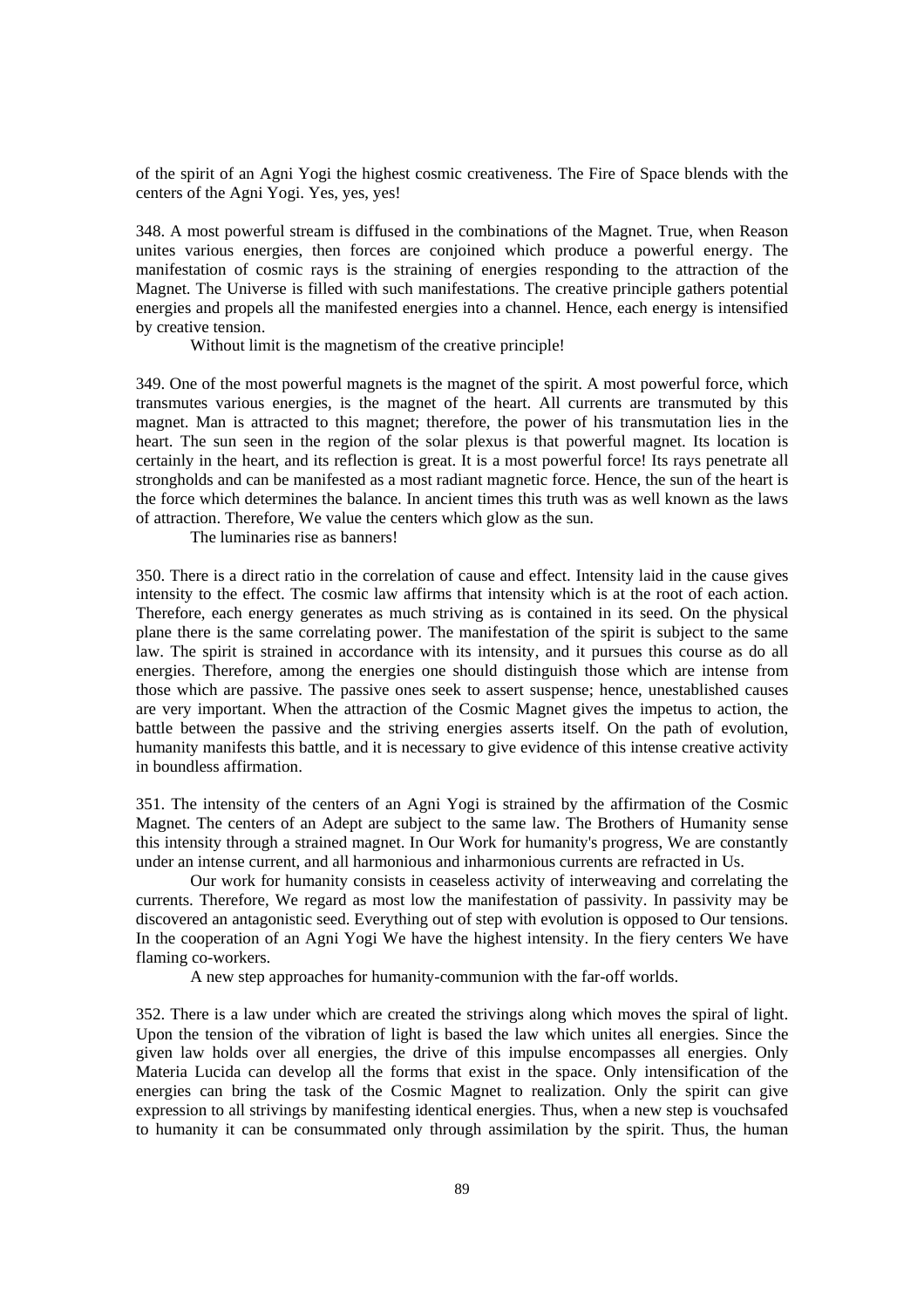pages are inscribed by the hand of humanity, and often the pages are only partly filled or inscribed with inapplicable signs. Yet humanity is summoned to limitless knowledge!

353. Humanity should ponder over how it is clothing its monad. With what is this eternal seed being wrapped? People dwell too little upon this problem. Along the stretch of each round, one should trace the current of karma and its reaction. The predestined follows as a result of the accumulations gathered by the past deeds. These wrappings can stifle the voice of the seed, and the path of life can alter the preordained manifestation. The cosmic seed inherent in each being should be clothed with great care by humanity. Upon the aspiring seed is evolution built. And unlimited is the path of the power of the seed!

354. The highest raiment for the monad is attained in pure Fire. If the monad can be encircled by Fire, it means that it can attain the highest spheres.

 The Agni Yogi and the Arhat both clothe their monads with Materia Lucida. When the fiery centers transmute life, We say that the spirit is striving toward ascent. The law of fiery ascent is immutable. When the striving of the Cosmic seed ceases to show pulsation, then the energy of life has ceased to exist. The psychic energy is closely linked with the cosmic seed. Hence, when the pulsations of the seed are stilled, the afflux of psychic energy ceases. But when the fire of the seed is active, the psychic energy has a powerful pulsation. The fiery centers pulsate with the Cosmos; hence, the centers of the Agni Yogi create in response to all currents. Invisibly, powerfully, the fires of the Agni Yogi create, and the records of the creativeness of Fire are inexhaustible.

355. The consciousness of the creative principle lends consciousness to the entire constructiveness in Cosmos. When the cosmic seed is gathered, the consciousness of the creative principle is made manifest. The compound of the striving seed gathers always in such a way that the impulse shows the quality of striving toward conscious creativeness. The creative impulse always corresponds to the law of attraction. The Spatial Fire generates its seeds. Humanity generates its seeds in each intent. The growth of consciousness will propel humanity toward creativeness with Cosmos and will tense all spiritual levers. When the consciousness of the seed acts against the affirmed Magnet, different currents are manifested. When construction is directed in line with the creative impulse, evolution may be discerned. Hence, the earthly ties must be constructed most solicitously.

 The seeds determined by Cosmos bestow consciousness on all energies. The seeds sown by humanity are impregnating the course of the Cosmic Magnet.

356. The creative principle directs the currents of Fire and propels the energies. Therefore, all cosmic manifestations are reflected upon the centers of the Agni Yogi. Each fiery manifestation resounds upon the centers, evoking varied sensations. Often anguish and depression are due to the fiery tensions. The reason for these sensations is a discordance of the currents. These unharmonized currents beat upon the centers, which resound in a dissonance. When the unharmonized currents are borne in space, a great deal of creative power is used by the energies for the establishment of equilibrium. The manifestation of unharmonized currents calls forth in an Agni Yogi a reaction, as it were, on a level with the opposing energies.

 Magnetic needles quiver in changing direction. High tides are the natural result of a change in the direction of the Magnet. The Spatial Fire strains its magnetism and the subterranean fire is ready to break through. Hence, the workings of cosmic forces are most intensive. The decisive manifestations will occur in the battle of Uranus with Saturn. Therefore, although many currents are difficult, they are of much benefit.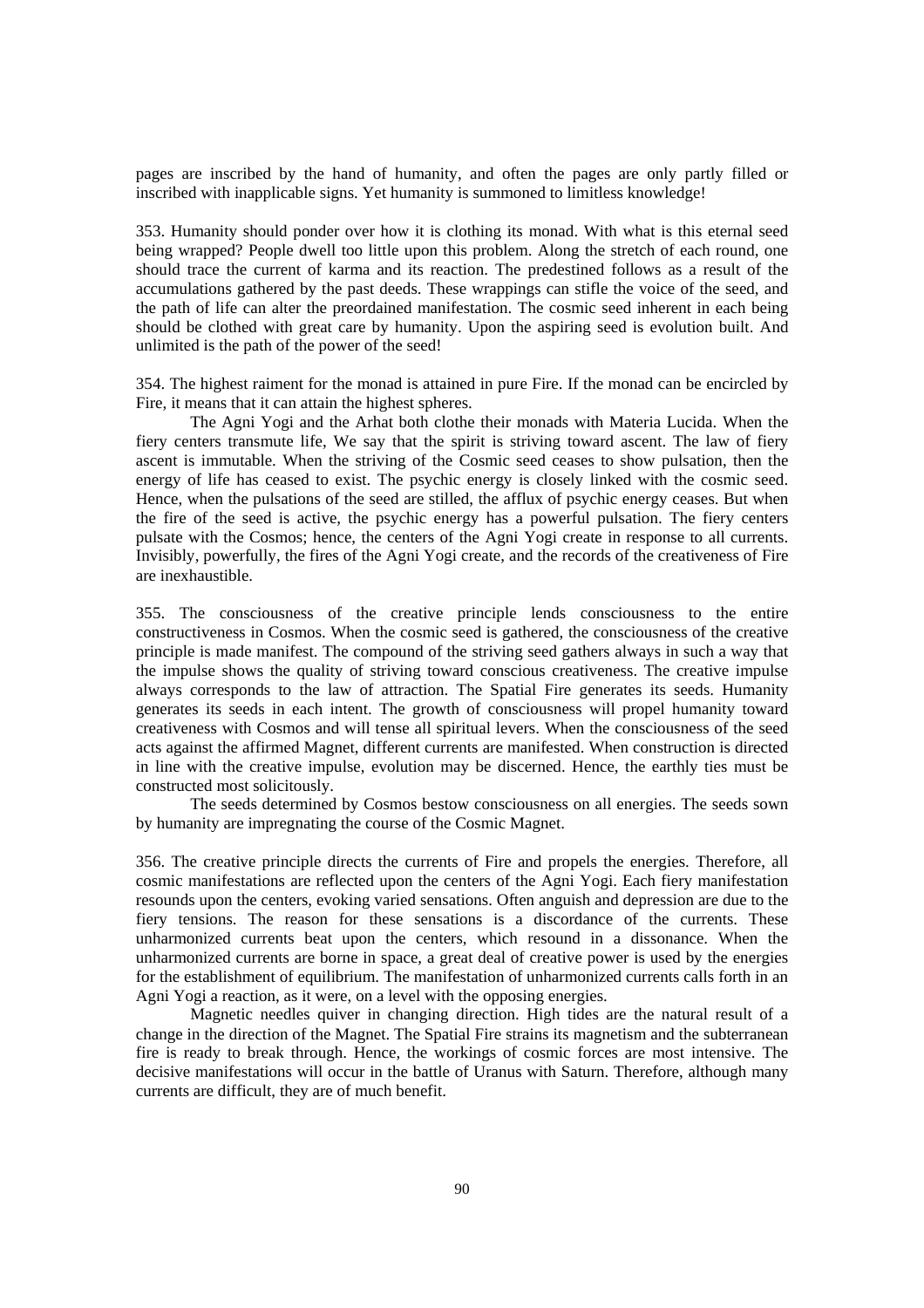357. Evolution directs humanity through the affirmation of Fire. Upon each evolutionary step humanity advances through different impulses. The power of the intensity directs the seeds of the monads and all the energies toward the creativeness of Fire. When the immutable law prevails in the vortex, the striving of the energies obeys this law. The vortices of creative energy always intensify the affirmation of the energy. When humanity will assimilate all manifestations of the creative fires, the power of the spirit will begin verily to be drawn toward cosmic creativeness. When the human spirit will cognize a part of the cosmic energy as an active force, it will become a co-worker of Cosmos.

The endlessness of the path is so very beautiful!

358. The free energies greatly influence the cosmic combinations. When We speak of casual occurrences, We refer to these free energies. Each energy which joins the propelled drives of the cosmic seeds determines a new combination. An Agni Yogi often feels those processes which strain the space. A property of the energy is that it is drawn toward Fire and toward strained centers. At present the perturbations assume a very tense state. A most unusual time, a threatening time, a decisive time!

 The experience of the rotation in the center of Brahmarandhra is a very important manifestation of the fusion of the Fire of Space with the fires of the centers. It is a rare manifestation when the consciousness retains memory of this process taking place. It is necessary to observe all sensations because it is so rare an attainment. I affirm, I affirm, I affirm!

359. The planetary focus, as a manifestation of the Magnet, is shifting. When the change of energies occurs, not only are the parts shifted but the entire orbit is involved in this shifting. Each acting force is subject to this shifting, and all spheres are strained in a saturation by the Magnet. The visible and invisible energies are drawn toward the shifting spiral. The Spatial fire encompasses all vital energies, and the lower spheres as well as the higher ones are permeated with this Fire. Verily, there is no corner where it would be possible to escape these shiftings, and the potential of Fire can affirm a new step. Therefore, when the earthly orbit unites with the Spatial fire, the Cosmic Magnet begins the shifting.

360. When humanity will come to understand the Cosmic Oneness, the cosmic construction will be affirmed. The chief task of humanity is to unite the world of matter with the world of spirit. The demarcation line between the spheres is very sharply drawn; hence, the correlation of the predestined with the mechanical world in which men are submerged is rare. When the planetary consciousness is directed toward unification of all factors, the manifestation of cosmic shiftings overtakes all spheres. Hence, the planetary consciousness establishes the cosmic energy. The striving of an Agni Yogi and the work of the centers help to determine the cosmic consciousness. Therefore, the most important affirmation of the energy is the broadening of consciousness. The creativeness of Our Brothers is directed toward the development of cosmic consciousness in humanity. Therefore is the cooperation of the centers so affirmed by Us.

Verily, We value the transmuting power of the fires!

361. The reconstruction of the world is accompanied by currents which overspread the old manifestations. Each shifting of the Magnet intensifies all human actions. The Spatial Fire which permeates each strained spiral gives confirmation to each new striving. Therefore, when a powerful country is temporarily veiled with sands, then a driving current is manifested for ascentbecause there is no unsteadiness where the creative Hand of Cosmos does the shifting.

 There is one place where the magnetic needle never fluctuates. The scientists know that it is in Asia. We shall broaden this concept. Certainly, there is a focus on the planet which is attracted by the Cosmic Magnet and which holds all the threads of the Common Good of humanity. The existence of this Center affords equilibrium for Earth.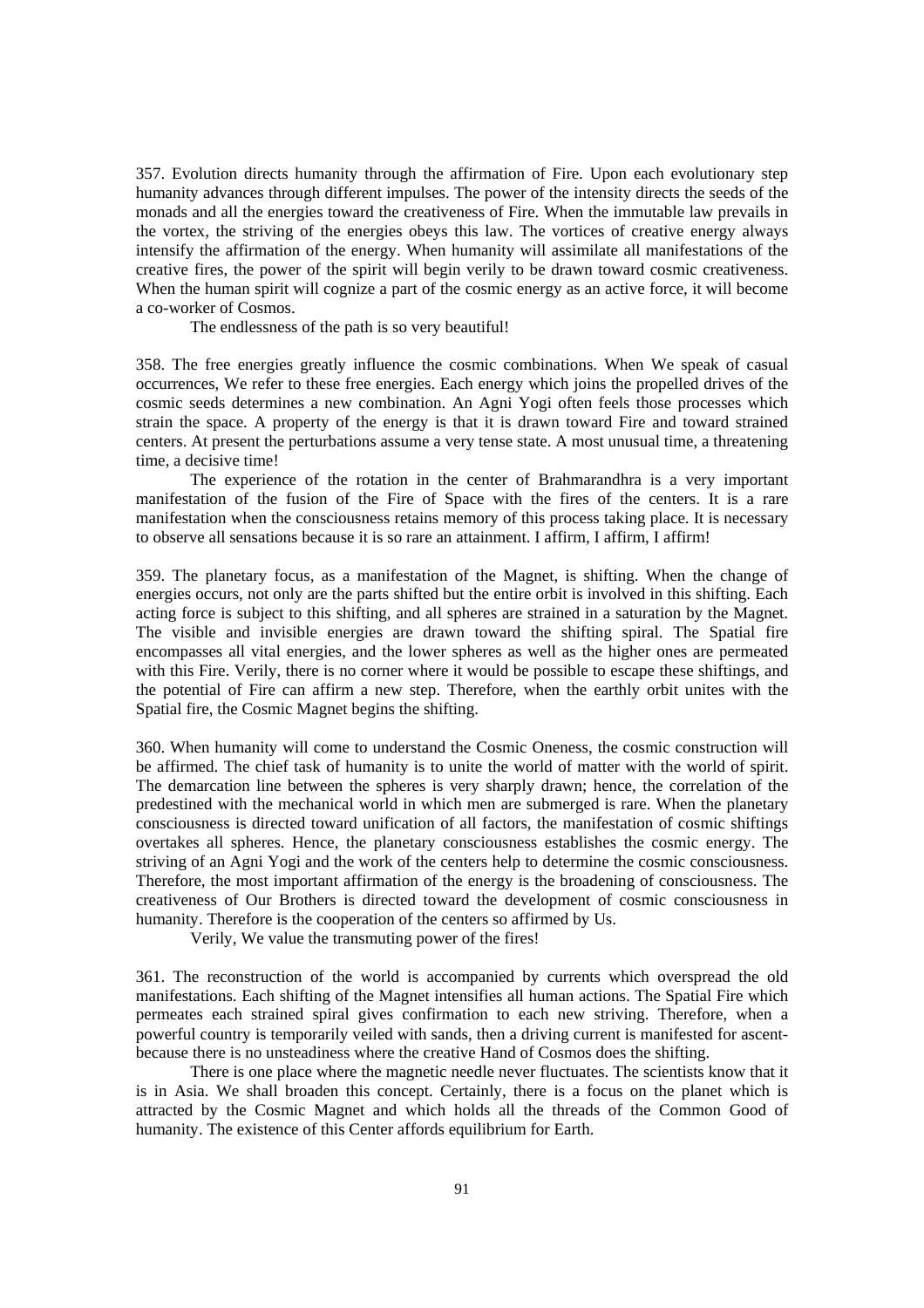362. Since the equilibrium of the earthly crust is established by the attraction of the subterranean fires toward the focus, one must not forget those psycho-magnetic forces which establish the equilibrium in the supermundane spheres.

 Which, then, are the sources manifested as psycho-magnetic forces? Three sources are manifested as these forces the Spatial Fire, the rays of the luminaries, and the spiritual magnet. Therefore, it may be said that the current of the spiritual magnet is manifested as the creativeness of an Adept and of an Agni Yogi.

 The Spatial Fire affirms each energy. The luminaries confirm the cosmic source of Fire. I bid you believe in the creative forces of the Agni Yogi. If you could see the work of the spirit and the heart, you would verily see the creativeness of the Magnet. When the consciousness retains the process, which is a mental one, the boundaries between the physical and the astral have been erased. Truly, cosmic creativeness is invisibly beautiful!

363. The declination of the magnetic needle indicates an intercepting vibration. The progression of the manifested magnet of humanity depends upon the magnetic declivity and the corresponding force of the Fire of Space. When events are accelerated, the importance of the correlation of the cosmic attraction is increased. The consciousness of humanity penetrates into the fiery fluids, and that is why the acceleration is possible.

 When the coarse early human forms were unable to penetrate into the pure spheres, all evolutionary cycles became prolonged. Now that the consciousness has become refined, even though only in a material way, the understanding of the cooperation of the spheres is within reach of humanity.

 When straight-knowledge and spirit-understanding will be developed, humanity will understand the significance of consciousness and the correlation of the subterranean and the superterranean spheres. Verily, spirit-understanding will lead to the next step.

364. The psychic eye, with the knowledge of the spirit, certainly affords the perspective of cosmic motion. The attraction of the basic impulse of the subterranean magnet transmits the property of striving to the spheres. The Chalice, which contains the entire cosmic experience, reflects all cosmic ordainments. The synthesis of the Lotus contains in itself all the cosmic threads, and under varied impulses are gathered all the different fires of the Lotus.

 The psychic tension of Fire puts forms into the space. When the seed of the spirit is clothed in the fiery currents, the propelled fire tenses the entire substance of the seed of the Agni Yogi. The cosmic creativeness is directed by the Cosmic Reason, impelled through the manifestation of Materia Lucida.

 The Agni Yogi links the cosmic currents with the Fire of the planet. The rhythm of Mahavan is the throb of the Pulse of the Cosmic Flame. The rhythm of Mahavan is transmitted only to him who feels the throb of Cosmos. Yes, yes, yes! Only the heart which embraces the world can beat in rhythm with Cosmos. Only the heart which embraces the world can beat in the rhythm of Mahavan. Verily, the heart which embraces the world and the flame of the striving spirit affirm the best heritage for the races. Hence, the bearer of Fire feels all the cosmic tremors. Hence, the heart of the Mother of Agni Yoga is so much in tremor. Hence, the hands of the Agni Yogi are covered with sweat. But all of Us in the Tower feel each tremor of the fiery heart and each drop of sweat. Therefore, I will say that the currents of the heart fill the space with rays of light and each drop of sweat cements the space.

365. Cosmic creativeness collects those aggregates which come under the fiery manifestations. Thus, the contents of the highest spheres are imbued by the correlation of the manifested units, and the contents of the highest forms are conditioned by the blending of the creativeness of Fire. Cosmic creativeness unites those fiery energies which give the best results. Therefore, each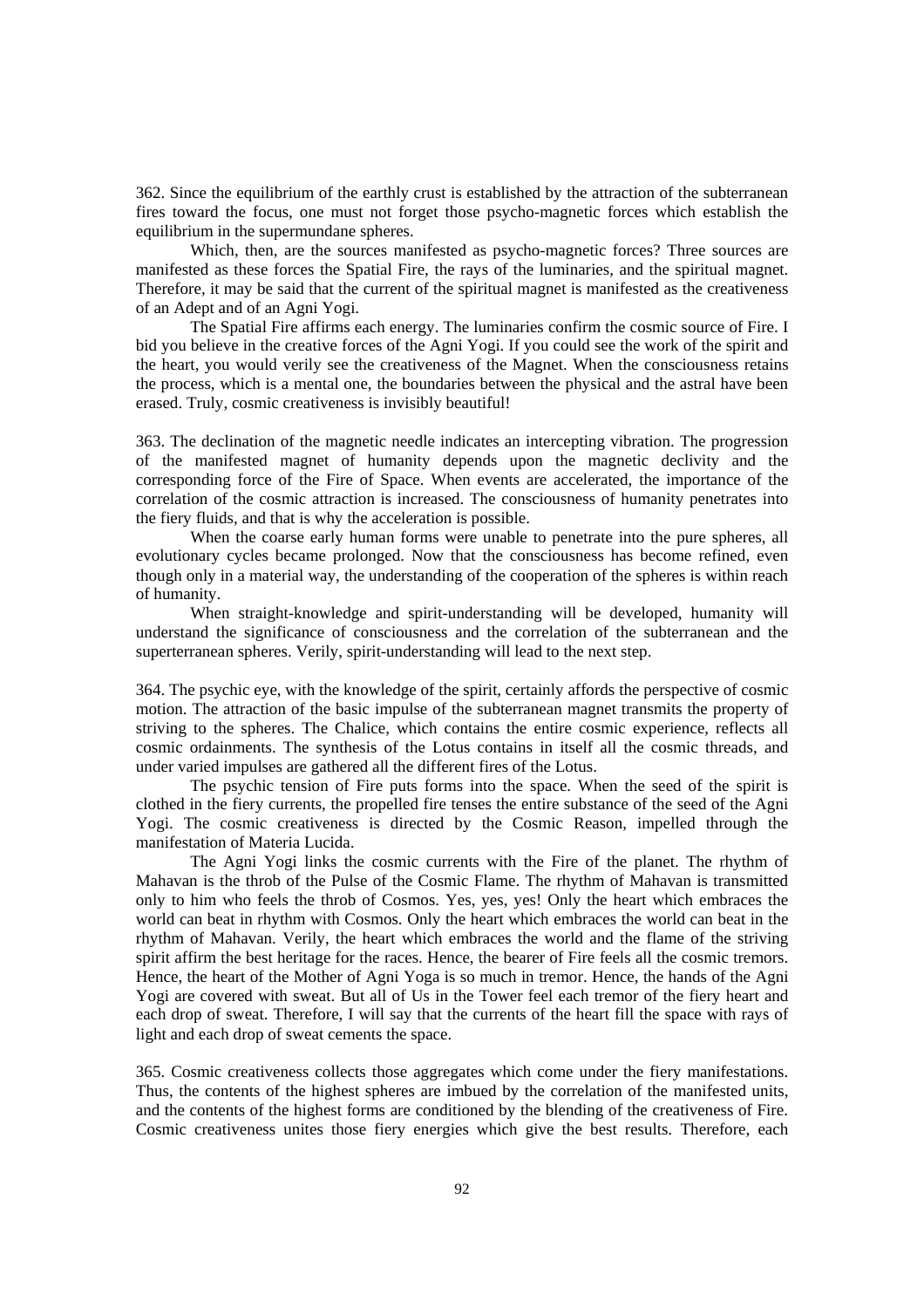energy which is attracted to its seed contains an identical attractive power. If only humanity would understand that each energy toward which it is being attracted expresses humanity's substance! Therefore, the Brothers of Humanity, in increasing battle, strain all forces in order to better the human essence.

366. The power of creation weaves its nodes and creates according to the law of the Cosmic Magnet. It may be said that the assertion of creativeness is based upon cosmic attraction. When the nodes are strained, the saturation is created, manifesting the vital impulse of the energy of the Fire of Space. The participation of energies establishes the property of accretion. Thus, creativeness in its inception manifests the preordained energies.

 Humanity, binding the nodes of its karmas, intensifies the cosmic creativeness. The attraction to the seed of the spirit imbues the energy with those currents which are preordained by karma. The forging of each consequence determines the property of striving in each quality. Therefore, one may create inexhaustible effects in Infinity, refining their quality.

367. The power that unites those who are spiritually aspiring is determined by the Cosmic Magnet. In the cosmic law there exists the manifestation of creativeness which has an established arc of ascent upon which the spirit strives. The law of attraction acts upon the entire cosmic affirmation; therefore, in the higher tension of the fire of spirit, one may act only in ascent. Beautiful is the law!

368. Cosmic creativeness gathers combinations which are saturated by the Fire of Space. The cosmic creativeness imbues the striving energies by the impulse of attraction. When new combinations which are saturated with Fire manifest the vital energy, the impelling Magnet assembles these spatial energies. Explosions of fiery, impelling magnetism occur unavoidably when the energies are attracted in incidental fusion which generates dissimilar energies.

 The free energies are inherent in Cosmos, and they have no definite drive; therefore, the casually entering elements give incidental formulae. As in Cosmos, so also in the human consciousness, the entrance of incidental energies provides a new formula. When the spirit cannot determine its direction, the incidental energies take the upper hand. And the striving of each manifested link of karma is altered by the manifestation of incidental energies. Therefore, humanity on its way to evolution must strive to the cognizance of the seed of the spirit.

369. The striving to the cognizance of the seed of the spirit is so essential; each spirit must strive toward it. When the direction of one's own fires is clear, then one can strive along the predestined path. The free energies can mold the karma of weak spirits, and the space abounds with such tossing spirits. As in a driving whirl are borne those who have realized their destination. But those still unaware of it are scattered as feathers. Hence, the course of the striving spirits toward that which is destined by the Cosmic Magnet will be as a link of the great evolution. The mighty seed of the spirit provides a new current and a fiery link. Thus walks Our tense Agni Yogi. Thus resounds the fiery, striving Agni Yogi. Thus creates the flaming Agni Yogi. Thus does the Agni Yogi construct the steps of evolution.

370. The elements are strained by the gusts of spatial energies. When the tension is projected toward the primary seed, the elements manifest creation. But when the elements are strained in free currents, the weak forces are overcome and the elements are carried along in an impetuous stream. When striving prevails upon the manifested elements, it directs the energies according to the force of attraction and creates affirmations of harmonized currents.

 When the elements manifest explosions, there occurs a disruption between the Cosmic Fire and the attraction of the energies. The spirit of creative impulse creates conformably with the principle of the elements.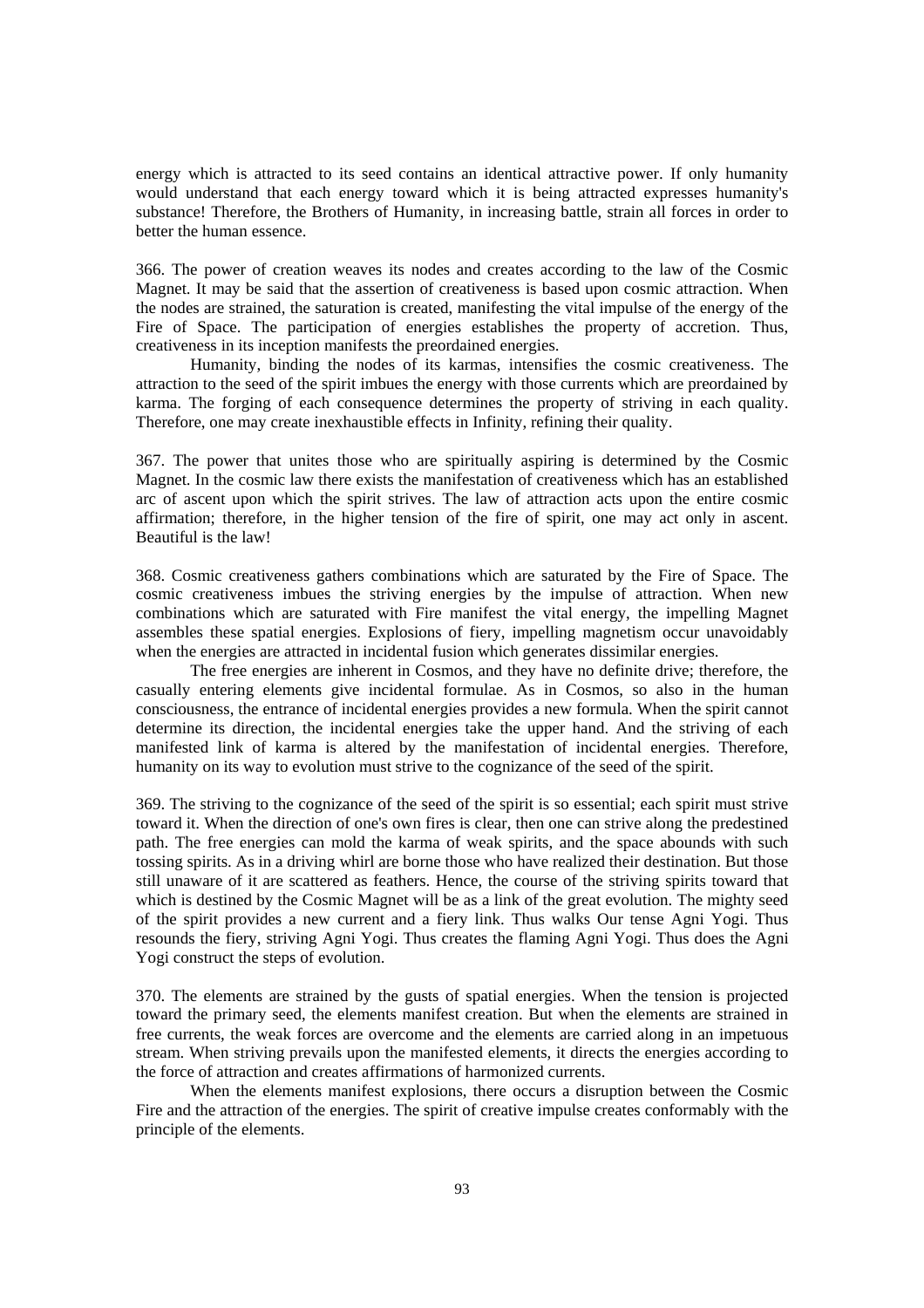371. The creativeness of the spirit, proceeding parallel with the attraction of the Cosmic Magnet, is manifested as the impeller of evolution. The carriers of fiery energies give humanity the direction. We call them the Guardians of Light. Upon all of humanity's paths stand these fiery Guardians of Light. Upon all paths stand the appointed Guides.

 When the one appointed for an achievement carries in self-sacrifice the Chalice, it may be said that a great step is being accomplished. When the Cosmic Magnet intensifies a new step, true cooperation is displayed; and the Guide, in self-sacrifice, stands at the Gates. Thus, the straining centers endow humanity with the striving for transmutation. Verily, without these subtle energies Our Towers are inaccessible! When the manifested step will come to life, then the page of evolution will be beautiful. Hence, the fires impel the consciousness toward a better destiny. Thus a great step approaches!

372. The symbol of Fire is found in all Teachings, and in Cosmos Fire is affirmed as the manifestation of life. The substance of Fire is so radiant that it is impossible to define and describe it. The Cosmic Breath is the Fire of Space. All cosmic manifestations are permeated with Fire and human thought is Fire. Thought gives form; thought gives direction; thought gives life; thought imparts creativeness; thought imparts the attraction of a drawing magnet. When the spirit kindles its fires, thought creates through the accretion of Materia Lucida. Cosmic thought is comprised in the fiery communion. The Spatial Fire contains the striving energies. Cosmic Fire is boundless in its saturations and its manifestations. Thus, the Cosmic Fire strives with the Cosmic Magnet!

373. Verily, in the creativeness of the spirit is contained the fiery potentiality. Behind each visible act stands the invisible creativeness of spirit. The energy of the spirit possesses the Fire of Space. Creativeness of spirit is affirmed by Us as the psychic seeds. In the seed of each spirit is inherent the striving energy of spirit-creativeness. Hence, one must search the invisible for the stimulus of all manifestations. The creativeness of spirit is verily the constructive force of evolution.

374. In cosmic creativeness energies are fused at highest tensity. The combinations of fusing energies multiply with the increase of tension. The synthesis of tensity is confirmed by the power of the higher fires. Throughout the entire cosmic creativeness the law of tension is immutable. Only the power of a rising tension can create a new combination. With the increase of tension different energies are involved. When the energies which join in the magnetic fusion attract to themselves identical currents, the harmonization of the energies may be established. But when the energies project themselves in different directions, then occurs an evident dissipation of the energy of the Magnet. It is similar with human actions. Why is the human spirit attracted to inharmonious currents? True, the currents which strive to the Fire of Space can afford the better formula, but this formula must be established through self-action.

375. Self-action must be understood. In it is comprised the entire synthesis of activity. Verily, self-action is self-realization. When the spirit can discover its seed and discern the shells that surround it, it can comprehend the beauty of Cosmos.

 The husk which gathers about the human spirit clogs the paths to affirmation. Therefore, Our co-workers must understand that a husk is not applicable to Our conditions. One must understand the unworthiness of manifesting the garment of spirit as a husk, when We so greatly revere the radiance of the veil of the Mother of the World.

376. The chiaroscuro intensifies the evidence of different energies. The radiating energy which directs itself to creativeness collects currents that are propelled toward life. Verily, when the realization of chiaroscuro is accepted as the confirmation of Truth, the energies of the luminaries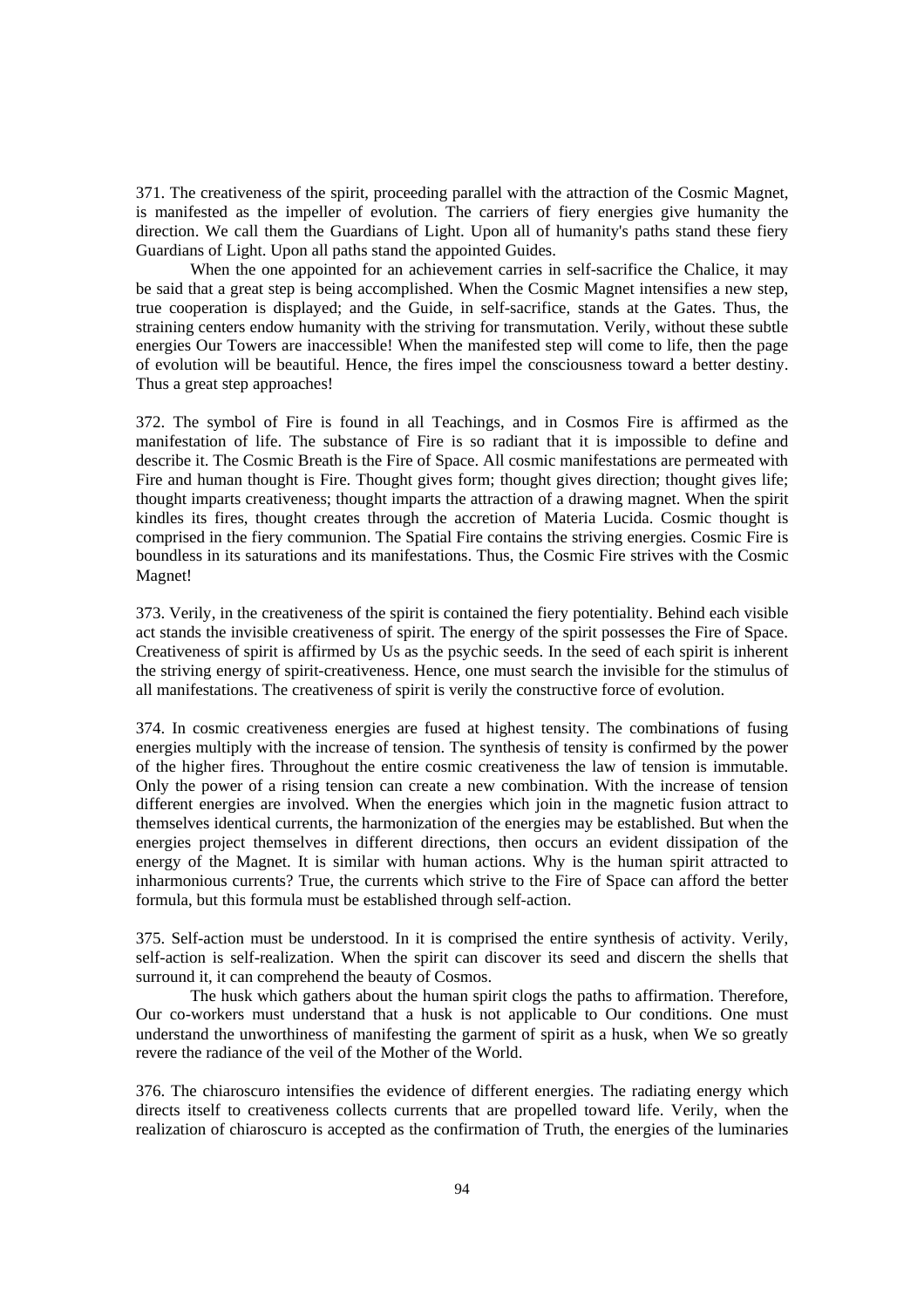will be understood as an active force. The luminaries, which strain the vital energy, adjust every evidence of tension which leads toward the affirmation of life. The intercourse of energies is so powerful that death and life are subject to one and the same law, which is ordained by the Cosmic Magnet. Chiaroscuro links the two states of Being; hence, it is difficult to dissociate the two poles of human existence. When the boundaries are erased, the projected energies intensify new cosmic combinations. The chiaroscuro of life and death may be expressed as the interchange of energies. Hence, the Cosmic Force is one in all things, and creativeness is limitless in the direction of chiaroscuro.

377. The boundaries between the poles are erased-thus do We express it when the life impulse is shifted. The transition from one world to another is called the utilization of all energies. These shiftings constitute the cosmic progress of the Spatial Fire. The so-called death provides the possibility for a new combination. And this power exists throughout the entire Cosmos.

378. The pull of evolution gathers energies which strive toward the Cosmic Magnet. The creativeness of the Cosmic Magnet is revealed as the Will of the Highest Reason. The fusion of aspiring energies by the Will provides the creation in the forms of the intensified Fire. When the element of driving Fire, speeding toward the vital manifestation, encounters currents in harmony with the cosmic tension, then this element collects more striving fires. But when the energy is rushing to affirm a contrary aspiration, an explosion in the space occurs. The manifestations of Infinity and of human impulse are equal. Thus the ways coalesce.

379. All sensations of the Agni Yogi have cause. Each tension generates energies. Each tension brings to life the Fire. Macrocosm and microcosm create identically. Hence, when the centers of Fire thus radiate, a spatial process is expressed. Hence, when the centers manifest tension, the coalescing energy also manifests tension. During such tension of the centers of the Agni Yogi, it is useful to permit rest. The link with the far-off world strains the centers. The subterranean currents are highly strained. The spirit is strained and the centers reverberate.

380. The awakening to life of the energies is accompanied by striving toward the Magnet. All forces comprised in the seed of energies are tensed for action. The seed which is conceived through attraction will be suffused with the emanations of the magnetism of the Cosmic Fire. Hence, the cosmic law is fixed as a mighty, impelling magnet.

 The luminaries, which imbue the seed of the spirit with the essence of their energies, remain the designated Rulers for the entire Manvantara. Hence, the substance of the seed depends upon the luminary that is bound with the spirit. The bond between the affirmed seed and its source is established as cause and effect. Hence, when the force of the luminary is impelled into the impulse manifested by the life energy, the seed will respond to the luminary's striving. Thus, the link with the impelling luminary is tautened by the Magnet of Cosmos. Hence, it may be said that life is generated from the energy of the luminary.

381. The bond between the spirit and the luminary is so powerful when the designated date nears that the evidence of striving is expressed at every intercrossing of light. Therefore, when the step is insured by the increment of the rays, a specially powerful vibration is established. With the attraction of the Magnet, these vibrations create the necessary striving.

382. Hierarchy is lawfully confirmed in the Universe. Since the Cosmic Magnet has set the Higher Power above all, this law is founded on a cosmic pronouncement. How is it possible not to apply the Higher Power which guides the planet? Reason alone can direct the Cosmic Magnet. Hence the Cosmic Reason, which is diffused throughout all things, tenses all elements. The energies, varying in their potentiality, have their destiny in Cosmos, affirming their position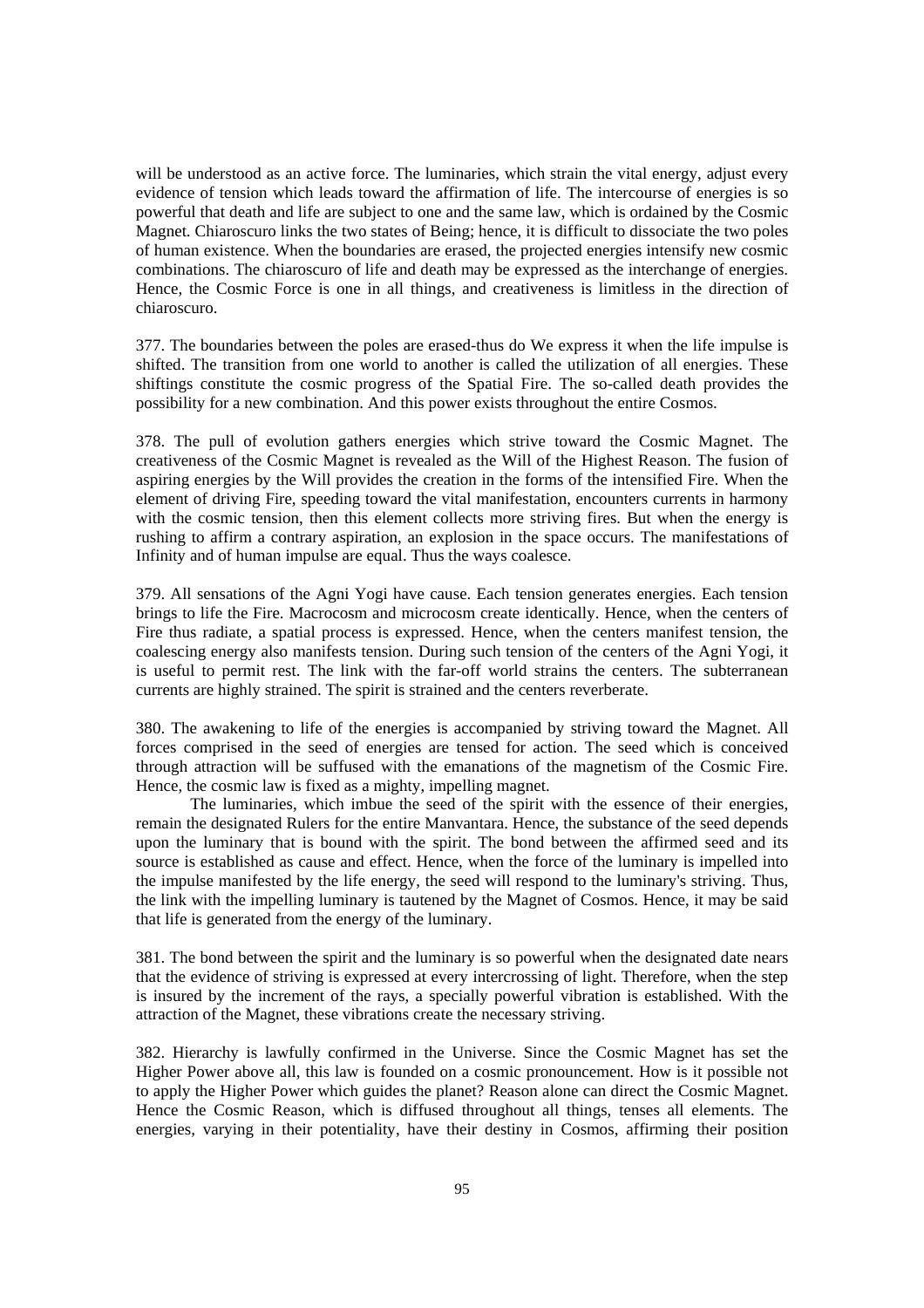according to the degree of their growth of power. Thus, the potentiality of the energy accords a priority or a lower step. Thus, the steps of the human spirit in evolution are designated, and the Cosmic Magnet strains the essence of the spirit into Infinity.

383. The Hierarchy impels humanity to boundless affirmation. When the spirit in its growth is imbued with this realization, then its path is determined as a near one. Therefore, so much is assigned to the spirit to whom a place in the highest flight is accorded. The spirit who stands on the highest rung in the Hierarchy penetrates the most distant worlds. But We have to speak of those who discern only a partial truth. Hence, We, Brothers of Humanity, measure the progress in proportion to its proximity to Truth. Thus, the spirit striving toward the far-off worlds is the bearer of the full Truth.

384. Attraction to the center of the generating fire imparts consciousness to the energies. Each attraction and emission of the fire, to and from the center, leads to conscious expression. The center is the core comprising in itself the entire potential. In life these centers are manifested in everything. The Teacher is the core embracing all your strivings. All that exists in Cosmos and aspires to progress is intensified by the center which is the fire impulse. All that lives in the seed of the spirit and aspires toward Light is propelled by the Teacher to that center which is the Magnet. The Teacher directs all issue of the seed to the center. Space is permeated with these centers. All energies strive to the center of spirit, and the center of spirit can dissipate all assaults against the purity of striving. All efforts against the seed of the spirit may be transmuted by the manifestation of fire. A well of pure might imbues each action which, by the power of the seed of the spirit, casts out the human thoughts that creep in. The conflict of energies either confirms victory of the spirit or engulfs weak strivings.

385. As do the cosmic centers, so also do the centers of an Agni Yogi have their determined power. With the action of Our rays upon the centers a two-way conduit is set up. The sender receives the answering vibration and blends in the fiery creation. The transmitting Source and the receptive center of an Agni Yogi are mutually strained. Therefore, the power of Fire may be affirmed only upon attuned currents. The centers receive and transmit.

386. Is not the greatest process in Cosmos that transformation wherein all forms are generated in Materia Lucida and are affirmed as the highest creation in Cosmos? The great transformation creates all the highest cosmic manifestations out of the subtlest energies. Thus are the forms of the Infinite generated, and the course of evolution is constructed upon these designs.

 The complex transformation takes place through the cooperation of all energies. The subtlest energies assist the subtlest forms. The human spirit manifests a like striving toward transformation, but there are many who do not assist the course of evolution. The transformation of the spirit can intensify everything which furthers the progress of evolution. But that force depends upon the potential of the seed. Thus, all transformations of Cosmos are intensified as evidences of the Fire of Space. The creativeness of the symbol of Fire brings the confirmation of Infinity.

387. In spiritual striving, the greatest task is the creating of men. Man's material form does not answer the whole plan of evolution. The creation of the human form is regarded as the highest cosmic task. When the whole of mankind will comprehend that tension of the creativeness of spirit must be expressed, the planet will advance. Only the acceptance of the manifestations of spirit as the basis can propel the entire stream of humanity into the direction of Light. Upon the spiritual plane all the subtle manifestations of Materia Lucida may be applied. Matter has definite physical limitations, but the forging of the spirit is so powerful that even a coarse envelope may be transformed.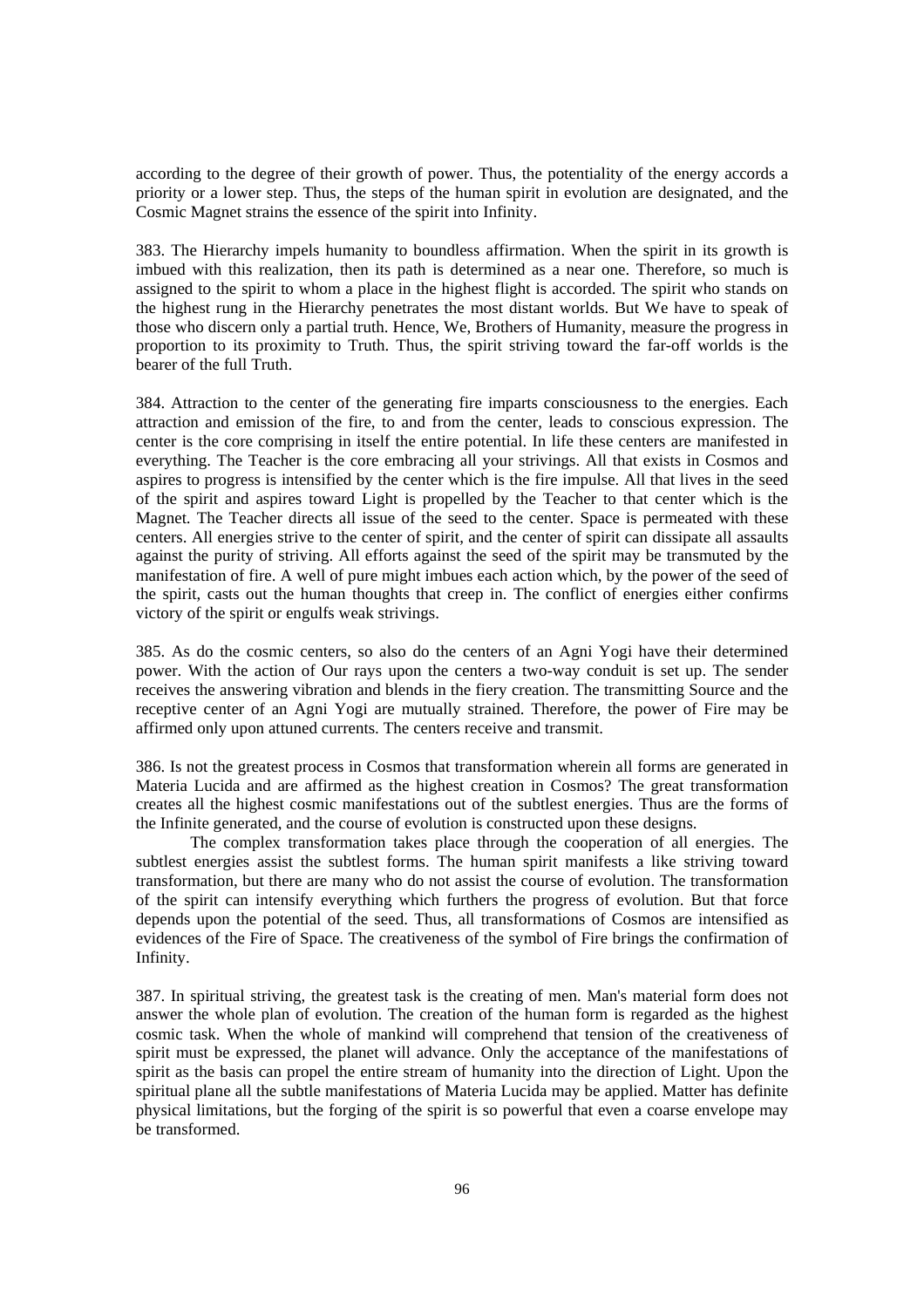388. The substance of the planet's self-encirclement depends upon the potency of the psychic saturations. Thus, the planet surrounded by a gas which is imbued with the evidences of the most primitive consciousness creates a self-encirclement determining the nature of its attraction. The manifestation of attraction can create, with saturation, those conditions which will draw forth the energy necessary for the formation of new affirmations.

 There is a law in Cosmos by which it is always possible to direct the energy to a better construction. All destructive energies possess also the creative properties-if goal-fittingly applied. All poisonous gases may be life-giving. All depends upon transformation. The Creator of a cosmic center foresees all things, and even that which seems to be an insignificant factor proves useful. Hence, among the energies speeding through space there are numerous valuable lifegivers. These life-givers must also be affirmed by men. But among men they often pass unnoticed, often unrecognized, often rejected. Yet often these Carriers of Truth and of Law create evolution.

389. Creativeness is so multiform that it may be asserted that forms are created by as many energies as constitute their potentiality. But creation is divided into the visible and invisible. The transformation of cosmic forms is certainly visible in its effects, but the highest and most intense process is an invisible one. Upon realizing the levers of creative power, we can summon the invisible fires; then, indeed, is the highest law affirmed. Therefore, in ordaining Agni Yoga We envisage the affirmation of the invisible Might.

 The link between the potential of the spirit and its luminary intensifies action. Hence, when the centers are strained, the fiery potential is in communion with the fire of the luminary. Thus shall We remember the Mother of Agni Yoga. The potential of the spirit is great!

390. Verily, the builders of life create incessantly, in cooperation with the Cosmic Magnet. These builders subsist by the creative impulse. These builders strain their fires to nurture humanity. By their sparks these builders expand the consciousnesses. Verily, these builders aid the consciousness to encompass the cosmic laws. They battle under Our Shield. But where are those who are protected by Our Shield? From Our Towers threads are spread; from Our towers hands are outstretched and rays are flowing. But people prefer to tread the path of life in loneliness. Like naked branches in the wind, they sway aimlessly, preferring the darkness of self-punishment to the dawn of the Infinite.

391. When a new mission is confirmed, bristling needles are always apparent. However, these needles of antagonism become but blunted intentions. Those who battle under Our Shield walk courageously and, having accepted the rhythm of the course of the Cosmic Magnet, can verily know victory. True, voices will rise against the great Truth of Agni Yoga. The zealots of the church and the servants of darkness will not prevail against the sparks of Fohat. Certainly, the affirmation of Agni Yoga smites the encumbrances under which people nest. Therefore, Agni Yoga challenges all servants of darkness. Thus true evolution is created. Verily, it is difficult for the quivering Mother of Agni Yoga. Verily, it is difficult for the warrior, the Agni Yogi, but the ascent affords an increase of all forces. Thus, those who turn the rudder of the Cosmic Magnet affirm the point of attraction. Those who walk united in heart assuredly conquer.

392. When the center of the lungs is thus powerfully kindled, the utmost precautions must be applied. This center is connected with the Chalice and with the center at the nape of the neck. Hence, there is such tension in the entire network of the nerves. The larynx is also within the area of this net of the centers. Therefore, this center must be very carefully protected against conflagration.

Precautions should be taken.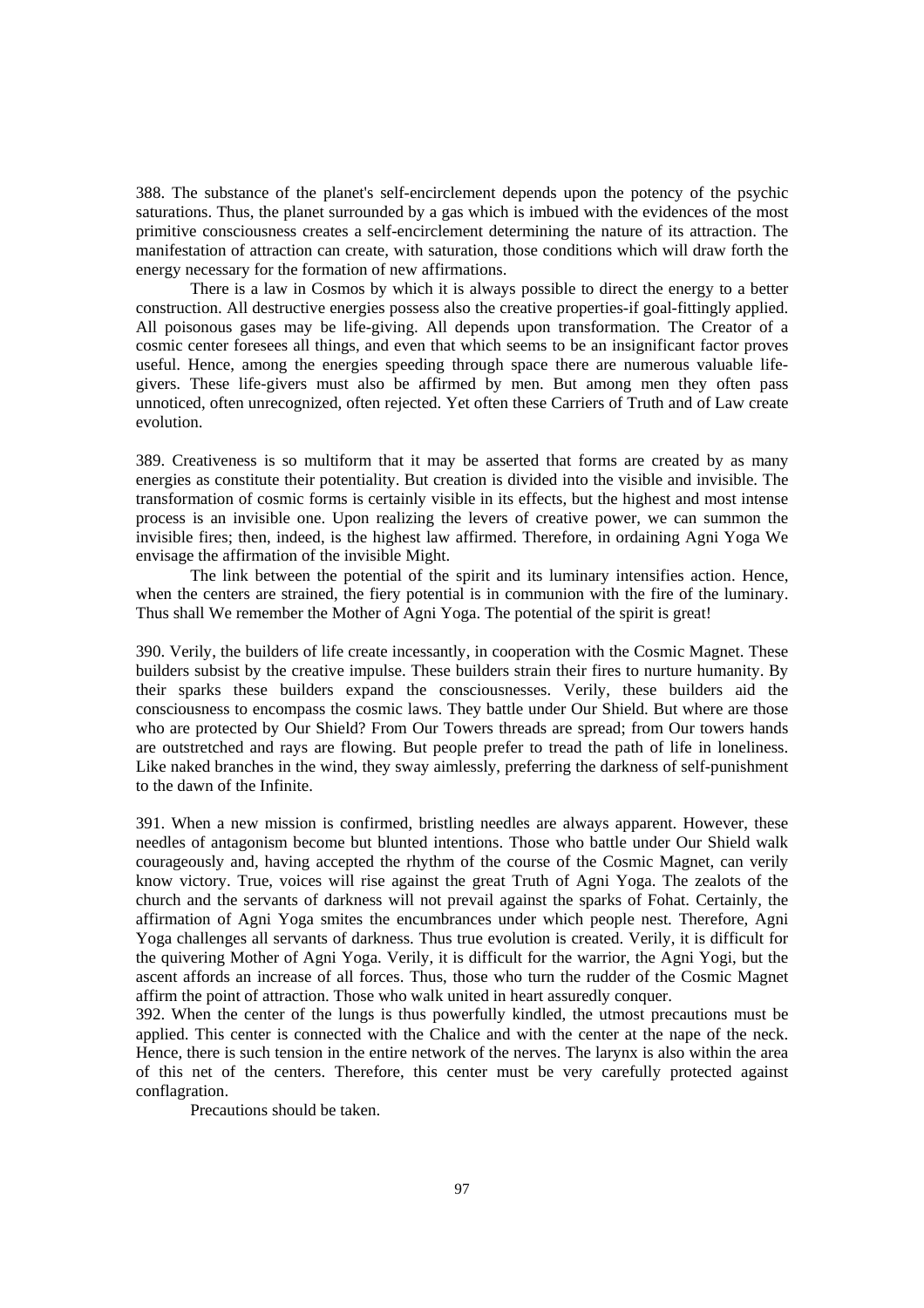393. Fire should be invoked as the transmuter of life. Humanity concerns itself so little about the elements-its fellow travelers. Yet life is crowded with these companions! Why not, then, turn to them and attempt to cognize truly their qualities? Fire is the transmuter of all vital manifestations. Each ray affirms life and each ray strikes upon space. Hence, when humanity will learn to utilize radiant matter, the cosmic Ordinance will be asserted.

394. When the centers of the lungs are so flamingly kindled, the manifestations of various ramifications takes place. The vision of the flames of the candles united in a circle is a symbol of the work of all centers. Thus, the centers of the lungs are designated as reverberating strings which carry the fiery sparks into all the centers. The lungs, of course, do their work in inhaling, transmuting, and exhaling. These functions indeed suffuse the centers of the lungs with Prana. The triple creativeness is so powerful that it relates to all functions.

395. The structure of life is based upon the affirmation of the impulse of the Cosmic Magnet. In each epoch a seed is planted which leads to a soaring evolution. That world which is set in the foundation of the epoch coordinates the currents of all energies. Hence, when the Lords were permeating the seed of each epoch, the consciousness of the epoch was established only by its saturation with the spirit of the Lord. But humanity accepted only a part of the Truth and clothed itself in the darkness of denial. By rejecting all the best transmissions, the planet tolls out its own date of destiny.

396. Naturally, the lower spheres apply their powerful forces to precipitate the fate of the planet. But the progress of humanity outweighs their efforts so greatly, in confronting the spatial energies, that one may say that Light engulfs darkness. But the assertion of karma demands free expression.

397. The cosmic dates are ruled by the assertion of subterranean and superterranean fires. This correlation is linked to the spheres of human actions. When the date approaches and action begins, it may be observed that always the human consciousness is shifted together with the cosmic perturbations. Certainly, the immutability of the law links all spheres, and the intercourse of all cosmic forces is evidenced in the affirmation of a rational action. Thus, the date is infused with all effects and is not confined to the one sphere.

398. The cosmic dates are reflected upon all the subtle energies. The appearance of the subterranean fires is under such tension that the centers of the Agni Yogi verily reverberate. Hence, the Fire, straining to manifest itself, stirs unrest in the Agni Yogi. Indeed, at the present time, the fires of all spheres are highly strained, and the cosmic decision thus manipulates events. The centers of the Agni Yogi sense all that occurs and all the elements which are finding their way through. When the centers are kindled, the Agni Yogi senses especially sharply and a fiery manifestation is evoked. The centers must be particularly protected and they must be permitted to rest. The magnetic currents strongly attract the subterranean fire. Today you witnessed an explosion of the subterranean fire. When an explosion gathers, the centers give warning-a most precise indicator.

399. The ancients knew of the one infinite element. The teachings of Greece and Egypt maintained this truth as the cornerstone of the foundation. The assimilation of this realization issues from an understanding of the principle of an affirmed fire. While the elements of nature do not pass from one state into another, it may be affirmed that the source of life lies in the higher spheres. The disconnected energies are attracted to other combinations. If one would observe the different combinations in Cosmos, one would become convinced of the law of goal-fitness according to which they are combined. Since all planetary combinations of all surrounding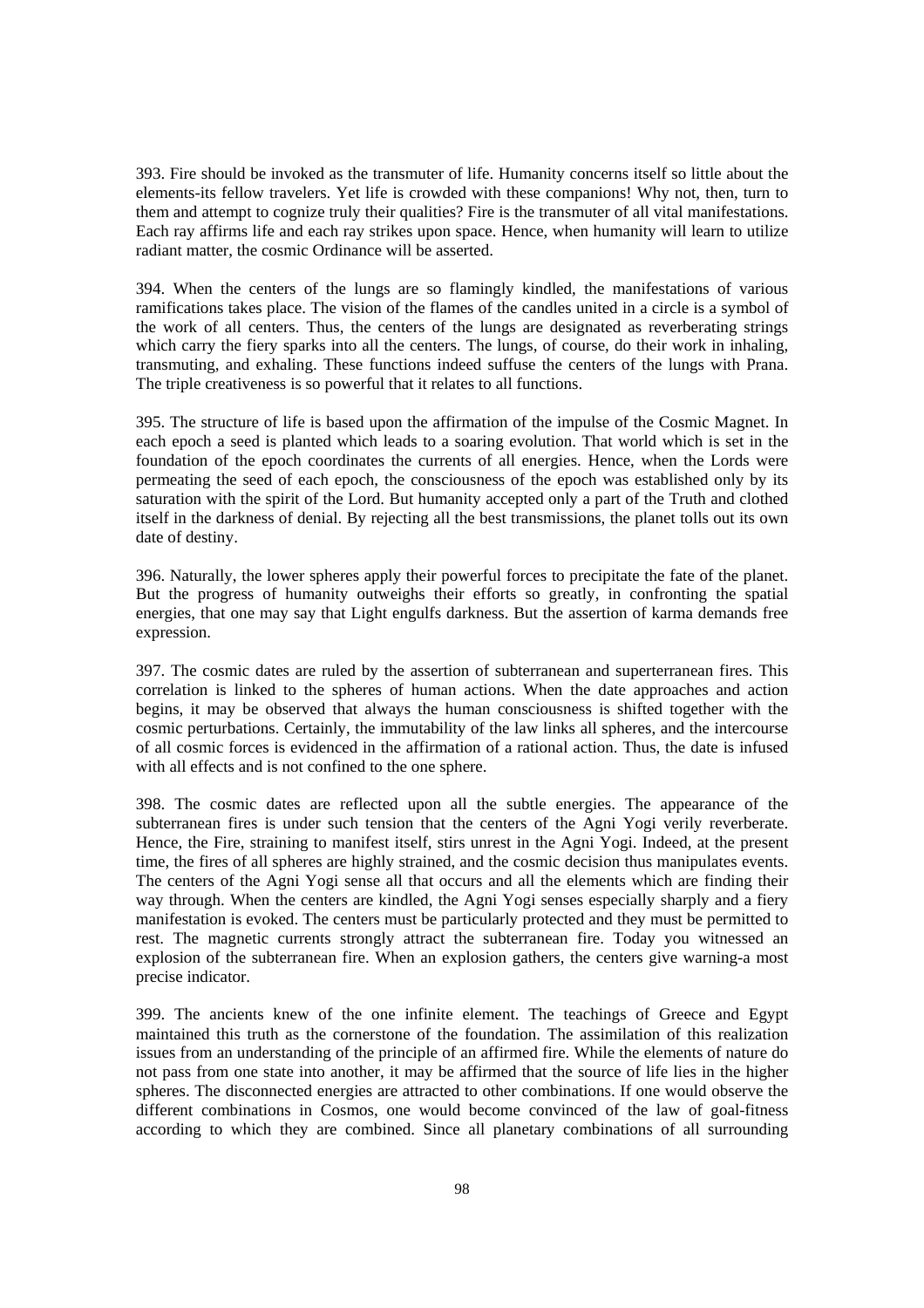energies are gathered under the law of goal-fitness, one may approach an expanded conception of Infinity through the understanding of this great law of reciprocal action.

400. The goal-fitness of cosmic creation extends over all manifestations of constructiveness. Hence, at the base of the creativeness of Fire lies goal-fitness. When the flame of the center is evoked, a new function is always outlined. Thus, each kindling carries its own special predestination. Hence, each kindling is affirmed by its predestined assertion. Thus, each flaming aspiration leads to one's destination. Therefore, rest is very much needed. The currents are greatly strained. The cosmic instability and the planetary equilibration result in the discharge of unharmonized currents. These currents inevitably reflect upon the sensitive organism.